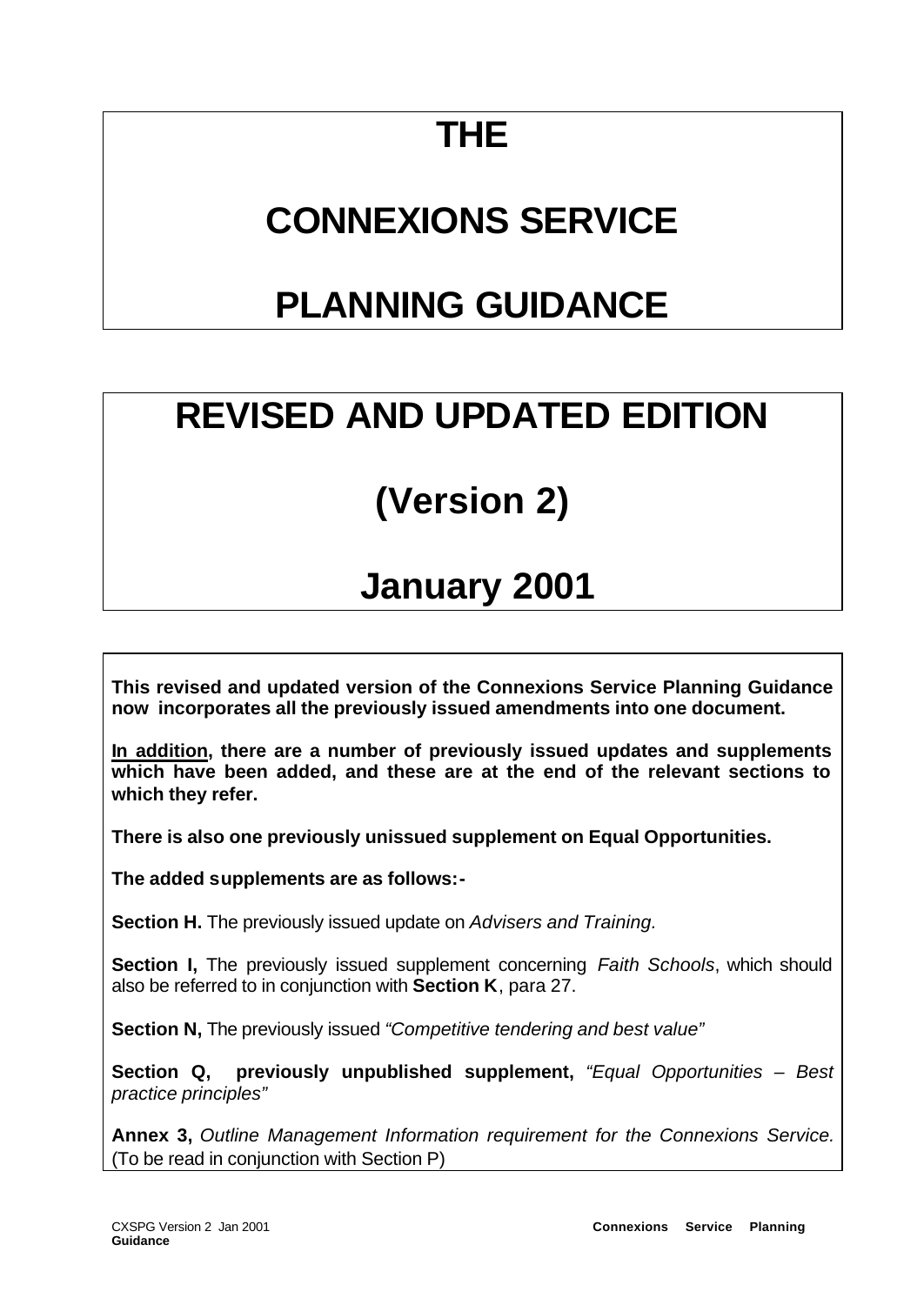## **INDEX**

Title

**Part I**

Foreword

- **Introduction** and Purpose of this guidance
- Section A Business and Delivery Plans
- Section B Transition Plan
- Section C Young People's Charter
- Section D Health and Safety

# **Part II**

- Section E Developing the Needs Assessment
- Section F Engaging Young People
- Section G Key Services for Young People
- Section H Personal Advisers *(Includes supplement)*
- Section I Working with Schools and Colleges *(Includes Supplement)*
- Section J Working with Employers
- Section K Working with Other Key Partners
- Section L Funding and Resources
- Section M Setting and Agreeing Targets
- Section N Best Value *(Includes supplement)*
- Section O Inspection, Quality Assurance and Evaluation
- Section P Tracking and Management Information
- Section Q Equal Opportunities *(Includes new supplement)*
- Section R Structures
- Section S Communication and Branding
- Annex 1 Connexions Principles<br>
Annex 2 Relevant legislation
- **Relevant legislation**
- Annex 3 Outline Management Information requirement for the Connexions Service.

# **Bibliography and Abbreviations**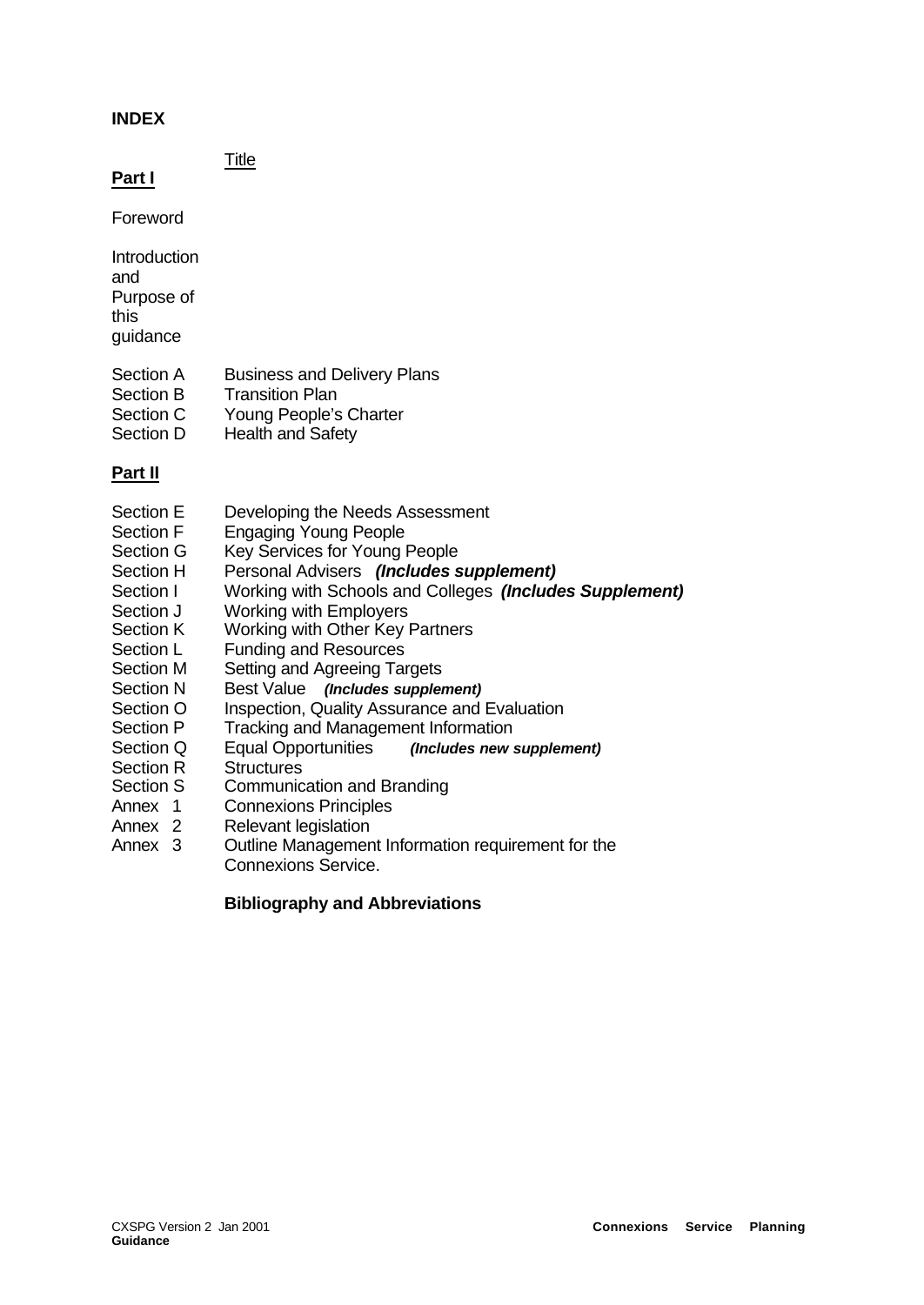## **CONNEXIONS SERVICE BUSINESS PLANNING GUIDANCE**

#### **FOREWORD BY MALCOLM WICKS**

The Connexions Strategy vision was launched in February this year, setting out our aims across Government to ensure that each young person is given the best possible start in life and the opportunity to develop and achieve their full potential. A key element of the strategy is the Connexions Service, aimed at providing access to advice, guidance and support for all 13-19 year olds. Since then, we have worked very closely with many organisations to help us turn that vision into a reality. I am very pleased to be able to set out the detail in this guidance as to how the first round of Connexions Service Partnerships will deliver the service.

Its central aim is to provide all teenagers with the help and support they need to prepare for the transition to work and adult life. Connexions will support more young people to stay in learning, so that an increasing number leave school or college with qualifications.

The service will make a real difference to the support young people need. It will bring together all the organisations that support young people and provide coherence in a way that has not happened in the past.

Our vision is that young people will no longer feel passed from pillar to post, or feel that the vocational guidance given does not really tell them what a particular job may be like. Or whether the course being suggested will better enable them to get a job.

For the first time, a service for young people will learn from and respond to their ideas. They will be involved in the creation and development of the local Connexions Service. The service will be judged on what young people think of it.

The service will create the 'one stop shop' professional to help young people through the myriad experiences of teenage life. It will make a step-change for young people, providing opportunities for all young people to achieve their potential through stretching the most gifted, raising aspirations and providing targeted help and support for all those who need it. Wherever the Connexions Service is based, in schools, in colleges, as outreach workers on the streets, through existing youth and community projects, in a call centre - it will be there to service young people.

We are under no illusion that this is an easy task. The early findings from the pilots have shown us that. We will continue to learn and the Service will continue to evolve.

I know that there has been a lot of good work to develop the Service, that many organisations support our vision, from local authorities, youth workers, careers services, those involved in education, welfare and crime prevention as well as many voluntary, community and private sector organisations, and I thank you for that support.

I am clear that the Service will start to make an immediate difference and a positive impact on young people. Over time, the Service will grow in confidence as it reacts to the needs and expectations of young people.

Malcolm Wicks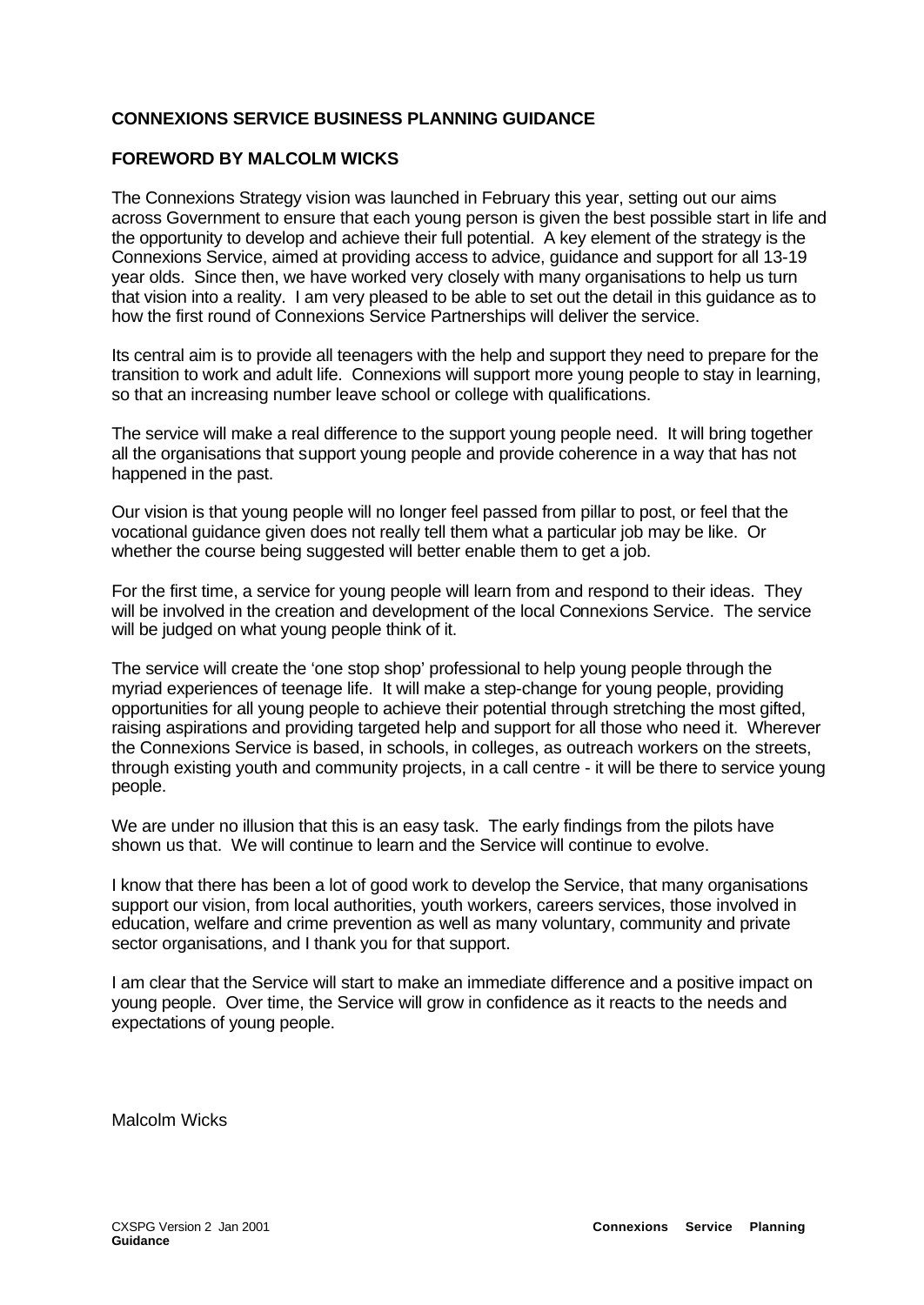# **CONNEXIONS SERVICE PLANNING GUIDANCE**

## **Introduction**

1. The Connexions Service will be phased in across the country during the next few years and the intention is to learn from the experience of the pilots and phase 1 areas. The development of the new service at local level will also need to be incremental, taking account of the strengths and weaknesses of current provision. The build up of new services for young people will take time to get right and priority will need to be given to putting in place the universal support, as well as targeted support for those most in need. It will depend critically on the bringing together of existing core services, such as careers and youth services, and developing effective working relationships with other services that support young people. This will require responsive local leadership - people willing to put the needs of young people first, challenge poor service delivery, and promote good practice.

2. The Connexions Service is an inclusive service for every young person who needs information, guidance, support or help with their personal development. Ideally it should include every community group and every organisation that can help the Partnership to achieve its aims and objectives. The Connexions Service will reach out and involve groups and organisations that may currently feel outside the system.

3. The recruitment, training and development of personal advisers will be key to delivering the service. Bringing together people from a variety of partner organisations and backgrounds to create multi-disciplinary teams able to provide high quality information, advice and guidance and personal development support for young people will be an important early task.

4. Comprehensive mapping of existing provision will identify gaps which the Partnerships will need to fill. This is a prime opportunity to ensure that the widest possible variety of providers are considered for a role in the service. Voluntary sector organisations will be able to see the evidence of the mapping to bid for funds, for example from the New Opportunities Fund, for Connexions Service activities.

5. Connexions Partnerships will promote diversity in their staffing profile at all levels. It will be essential that black and minority ethnic young people see a service which involves and reflects their communities. Promoting racial equality and challenging racial and other stereotyping will be of prime importance to the service.

6. The Connexions Service will need to respond to changes in the context within which it works. The service will also need to adapt over time as the expectations of its customers change. The increased use of ICT will have a profound effect on the way that information is gathered and disseminated. The Government will pilot Connexions Direct (a telephone and internet based system), and there will increasingly be a range of interactive technology to supplement (but not replace) the personal interventions of Connexions Service personal advisers.

7. Promoting the service to all young people will be an important task. The Connexions Service should become a service that all young people want to use because it gives them access to first class advice and information on learning opportunities and career options, and to activities which will help them achieve their potential in every aspect of their lives including youth work, sports, cultural and leisure activities. The Connexions Service can broaden the horizons of and raise the aspirations of every young person. What is achieved in the first year will help set the tone of the Connexions Service for areas which will be invited to deliver the service in future years.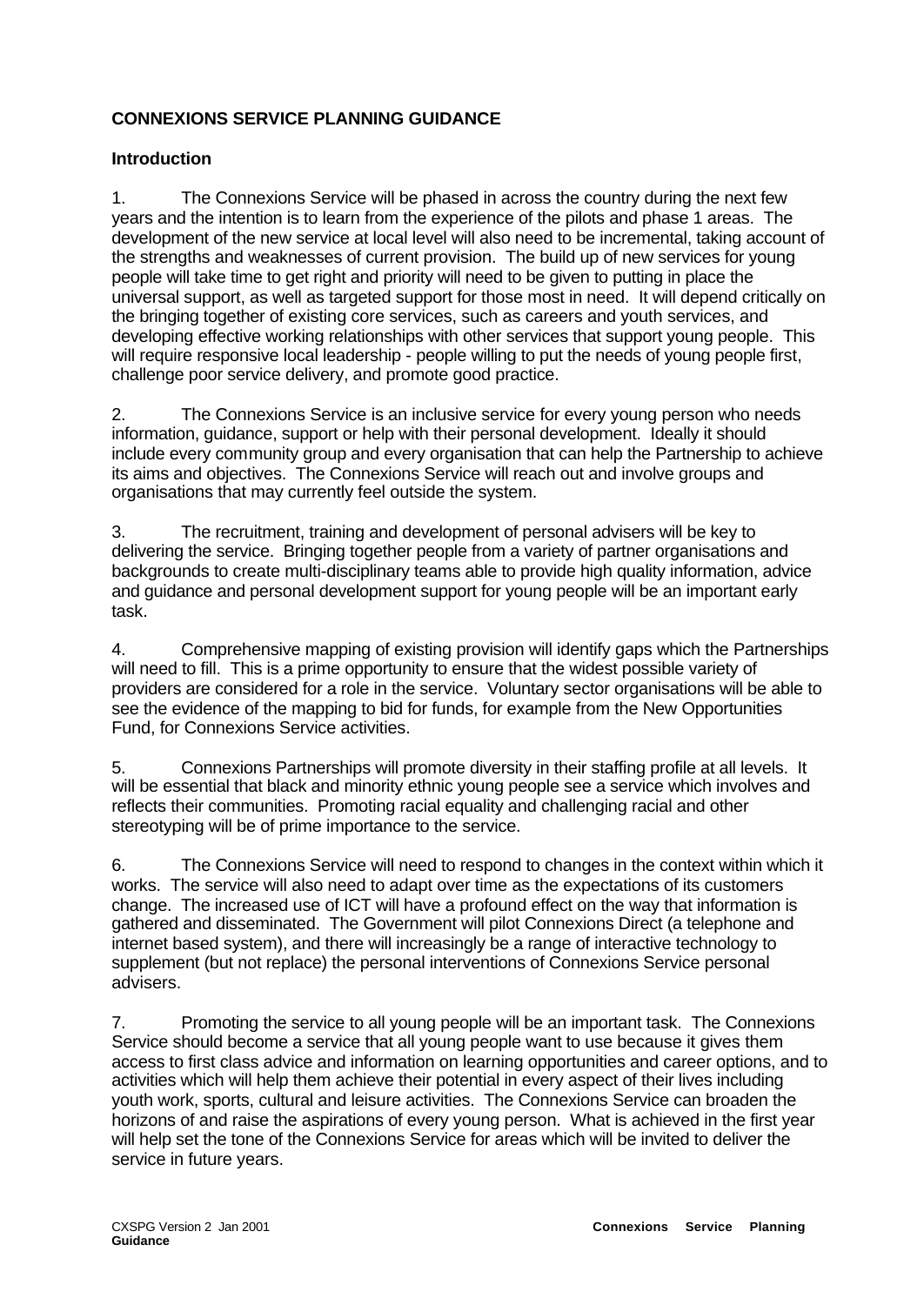8. A particular priority for the Connexions Service will be to make a difference to the life chances of vulnerable young people needing extra help to deal with barriers to learning and enable them to make progress. Assessing individual needs and brokering access to specialists services will be at the heart of the service. Young people will no longer be left to find their own way around a maze of services; all partners will work together to plan their services to support the young people in need. The concentrated effort that Connexions Service will be giving to the minority of young people with multiple problems will help them to lead full and productive lives and directly benefit the communities they live in.

9. Personal advisers will have a central role to play in determining the type and quality of services on offer to young people. Information gained by personal advisers on an individual basis will be vital as current provision is evaluated and the Learning and Skills Council plan future education and training. Young people will demand the best from the Connexions Service and on their behalf the service will have an important role to play in influencing the quality of provision both in education and training and the wide range of specialist support services that are needed.

10. Many people have a critical role to play to ensure the best possible start for the Connexions Service next year. We are already starting to learn valuable lessons from the Connexions Pilots and these will be disseminated through monthly action research reports, summarising latest progress in the pilots and providing examples of good practice. Additional ad hoc reports will concentrate on, for example Connexions in schools & FE colleges and involving young people. These reports will be circulated widely, including to those partnerships invited to introduce Connexions in 2001, and will be available on the Connexions website. Quarterly conferences are also planned to concentrate on particular areas of importance (eg the role of personal advisers). Where developments warrant, events focusing on individuals aspects will also be arranged (eg training of personal advisers, assessment processes).

# **The purpose of this document**

11. The purpose of this document is to provide guidance and set out the requirements for those Connexions Partnerships preparing plans with a view to implementing the new service from April 2001.

12. Connexions Partnerships invited to prepare plans are asked to produce a single document, which should follow the structure, headings and format outlined in the next sections.

In broad terms the document should include:

- ?? a 3 year Business Plan
- ?? a 1 year Delivery Plan
- ?? a Transition Plan
- ?? a Young People's Charter

13. **The Business Plan** will cover the period 2001-2 to 2003-4 and provide a high level strategic view of how the Partnership plans to develop and what it aims to achieve during its first three years. The one year **Delivery Plan** for 2001-2 will detail specifically what will be delivered during the first year of operation, by when and to whom. It will cover the services to be delivered, how much they will cost, as well as milestones and targets to be achieved in the first year. The **Transition Plan** will set out the steps to be taken to ensure a smooth transition from the existing arrangements to the new and to ensure continuity of high quality services to young people.

14. In developing the plans for the new service, there will need to be a high level of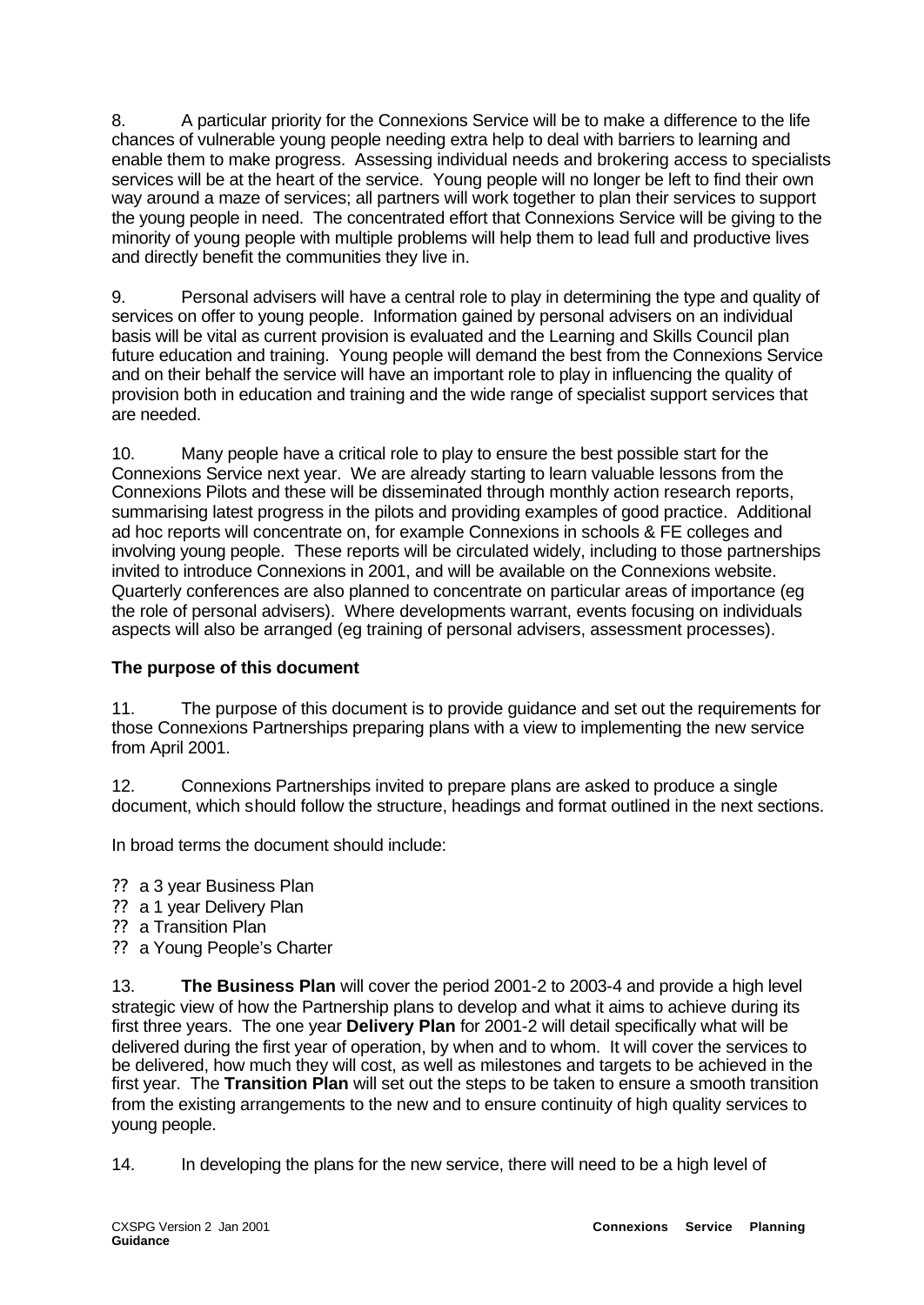communication between the Partnership and its local management committees. Each document the Partnership produces will be expected to reflect the issues and concerns of each committee. Their input will be particularly important in developing the Delivery Plan for the Partnership area.

15. This Planning Guidance builds on previous publications *Connexions: the best start in life for every young person* describes the broad vision for the service. *The connexions service: prospectus and specification* develops this to provide information which enables prospective Partnerships to come together and put forward outline Partnership Proposals. Other key documents and web sites are given in the Bibliography. This Planning Guidance has been produced in a format that will allow it to be updated and revised. Most sections include updated information to help Partnerships complete their Plans. However, some sections will be added or updated and further information will follow as and when it is available.

16. A number of documents are now available or will be available shortly. Partnerships will want to refer to them as and when they are published. These documents include:

- ?? Mapping tool (available now)
- ?? Publicity Toolkit (November 2000)
- ?? Guidance on personal advisers (November 2000)
- ?? Draft guidance on involving young people (November 2000)
- ?? Management Information requirements (November 2000)

## **Next steps**

17. Partnerships are asked to send two copies of their Plan to Euin Hill, W4a, Department for Education and Employment, Moorfoot, Sheffield S1 4PQ by Monday 15 January 2001. At least one of these copies should be in a form which is readily photocopied (ie without permanent binding) and include an electronic version of the document on disk which is compatible with Word 2000. You should also e-mail a copy of your plan to your Government Office contact. Plans should not exceed 70 pages, including annexes. We will agree separate timetables and deadlines for producing plans with those Partnerships starting after April 2001.

18. Partnerships invited to submit Plans are considered the most likely to deliver the service in the first phase of implementation. The Plans will be subject to a process of assessment to ensure that Partnerships are ready to provide a high quality service.

19. A range of support and advice will be available to Partnerships developing Plans and in the assessment process, primarily from Government Offices (GOs). GOs will use the experience and expertise of the Departments represented in the GO to work with the first phase Partnerships to ensure successful implementation, building on lessons learnt in New Start, Learning Gateway, Excellence in Cities and other Government initiatives. GOs will also have a key role to promote the new service and develop effective relationships with the range of organisations involved in the Connexions Service, ensuring they are kept informed of progress and help make links to other services and funding. They will work with key partners and services to help manage transition from the existing arrangements to the new. GOs will have a key role to keep the Connexions Service National Unit informed of progress in Partnerships and to use their knowledge of emerging good practice to inform policy development.

20. Plans will be assessed by a national panel, with expertise or an interest in young people's issues. The panel will also take advice on specific areas from experts in, for example, company structures. Each Partnership will be invited to give a presentation of its Plan and the process by which it was agreed with all relevant groups locally. Final decisions and approval of plans will be taken by Ministers collectively.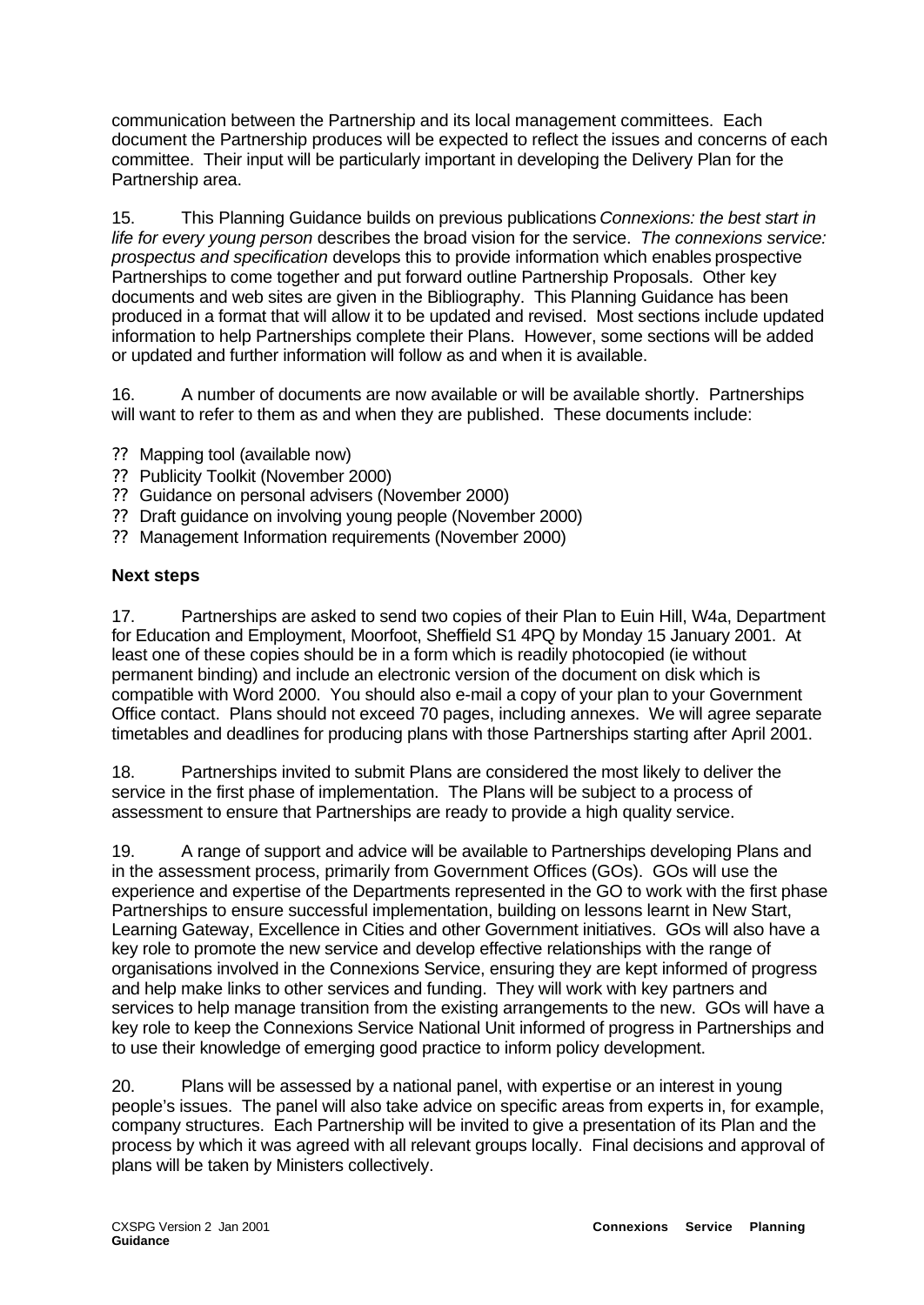21. The sections that follow explain what needs to be covered in the Plan. There is also a range of guidance covering key areas of the Connexions Service to assist those producing Plans.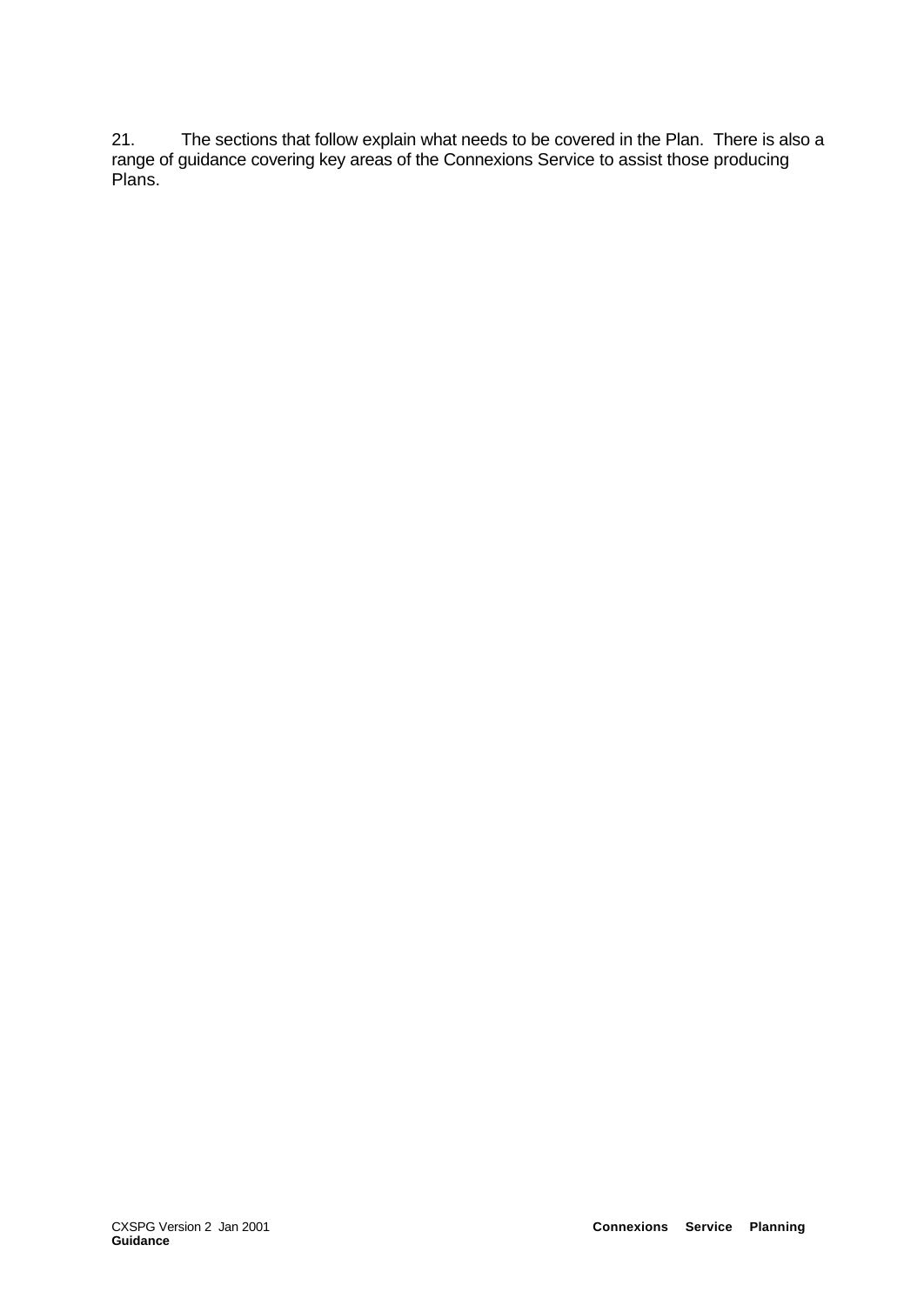# **SECTION A: BUSINESS AND DELIVERY PLANS**

1. The **Business Plan** will need to cover the three year period from 2001-2 to 2003-4. The purpose is to provide a high level strategic view of the aims and the objectives of the Partnership during this period. It should draw on the mapping exercises undertaken by the Partnership looking at the needs of young people, any gaps and how to plug them, how far those needs are being met by existing provision, the views of young people and others about the quality and appropriateness of existing provision.

2. As the Business Plan is a high level strategic plan it does not need to be a lengthy document but should include a very clear summary of the priorities the Partnership is setting itself. It should enable the reader to get a clear sense of what difference the Partnership expects the Connexions Service to make in its area during the next three years.

3. The **Delivery Plan** should provide details about what will be delivered during the first year of operation (2001-2), by when, by whom and to whom. It should cover the services to be delivered, how much they will cost and the sources of funding, and include milestones and targets to be achieved in the first year. The Delivery Plan should cover the whole Partnership area.

4. Both the Delivery and Business Plans are expected to take account of the range of plans at Section E.

5. The following table gives the sections needed in the Plans:

- 1 Summary;
- 2 Vision;
- 3 Needs assessment;
- 4 Priorities and targets;
- 5 Structures;
- 6 Services and activities;
- 7 Finance and resources;
- 8 Human resource strategy;
- 9 Engaging young people;
- 10 Working with employers;
- 11 Communications strategy;
- 12 Equal opportunities;
- 13 Health & Safety
- 14 Quality assurance;
- 15 Management information and tracking;
- 16 Evaluation.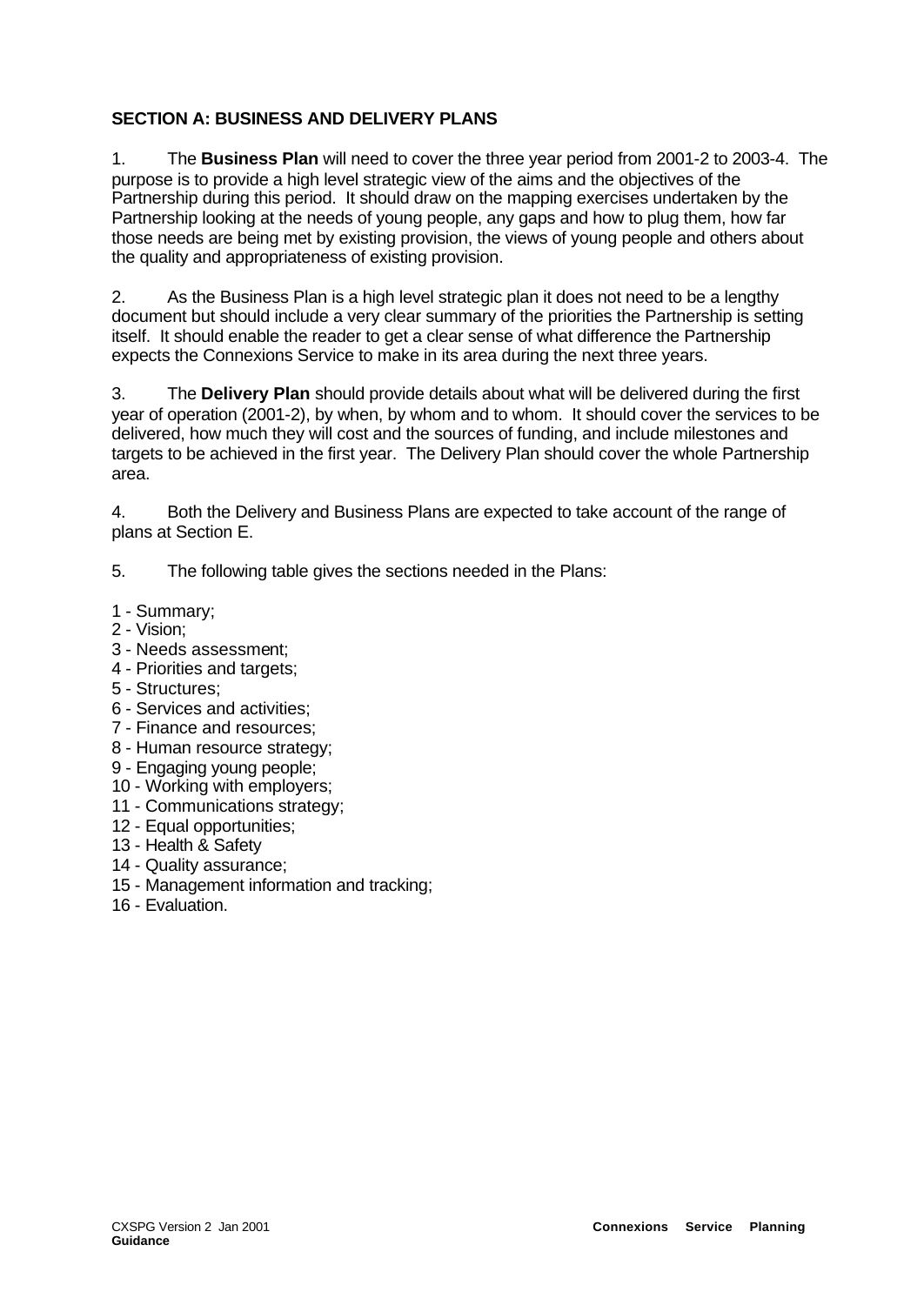| <b>BUSINESS PLAN</b>                                                                                                                                                                                                                                                                                                                                                                                                                                                                                                                                                                                                                                                                                                                                                                                                                                                                                                                  | <b>DELIVERY PLAN</b>                                                                                                                                                                                                                                                                                                                                                                                                                                                                                                                                                                                                                                                                                                                                                                                                                                                                              |
|---------------------------------------------------------------------------------------------------------------------------------------------------------------------------------------------------------------------------------------------------------------------------------------------------------------------------------------------------------------------------------------------------------------------------------------------------------------------------------------------------------------------------------------------------------------------------------------------------------------------------------------------------------------------------------------------------------------------------------------------------------------------------------------------------------------------------------------------------------------------------------------------------------------------------------------|---------------------------------------------------------------------------------------------------------------------------------------------------------------------------------------------------------------------------------------------------------------------------------------------------------------------------------------------------------------------------------------------------------------------------------------------------------------------------------------------------------------------------------------------------------------------------------------------------------------------------------------------------------------------------------------------------------------------------------------------------------------------------------------------------------------------------------------------------------------------------------------------------|
| <b>Section 1 - Summary</b><br>An executive summary to introduce the Plan and draw out key points.                                                                                                                                                                                                                                                                                                                                                                                                                                                                                                                                                                                                                                                                                                                                                                                                                                     | A brief summary of what the Partnership expects to implement and<br>achieve during the first year of the Connexions Service.                                                                                                                                                                                                                                                                                                                                                                                                                                                                                                                                                                                                                                                                                                                                                                      |
| <b>Section 2 – Vision</b><br>The vision and objectives for the organisation locally, demonstrating<br>that they build on the overall vision, principles and priorities for the<br>Connexions Service as well as reflecting the local needs and priorities<br>identified. The vision should ensure coherence and integration,<br>avoiding duplication of effort, across all relevant services for young<br>people locally. It should support and be compatible with other plans<br>and services locally. The vision will build on that developed for initial<br>proposals.<br>Further information on the vision for the Connexions Service at national<br>level can be found in Connexions: the best start in life for every young<br>person and The connexions service: prospectus and specification.                                                                                                                                 |                                                                                                                                                                                                                                                                                                                                                                                                                                                                                                                                                                                                                                                                                                                                                                                                                                                                                                   |
| Section 3 - Needs assessment<br>This should draw out the key needs of young people and the extent to<br>which existing provision meets those needs. It should:<br>?? set out the numbers of young people that will be in scope for<br>receiving universal support;<br>identify those young people who might require additional support,<br>??<br>particularly the proportion of young people with specific needs who<br>might need additional support, for example homeless young<br>people, ex-offenders and those in remote rural areas;<br>address the needs of those needing close attention and support,<br>??<br>including excluded young people, those under-achieving in school<br>or post-16 learning, young people living in deprived<br>neighbourhoods and minority ethnic groups with significantly lower<br>average attainment or employment rates.<br>The needs assessment should draw on mapping exercises (Section E) | Drawing in on the mapping exercise and other information locally, this<br>section should outline the needs that will be addressed in the first year<br>of delivery. The Plan should specifically identify:<br>?? the number of all young people that will be in scope for receiving<br>support from a universal service;<br>?? a detailed analysis of the numbers of young people with specific<br>needs;<br>?? an analysis of the support and specialist services available in the<br>Partnership area with an assessment of the strengths, weaknesses,<br>opportunities and threats, covering the quality, appropriateness and<br>effectiveness of existing provision.<br>It is recognised that the needs assessment will be part of a continuous<br>review process arrived at by the Partnership and in the first year there<br>will be limitations on how comprehensive the analysis will be. |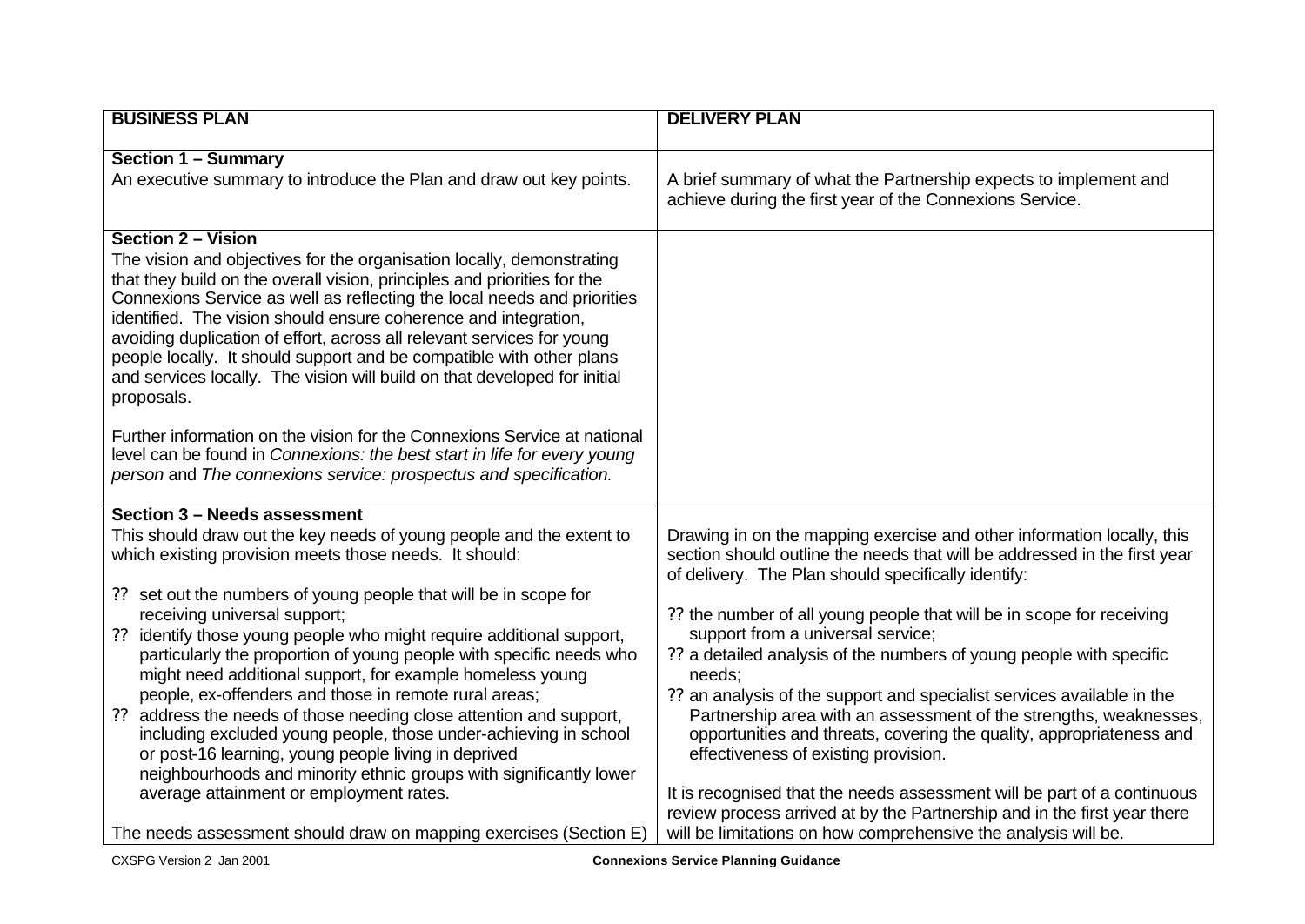| <b>DELIVERY PLAN</b>                                                                                                                                                                                                                                                                                                                                                                                                                                                                                                                                                                                                                                 |
|------------------------------------------------------------------------------------------------------------------------------------------------------------------------------------------------------------------------------------------------------------------------------------------------------------------------------------------------------------------------------------------------------------------------------------------------------------------------------------------------------------------------------------------------------------------------------------------------------------------------------------------------------|
|                                                                                                                                                                                                                                                                                                                                                                                                                                                                                                                                                                                                                                                      |
| This section should draw on the local needs assessment, the national<br>requirements outlined in the introduction and Section E and<br>discussions with local partners and young people. It should set out the<br>key priorities for the delivery of the service during the first year, and the<br>detailed targets to be achieved with appropriate quarterly milestones.<br>This should include the three features which will make the Connexions<br>Service in your area stand out.                                                                                                                                                                |
| In this section information should be given on the degree to which this<br>structure will be in place for the start of the new service and when the<br>remaining arrangements will be in place. It should cover:<br>?? establishment and membership of the Partnership and local<br>management committees including roles, responsibilities and<br>accountabilities;<br>?? how the Partnership will work with schools, colleges and other key<br>delivery partners in the first year;<br>?? details of who will deliver services and whether this is part of<br>partnership agreements, pooling of resource, or via sub-contracting<br>arrangements. |
|                                                                                                                                                                                                                                                                                                                                                                                                                                                                                                                                                                                                                                                      |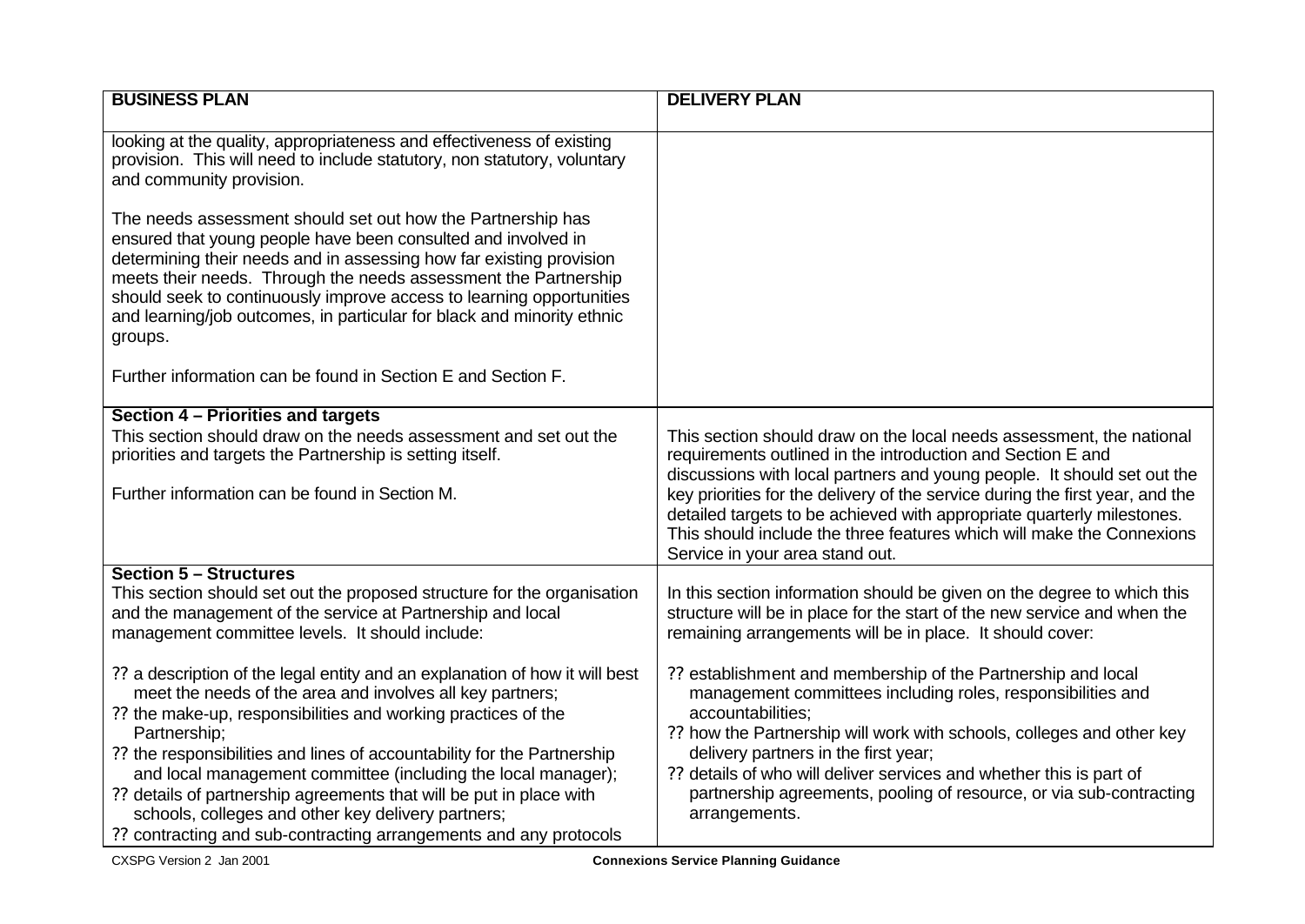| <b>BUSINESS PLAN</b>                                                                                                                                                                                                                                                                                                                                                                                                                                                                                                                                                                                                                                                                                                                                                                                                                                                                                                                                                                                                                                                  | <b>DELIVERY PLAN</b>                                                                                                                                                                                                                                                                                                                                                                                                                                                                                                                                                                                                                                                                                                                                                                                                                                                                                                                                                                                                                                                                                                                                                                                                                                                                                          |
|-----------------------------------------------------------------------------------------------------------------------------------------------------------------------------------------------------------------------------------------------------------------------------------------------------------------------------------------------------------------------------------------------------------------------------------------------------------------------------------------------------------------------------------------------------------------------------------------------------------------------------------------------------------------------------------------------------------------------------------------------------------------------------------------------------------------------------------------------------------------------------------------------------------------------------------------------------------------------------------------------------------------------------------------------------------------------|---------------------------------------------------------------------------------------------------------------------------------------------------------------------------------------------------------------------------------------------------------------------------------------------------------------------------------------------------------------------------------------------------------------------------------------------------------------------------------------------------------------------------------------------------------------------------------------------------------------------------------------------------------------------------------------------------------------------------------------------------------------------------------------------------------------------------------------------------------------------------------------------------------------------------------------------------------------------------------------------------------------------------------------------------------------------------------------------------------------------------------------------------------------------------------------------------------------------------------------------------------------------------------------------------------------|
| established to avoid potential conflicts of interest.                                                                                                                                                                                                                                                                                                                                                                                                                                                                                                                                                                                                                                                                                                                                                                                                                                                                                                                                                                                                                 | Further information on the role of local management committees can<br>be found in Section R.                                                                                                                                                                                                                                                                                                                                                                                                                                                                                                                                                                                                                                                                                                                                                                                                                                                                                                                                                                                                                                                                                                                                                                                                                  |
| This section should also set out how the Partnership will draw in and<br>work with all relevant partners locally, including those named in the<br>Learning and Skills Act, and should include an organisation chart.                                                                                                                                                                                                                                                                                                                                                                                                                                                                                                                                                                                                                                                                                                                                                                                                                                                  |                                                                                                                                                                                                                                                                                                                                                                                                                                                                                                                                                                                                                                                                                                                                                                                                                                                                                                                                                                                                                                                                                                                                                                                                                                                                                                               |
| Further information can be found in Sections Q and R, and from GOs<br>and The connexions service: prospectus and specification.                                                                                                                                                                                                                                                                                                                                                                                                                                                                                                                                                                                                                                                                                                                                                                                                                                                                                                                                       |                                                                                                                                                                                                                                                                                                                                                                                                                                                                                                                                                                                                                                                                                                                                                                                                                                                                                                                                                                                                                                                                                                                                                                                                                                                                                                               |
| Section 6 - Services and activities<br>This section should build on the previous sections outlining how the<br>Partnership will develop services and activities for young people. It<br>should include how the Partnership will build up the services available<br>each year, ensuring it retains the ability to provide key services in<br>advance of the full introduction of Connexions, particularly access to a<br>range of impartial information and guidance. It should also explain how<br>it will develop new and innovative provision, using an appropriate mix<br>of private, public and voluntary sector providers, building on the<br>strengths of existing provision including youth work activities and<br>voluntary and community sector provision.<br>The Connexions Service will need to develop over the three year<br>period and Partnerships will need to set out how it will secure both the<br>universal and targeted provision.<br>Further information can be found in Section G and The Connexions<br>Service: prospectus and specification. | It is understood that the Partnerships will need to develop its service<br>delivery during the first year and may need to prioritise the types of<br>service and levels of support it is able to offer young people. The<br>Partnership will need to build on existing good practice and show how it<br>will bring together a range of partners from the statutory, non-statutory,<br>voluntary and community sectors. It should give detailed information<br>about how the Partnership will meet its priorities, targets and<br>milestones setting out the full range of services and activities to be<br>offered. This section should set out those services that will be in place<br>for the first year of operation, covering both the universal and targeted<br>provision.<br>It should also show what arrangements the Partnership has put in<br>place to identify and arrange assessments of young people with<br>learning difficulties and/or disabilities in accordance with the Learning<br>and Skills Act 2000.<br>In developing services the Partnership will need to be able to<br>demonstrate that young people will not suffer from poor quality services<br>during any transition. The approach to be taken by the Partnership will<br>need to be covered in the Transition Plan (Section B). |
|                                                                                                                                                                                                                                                                                                                                                                                                                                                                                                                                                                                                                                                                                                                                                                                                                                                                                                                                                                                                                                                                       | The Plan should explain how the Partnership will work with the<br>Learning and Skills Council (LSC) to improve services to young people,<br>including access to post 16 provision; education business partnership<br>activity; and the provision of high quality material about opportunities in                                                                                                                                                                                                                                                                                                                                                                                                                                                                                                                                                                                                                                                                                                                                                                                                                                                                                                                                                                                                              |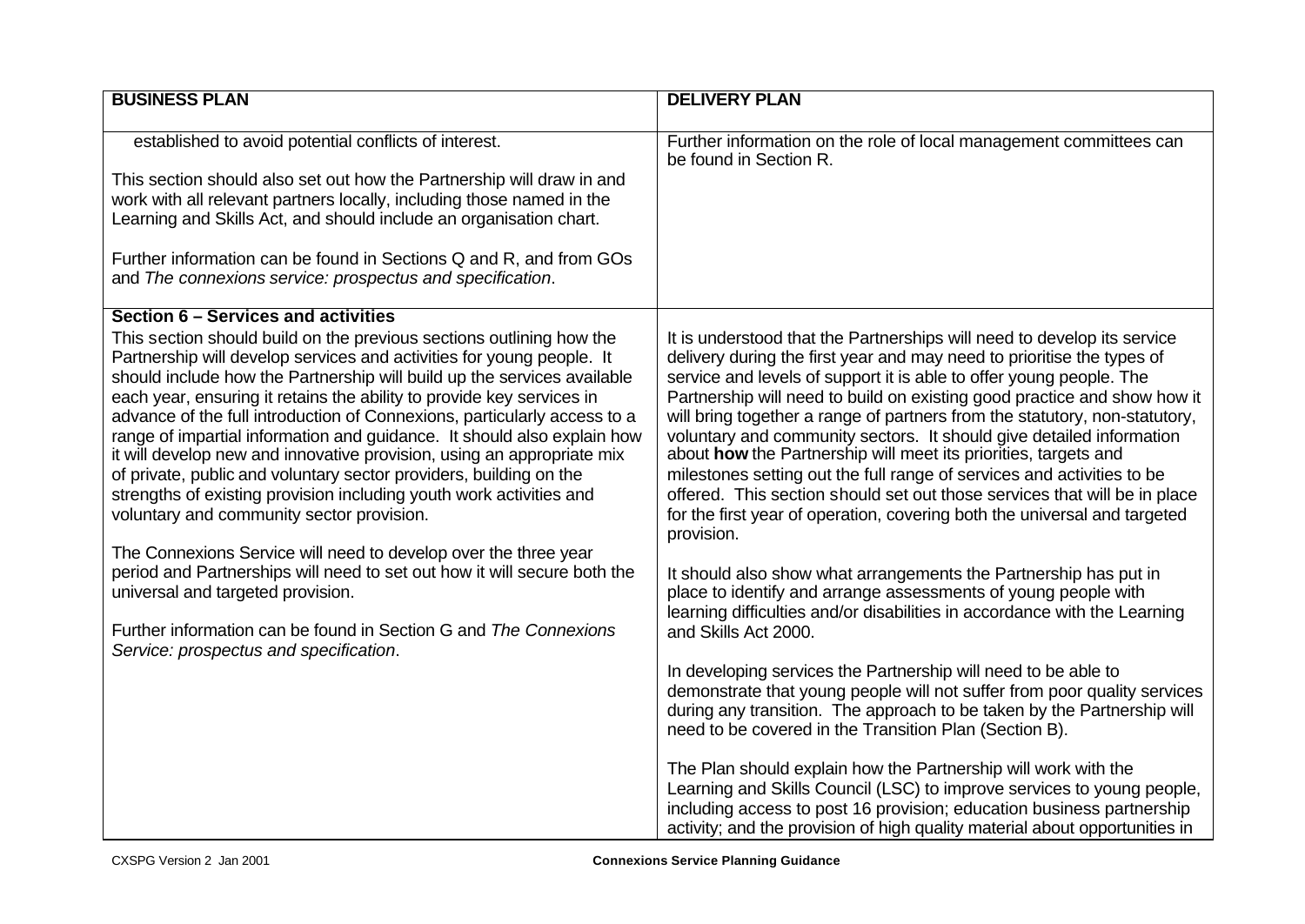| <b>BUSINESS PLAN</b> | <b>DELIVERY PLAN</b>                                                                                                                                                        |
|----------------------|-----------------------------------------------------------------------------------------------------------------------------------------------------------------------------|
|                      | the local education, training and labour market. The Partnership may<br>also have a role in working with others in providing information, advice<br>and guidance to adults. |
|                      | Further information can be found in Sections G and K.                                                                                                                       |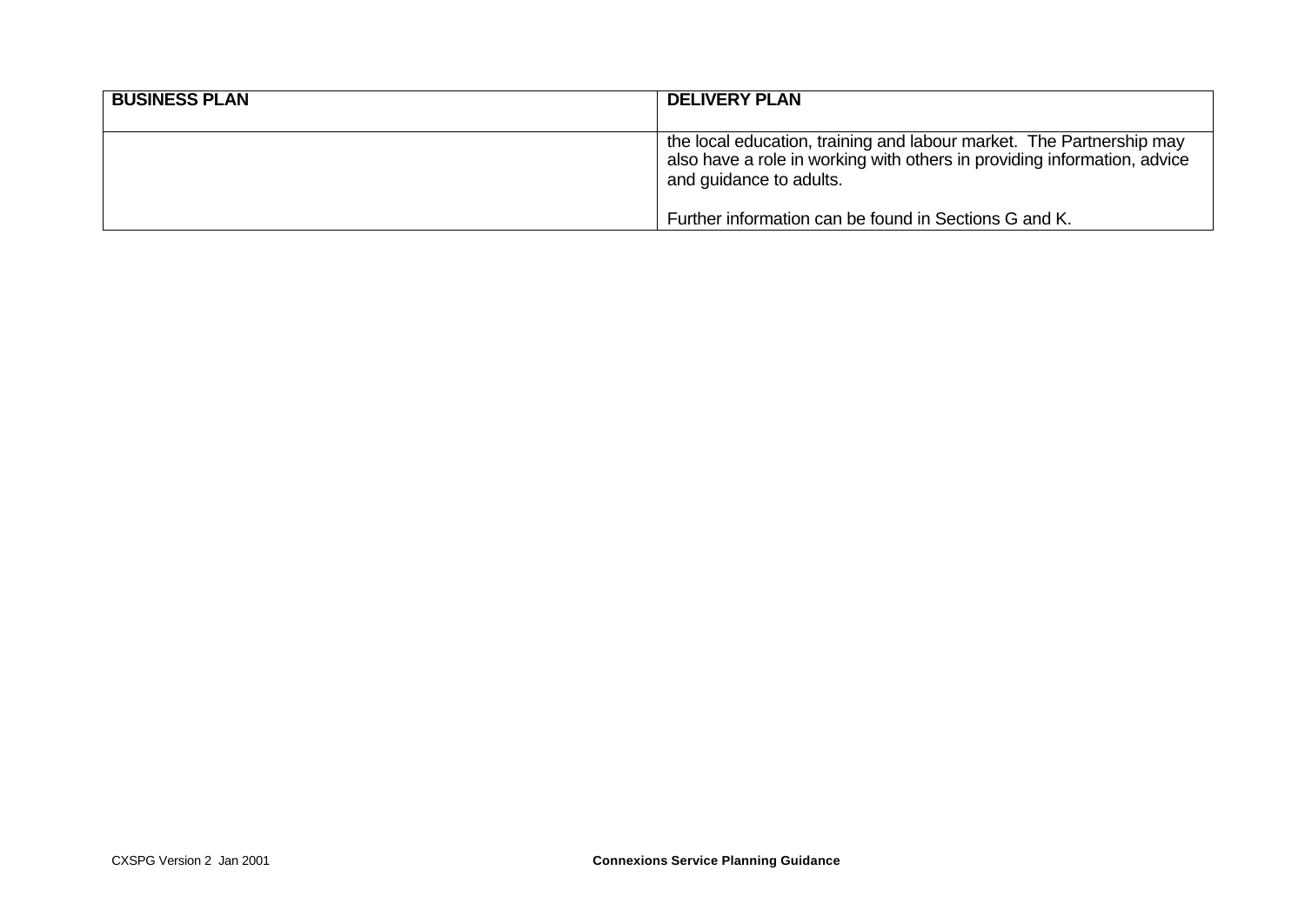| <b>BUSINESS PLAN</b>                                                                                                                                                                                                                                                                                                                                                                                                                                                                                                                                                                                                                                                                                                                                                                                                                                          | <b>DELIVERY PLAN</b>                                                                                                                                                                                                                                                                                                                                                                                                                                                                                                                                                                    |
|---------------------------------------------------------------------------------------------------------------------------------------------------------------------------------------------------------------------------------------------------------------------------------------------------------------------------------------------------------------------------------------------------------------------------------------------------------------------------------------------------------------------------------------------------------------------------------------------------------------------------------------------------------------------------------------------------------------------------------------------------------------------------------------------------------------------------------------------------------------|-----------------------------------------------------------------------------------------------------------------------------------------------------------------------------------------------------------------------------------------------------------------------------------------------------------------------------------------------------------------------------------------------------------------------------------------------------------------------------------------------------------------------------------------------------------------------------------------|
|                                                                                                                                                                                                                                                                                                                                                                                                                                                                                                                                                                                                                                                                                                                                                                                                                                                               |                                                                                                                                                                                                                                                                                                                                                                                                                                                                                                                                                                                         |
| <b>Section 7 - Finance and resources</b><br>This section should provide details of the resources partners will bring<br>to the service, including sources of funding, funding levels (both cash<br>and in kind), and how they will be used to enhance the service. This<br>will include, for example, identification of the number of personal<br>advisers who will be employed. The Partnership should demonstrate<br>other funding it has considered and how it will draw in and secure that<br>resource, for example, Youth Service funding, European funding,<br>sponsorship, etc. The Partnership should specify the amount of spend<br>on administration, capital expenditure and service delivery.<br>The Partnership should supply information about the financial control<br>systems it will operate, to assure Government that public funds will be | The Delivery Plan should set out the resources the Partnership will<br>draw together from the range of sources described in Section L.<br>Resources may include:<br>?? funding (both cash and in kind);<br>?? staff working in a range of functions;<br>?? physical resources, for example premises, IT systems, other<br>facilities or equipment.<br>The Plan should set out how these will be used to best effect to deliver<br>an efficient and effective service which builds on that which is already<br>available locally. It should also set out how it will use funds allocated |
| spent appropriately and to monitor income and expenditure to<br>safeguard fixed assets. Where the Partnership will be involved in<br>activity other than that of Connexions, this section should describe how<br>the management accounting system will demonstrate that Connexions<br>Service funds have been spent delivering outcomes agreed in the<br>Business Plan. The Plan should set out the financial controls, roles<br>and responsibilities to satisfy audit requirements. The Partnership<br>should also set out their strategy for securing additional resources over<br>the whole 3 year period.                                                                                                                                                                                                                                                 | from the Connexions Service National Unit and demonstrate how those<br>funds will be used in conjunction with other funding sources to support<br>the identified priorities.<br>Delivery plans should include a forecast income and expenditure<br>account, balance sheet and cashflow forecast for 2001-02.<br>(Partnerships will need to supply similar information during the course<br>of the year, at a frequency and in a format to be specified by the<br>Secretary of State).                                                                                                   |
| Further information can be found in Section L and the Learning and<br>Skills Act 2000 (Chapter 21, Part V, Paras 114-122).                                                                                                                                                                                                                                                                                                                                                                                                                                                                                                                                                                                                                                                                                                                                    | Further information can be found in Section L.                                                                                                                                                                                                                                                                                                                                                                                                                                                                                                                                          |
| Section 8 - Human resource strategy                                                                                                                                                                                                                                                                                                                                                                                                                                                                                                                                                                                                                                                                                                                                                                                                                           |                                                                                                                                                                                                                                                                                                                                                                                                                                                                                                                                                                                         |
| This section should aim to cover the three year period setting out the<br>numbers and levels of staff required to support the service, recruitment<br>strategies, as well as plans for training and development. It should<br>include:                                                                                                                                                                                                                                                                                                                                                                                                                                                                                                                                                                                                                        | The Delivery Plan should draw from the information provided in the<br>Business Plan setting out the position for the first year of operation. It<br>should include:                                                                                                                                                                                                                                                                                                                                                                                                                     |
| ?? a breakdown of the anticipated numbers of staff required including<br>personal advisers, other front line support staff, specialists,<br>administrative support staff and managers;<br>?? details of the build up of staffing during the three years;                                                                                                                                                                                                                                                                                                                                                                                                                                                                                                                                                                                                      | ?? the number of staff involved in delivering the local service including<br>personal advisers, other front line support staff, specialists,<br>administrative support staff and managers;<br>?? a break down of which staff which will be directly employed,<br>seconded, employed by partners, or by those under contract;                                                                                                                                                                                                                                                            |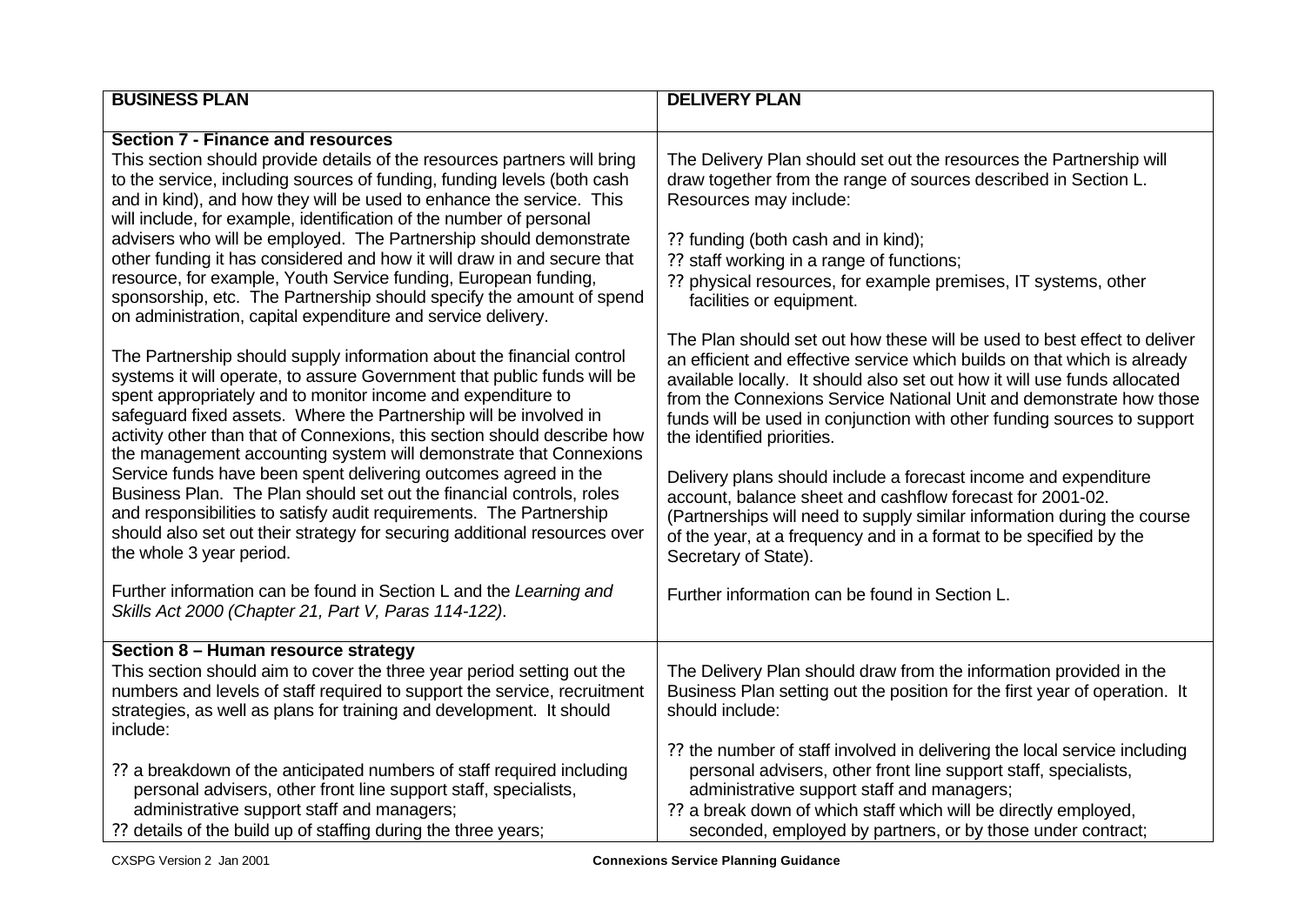| <b>BUSINESS PLAN</b>                                                                                                                                                                                                                                                                                                        | <b>DELIVERY PLAN</b>                                                                                                                                                                                                                                                                                                                                                    |
|-----------------------------------------------------------------------------------------------------------------------------------------------------------------------------------------------------------------------------------------------------------------------------------------------------------------------------|-------------------------------------------------------------------------------------------------------------------------------------------------------------------------------------------------------------------------------------------------------------------------------------------------------------------------------------------------------------------------|
| ?? recruitment strategies including how the Partnership will draw from a<br>wider recruitment base, ensure that its workforce reflects the<br>ethnicity of the communities it serves, and avoid poaching from<br>other key services in its area;<br>?? an equal opportunities policy to cover the Partnership's own staff.  | details of training and development that will be available to equip<br>??<br>new and existing staff with the skills and knowledge required for<br>delivering a high quality service for young people;<br>?? details of specific actions that will be taken to implement the<br>Partnership's equal opportunities policy for its own staff.                              |
| Section 9 - Engaging young people                                                                                                                                                                                                                                                                                           | The Delivery Plan should demonstrate how the Young People's<br>Charter, provided in draft initially, will be finalised, implemented and<br>kept up to date. It should specify specific action to be carried out to<br>ensure young people are involved, including taking proactive steps to<br>overcome inequalities.<br>Further information can be found in Section F. |
| Section 10 - Working with employers<br>It is important that the Connexions Partnership ensures it develops<br>strong links with local employers and the Employment Service. The<br>Business Plan should set out the overall strategy and policy for working<br>with them.<br>Further information can be found in Section J. | The Delivery Plan should set out the key areas where progress will be<br>made during the first year in developing effective working relationships.<br>Further information can be found in Section J                                                                                                                                                                     |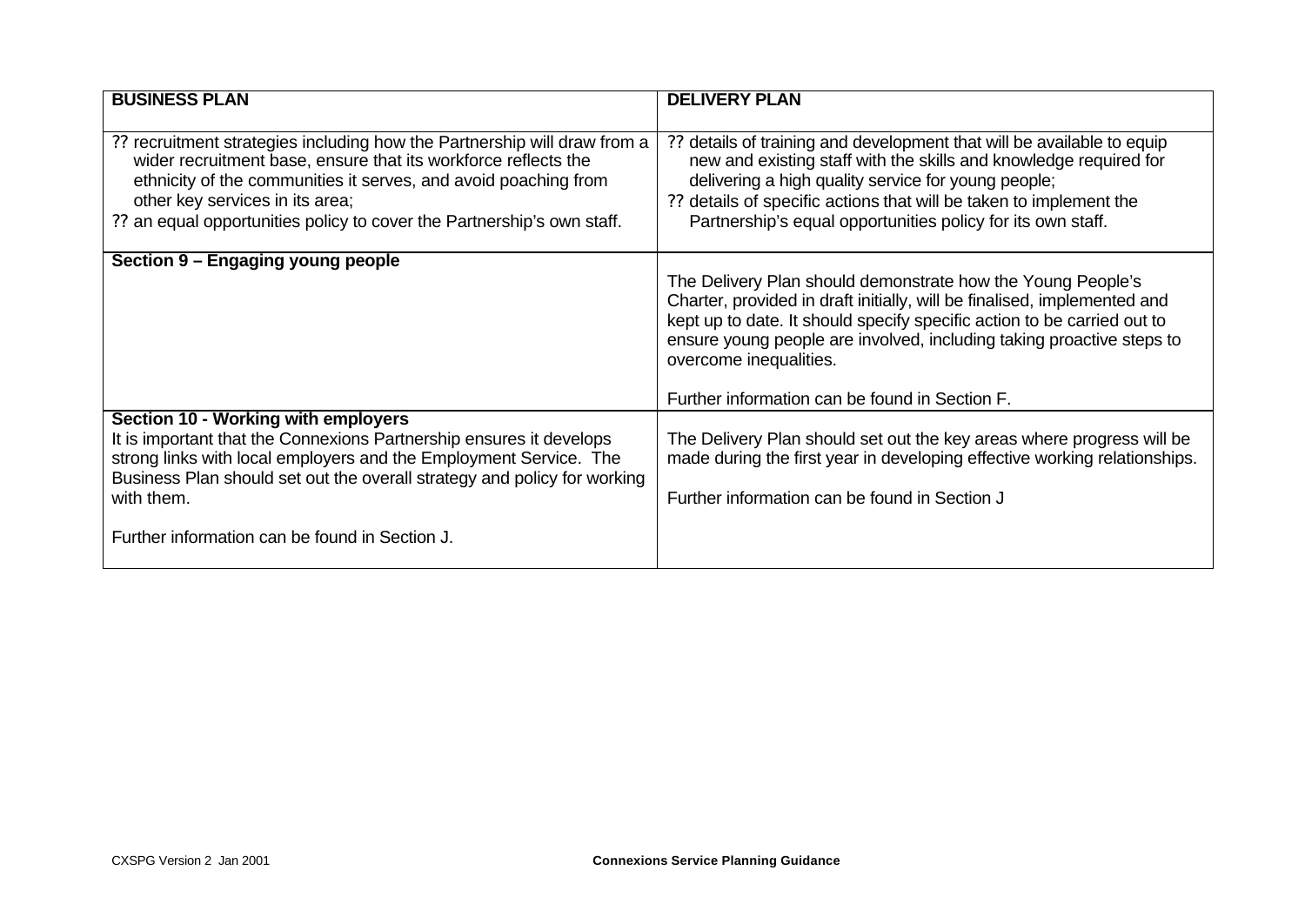| <b>BUSINESS PLAN</b>                                                                                                                                                                                                                                                                                                                                                                                                                                                                                                                                                                                                                                                                                                                                                                                       | <b>DELIVERY PLAN</b>                                                                                                                                                                                                                                                                                                                                                                                                                                                                                                                                                                                                                                                                                                                       |
|------------------------------------------------------------------------------------------------------------------------------------------------------------------------------------------------------------------------------------------------------------------------------------------------------------------------------------------------------------------------------------------------------------------------------------------------------------------------------------------------------------------------------------------------------------------------------------------------------------------------------------------------------------------------------------------------------------------------------------------------------------------------------------------------------------|--------------------------------------------------------------------------------------------------------------------------------------------------------------------------------------------------------------------------------------------------------------------------------------------------------------------------------------------------------------------------------------------------------------------------------------------------------------------------------------------------------------------------------------------------------------------------------------------------------------------------------------------------------------------------------------------------------------------------------------------|
| Section 11 - Communications strategy<br>The communications strategy will need to demonstrate how it will keep<br>young people, organisations and other interested parties up to date<br>with developments and changes. The Plan should make clear who has<br>been consulted and who is actually signing up to developing and<br>delivering the service. The Partnership should state how it will ensure<br>that a variety of mechanisms are used in the consultation process to<br>engage the range of organisations and communities in the area. The<br>Plan should show how the Partnership will continue this involvement<br>and ensure that it listens to communities on an ongoing basis.<br>Further information can be found in Section S.                                                           | The Delivery Plan should show how consultation to date has informed<br>the priorities, delivery mechanisms and structures to be put in place for<br>the first year. The Plan should demonstrate the outcomes and results<br>of consultation already undertaken. It should detail ongoing<br>consultation plans for the first year and demonstrate how they will<br>continue to influence the governance, management and delivery of the<br>service. A marketing plan should be outlined.<br>Further information can be found in Section S.                                                                                                                                                                                                 |
| Section 12 - Equal opportunities<br>Equality of opportunity is central to the concept of the Connexions<br>Service, and is one of the key principles outlined in previous<br>documents.<br>The Business Plan should state the high level strategic view of how<br>equal opportunities will be developed and delivered against the<br>guidance set out in Section Q. The Plan should also state, in broad<br>terms, what will be achieved in that time period - cross referring where<br>appropriate to the services' Equal Opportunities Policy.<br>Section 13 - Health and Safety<br>This section should set out Partnership's Health and Safety policy,<br>detailing how it intends to comply with all relevant legislation under the<br>Health and Safety at Work etc. Act 1974 and relevant Health and | This section should briefly explain how the policy set out in the<br>Business Plan will be implemented and how the Partnership will ensure<br>equality of opportunity for both staff and young people using the<br>service. Appropriate references to equal opportunities should,<br>therefore, be made throughout the Delivery Plan. The Plan should also<br>demonstrate how the Partnership and local management committees<br>will ensure they comply with relevant legislation, for example the<br>Disability Discrimination Act.<br>Further information can be found in Section Q.<br>This section should set out how the Partnership will ensure that it<br>implements its health and safety strategy in the first year of delivery. |
| Safety Executive approved codes of practice. The Act sets out the<br>general duties which employers have towards employees and<br>members of the public, and employees have to themselves and to each<br>other. Further information and guidance can be found on the Health<br>and Safety Executive website www.hse.gov.uk.<br>Further information is can be found in Section D.                                                                                                                                                                                                                                                                                                                                                                                                                           |                                                                                                                                                                                                                                                                                                                                                                                                                                                                                                                                                                                                                                                                                                                                            |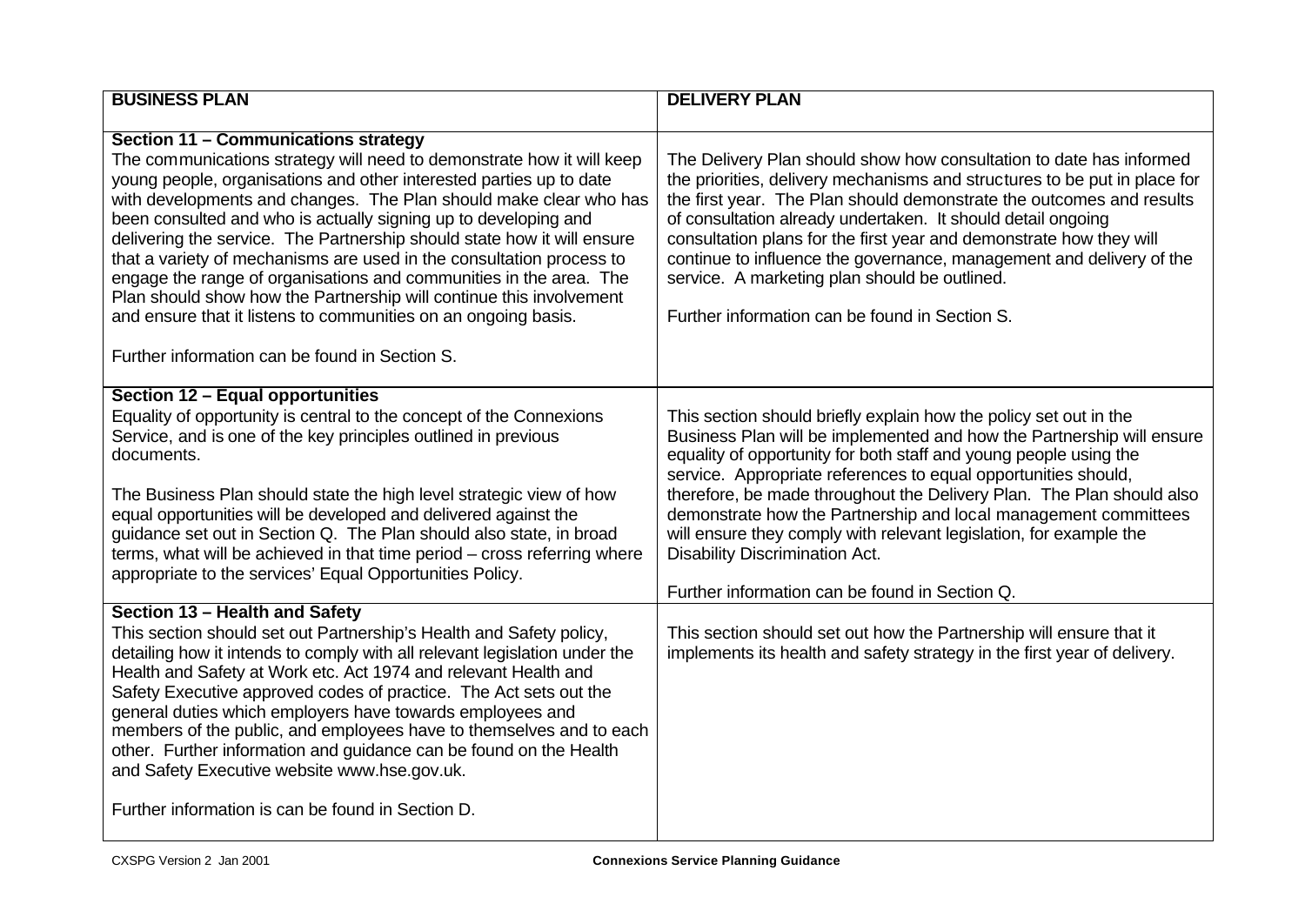| <b>BUSINESS PLAN</b>                                                                                                                                                                                                                              | <b>DELIVERY PLAN</b>                                                                                                                            |
|---------------------------------------------------------------------------------------------------------------------------------------------------------------------------------------------------------------------------------------------------|-------------------------------------------------------------------------------------------------------------------------------------------------|
|                                                                                                                                                                                                                                                   |                                                                                                                                                 |
| <b>Section 14 - Quality assurance</b>                                                                                                                                                                                                             |                                                                                                                                                 |
| This section should describe how the Partnership will develop an                                                                                                                                                                                  | This section should describe:                                                                                                                   |
| effective quality assurance strategy, and the systems which will be put<br>in place to implement it effectively. This should include details of how                                                                                               |                                                                                                                                                 |
| the Partnership and the local management committee will be                                                                                                                                                                                        | what quality assurance systems the Partnership will put in place<br>and to what timescales:                                                     |
| accountable both to young people and the community they serve.                                                                                                                                                                                    | how the effective implementation of the systems will be monitored<br>??                                                                         |
|                                                                                                                                                                                                                                                   | and measured and how the results will drive continuous                                                                                          |
| Further information can be found in Section O. Information on                                                                                                                                                                                     | improvement;                                                                                                                                    |
| accountability is in The connexions service: prospectus and                                                                                                                                                                                       | what evaluation the Partnership will carry out in the first year.                                                                               |
| specification.                                                                                                                                                                                                                                    |                                                                                                                                                 |
|                                                                                                                                                                                                                                                   | Section O describes the requirement to develop a quality assurance                                                                              |
|                                                                                                                                                                                                                                                   | strategy and effective quality assurance system, and describes how the                                                                          |
|                                                                                                                                                                                                                                                   | Partnership will develop a quality assurance strategy.                                                                                          |
| Section 15 - Management information and tracking                                                                                                                                                                                                  |                                                                                                                                                 |
| The Partnership should set out what systems it will have in place from                                                                                                                                                                            | The Partnership should set out its plans to collect management                                                                                  |
| April 2001 to enable it to share and exchange information, produce<br>management information and track individual young people.                                                                                                                   | information, including the systems and formats it will use. The<br>Partnership should also provide details on its ability to track individuals. |
|                                                                                                                                                                                                                                                   | It should demonstrate how this information will be used by the                                                                                  |
| We will provide a statement on the management information                                                                                                                                                                                         | Partnership and local management committee to monitor the                                                                                       |
| requirement in November. This document will set out the areas of                                                                                                                                                                                  | effectiveness of the service and identify areas for improvement. It                                                                             |
| information required by the Connexions Service National Unit from                                                                                                                                                                                 | should show how information will be shared between partners so that                                                                             |
| April 2001. A comprehensive Management Information Guide giving                                                                                                                                                                                   | all of those involved in delivering the service can access information                                                                          |
|                                                                                                                                                                                                                                                   |                                                                                                                                                 |
|                                                                                                                                                                                                                                                   |                                                                                                                                                 |
|                                                                                                                                                                                                                                                   |                                                                                                                                                 |
|                                                                                                                                                                                                                                                   |                                                                                                                                                 |
|                                                                                                                                                                                                                                                   |                                                                                                                                                 |
| details of specific information returns will be released in January 2001<br>following consultations with Partnerships.<br>Further information on our plans to move towards a national tracking<br>system from autumn 2002 can be found Section P. | and contribute to its development and improvement.<br>Further information can be found in Section P.                                            |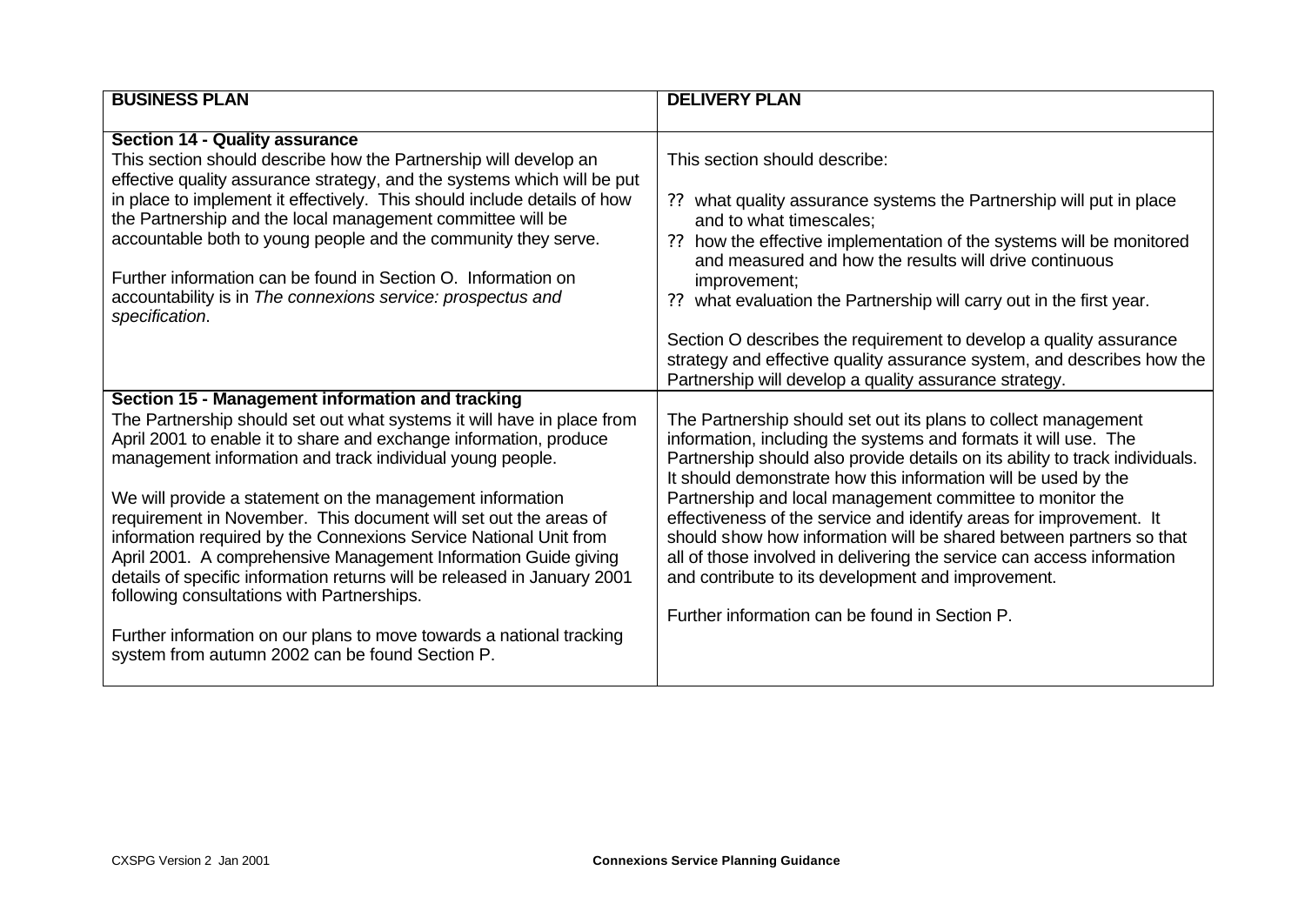| <b>BUSINESS PLAN</b>                                                                                                                          | <b>DELIVERY PLAN</b> |
|-----------------------------------------------------------------------------------------------------------------------------------------------|----------------------|
|                                                                                                                                               |                      |
| Section 16 - Evaluation                                                                                                                       |                      |
| The evaluation of the Connexions Service will require research to be                                                                          |                      |
| commissioned at both national and local levels. When making their                                                                             |                      |
| plans, Partnerships should specify measurable objectives for each                                                                             |                      |
| major area of activity and any new initiatives. The Business Plan<br>should outline initial thinking on how the Partnership will evaluate its |                      |
| effectiveness, including:                                                                                                                     |                      |
|                                                                                                                                               |                      |
| ?? key issues for local evaluation over the next 2 or 3 years;                                                                                |                      |
| ?? the level of resource to be allocated to locally initiated research;                                                                       |                      |
| ?? the process for planning, managing, reporting and acting on the                                                                            |                      |
| findings of locally initiated research;                                                                                                       |                      |
| ?? when it expects to be able to have a detailed evaluation plan in                                                                           |                      |
| place following publication of the national strategy early in 2001.                                                                           |                      |
|                                                                                                                                               |                      |
| Further information can be found in Section O.                                                                                                |                      |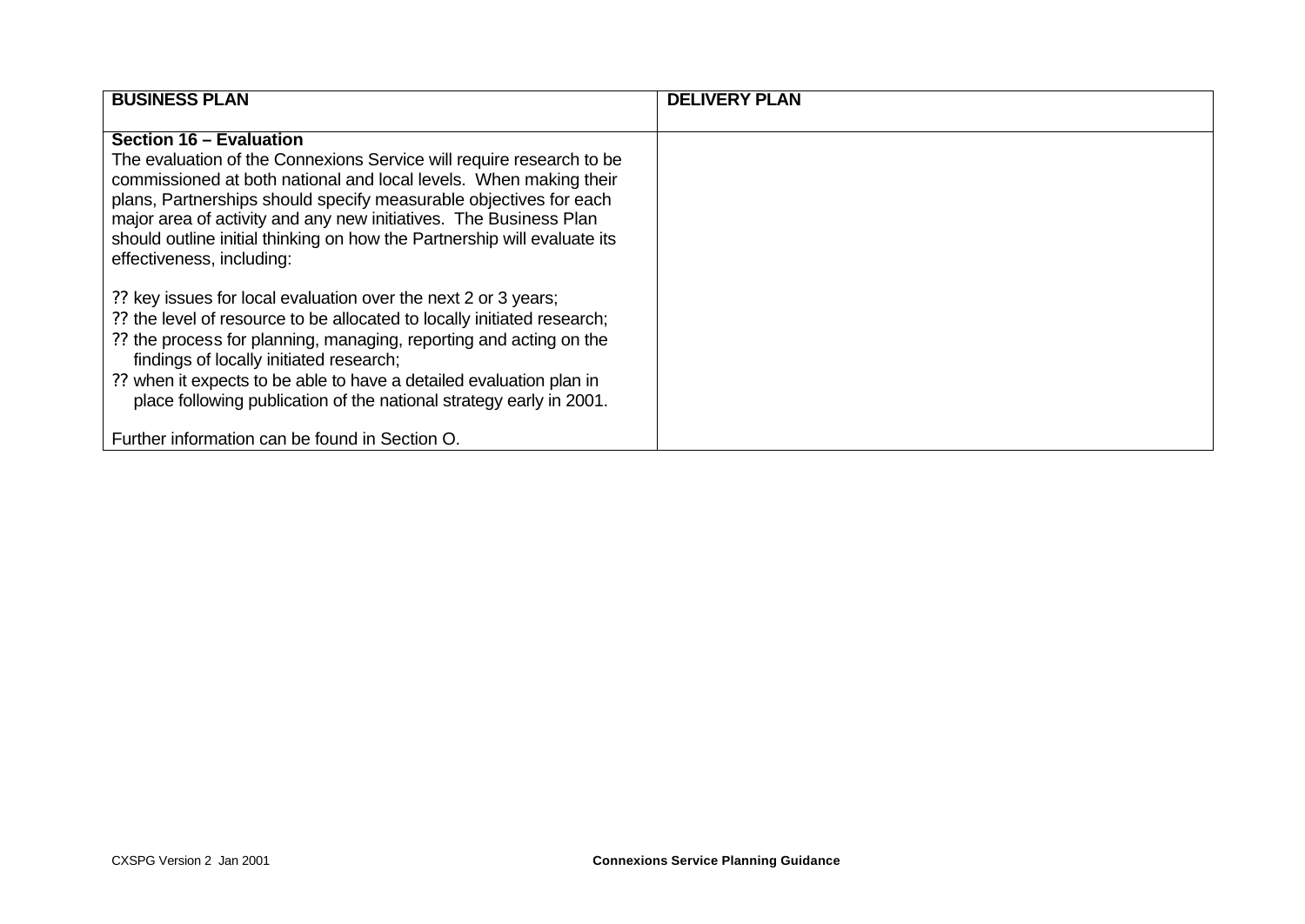## **SECTION B: TRANSITION PLAN**

1. This section sets out the type of information Partnerships should include in their Transition Plan. Its aim is to provide a timetable of steps that will be taken to ensure a smooth transition from existing arrangements that support young people to the proposed new arrangements that will be in place when the service begins its first year of operation. It is very important that Partnerships ensure continuity of services to young people during the transition phase. The Transition Plan should include a comprehensive list of arrangements already agreed and scheduled, with appropriate key tasks and milestones. The Transition Plan should also include dependencies and contingency arrangements.

- 2. Partnerships will need to consider:
- ?? establishing the organisational structure including the Partnership and local management committees;
- ?? recruiting staff, ensuring that appropriate vetting procedures have been carried out;
- ?? arranging appropriate training and development;
- ?? acquiring the physical facilities and equipment required for the new service including, where appropriate, the transfer or disposal of assets;
- ?? setting up appropriate management processes eg financial, IT, planning, delivery, review;
- ?? negotiating contracts for the delivery of services on or after April 2001, including how they intend to overcome any conflicts with existing providers;
- ?? handling transfers of existing staff where functions move from one organisation to another, including consultation with employee representatives. Partnerships should follow, where appropriate, the principles in the Cabinet Office Statement of Practice on Staff Transfers in the Public Service. Some staff may have special employment rights under the Transfer of Undertakings (Protection of Employment) Regulations (TUPE). Connexions Partnerships should take a positive approach in applying TUPE and consider offering equivalent protection even if TUPE is not applicable as a matter of law. Further information on TUPE is in Annex 2;
- ?? agreeing appropriate other terms of employment including pensions, holiday entitlement etc.;
- ?? providing information for young people about how they will be able to access the services, including information for specific groups such as homeless young people and those with learning difficulties and/or disabilities;
- ?? providing information for parents about the role and scope of the new service, set out how they can get involved;
- ?? providing for key statutory, voluntary and other organisations to be given information about the Connexions Service.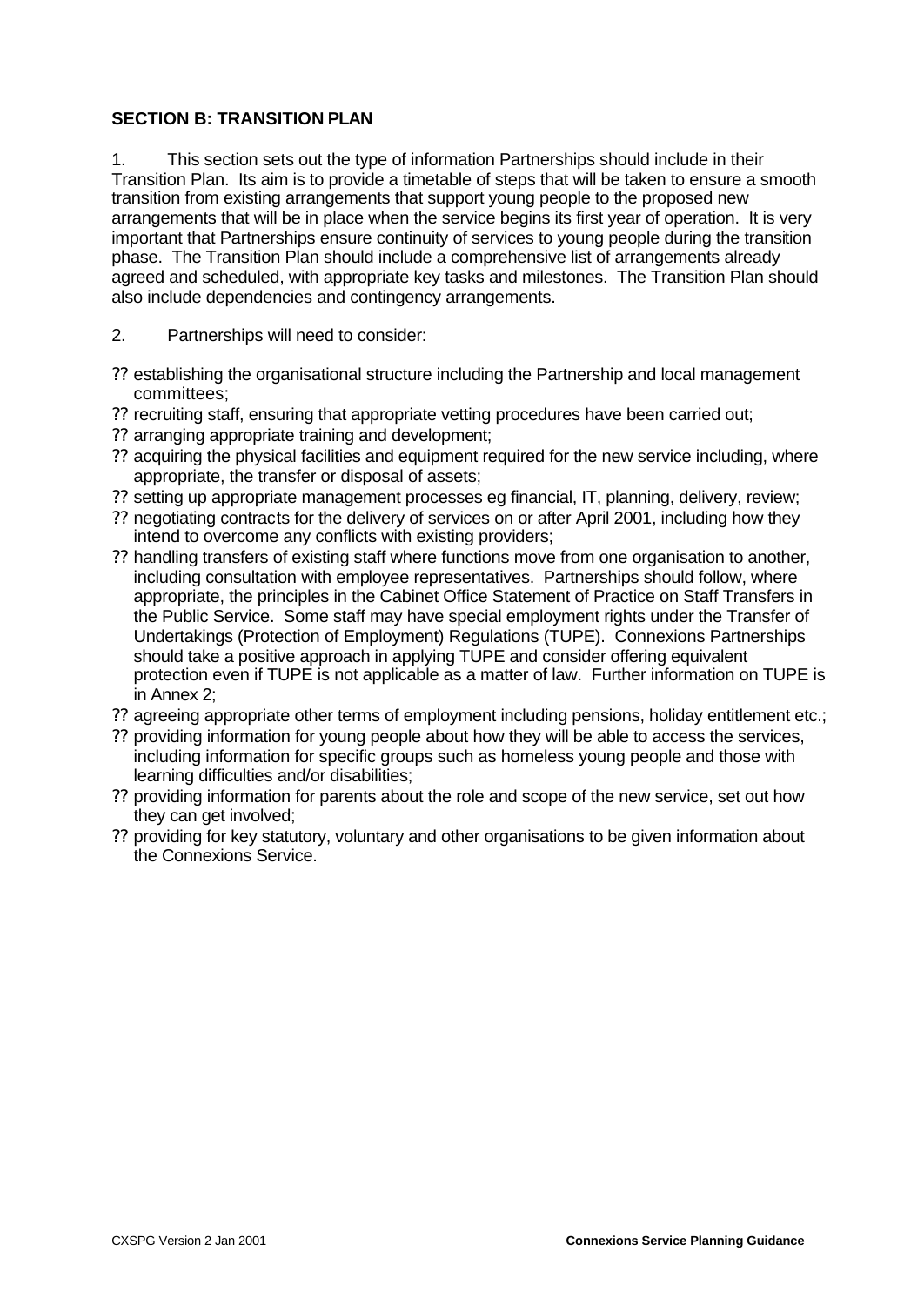# **SECTION C: YOUNG PEOPLE'S CHARTER**

- 1. The Partnership should develop a separate "Young People's Charter" which demonstrates clearly that young people across the age range will be fully involved in developing the service. This should be finalised by the time the Partnerships begins to deliver the service. It would be helpful if a draft of the Charter is attached to the Business Plan. The Charter should indicate how the Partnership will ensure young people are actively involved, both formally and informally, in influencing key decisions about the planning and implementation of the service. It should also address rights and responsibilities and set out what each young person can expect from the Connexions Service. Further information about involving young people is can be found in Section F.
- 2. During autumn 2000 the Connexions Service National Unit plans to issue additional guidance to Connexions Partnerships about how to involve young people in Connexions services. This will cover a range of methods and provide advice on using them. This will complement guidance on consulting learners, *Consultative Fora - good practice for Learning Partnerships*, issued in July 2000 and the national guidelines on children's and families' participation, which the Department of Health is currently working on. Paragraphs 4.6 to 4.11 of the consultation document on the new guidance for planning Children's Services (see Bibliography) also advises on involving children and families in planning services.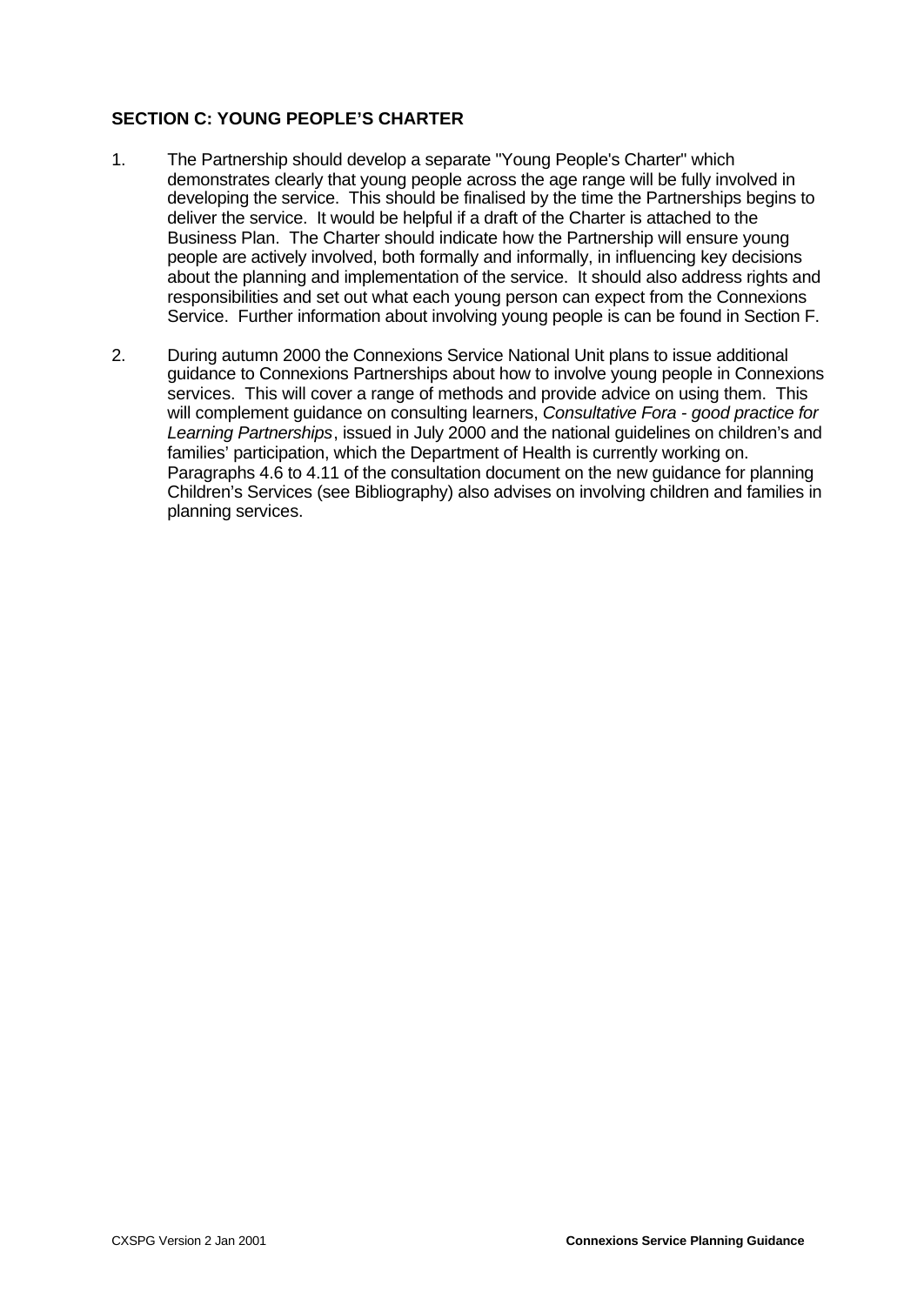# **SECTION D: HEALTH AND SAFETY**

1. The Partnership's Plan should set out how it intends to comply with all relevant Health and Safety legislation under the Health and Safety at Work etc. Act 1974 and relevant Health and Safety Commission's approved codes of practice. A policy should provide an indication of the organisation and arrangements which seek to deliver the policy and preferably state the means of evaluating how the effective policy is being implemented. Partnerships should develop procedures to protect the safety of staff when on premises other than their own, for example, when home visiting. Further general information and guidance can be found on the Health and Safety Executive website *www.hse.gov.uk.*

## **Premises**

2. The Partnership should indicate their arrangements for ensuring the suitability (fire precautions, lighting, security etc.) of any premises they will use and give an assurance of the intention to maintain it in a satisfactory manner (e.g. property repairs, cleaning etc.).

## **Employers**

3. The Partnership should give due regard to information within the public domain, to avoid involvement with employers who are known to have poor arrangements for health and safety. See the DETR/HSC publication*: "Revitalising Health and Safety - Strategy Statement",* June 2000; Action Point 8: *"The Health and Safety Executive will monitor and draw public attention to trends in prosecution, convictions and penalties imposed by the Courts, by publishing a special annual report. This will 'name and shame' companies and individuals convicted in the previous twelve months".* This information will also be available on the Health and Safety Executive's Website*".* Further information on this document can be found on the DETR *website: www.detr.gov.uk/pubs/index.htm.*

# **SECTION E: DEVELOPING THE NEEDS ASSESSMENT**

## **Key Requirements:**

- ?? the needs of young people are identified;
- ?? plans are consistent with and take account of other plans which address the needs of young people in the area.

## **The mapping process**

1. The identification of the needs of young people is crucial. The Connexions Service National Unit has provided a mapping tool to help this process in parallel with this Planning Guidance. It is also acknowledged that Partnerships may have access to mapping information collected for other purposes and they may wish to draw on this information.

- 2. The mapping exercise should:
- ?? confirm that all relevant people who need to be consulted and involved have had this opportunity;
- ?? identify potential gaps in services or provision and propose how these will be met over time;
- ?? identify services that will not be directly within the Connexions Service, but need to be accessed as part of providing wider advice, guidance and support (eg specialist provision that may be required to meet specific needs);
- ?? provide an initial assessment of the quality of existing provision;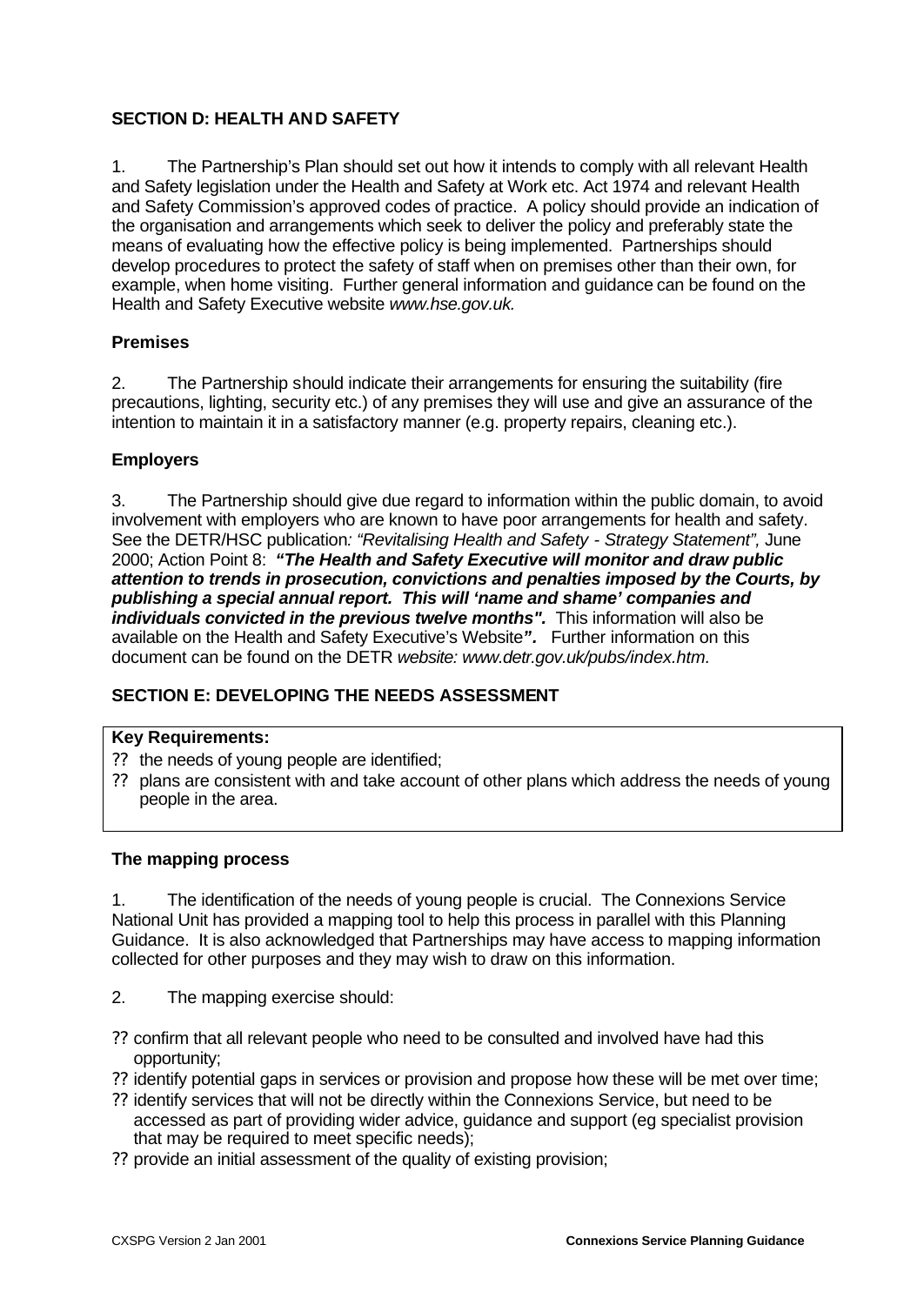?? identify sources of funding and how they can be accessed for use in delivering the Connexions Service.

## **Drawing plans together**

3. The planning arrangements for the Connexions Service will form part of a wider, more comprehensive planning process within the locality. It will be important for the Connexions Partnership to ensure their plans take account of other plans which address the needs of young people in their area. In particular, these should dovetail with the plans of the LSC as they are developed and Learning Partnership proposals, especially in the work to support young people with their educational and vocational choices, and to ensure that the right specialist support is available to help those 16-19 year olds with special educational needs. In addition, the following plans should inform the Connexions Plans: LEA Behaviour Support plans; Education Development plans; housing strategies; Health Improvement Programmes; Youth Justice Plans; Children's Service Plans; Schools Health Plans and local teenage pregnancy strategies. See also section J on Small Business Services and Education Business Partnership plans.

4. The new Local Government Act places a duty on local authorities to develop a community strategy in partnership with key local stakeholders. The Partnership should actively engage in the new Local Strategic Partnerships with responsibility for preparing the community strategy, to ensure that the local strategy fully reflects the needs of young people and that the activities of local partners come together to meet those needs.

5. The Connexions Partnership plans will also in the future contribute to an overall Children's Services plan for the area - guidance about Children's Services Planning arrangements will be issued shortly. In the longer term, the new Cross-Departmental Children's and Young People's Unit, which is currently being established, will be looking at the arrangements for the planning and delivery of all services to young people, to assist in the coordination and coherence of those services and avoid duplication and overlap.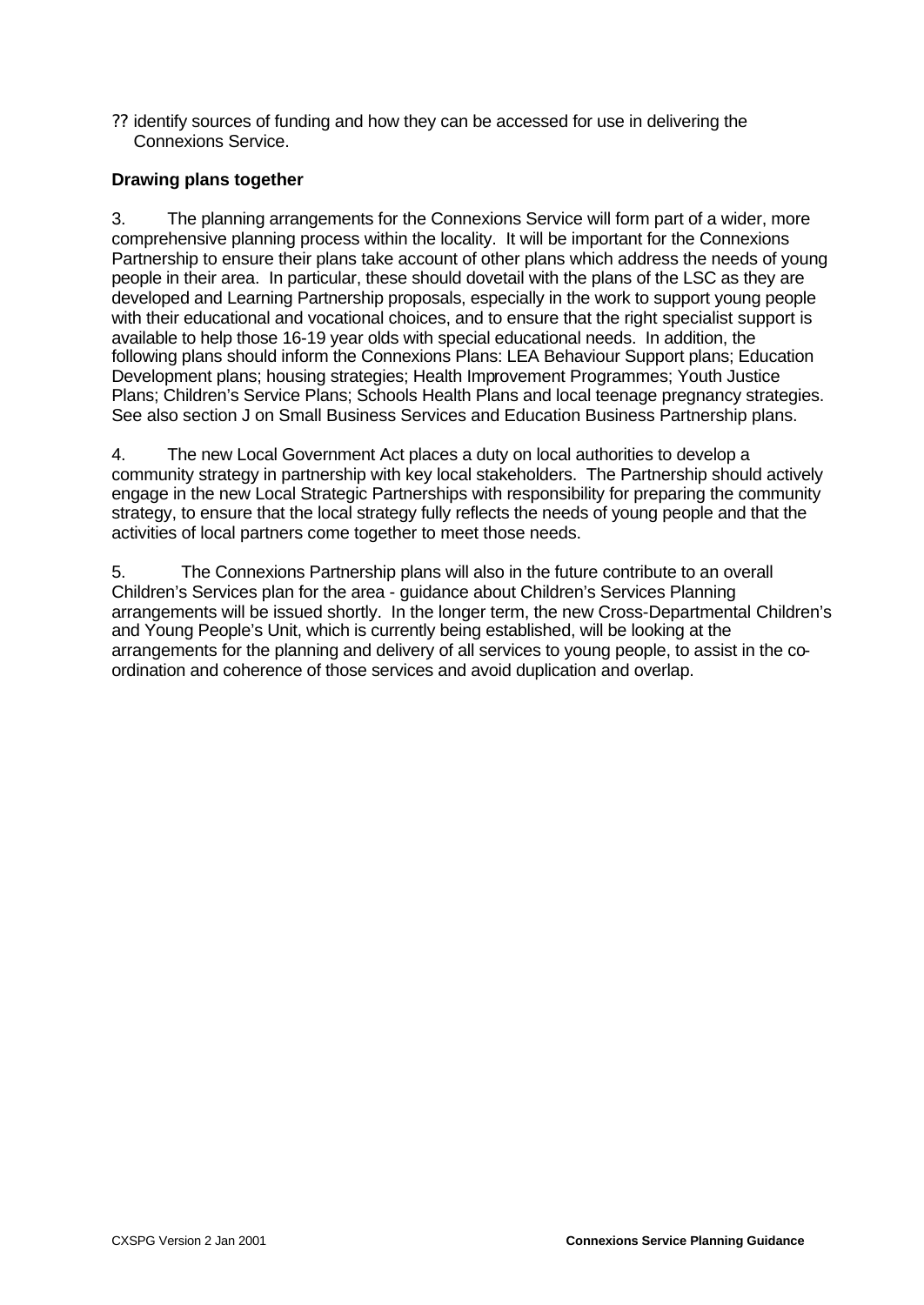# **SECTION F: ENGAGING YOUNG PEOPLE**

## **Key Requirements:**

- ? young people are involved and consulted on innovative ways to deliver the service;
- ? young people are involved in the design and delivery of the service;

? the young people involved in the service are representative of the diversity of the community.

1. Engaging young people in the Connexions Service is a new and challenging commitment. There are many ways which young people could be involved and practice is still just beginning to emerge. There is tremendous scope for imaginative approaches and Partnerships should take the initiative to determine what works in their local area and learn from each other. This section identifies some of the ways that young people can be involved in the service. Guidance will be available in November indicating the issues that need to be considered in successfully engaging young people.

2. As direct users of the new service young people may have a different perspective of the new service and how they expect it to work, which will need to be taken into account in both developing and delivering the service. They will have a key role to play to ensure the service emphasises innovation and delivery that meets their needs. The representation of young people needs to reflect the diversity of communities, in terms of the place, culture, values, interests, ability, gender, sexual orientation, class and race to which young people belong. It should also involve excluded young people to ensure a true representation of all young people in the area. Their views should be used to influence provision locally so that it meets their needs.

3. Learning Partnerships are already working to ensure that mechanisms to consult young people, such as youth fora, are in place in every area and Connexions Partnerships/local management committees will need to build upon progress made.

4. Given this is a new and potentially difficult area, engaging young people requires considerable investment of time, finance and expertise. In particular young people will need training and support to take on these roles and to participate effectively in the wide range of activities for which they have potential. Appropriate training and on-going support will build young people's competence and confidence and enable them to make a more effective impact. Young people in rural areas can face particular problems, often different to those experienced elsewhere. They may need particular support to ensure their views are taken into account, and the service developed to provide help and support for their specific needs. Outreach work will be key to reaching vulnerable and disaffected groups of young people, and plans should set out how they aim to encourage these young people to participate.

5. There are many potential ways of involving young people and Partnerships will need to decide what is most likely to work for them given their own particular circumstances. At the level of governance young people can make a valuable contribution to the deliberations of the Partnership and local management committees. They can be involved in helping to define the measures against which the organisation will be judged, in decisions about strategic direction and in helping to develop Plans. Young people can also take part in assessing the bids of potential contractors and in selection of key personnel. Young people can make a contribution to quality in helping to plan and carry out evaluations, in reviewing complaints and in internal quality monitoring.

6. Young people can be involved in planning and design of services. They can bring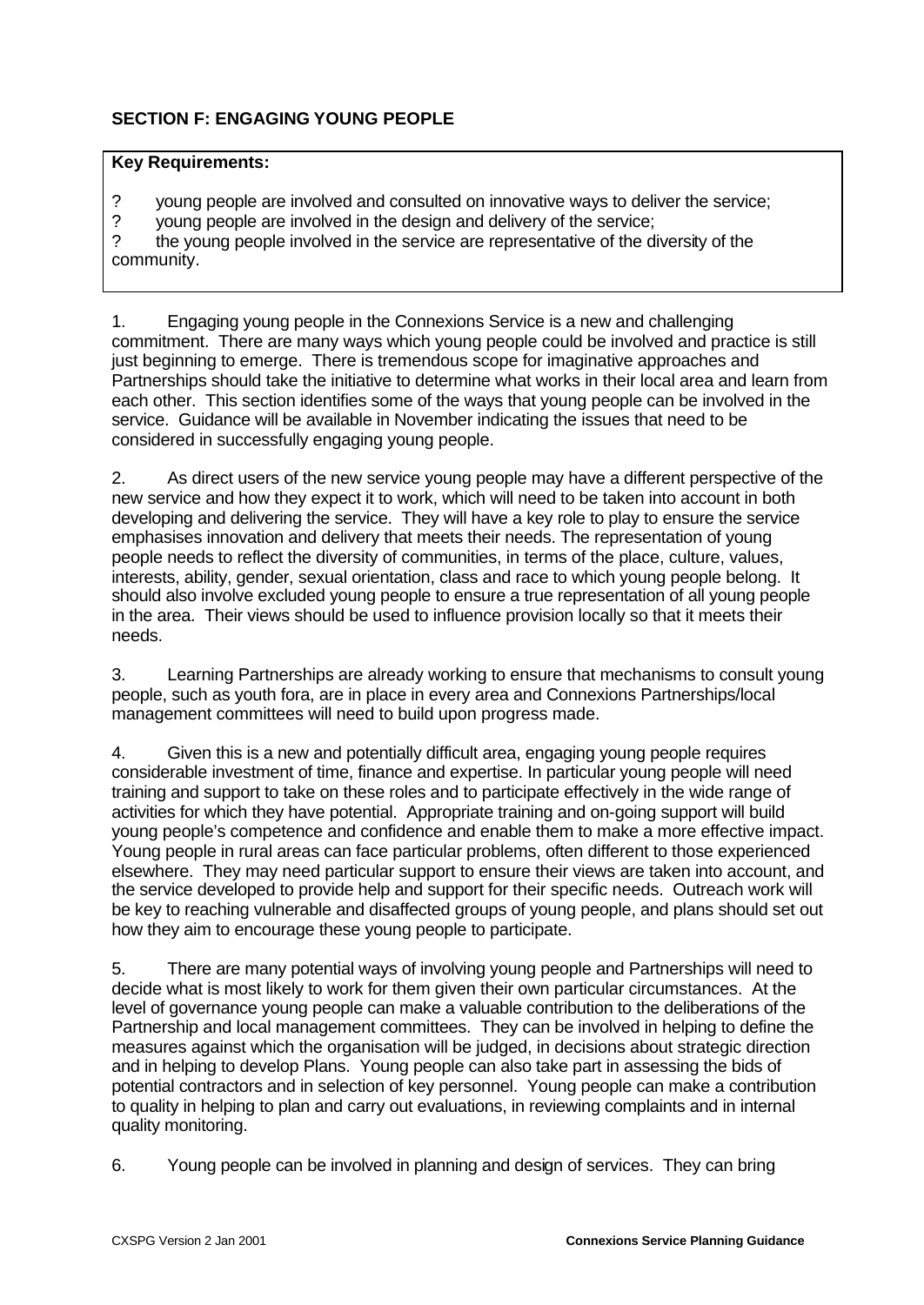forward ideas for new approaches and can be involved in the piloting of new approaches. Young people also have an important contribution to make to the delivery of the service to other young people as volunteers or paid staff. They can take roles as peer supporters and educators; brokers to existing provision; advocates (individually and collectively); and contributors to promotional activity.

7. Young people can make a uniquely valuable contribution to improving quality acting in the roles of monitor, inspector, and evaluator. They may be able to gain the confidence of other young people more easily than mature workers in order to gain insights about the services provided. They are also able to bring up to date reality checks on the changing needs, lifestyles and attitudes of young people.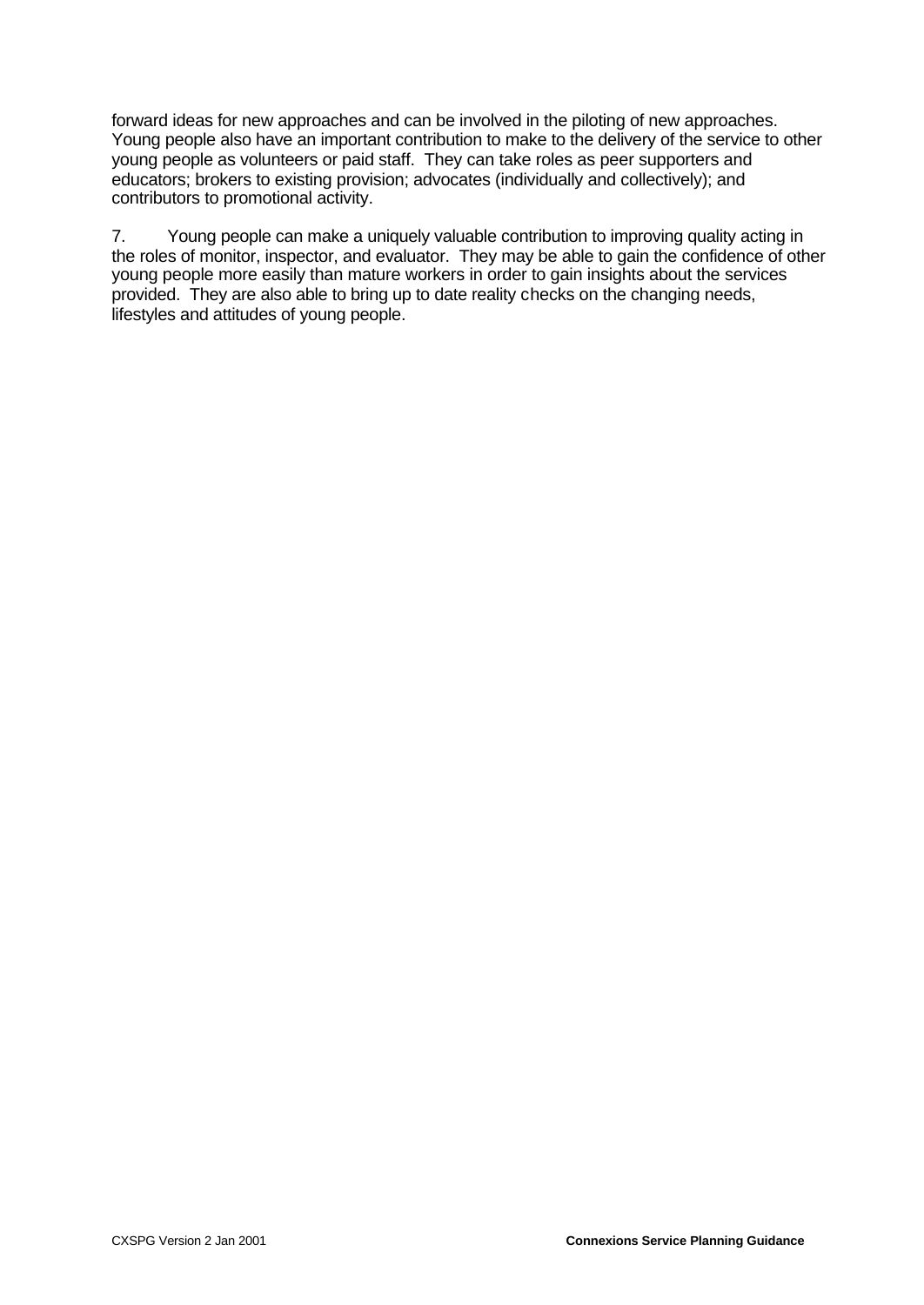# **SECTION G: KEY SERVICES FOR YOUNG PEOPLE**

## **Key Requirements:**

- ?? the Connexions Service must be universal. Services should be available to young people on the basis of need;
- ?? plans should set out clearly the service and support that all young people can expect, delivered in a way that promotes equality of opportunity;
- ?? ensuring the future learning needs of young people with learning difficulties and disabilities (LDD) are met, in line with the new requirements of the Learning and Skills Act;
- ?? the service should seek to reduce social exclusion and be clear in its plans how it proposes to do so, meeting the needs of specific groups such as young people excluded from schools, who misuse drugs and young offenders.
- 1. Connexions Partnerships will need to set out clearly how their structure will deliver the services required to meet the needs of young people whatever their circumstances. The Plan should set out the service and support that all young people can expect, and ensure that this information is accessible and can be understood by them. Policy documents should contain a level of detail so that staff and those who are responsible for resourcing the work understand what is entailed and are able to effectively deliver the policy. There should also be a direct link between the services delivered through Connexions and its equal opportunities policy.
- 2. Where young people move across Partnership areas, the responsibility for the transfer of information lies with the exporting local management committee. For those young people being educated away from home, the home local management committee should make arrangements with the host to support them. Such young people may be educated in residential, out of area establishments including young offender institutions, residential special schools and colleges.

## **The Universal Service**

- 3. The Connexions Service will offer all teenagers the information, advice, guidance and personal support they need to build on their strengths and achieve in the right form of learning. Help will range from simple information to intensive support over a long period. Individual support by personal advisers will be a key element, but group work, ICT, sport and arts projects, and arranging access to specialist support will also be important.
- 4. As the new service is developing through its first three years Connexions Partnerships will need to provide all young people with:
- ?? an *introduction to the service*, explaining what services are available and how they can be accessed. This information should be made available to all teenagers and their parents, to those entering the age range and those moving into the area (during the first year of operation it may be that the full range of services will not be available to all young people);
- ?? *information* on all education, training, leisure and cultural activities, and all forms of support that teenagers and their parents might need, both locally and nationally. This information should be provided in the most appropriate form for young people to use, including publications and ICT, taking into account their interests, language skills, abilities and access to premises and ICT;
- ?? access to *advice and guidance* on next steps in learning and life. This should include impartial information and guidance on career choices, and face to face guidance from a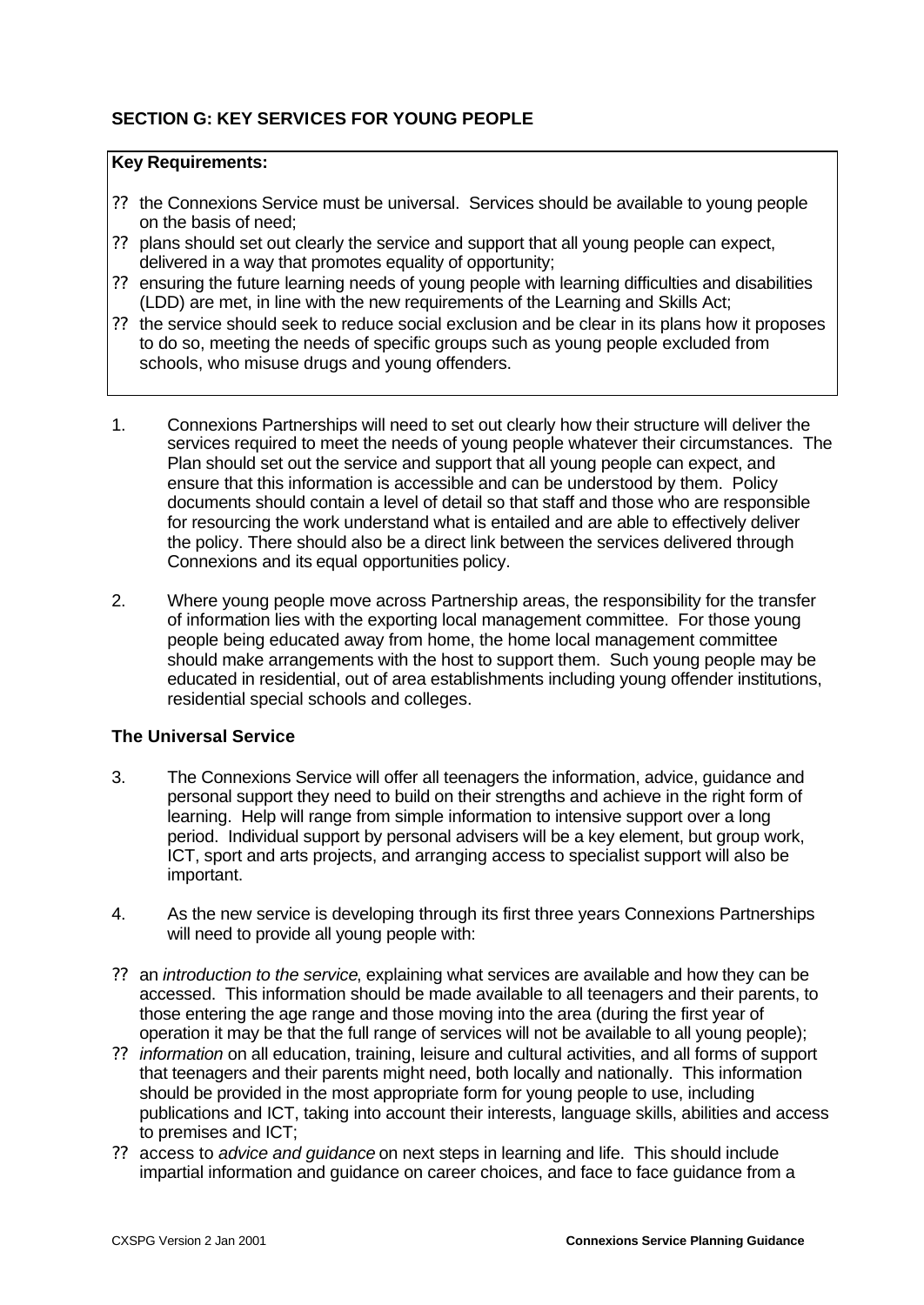personal adviser for those young people who need it;

- ?? *reviews at main transition points*, for instance, when choosing key stage 4 courses and post 16 training, in learning and life so that all young people know what they are going to do next, and how they will carry out their plans, building on the reviews which schools and other learning providers undertake. All young people should have a written record of their next steps. Most will be able to maintain such records themselves, but personal advisers should help them to do so where necessary, using Progress File or other means;
- ?? *personal support* where necessary to carry out their next steps, including brokerage and advocacy to secure and retain learning and other opportunities, such as development activates, peer mentoring and community support;
- ?? *opportunities to give their views* on the service they want and how it should be provided. Parents should also be consulted.

5. **In schools**, the Connexions Service will form part of the school team (see Section I). Connexions will help to provide, for all pupils:

- ?? information, advice and guidance on the full range of issues of concern to pupils, including impartial careers information, education and guidance;
- ?? learning opportunities that introduce them to the world of work;
- ?? a co-ordinated approach to the provision of pastoral support and personal development through the curriculum, including through careers education, Personal Social and Health Education and Citizenship.

6. **Post 16**, the service will work with colleges and school sixth forms to provide coordinated information, guidance and support to those in education, to enable them to take wellinformed decisions on their next steps in learning. Particular attention will need to be given to students in work based learning who attend college on a day release or part-time basis. Priority must also be given to those not in learning post 16, including those in jobs without training, to help them re-enter and achieve in the form of learning which suits them best. The Partnership will need to develop close links with the Learning and Skills Council (see section K).

7. Over time the Connexions Partnership should aim to provide information, advice and support through the most appropriate media, including libraries, local centres, face to face contact and on-line. Partnerships will also help young people access personal development activities, group work, work experience (in liaison with the LSC and EBL consortia), Millennium Volunteers, Neighbourhood Support Fund activities, peer mentoring and community support.

8. ICT will be an important vehicle for the delivery of services to young people. Many Partnerships will have websites and helplines that can offer relevant aspects of the Connexions Service. As part of the national provision, a website is being developed which will provide information and interactive elements for young people on all aspects of the Connexions strategy. This website will be an integral part of Connexions Direct, the telephone and on-line information and advice service, which is being piloted from early 2001. The Connexions Service National Unit will be working with Partnerships in the North East to develop the service and it will inform the proposed national roll-out of Connexions Direct.

## **The role of Connexions for young people with special educational needs/learning difficulties and disabilities**

9. Connexions Services will be responsible for providing individual support to all young people who require it, based on the accurate identification of their needs by a personal adviser. For young people with special educational needs (SEN)/learning difficulties and disabilities (LDD), Connexions Services have particular responsibilities in the area of assessment, aimed to address the particular needs of complex cases. These responsibilities are set out in the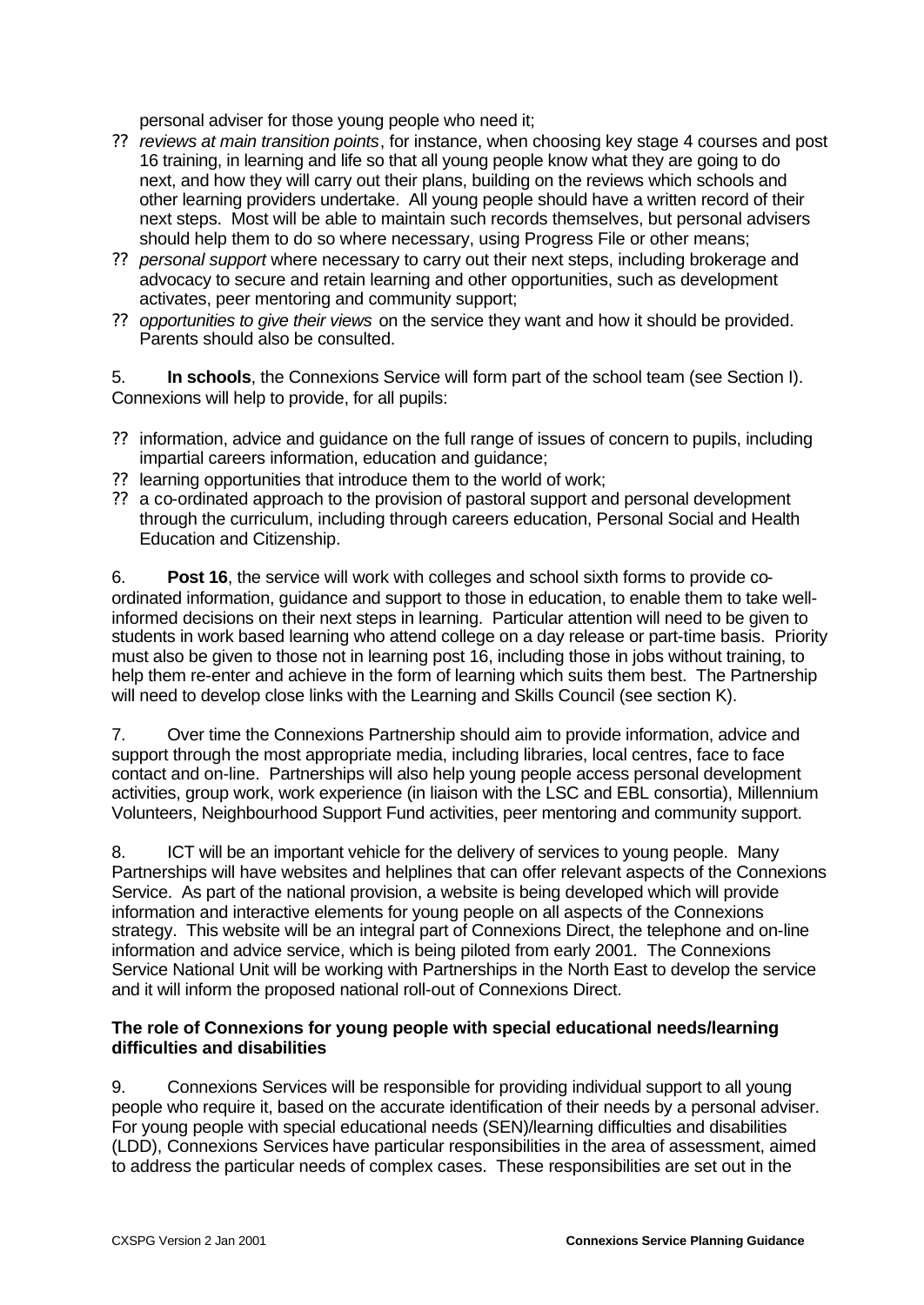Learning and Skills Act, and are designed to ensure more effective transitions for young people with SEN on leaving school and moving through post-16 learning. As they come on stream, Connexions Services will discharge this responsibility.

- 10. The responsibilities for Connexions Services are:
- ?? to ensure that an assessment is undertaken where a young person with a statement of SEN in their last year of schooling is identified as likely to or definitely is leaving school for other post-16 learning. The personal adviser will play a key role in this process, both in terms of drawing existing assessment information together, assessing requirements for future learning and, where necessary, arranging additional specialist assessment;
- ?? to make provision for such assessment and planning to take place in broader circumstances, for example for some young people who are receiving support at school to meet their SEN provision but who does not have a statement; where a young person with a statement stays on at school after compulsory schooling; or where a young person's condition degenerates to a more serious level which suggests that particular support might be appropriate;
- ?? to establish, from an early stage, a process to enable local Connexions services to reach an agreement with the LSC on the range of provision that will be available for a young person with LDD, and how this provision will be accessed;
- ?? to ensure that assessments, plans and reviews in relation to the above take the form of a written record. The development of the Connexions Framework for Assessment, Planning and Review will underpin this process. The Framework is being developed in conjunction with a wide range of partners, and will contain further guidance on how these responsibilities can be discharged. It will be available for the commencement of personal adviser training in Phase 1 areas, due in February 2001;
- ?? to arrange with the local Learning and Skills Council (LSC) and the Employment Service (ES) a review for a young person with LDD in their 19th year, to agree arrangements for appropriate transition from the support provided by the Connexions Service, while ensuring continuity. Where a young person is not ready to use the adult guidance services of the LSC or ES, Connexions Partnerships should continue to support that young person, with the overall aim of helping the client make use of the adult systems that have been set up and to reduce dependency on the Connexions Service. These arrangements will not extend beyond an individual's 25<sup>th</sup> birthday;
- ?? to ensure that there are relevant specialist assessment services which personal advisers can access as appropriate.

More detailed guidance will follow on these responsibilities including on the arrangements for handling feedback and complaints, and for assessments of people who are over 19.

## **The role of Connexions for young people with special educational needs/learning difficulties and/or disabilities.**

Personal advisers have a number of responsibilities in relation to the DfE SEN Code of Practice. They will:-

- ?? be required to attend the Year 9 annual review of a pupil's statement of SEN (The 'Transition Review');
- ?? contribute to and oversee delivery of the resulting Transition Plan, including, where necessary, arranging an assessment of the needs and provision required to meet those needs of pupils with statements in the last year of compulsory, and some others with learning difficulties and/or disabilities, who intend to transfer to other post-16 learning;
- ?? where appropriate, attend subsequent annual reviews and contribute to the updating of the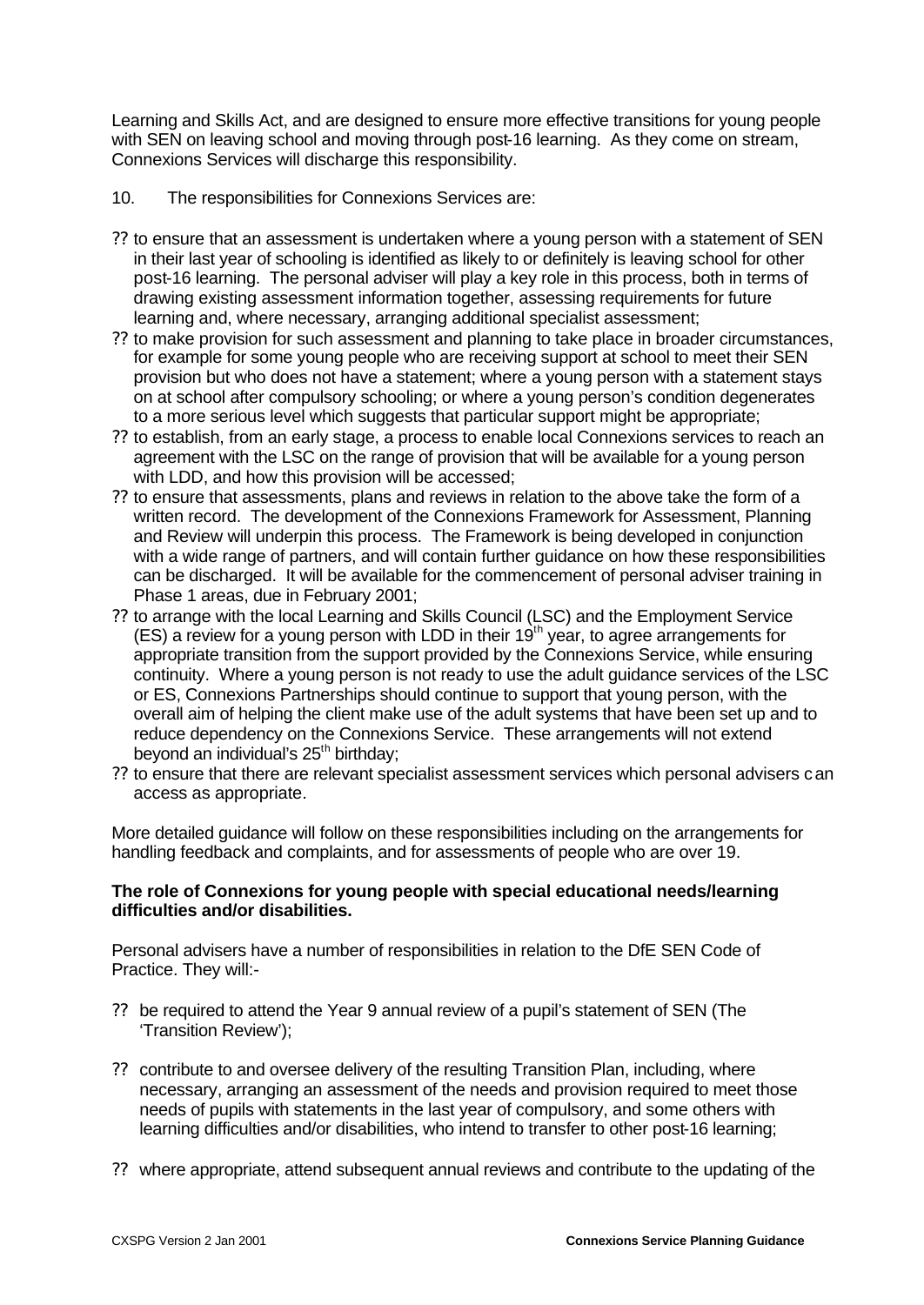transition plan.

These responsibilities will be reflected in the revised SEN Code of Practice. Following consultation in the summer and early autumn on a draft, the final revised code will be published in Spring 2001.

11. Many of these functions will be carried out by personal advisers working with these young people. A number of the specific responsibilities of a personal adviser in this area were set out in *The Connexions Service: Professional Framework for Personal Advisers - Proposals for Consultation*. Further guidance will be issued in due course on both the role of the personal adviser and the use of the Connexions Framework for Assessment, Planning and Review.

12. With regard to making provision, Connexions Services will wish to develop and maintain good working relationships with local voluntary and statutory organisations to deliver appropriate support to young people with learning difficulties and disabilities. Encouraging local voluntary sector organisations to undertake complementary activities will avoid duplication of effort and will assist in gaining access to other funding sources. Services will also benefit in this area from co-operation with the local Social Services adult disability teams and with the work being led by local authorities, in partnership with the local Employment Service (ES), to develop Welfare to Work Joint Investment Plans for disabled people. In the case of the ES, the Connexions Service should seek to agree a local statement of co-operation based on the principles of the national joint statement of arrangements drawn up by the Careers Service National Association and the ES on joint working with Disability Service Teams.

#### **The Learning Gateway: support for 16–18 year olds needing additional help to enter mainstream learning**

13. Many young people will make a successful transition from school to post 16 education or training with relative ease. The Learning Gateway is for those 16–18 year olds who are vulnerable at this transition phase and need additional help to enter mainstream learning. The priority is those who are disengaged from learning for whatever reason as well as providing relevant support to those who are in learning but in danger of dropping out. The Connexions Service will be responsible for:

- ?? identifying, with the help of partner organisations including schools, those 16-18 year olds who need additional help to enter mainstream learning, and ensuring these young people receive one to one support from a personal adviser, including initial and basic skills assessment;
- ?? drawing up and agreeing with the young person an Individual Development Plan (IDP) setting out their assessment results, planned action and support to be provided;
- ?? keeping LSCs and their training providers informed of the needs of young people, providing feedback on participants' experiences. The LSC will have responsibility for developing suitable Life Skills learning provision, with personal advisers providing ongoing individual support;
- ?? ensuring a multi-agency approach is used, agreeing an integrated strategy with partner organisations (local LSCs, schools, colleges, local authority youth, social and education services, YOTs, community and voluntary organisations etc.) to help ensure that all those young people who can, are able to make an effective transition to mainstream learning;
- ?? preparing, with the LSC, a Learning Gateway Plan for the operational year. This should bring together the range of expertise in addressing barriers, for example health problems, financial difficulties or family breakdown.

14. The Plan should set out the roles and responsibilities of all partners delivering the Learning Gateway. It should set out the broad characteristics of those young people who will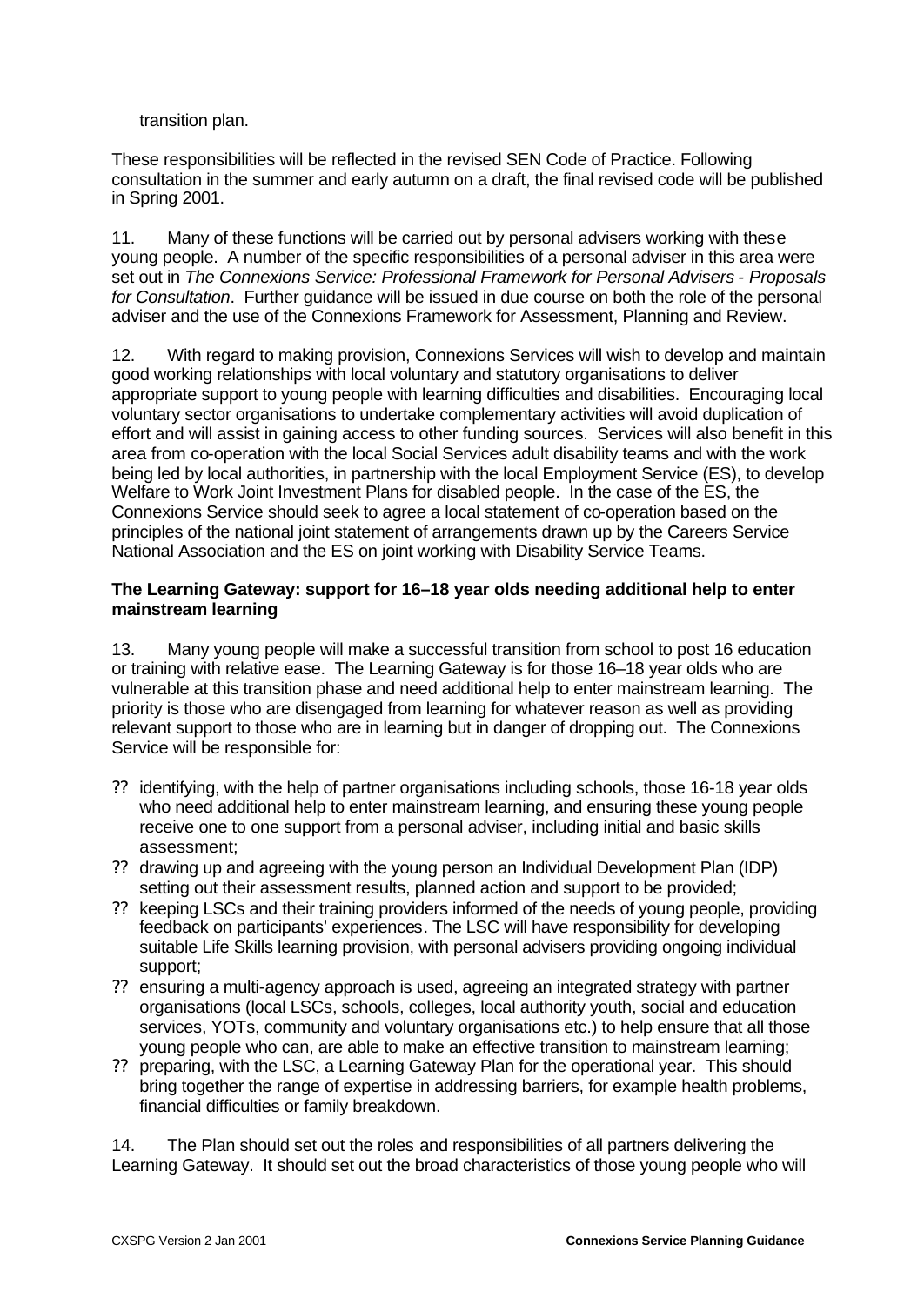be supported under the Learning Gateway and estimates of:

- ?? the number of young people and their average duration of stay in the "front end" of the Learning Gateway;
- ?? the number expected in Life Skills and the numbers expected to progress to mainstream learning, both via Life Skills and directly from the "front end".

## **Guarantee of Training**

15. The LSC will take over TEC/CCTE responsibility for meeting the Guarantee. The Connexions Service has a crucial part to play in assisting the LSC with this, such as in helping to plan provision, matching and referring young people to suitable training opportunities and operating the Guarantee monitoring system.

16. It has been decided that arrangements for the Guarantee will for the present time be taken forward without change (the Guarantee conditions are set out below). Consideration had been given to bringing the placing deadline for First Time Entrants forward to  $30<sup>th</sup>$  September, but it has been decided for the time being to leave it as is stands ie. the first working day in January of the following year. However, connexions services should view this deadline, and that for Returners, as very much the minimum requirement and not the aim. The close partnership working expected between connexions services and LLSCs, training providers and employers should enable prompt and appropriate placings to be achieved. Delays in identifying and accessing opportunities should be kept to a minimum, thereby reducing the potential for young people's loss of motivation, sidetracking from the intended option and so on.

#### *Guarantee and Extended Guarantee*

17. The following is a description of the Guarantee and its conditions:

Local Learning and Skills Councils are being asked to ensure that the advantages accruing to individuals under the current Guarantee/Extended Guarantee continue in 2001-02. Currently young people under 18 who are not in education, training or a job and who are registered with the Careers Service (or, in future, the Connexions Service) for training are covered by the Guarantee (training in this context means training programmes for young people funded by the TEC/CCTE, or in the future the LSC, and known collectively as Work-Based Learning (WBL)).

This guarantees through procedures hitherto operated by TECs/CCTEs and careers services:

- a) an offer of suitable training, as a minimum a suitable opportunity within Other Training;
- b) adequate support to take up and continue training; and

# **c) for non employed-status trainees, the payment of a minimum training**

## **allowance while in training.**

The Guarantee is also extended to 18–24 year olds not in education, training or a job if they have been unable to take up or complete training prior to their  $18<sup>th</sup>$  birthday because of disability, ill health, pregnancy, custodial sentence, remand in custody, language difficulties, or as a result of a care order.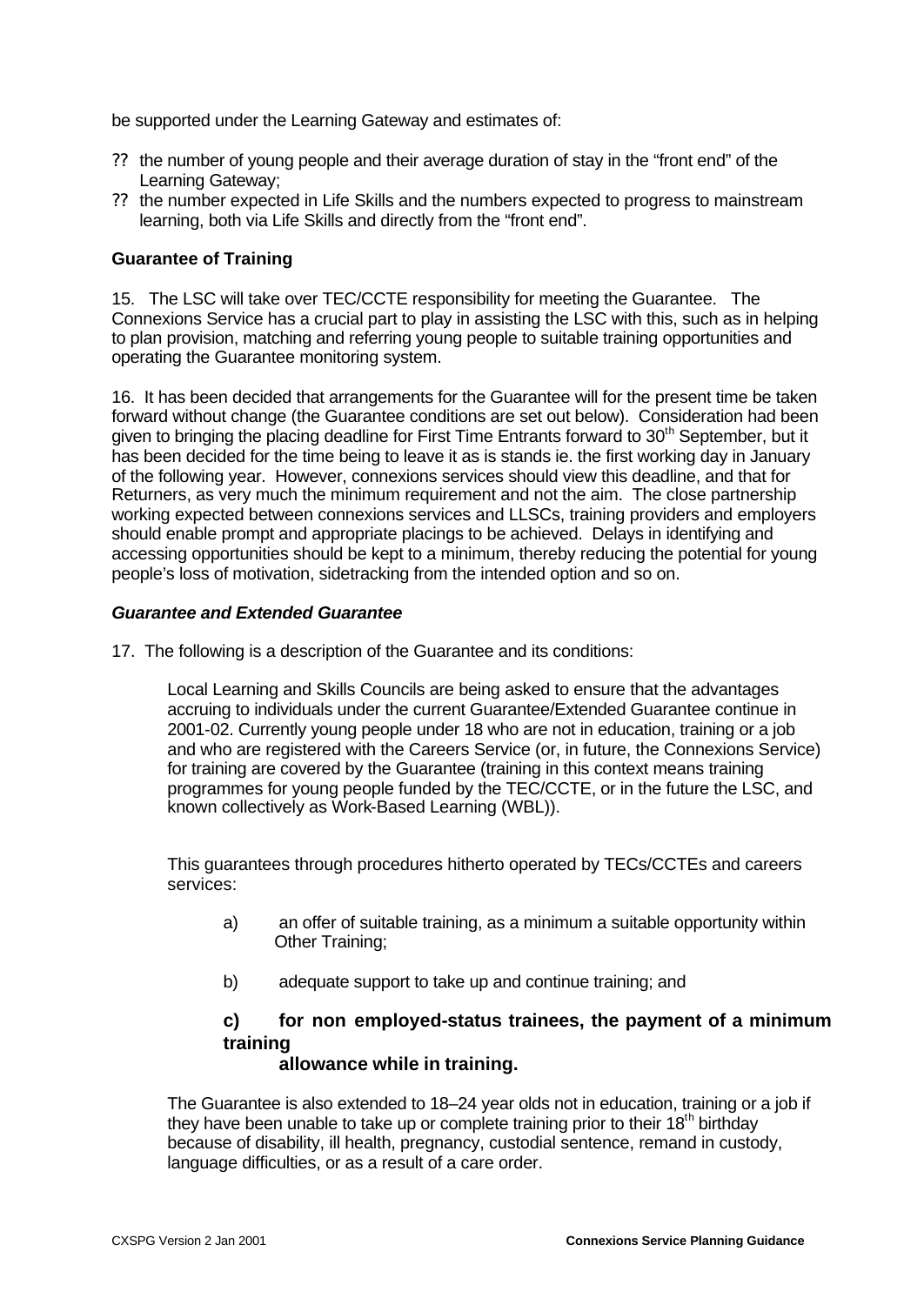There are close links between the Guarantee and the benefits/allowances system:

**a) payment of Extended Child Benefit for 16/17 year olds (for a specified period) if they are registered with the Connexions/Careers** 

 **Service and actively seeking a training place.**

**b) payment of Young Persons Bridging Allowance for a specified period to**

 **16/17 year olds who have left or lost a training place or a job and are** 

 **registered with the Connexions/Careers Service and actively seeking a** 

 **training place.**

**c) payment of JSA to certain 16/17 year olds (severe hardship cases and** 

 **prescribed vulnerable groups) if they are registered with the Connexions/Careers Service and actively seeking a training place.**

The conditions of the Guarantee are as follows:

First Time Entrants

First Time Entrants are entitled to assessment and up to two offers (the second offer being contingent on refusal of the first) of a training opportunity to start as follows:

- a) if they leave full time education before 30 June 2001, within 8 weeks of registering for training with the Connexions /Careers Service;
- b) if they leave full time education on or after 30 June 2001 and before 28 June 2002, by 2 January 2002 or within 8 weeks of registering for training with the Connexions/Careers Service, whichever is the later;

. First Time Entrants who reach the age of 18 before being made an offer are entitled to assessment and one offer of a training opportunity to start within the appropriate time period set out for Returners.

Where two offers have not resulted in the taking up of training, young persons, on reregistering for training with the Connexions Service/Careers Service, are treated as Returners.

## Returner

Returners are entitled to assessment or re-assessment and an offer of one training opportunity to start within 8 weeks of registering or re-registering for training with the Connexions/Careers Service ('the Initial Period'). If this offer is refused and they continue to be Guarantee Group members, they are entitled on re-registration for training to receive a further offer to start in the 8 week period following the end of the Initial Period or within 8 weeks of the date of re-registration if later. If they continue to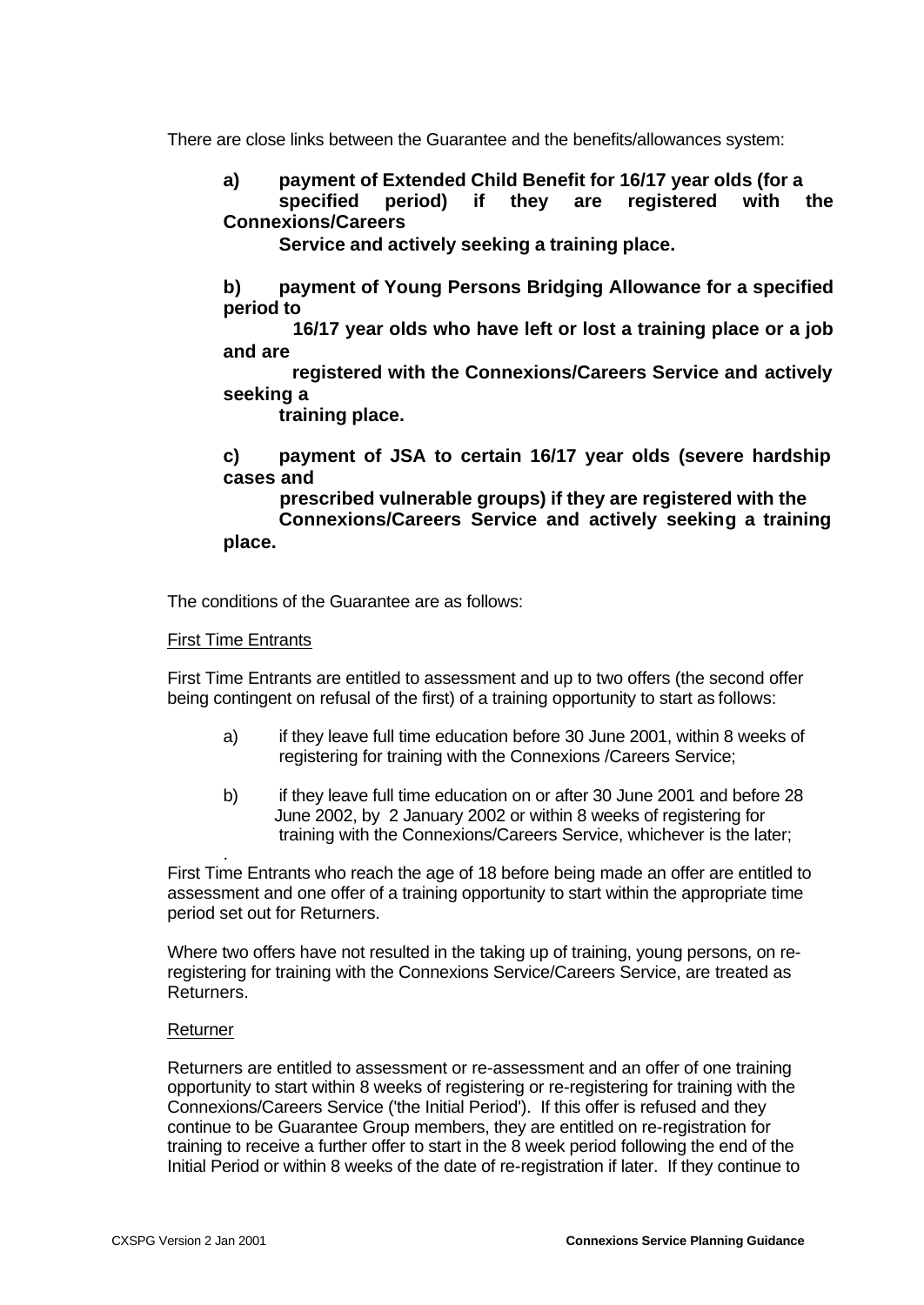refuse an offer, they are entitled on further re-registration for training to one offer in each relevant, subsequent 8 week period until no longer in a Guarantee Group. Returners who reach their 18th birthday during an 8 week period, are entitled to one final offer.

#### Extended Guarantee

An Extended Guarantee Group member is entitled to assessment and one offer of a training opportunity to commence within 8 weeks of registering for training with the Connexions/Careers Service. If this is rejected without good cause, the young person is not entitled to receive any further offers under the Extended Guarantee.

## Refusal of Offers with Good Cause

Where a young person does not, with good cause, take up an offer it does not count towards the number of offers s/he is entitled to.

18. Connexions services are required to monitor progress on the Guarantee in their area, in terms of the total number of young people registered for training and covered by the Guarantee, the number who have been assessed as having additional needs, and the number for whom an offer has not been made by the Guarantee deadline. Connexions services are required to produce a monthly return with this information, agree the return with the relevant Local Learning and Skills Council (formerly TEC/CCTE) and submit the agreed return to DfEE. Full detail of this and other Management Information requirements will follow later, to form a revised Section P of the planning guidance.

19. Although the Guarantee applies to 16/17 year olds, with the Extended Guarantee covering certain 18 year olds and over, this should not be regarded as meaning that the LSC statutory duty in respect of the entitlement of 16-18 year olds is in any way reduced for those 18 year olds not covered by the Guarantee arrangements. Connexions services should aim to treat these remaining 18 year olds according to the principles of the Guarantee, though they should not be included in Guarantee monitoring returns.

20. The Guarantee monitoring guidelines previously used by careers services (providing detailed guidance on how to operate and monitor the Guarantee) are in the process of being reviewed to ensure that all recent policy developments are properly reflected. The guidelines will be issued to Connexions Partnerships as soon as possible in the New Year. Work is also ongoing looking at the detail of the wider links needed between the Connexions Service and the LSC.

21. Whilst it has been decided, for pragmatic systems and resource reasons, not to alter the Guarantee requirements for the present time, the LSC may wish to review the arrangements and make changes in the longer term.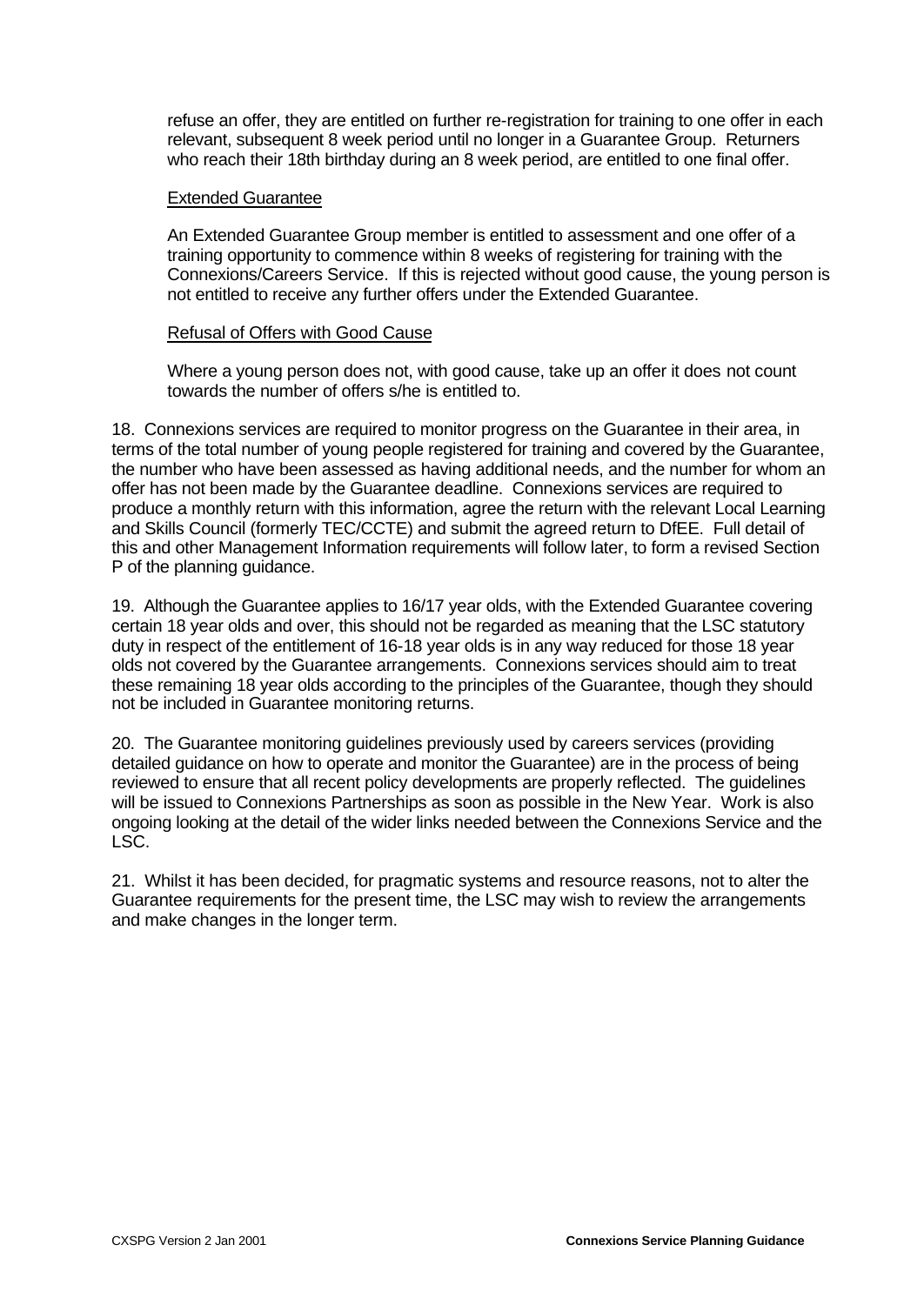## **Gifted and talented young people**

22. As a universal service, the Connexions Service will be expected to ensure the needs of gifted and talented young people who seek help and advice are met. This should include helping gifted and talented students address their social and emotional needs. When young people seek help from a personal adviser, the adviser should be able to recognise bright young people who may be at risk of underachieving; encouraging young people themselves – and schools and colleges – to nurture that talent. This may include, liaising with schools and colleges to ensure that gifted and talented students are aware of, and are able to access appropriate programmes of study.

23. Excellence in Cities Partnerships already have experience of working with gifted and talented young people in schools. From April 2001, there will be extended provision into post-16 institutions for gifted and talented young people in Excellence in Cities areas. This will help to create seamless support for able 13-19 year olds through to Higher Education in these areas. The post-16 strand will be delivered through Excellence in Cities (EiC) Partnerships, and close working between Connexions and EiC Partnerships is encouraged to promote sharing of best practice and coherence. (Further information on EiC and the Gifted and Talented strand is at: *www.standards.dfee.gov.uk/excellencechallenge)*.

## **Providing information on benefits and allowances**

24. The Connexions Service are expected to make available, general information on benefits and how to claim them, and will need a close working relationship with the ES and the Department of Social Security (DSS) (primarily its Benefits Agency (BA)). However, from the summer of 2001, this relationship will need to extend to the new agency, which will draw together the ES and those parts of DSS dealing with people of working age. The new agency will be important in establishing a new welfare culture which will help people move into work or closer to the labour market whilst paying them the right benefit efficiently and accurately.

25. It should help ensure that clients obtain benefit to which they are entitled, as well as ensuring that the benefits system is not abused. Some young people may need particular help to understand and accept the responsibilities of claiming benefit and the consequences of not adhering to the rules. The service may offer clients help over and above that required by the laid-down instructions, if the client needs it. Benefit payment decisions are always the responsibility of the ES or the BA as appropriate, and the Connexions Service should not give the client an opinion on the likely outcome of any claim or sanction question.

26. Young people aged 16 and 17 are required to register with the Connexions Service as seeking work and training if they need to claim Jobseeker's Allowance, Extended Child Benefit or Young Person's Bridging Allowance. The service will want to endeavour to identify clients who may be eligible to claim these benefits and allowances. In accordance with the laid-down instructions, for these clients the service is required to:

- ?? assist young people to make a claim;
- ?? supply certain information, promptly, to the Employment Service (ES) or Department of Social Security (DSS, usually BA) which is required by them to contribute to accurate benefit payment decisions. This will be information such as details of the young person's employment and training history, career aims and planned steps to achieve them, progress towards finding employment and training, any refusals of employment or training opportunities, any placings achieved or other relevant changes in circumstances, and so on. Such provision of information must take place, as appropriate, at the start of a claim and inclaim.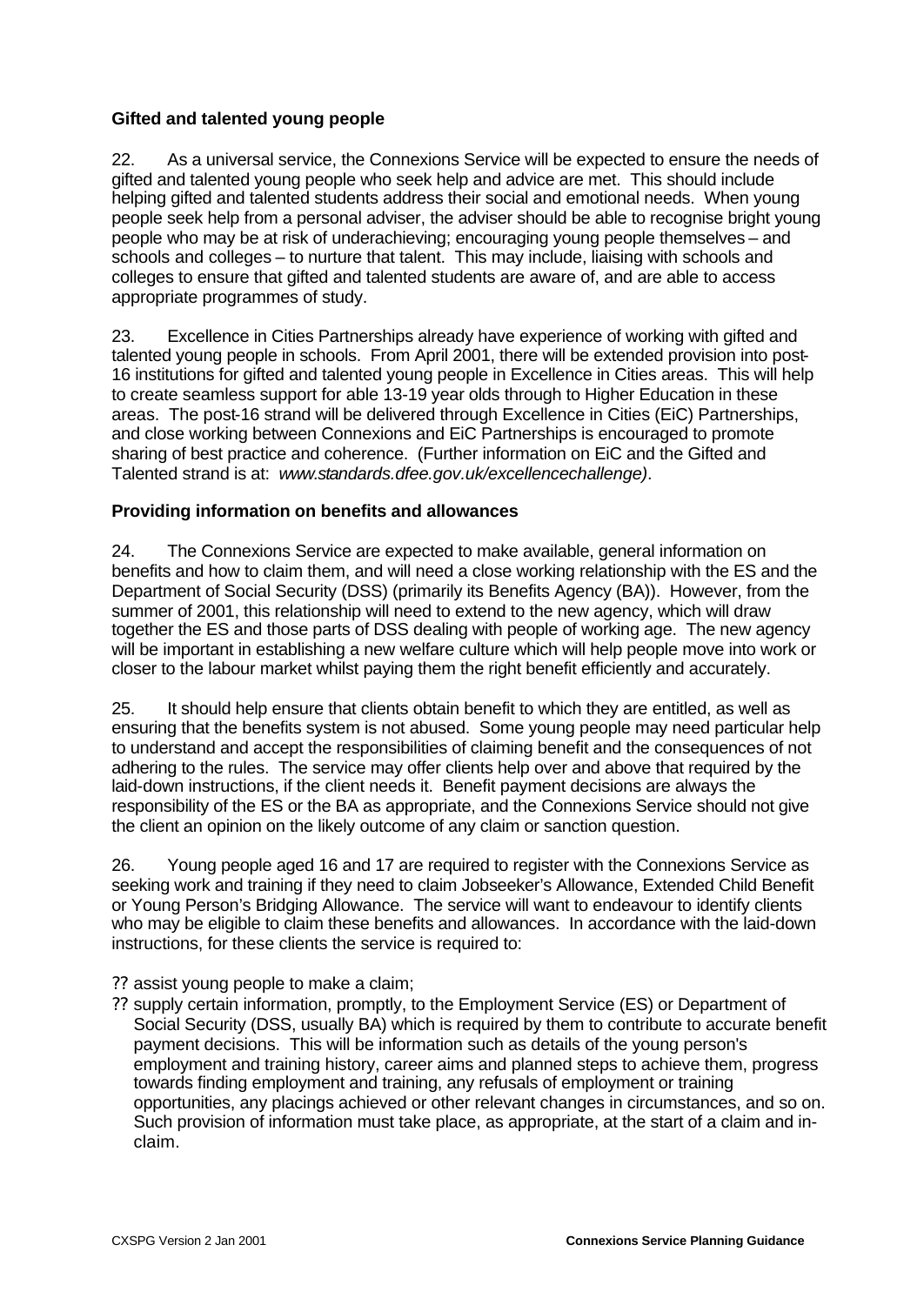27. Certain provision of information obligations also apply for clients aged 18 and over who are claiming Jobseeker's Allowance.

28. In some areas a small number of 16 & 17 year olds will be involved in the ONE pilot. There are 10 English ONE pilots:

| ?? South East Essex;       | ?? Buckinghamshire;       |
|----------------------------|---------------------------|
| ?? Warwickshire;           | ?? Leeds:                 |
| ?? Lea Roding (NE London); | ?? Suffolk:               |
| ?? Calderdale & Kirklees;  | ?? North Nottinghamshire; |
| ?? Somerset;               | ?? North Cheshire.        |

29. In these areas the Connexions Service will provide, as a compulsory part of the claim process, a careers interview to 16 & 17 year olds claiming any of the ONE benefits (mainly carers, lone parents and those with disabilities). It will confirm attendance at this interview to those responsible for delivering ONE in the locality, and subsequently provide key information on the client's progress in accessing a learning opportunity.

30. The service is encouraged to set up liaison groups with the local ES and BA, and to agree a "Statement of Local Benefit Liaison Arrangements" to cover work in this area.

## **Related Services**

31. Connexions Card will be available from September 2001 to young people aged 16-19 in education or training, although exact arrangements for the management and issue of cards will not be decided until the public/private partnership is in place from January 2001. It is anticipated that the Connexions Partnerships will have a key role to play in ensuring that schools, colleges, work-based training providers and other stakeholders are aware of the aims. objectives and benefits of the Connexions Card. Connexions services will also be well placed to help with communications strategies aimed at stakeholders and will have a central role to play in this.

32. Connexions Partnerships will be contacted in November for their help with the communications strategy for the Card. Following this it is anticipated that the successful public/private partner will contact Connexions Partnerships next Easter.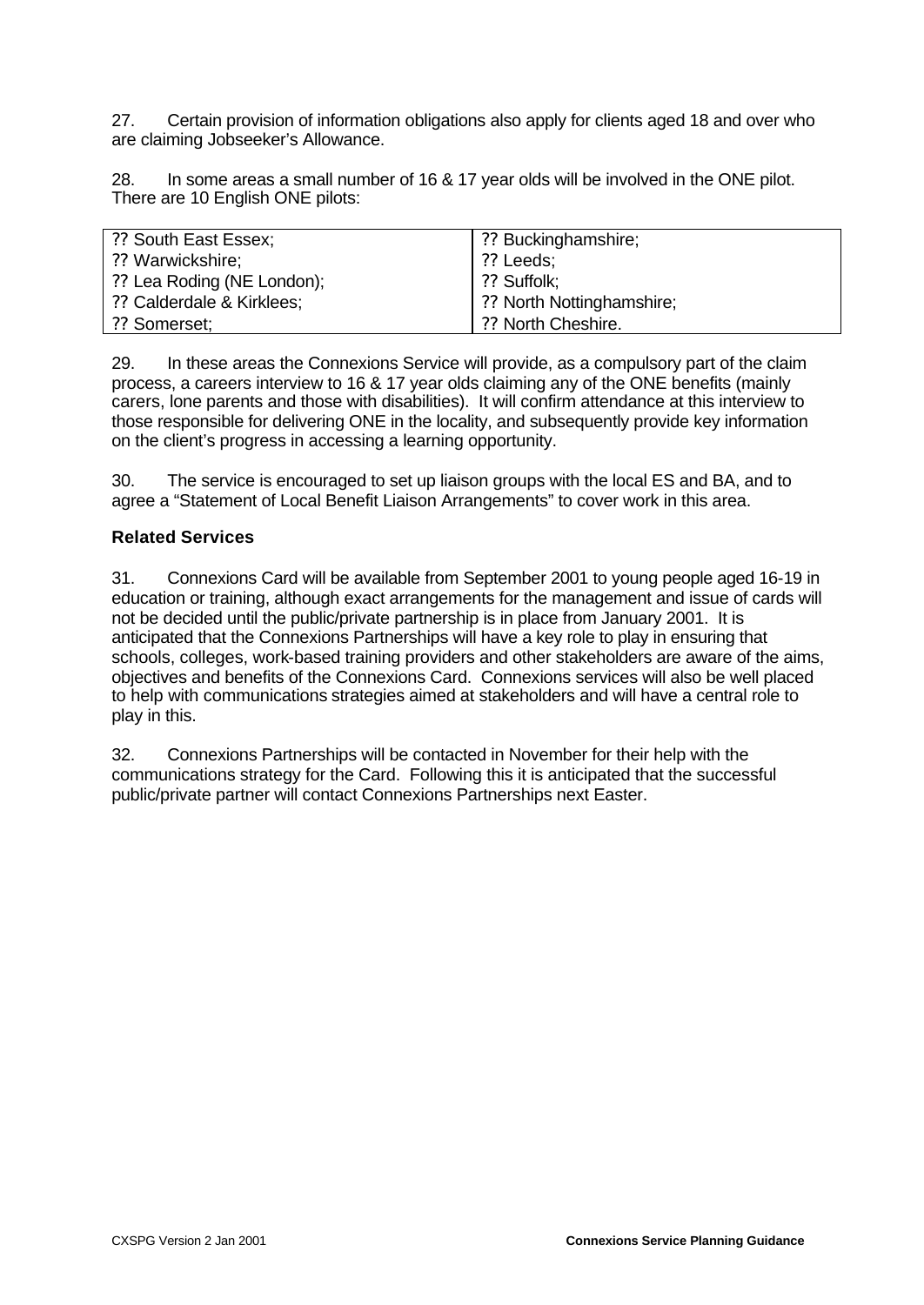## **SECTION H: PERSONAL ADVISERS**

## **\*\*NOTE\*\* ADDITIONAL INFORMATION ON THE ROLES AND TRAINING OF CONNEXIONS ADVISERS HAS BEEN INCLUDED AT THE END OF THIS SECTION**

## **Key Requirements:**

- ?? demonstrating that personal advisers will have a range of backgrounds and experience, and will operate as part of multi-disciplinary teams drawn from a range of organisations;
- ?? demonstrating that personal advisers will work with the local management committee to identify strengths and weaknesses in provision to improve services for young people;
- ?? demonstrating that personal advisers will offer high quality information, advice, guidance and personal development activities for all young people, and support, advocacy and brokering services for young people needing additional assistance.

1. This section sets out, in brief, the emerging role of the Connexions Service personal adviser which is currently being developed with a range of partners including schools, colleges, Social Services, Youth Offending Teams and Employment Service. Further details of the core role and core functions will be included in a personal adviser guidance document which is planned for publication in November.

2. Personal advisers will be drawn from a range of backgrounds and experience, including existing professionals wanting to take on this new challenge, people who may have been working within the community or from within the voluntary sector, and new recruits wishing to train to take on this role. Clearly, a key early task for Connexions Partnerships will be to bring together people from a variety of partner organisations and backgrounds to create these multidisciplinary teams - able to provide high quality information, advice, guidance and personal development support to young people.

3. Connexions Partnerships and local management committees should demonstrate in their Business Plans that they will have teams of personal advisers able to meet the range and level of needs with which young people will approach the service. All young people will require access to high quality and well informed information, advice and guidance about a range of subjects including education training and careers, help with overcoming incidental and minor barriers to learning, and personal development opportunities. Some of this help will be provided through ICT - the Connexions Website and Connexions Direct helpline, but those young people needing additional advice and guidance will require help from people with the professional training to provide that advice and support. Some will also require much more intensive support - the continuing support of a personal adviser able to tackle a range of barriers to learning.

4. Clearly the large range in the amount of help young people will need - from the young person who only requires some advice about choice of GCSEs or post-16 options, to the young person who requires intensive, sustained help to cope with severe barriers to learning - will have a major impact on caseloads. Partnerships will have at their disposal extra resources to take on new staff, in addition to the staff teams constructed from the jigsaw of local partners (including the contribution of the voluntary sector) which can be deployed more efficiently. A crucial management challenge for Partnerships will, however, be to guard against advisers spreading their time too thinly when working with young people facing the most severe problems and not being effective. When considering appropriate caseloads for this group, options might include: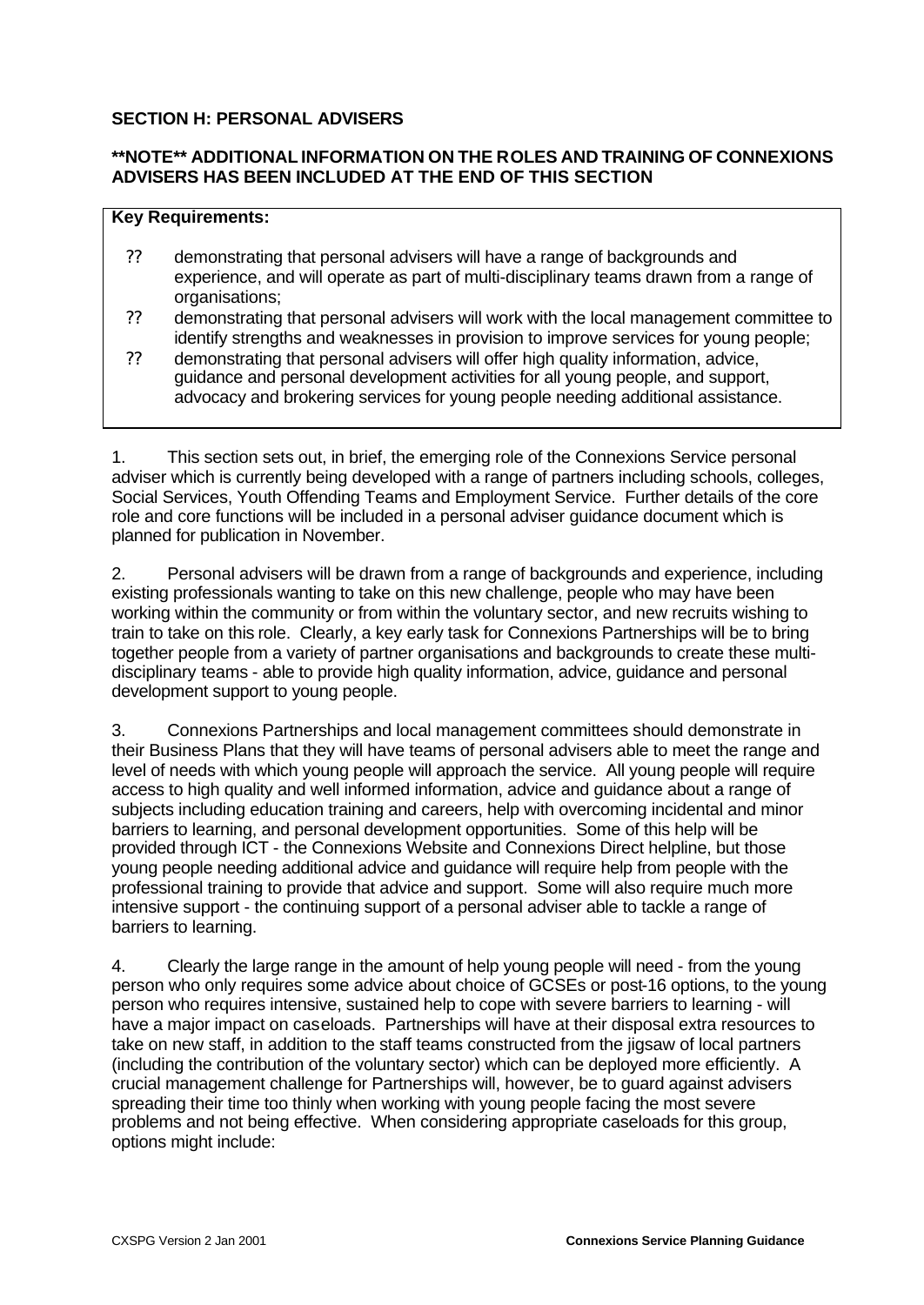- ?? targeting the extra resources on particular age groups such as 13 year olds and 16 year olds (to pick up those not in education, training or employment) and adding age groups as more resources become available;
- ?? targeting particular districts or neighbourhoods within Partnership areas;
- ?? working as part of wider community regeneration initiatives to achieve maximum impact;
- ?? to reflect the gradual build up of the service.

5. Experience from the Connexions Pilots has already revealed the value of recruiting personal advisers with a variety of skills and experience to operate at a range of different levels - from 'apprentice' to senior adviser, in addition to having different specialisms. The further guidance on personal advisers will include details of this emerging career structure, and the implications it has both for the degree of responsibility associated with each level, and for terms and conditions.

## **Key roles of the personal adviser**

6. Young people will be expected to have access to personal advisers able to undertake the following key roles:

- ?? *Providing high quality information, advice and guidance* Connexions will be a universal service for all young people and a key element will be providing high quality information, advice and guidance on all aspects of education, training and careers.
- ?? *Influencing the quality and appropriateness of provision for young people* personal advisers will have a role in assessing and influencing the appropriateness of provision available for young people. This will include not only education and training provision but also wider services for young people delivered by other agencies.
- ?? *Delivering personal development opportunities* personal advisers will have a role in both delivering, and working with those delivering, a coherent set of development opportunities for young people involving different ways of working with young people and building on good youth work practice.
- ?? *Advocacy* personal advisers will use advocacy skills to ensure young people get the help they need. Some young people will need considerable additional support and advice which may involve the personal adviser acting on their behalf, for example to find a suitable place in education, training or employment, or to access services provided by other agencies.
- ?? *Brokerage* personal advisers will provide a brokering service which may include making connections and links between the range of provision and services to ensure young people are able to gain access to appropriate opportunities and services.
- ?? *Linking to other organisations* personal advisers will establish close links with other agencies to ensure smooth transitions for young people - for example with further education colleges, higher education institutions and training providers; and the Employment Service, for young people unemployed at the ages of 18 and 19.
- ?? *Supporting young people in care* young people in care will have access to a Connexions personal adviser from the age of 13 onwards. Because of their particular needs, they will be considered as a priority group for the provision of services, including personal adviser resources. At 16 a Social Services' Young Person's Adviser will be appointed under the new leaving care legislation (Children (Leaving Care) Bill) and a decision taken about whether the existing Connexions personal adviser has the requisite qualifications to take on the new functions. This judgement will ultimately be a matter for the local authority social services department. The Connexions personal adviser working with a young person before the age of 16 will have a major contribution to make to the assessment and pathway planning process which is required under the new legislation. The pathway plan will also build on a young person's care plan and personal education plan.
- ?? *Supporting Youth Offenders* personal advisers working as part of Youth Offending Teams may have an enforcement role, and the further guidance will include advice on non-co-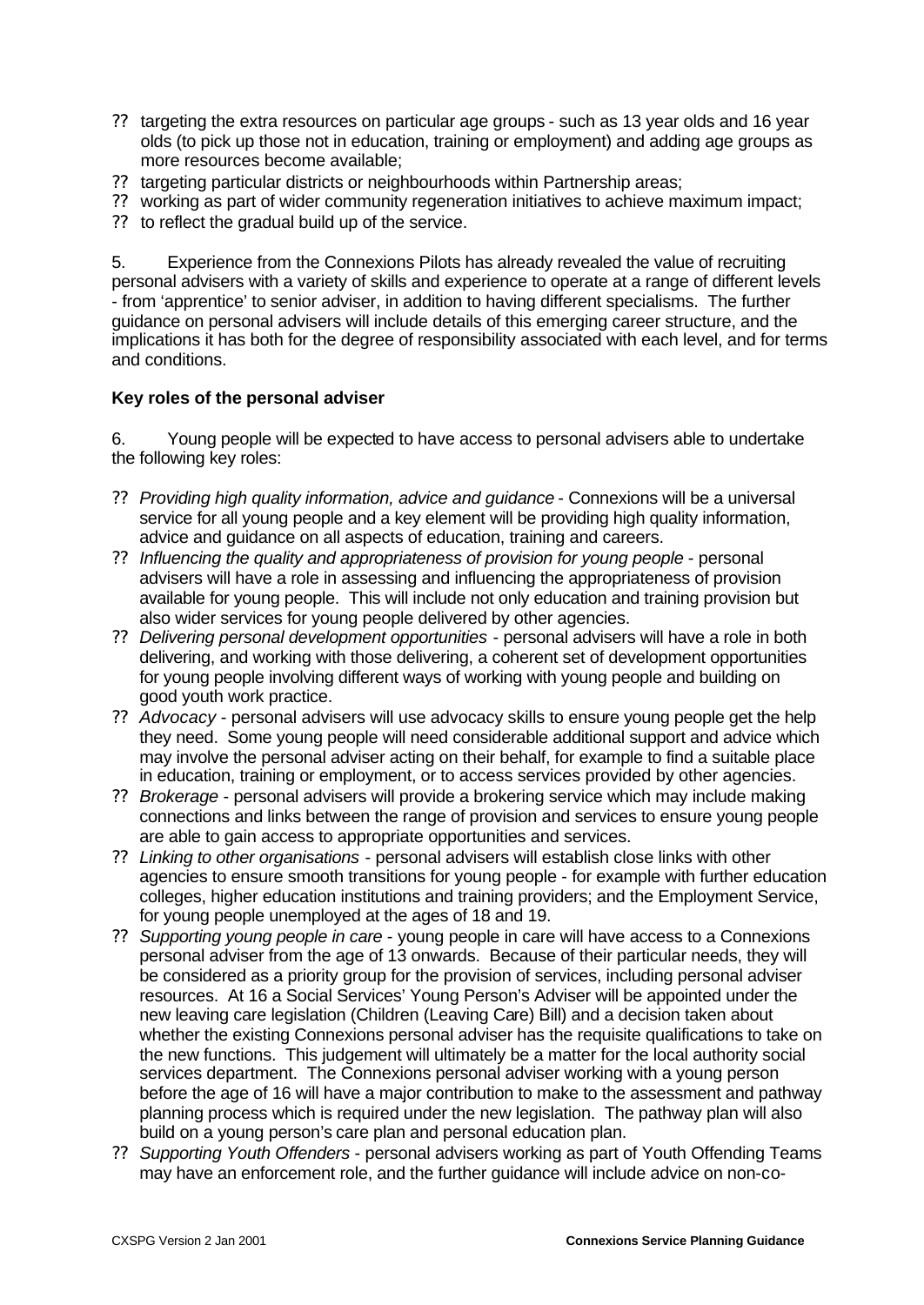operation and unacceptable behaviour. Personal advisers will also have an important role linking to secure establishments for young people who are detained, in order that they can continue into appropriate mainstream education, training or employment routes.

?? *Assessment, planning and review* - the role of the personal adviser will include identifying and addressing the range of barriers to learning which face young people. A framework for assessment, planning and review is being developed with consultants to support them in that work. This is a cross-departmental initiative, and will involve consultation with a wide range of relevant partners. Personal advisers will be required to use the framework, which will incorporate guidance on assessment, planning and review, along with relevant documentation. The framework is intended to encompass assessment and planning practice in the universal service, but the initial documentation and guidance will be designed to support personal advisers who are working on a one-to-one basis with a young person. In order to minimise bureaucracy, the framework will not be entirely new, but will link with and build on existing assessment frameworks, for example those that apply to Children in Need and Looked After Children. The framework will be supported by software, linked to the Connexions tracking system, to enable personal advisers to undertake record keeping and monitoring. Further guidance on this process and possible hardware requirements will be issued at a later stage.

## **Training arrangements**

7. All people entering the Connexions Service as personal advisers will be expected to attend and complete approved training before they can be registered to work as Connexions Service personal advisers. A training programme for Connexions is currently being developed to meet the varying training needs of the range of people who will become personal advisers both in terms of the level of their expertise and their degree of specialism. The two initial elements of this proposed programme will be:

- ?? a **Diploma for personal advisers** for existing professionals converting to become Connexions personal advisers. This Diploma is designed for those staff who will be spending much of their time working with young people who need significant amounts of help. It has also been designed to provide a first qualification for those without professional qualifications, to enable them to work as entry level personal advisers under close supervision. It will cover five core skill areas:
	- ?? engaging with young people;
	- ?? working to secure change with young people, their parents and/or carers and practitioners in the mainstream environment;
	- ?? securing an optimal response from all organisations and the community in supporting a young person through change;
	- ?? evidence based practice demonstrating success, keeping in touch, record keeping, measurement and evaluation;
	- ?? improving service delivery to young people through reflective practice in context.
- ?? an '**Understanding Connexions**' course for existing professionals wishing to work as part of Connexions, but mainly as specialist personal advisers. This training will be drawn from the Diploma and allow progression to the full Diploma for those wishing to develop their skills and become fully qualified Connexions personal advisers.

8. The Diploma and Understanding Connexions course will be fully piloted in the Connexions pilot areas, and their suitability closely evaluated by managers and practitioners, before the main roll-out of the training programme.

9. The proposed programme will have three other elements: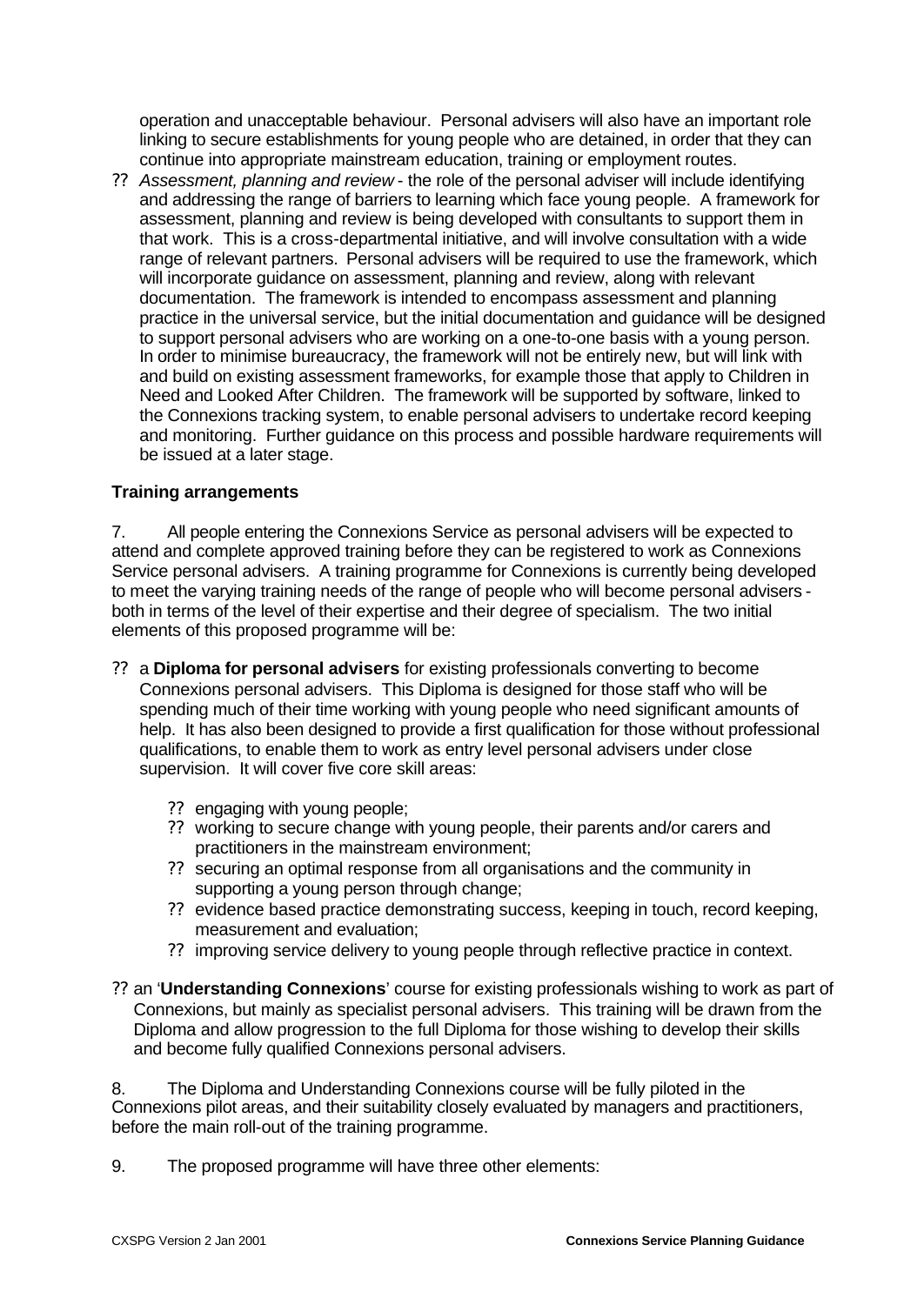- ?? an **extension programme for those holding the Diploma, but without professional qualifications** including the possibility to move into a specialism**;**
- ?? an **access course** to allow wider access to the Diploma;
- ?? a **Connexions management** course to develop team leader and supervisory skills.

## **Training cover arrangements**

10. Connexions training will clearly be the key training priority for staff joining the service from partner organisations, and plans should reflect that priority. Partnerships should ensure that their plans make appropriate provision for the release of staff to undertake the training programmes. A document on recruitment and training, setting out the nature and style of training will be issued shortly, but as a guide, the Diploma is likely to include 10 days training, some facilitated learning in groups, and a significant amount of distance learning. The Understanding Connexions course will involve around 10 days training. Connexions Partnerships should ensure they identify with their Business Plans and from within existing budgets, funding provision to meet training cover needs.

## **Recruitment**

11. Plans should demonstrate that Partnerships have developed a human resource strategy to recruit the extra staff required to deliver the service. This strategy should make clear how this will be achieved without unduly affecting the delivery of associated services - such as social work. Plans should include details of how personal advisers will be recruited at a range of levels of expertise, and from a range of backgrounds. Plans should also show how Partnerships will ensure that the stock of personal advisers reflects the diversity of local communities and, where necessary, the steps they will take to increase the numbers of personal advisers from under-represented parts of the community. The Connexions Pilots have already demonstrated the success of adopting innovative approaches to recruitment, and further details will be included in the document on recruitment and training to be issued shortly.

## **Vetting of personal advisers**

12. The Connexions Service will bring together current advisory and support services for young people into a coherent network of support, anchored in a single point of contact by personal advisers. The role of the personal adviser is key and young people, who will access this service, will have substantial and unsupervised access to them. The Connexions Service National Unit will develop and advise on recruitment processes which ensure, as far as possible, that unsuitable applicants are not recruited as Connexions Service personal advisers. This work is currently underway and will aim to identify how this can be achieved through design of an effective recruitment process.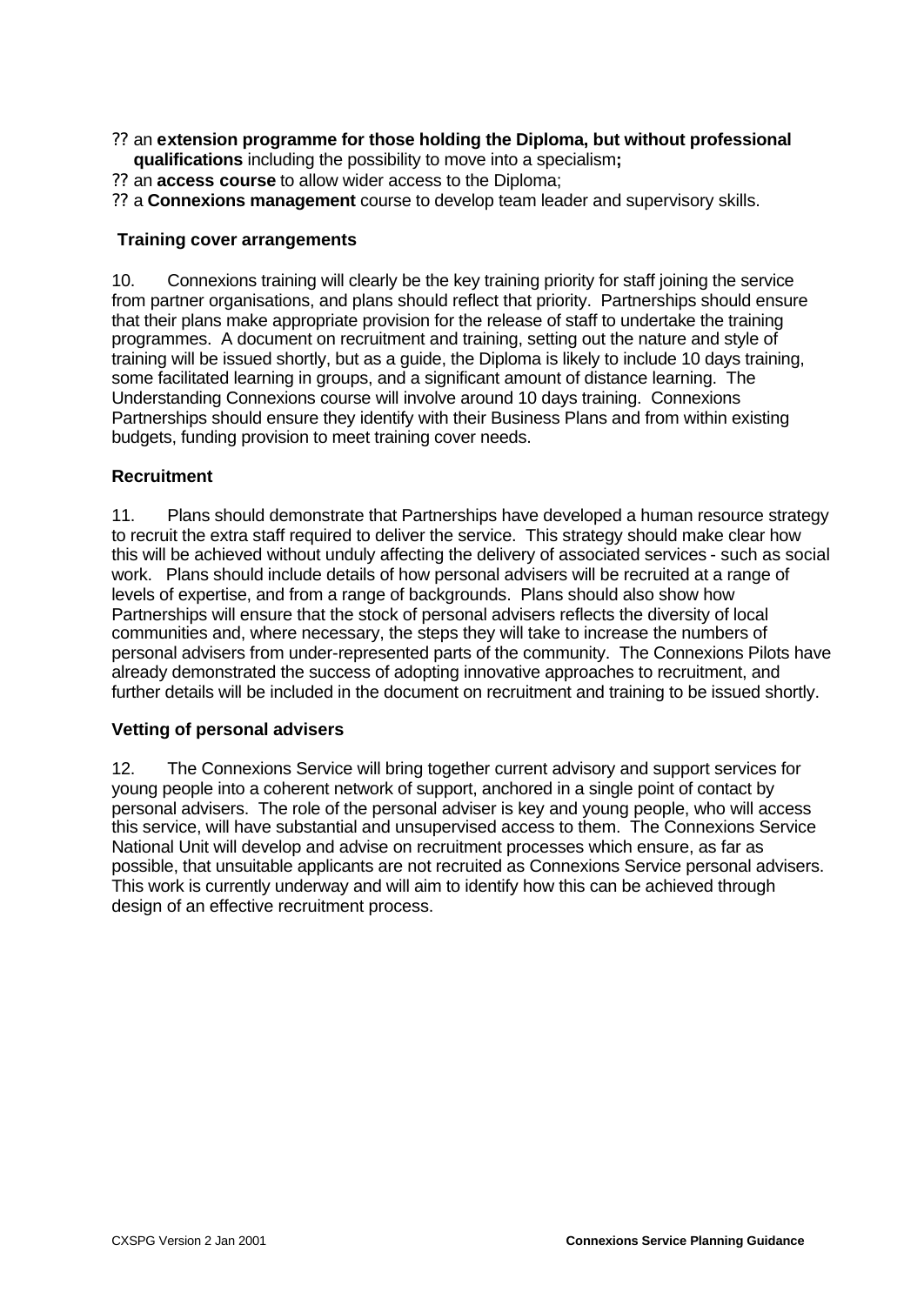# Brokerage

# **School / college / training provider/employer**

- Securing more appropriate services for young people eg. enhanced resources
- Contributing to SEN/G&T/curriculum/work experience practice/PSHE careers education/citizenship
- Building on existing service
- Sharing evidence based practice

# **Informal & community networks**

- Enabling access to community services Working in partnership with the voluntary sector on brokerage
- Securing participation in personal development programmes eg. leisure/ arts/ sport
- Influencing provision & involvement
- Promoting involvement in volunteering
- Ensuring access to community mentors and peer mentors

# **Planning & working with other agencies eg. Social Services, YOTs, housing associations**

- Working to appropriate protocols, partnership agreements & common values
- Influencing and shaping provision
- Advocacy
- Tracking and caseload management

# **Review**

- Tracking young people
- Monitoring progress against plans
- Refining plans
- Gathering performance management and information (including feedback from young people and parents/carers)
- Reviewing performance to inform evidence based practice

# Direct work

# **Assessment**

- Using Connexions Assessment Framework and other information gathering
- Anticipating likely level of need information/support & guidance/specialist referral

# **Planning and intervention**

- Wide ranging information, advice, guidance
- Engaging young people
- Working to agree the nature of the key issues
- Individual and or group work
- Referral to other Connexions Services and other specialist agencies
- Action planning
- Providing personal development programmes
- Responding to self-referrals and professional referrals

# **Planning and working with parents / carers**

- Working with schools/colleges to encourage parental involvement
- Mediating/home visits
- Working directly with parents/carers to address barriers to learning for their children

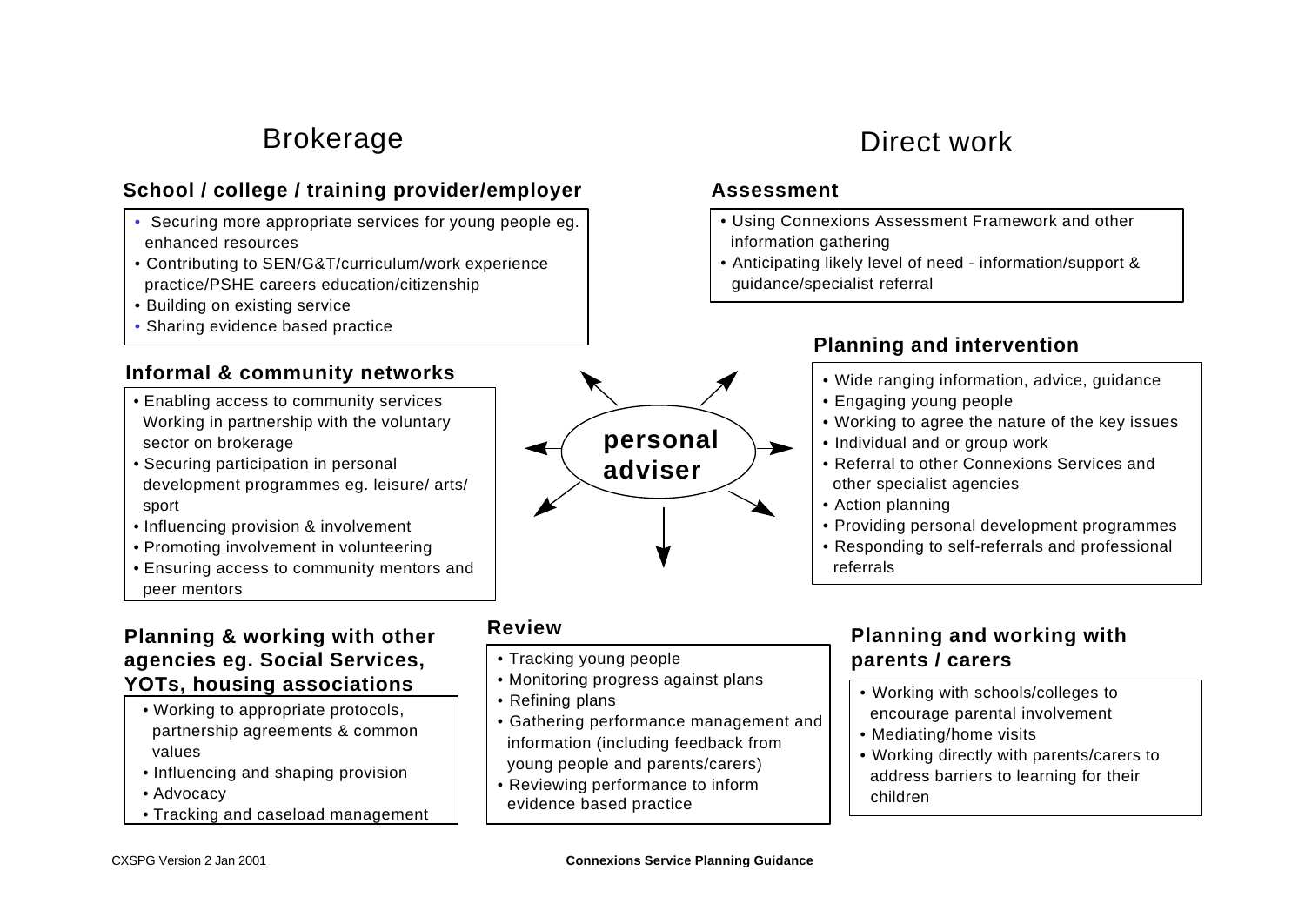# **CONNEXIONS SERVICE: ADVISERS AND TRAINING**

# **UPDATE ON SECTION H OF THE PLANNING GUIDANCE**

# **Introduction**

1. This note provides further information on the roles and training of Connexions Advisers. It has been developed from an paper discussed with key partners at a seminar on 8 December.

# **Background**

2. The Planning Guidance provided further details of the Personal Advisers role, over and above that provided by earlier Connexions publications. This work has been taken forward in discussion with Pilots and Phase 1 Partnerships, and through the 8 December seminar. The results of that work are set out in this paper. **We do, however, recognise that these are emerging roles and that they will continue to evolve within pilot areas and during roll out next year.** 

# **Defining the role – the starting point**

3. The Connexions Service will provide a universal and targeted service and must cater for the varying needs of all young people. To be successful, Connexions must have staff able to meet the range and level of needs with which young people will approach the service. All young people will require access to high quality and well informed information advice and guidance about a range of subjects including education training and careers from people with the professional training to provide that advice and support. Some will also require much more intensive support and this will be identified and co-ordinated by Connexions Service Personal Advisers.

4. The Service must build on the existing valuable professional skills and experience of staff, and offer those staff the opportunity to extend their knowledge and skills to enable them to fulfil the role of Personal Adviser. This will allow Personal Adviser to bring to bear both their existing professional skills and the extra skills of a Personal Adviser to supporting young people. A key challenge for Partnerships will be to construct multi disciplinary teams, matching the needs of young people with the discrete set of skills of Personal Advisers drawn from each of the professional groupings, within a new and coherent service.

5. Training existing and new staff to take on the Connexions Adviser role will place large opportunity costs on Partnerships and individuals. As part of their HR strategies, Partnerships will need to ensure that they have the balance of staff trained appropriately to meet the range of needs of young people in their areas.

#### **What does this mean in practice?**

6. The most efficient and effective way of meeting these requirements, at least in the short term, is to develop three types of Connexions Advisers.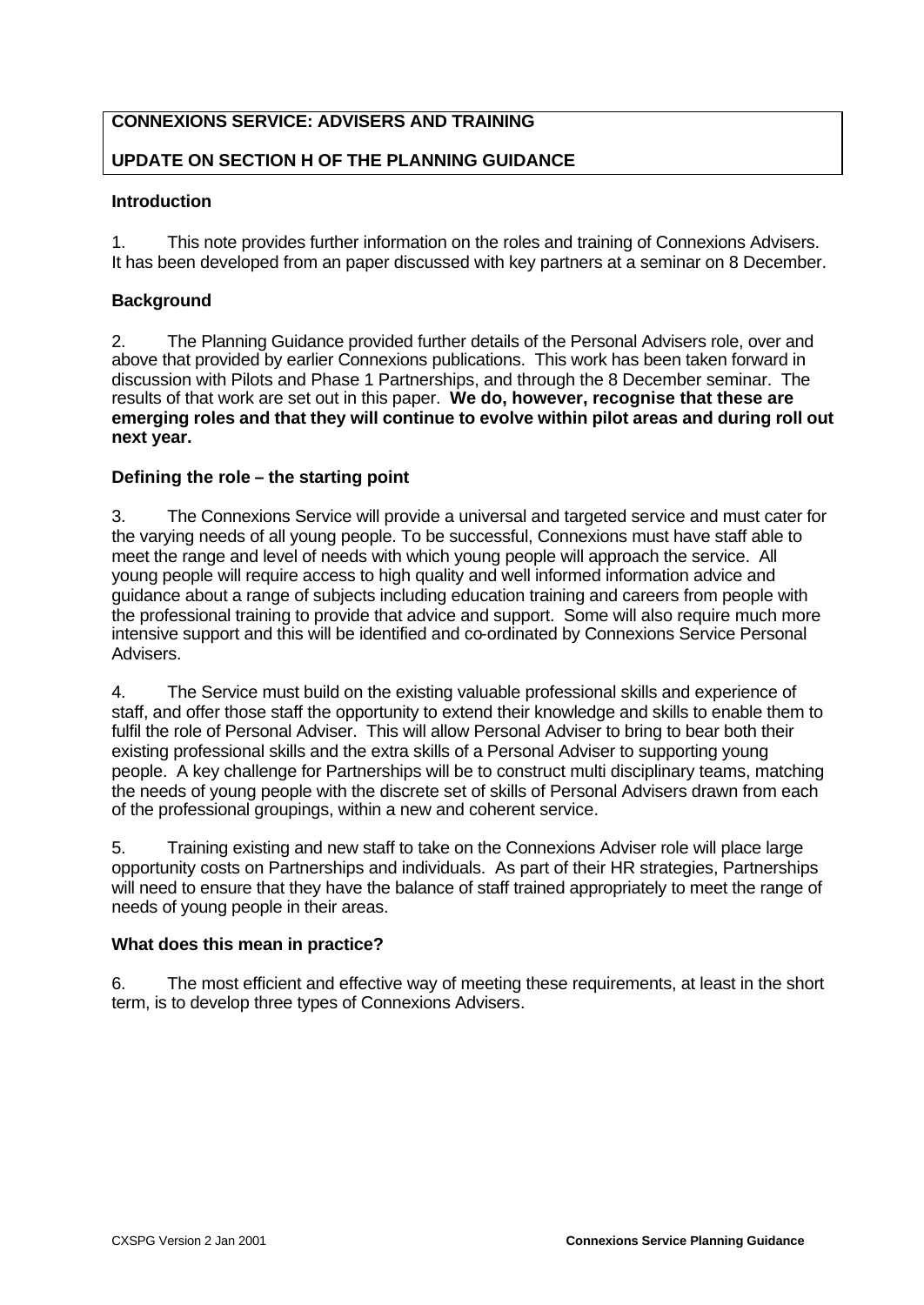### **Connexions Personal Advisers - working with those young people facing a range of barriers and needing in-depth support**

7. These Advisers will be operating in the full role and functions of the Personal Adviser, probably have a mixed caseload, but with a concentration on those with multiple barriers, and an aptitude for this challenging work. The Personal Adviser is likely to be engaged with a range of young people - from those requiring intensive work and support for change, to those requiring help with a specific/clearly defined problem or difficulty.

8. We envisage that Personal Advisers will combine a professional specialism, such as careers, youth or social work, with the skills required to take on the PA role. PAs will enhance their existing skills to encompass the additional skills required to be a PA, as part of multidisciplinary teams. We do not expect PAs to be able to cover all the areas of expertise required to work with young people facing multiple difficulties.

9. These advisers will be trained specifically to work with young people facing a range of barriers to effective participation, and we envisage this being a major part of their job. But in planning caseloads, Partnership managers may wish to consider mixed caseloads, since this would help to ensure that PAs have a balanced view of young people's potential – and what they might achieve; and do not become stigmatised as working with only one particular group of young people. It might also help to reduce 'burn-out'.

# Caseloads

10. Based on experience from the Learning Gateway and other initiatives working with young people facing multiple barriers, caseloads of around 10-20 young people at any one time appear to be appropriate for those requiring the most support. The Planning Guidance advised Partnerships against spreading adviser time too thin, and suggested a number of options for targeting resources on age groups and neighbourhoods - which can be extended as funding (and staffing) build up.

11. In devising caseloads for working with those facing multiple barriers, Partnerships should take into account the contribution that **advisers working with young people leaving care**, and **YOT personal advisers** will make to this work. They should also consider the contribution that other agencies, working for instance as part of wider community regeneration initiatives, could make, including the voluntary sector.

12. A sample Personal Adviser job description and supporting functional map is enclosed with this note. The job description is for Partnerships to draw on and tailor to the specific requirements of particular posts.

#### **Connexions Advisers working primarily within their existing professional field, but undertaking part of the full Personal Adviser role**.

13. Given the wide range of help that young people will seek from Connexions, and the large proportion of young people who will not require intensive one-to-one support, Partnerships are advised to train some staff to act as Connexions Advisers working primarily within their existing profession field. These staff should undertake training (Understanding Connexions training, as set out below) to develop their skills and enable them to work effectively in the Connexions context, but need not be trained to work with those young people facing multiple barriers.

14. In the case of **careers workers**, their role will involve providing high quality and well informed information, advice and guidance about a range of subjects including education, training, careers and personal development opportunities, but also help with overcoming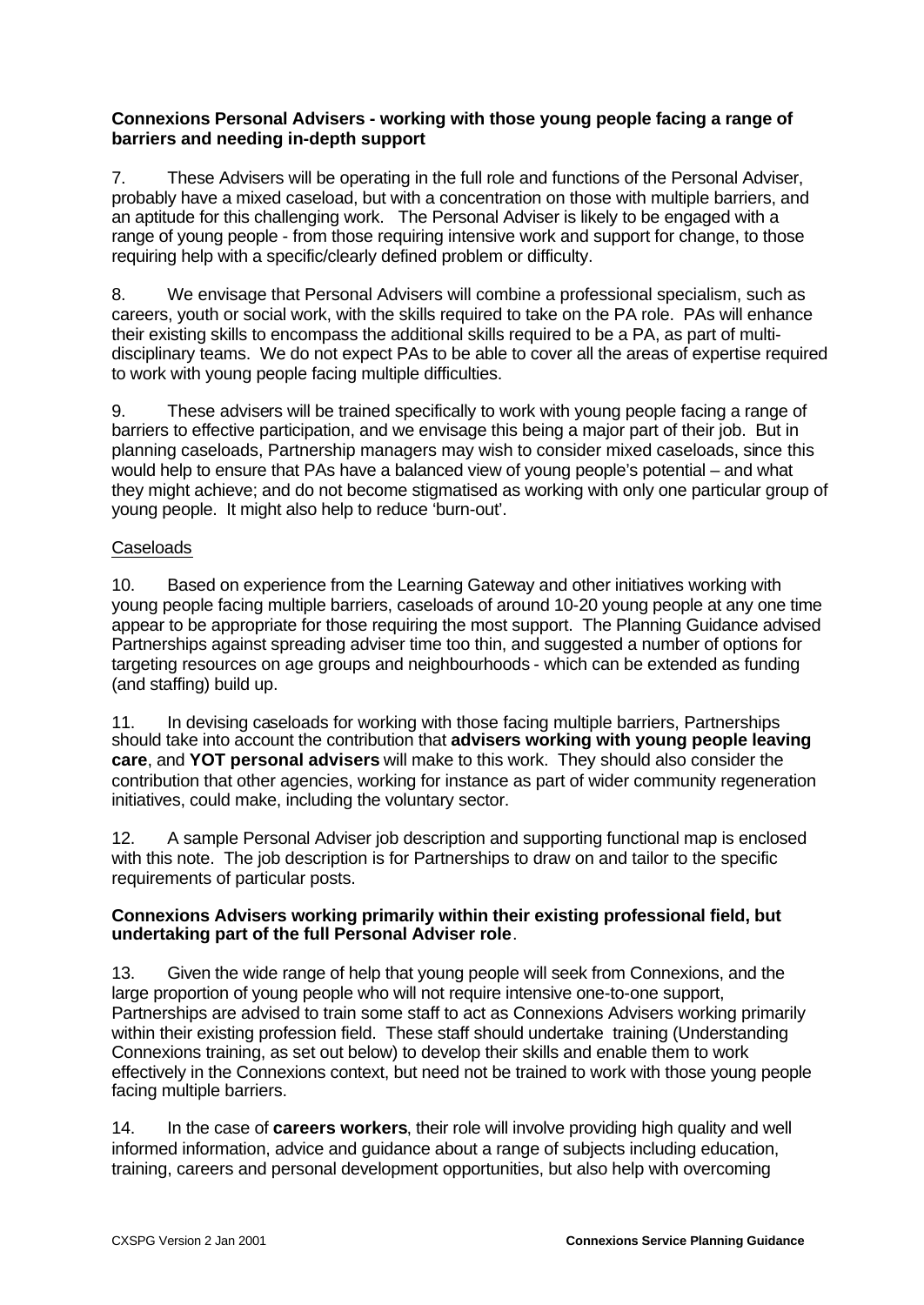incidental and minor barriers to learning.

15. In the case of **youth workers**, their role will involve continuing to run youth work projects, coordinated with other Connexions work, and providing personal development opportunities and/or 'signposting' for young people to other professionals within multidisciplinary teams where appropriate.

16. Personal Advisers trained for this role who identify through assessment young people likely to require substantial amounts of help will support as far as possible but within the limits of their skill and knowledge before referring to Personal Advisers or external agencies.

17. Clearly these Advisers will have larger caseloads than Personal Advisers working with young people requiring intensive support. When considering caseloads, Partnerships should consider the contributions of support staff, and others providing basic information and advice, and of ICT, such as Connexions Direct.

#### **Specialist Adviser**

18. Operating within the multi-disciplinary teams will also be Specialist Advisers who will provide young people with more specific support in the professional areas covered by the Connexions Umbrella. This will include advisers on issues such as substance and drug abuse; teenage pregnancy advice; health including mental health; and counselling. It might also include specialist aspects of information, advice and guidance on learning and careers, for instance special needs. They are likely to perform a specialist role either as a source of expertise for colleagues, or to take referrals. As part of their work they may also undertake some of the wider responsibilities of Connexions Personal Advisers, including brokerage, referral and overcoming less fundamental barriers to learning.

#### **How many PAs of each type will Partnerships need?**

19. Connexions Partnerships will need to identify as part of the delivery of the Connexions Service in their area, the numbers of Personal Advisers needed to meet the needs of individuals within the 13 – 19 cohort within their region. On a national level, very broadly, we consider that the balance in the first year of implementation is likely to be about half Connexions Advisers working with those facing multiple barriers, and about half delivering the 'universal' service.

#### **Career structure for Personal Advisers**

20. Work with Pilots and Partnerships has suggested a three level career structure for Personal Advisers, with the possibility of sub-levels within the three level structure:

- ?? Fully Qualified holding a professional qualification, such as careers, youth or social work, plus having undertaken appropriate Connexions training. Given the extra commitment involved, we would anticipate that those staff holding a professional qualification and Diploma for Personal Advisers would have higher status within this level;
- ?? Probationary part way through a professional qualification (such as QCG) with various sub levels including those holding appropriate Connexions training, but not yet professional qualifications
- ?? Trainee or project worker– in terms of Connexions or professional qualifications. People entering Connexions at this level may already be involved in running youth programmes or providing information and guidance, for instance in youth information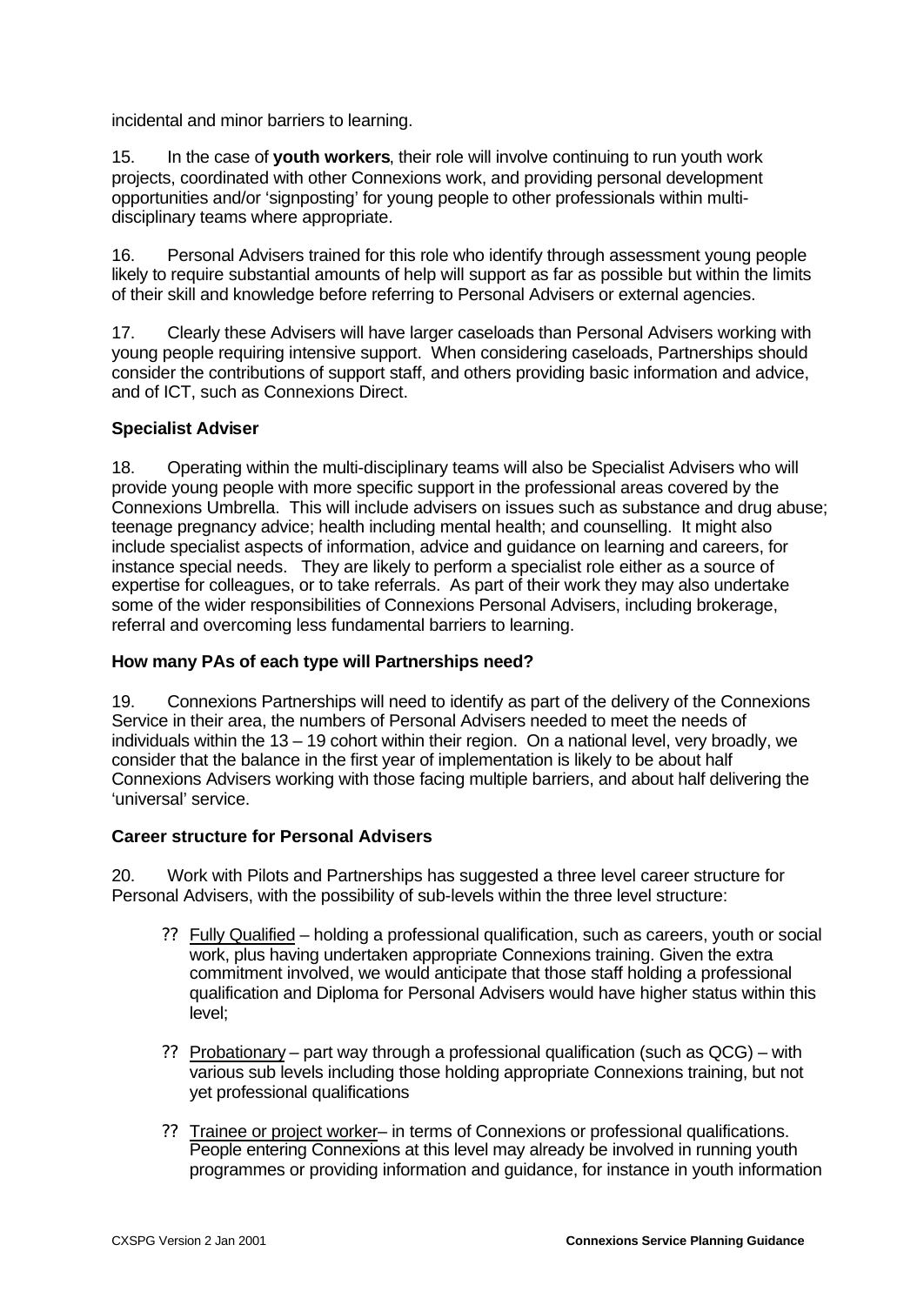centres. They may also be drawn from community or voluntary organisations and have an aptitude for, and experience of, working with young people facing multiple barriers, but without formal qualifications.

21. The attached job description and functional map for Personal Advisers set out the 'generic' skills. Clearly the particular roles which individuals at each level might perform, and, crucially, with what levels of supervision will be a key issue for Partnership managers.

22. We will be issuing further guidance on the particular roles of trainees and of 'project workers' from voluntary and community organisations in the New Year.

# **Proposed Connexions training programme**

23. To support this differentiation of role and level within Connexions Advisers, the following training programme is being constructed:

#### ?? **Diploma for Personal Advisers**

The Diploma has been designed primarily for **existing professionals who wish to become PAs working with young people requiring substantial one-to-one support**. It is a substantial training programme and we will be closely evaluating its effectiveness at providing appropriate training for this group. The Diploma has also been proposed by the Design Team as a suitable first qualification for new PAs who wish to work with the hardest to help, but who do not have professional qualifications, in that it will give them some of the skills they require to work with the hardest to help young people. The appropriateness of the Diploma for these staff will be closely evaluated in the Pilot phase, as will the effectiveness of mixed or separate training groups for existing professionals and new recruits. **Clearly new recruits (such as recent graduates or people with substantial experience of working with young people) holding the Diploma but without existing appropriate professional qualifications or equivalent would be required to work under substantial supervision, in a junior role, until they had acquired further qualifications.** 

#### ?? **Understanding Connexions**

This course is being designed to meet the training needs of those **existing professionals whose main role will be to deliver the Universal Service**. It was added to the training programme because it seemed unnecessary and unrealistic to expect existing staff, particularly careers officers or youth workers, to undergo the full Diploma training if their main role would be to provide careers information advice and guidance, or youth work opportunities. The course will be designed to ensure that existing staff are fully aware of the new context, working practices and culture of Connexions. The initial proposal is for around 10 days training. The training will be closely related to the Diploma, to allow it to be taken into account if advisers decide to increase their skills be progressing to the Diploma.

- ?? an **Extension programme for those holding the Diploma,** but not other professional qualifications, which might include the possibility to undertake further qualifications to move into a specialism**;**
- ?? an **Access course** to allow wider access to the Diploma. This will be particularly appropriate for people working in a range of settings with young people, but without formal qualifications. It will give them the first rung on the ladder of training to become fully qualified PAs. We also need to explore how work based NVQ routes will link to higher level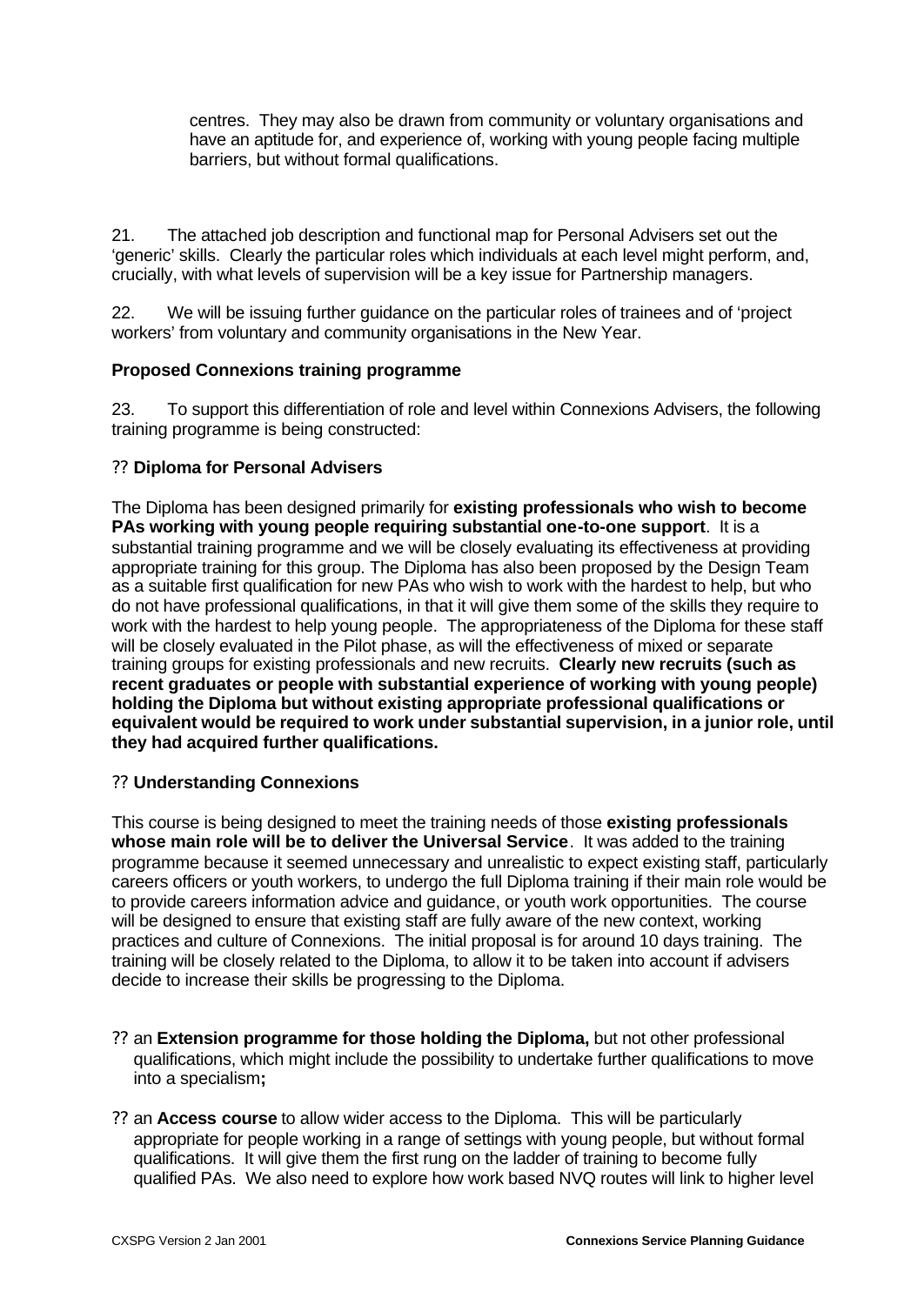Connexions training;

?? a **Connexions management** course to develop team leader and supervisory skills. Further work is needed on development of the management programme and the extension programme. There is a need to issue management, supervisory and Team Leader guidance and this will be discussed during the seminar.

### Transition period

24. There will be a transition period during which staff joining Connexions will be trained as the service is being developed and rolled-out. We will work with Partnerships on planning the training of their staff. Once the initial transition period has been completed, it may be appropriate to consider the requirements that might be placed on Partnerships to ensure all staff have had appropriate training to perform their role.

**25. We have appointed CfBT to project manage the administration of training, and they will be contacting Partnerships early in the New Year to discuss training plans.**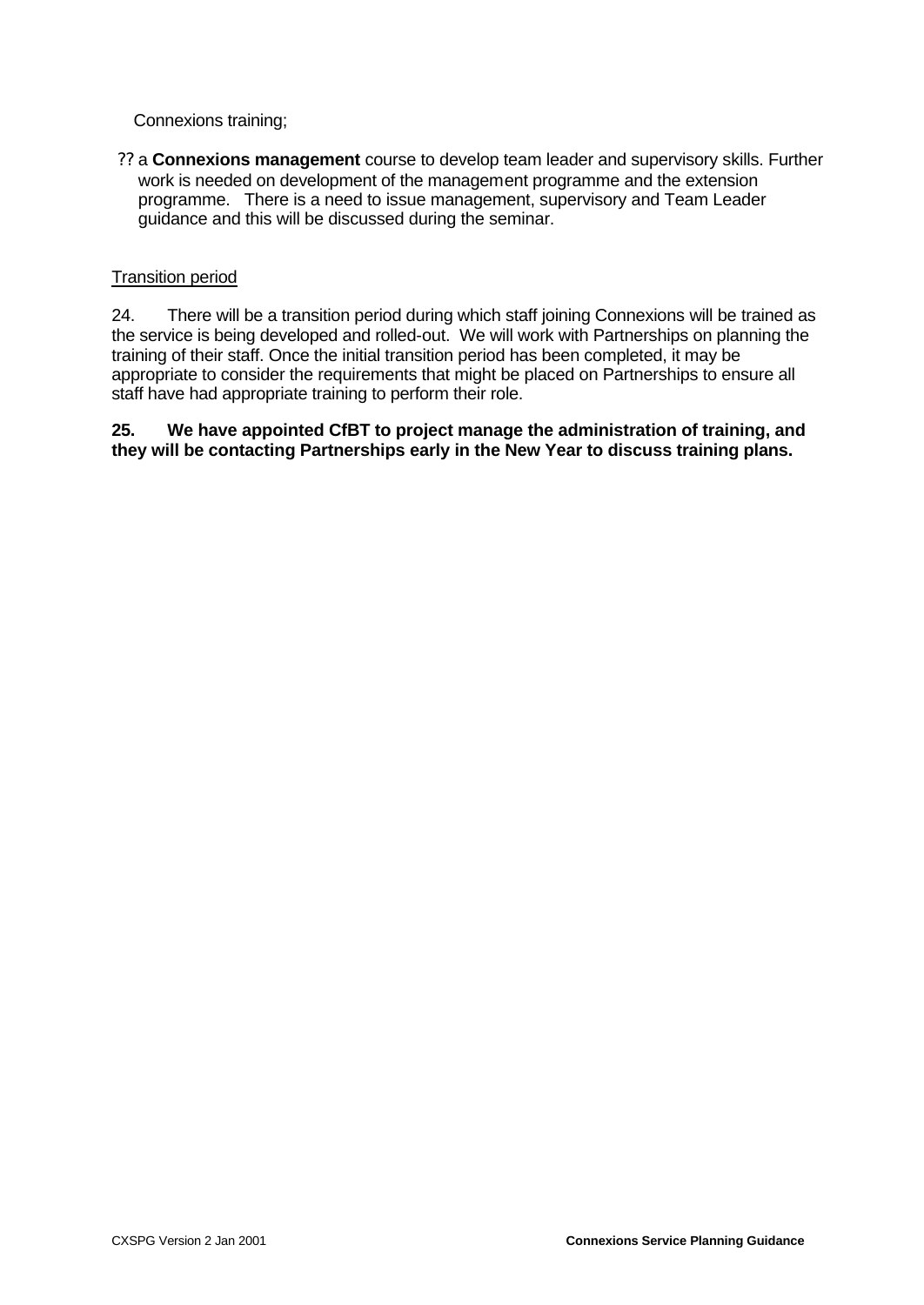### **PROPOSED CAREER STRUCTURE AND ASSOCIATED TRAINING FOR CONNEXIONS ADVISERS**

| <b>RECRUITMENT</b><br><b>ROUTE</b>                                                                                                          | <b>INITIAL</b><br><b>QUALIFICATIONS</b>                                                                                  | <b>INITIAL TRAINING</b>                                                | <b>FURTHER</b><br><b>TRAINING</b><br><b>REQUIRED TO</b><br><b>BE FULLY</b><br><b>QUALIFIED PA</b>                                                              |
|---------------------------------------------------------------------------------------------------------------------------------------------|--------------------------------------------------------------------------------------------------------------------------|------------------------------------------------------------------------|----------------------------------------------------------------------------------------------------------------------------------------------------------------|
| <b>CONNEXIONS</b><br><b>PERSONAL</b><br><b>ADVISERS</b><br><b>WORKING WITH</b><br><b>THOSE FACING</b><br><b>MULTIPLE</b><br><b>BARRIERS</b> |                                                                                                                          |                                                                        |                                                                                                                                                                |
| Trainee PAs/project<br>workers                                                                                                              | Level 2, or relevant<br>experience,<br>aptitude                                                                          | Access route<br>followed by<br>Diploma for<br><b>Personal Advisers</b> | <b>Extension PA</b><br>training or<br>specialist<br>training/career/you<br>th/social work                                                                      |
| <b>Probationary PAs</b>                                                                                                                     | Graduate, or Level<br>3 with relevant<br>experience and<br>aptitude                                                      | Diploma                                                                | <b>Extension PA</b><br>training or<br>specialist<br>professional<br>training                                                                                   |
| <b>Probationary PAs</b>                                                                                                                     | Completing work<br>based element of<br>professional<br>qualification, such<br>as careers or youth<br>work qualifications | Diploma                                                                |                                                                                                                                                                |
| <b>Qualified Profession</b><br>PAs, including<br><b>Quality Protect</b><br>Advisers working<br>with young people<br>leaving care            | Career, youth or<br>social work<br>qualification                                                                         | Diploma                                                                | Optional extension<br>training to broaden<br>professional base<br>e.g. social or youth<br>workers may wish<br>to undertake<br>training in careers<br>guidance. |
| <b>YOT staff selected</b><br>to become<br><b>Connexions PAs</b>                                                                             | Various                                                                                                                  | Diploma                                                                |                                                                                                                                                                |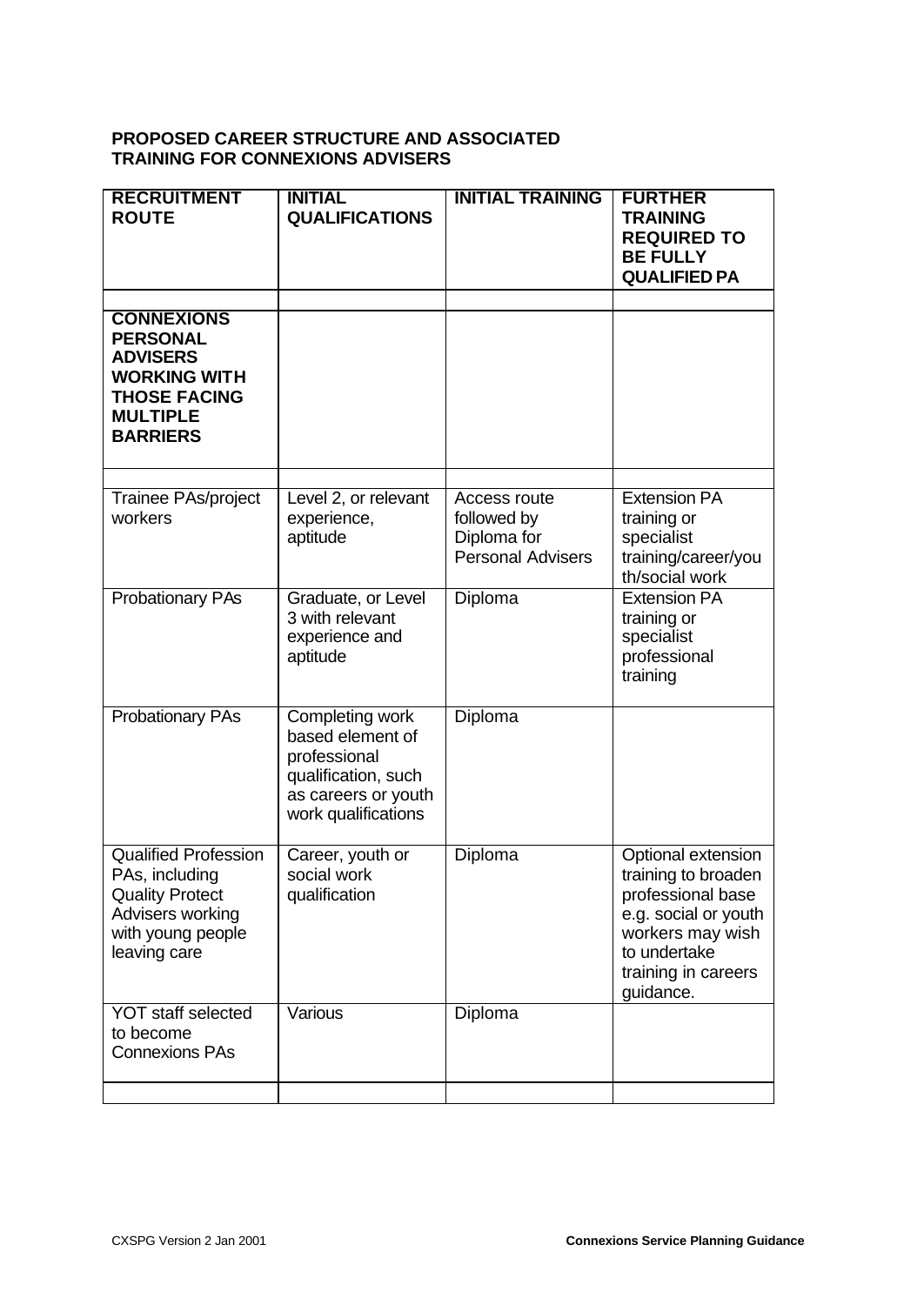| <b>CONNEXIONS</b><br><b>ADVISERS</b><br><b>DELIVERING THE</b><br><b>UNIVERSAL</b><br><b>SERVICE</b> |                                                    |                                       |         |
|-----------------------------------------------------------------------------------------------------|----------------------------------------------------|---------------------------------------|---------|
|                                                                                                     |                                                    |                                       |         |
| <b>Specialist Careers</b><br>Guidance                                                               | Careers<br>qualifications                          | Understanding<br>Connexions           | Diploma |
| <b>Centre Based Youth</b><br>Workers                                                                |                                                    |                                       |         |
|                                                                                                     | Youth work<br>qualification                        |                                       |         |
|                                                                                                     |                                                    |                                       |         |
| <b>SPECIALIST</b><br><b>ADVISERS</b>                                                                | Various                                            | Understanding<br>Connexions           | Diploma |
|                                                                                                     |                                                    |                                       |         |
| <b>CONNEXIONS</b><br><b>MANAGERS</b>                                                                |                                                    |                                       |         |
|                                                                                                     |                                                    |                                       |         |
| Local/Area<br>Managers                                                                              | Youth, careers or<br>social work<br>qualifications | Connexions<br>Management<br>training  |         |
| Partnership<br>Managers                                                                             | Youth, careers or<br>social work<br>qualifications | Connexions<br>Management<br>training? |         |
|                                                                                                     |                                                    |                                       |         |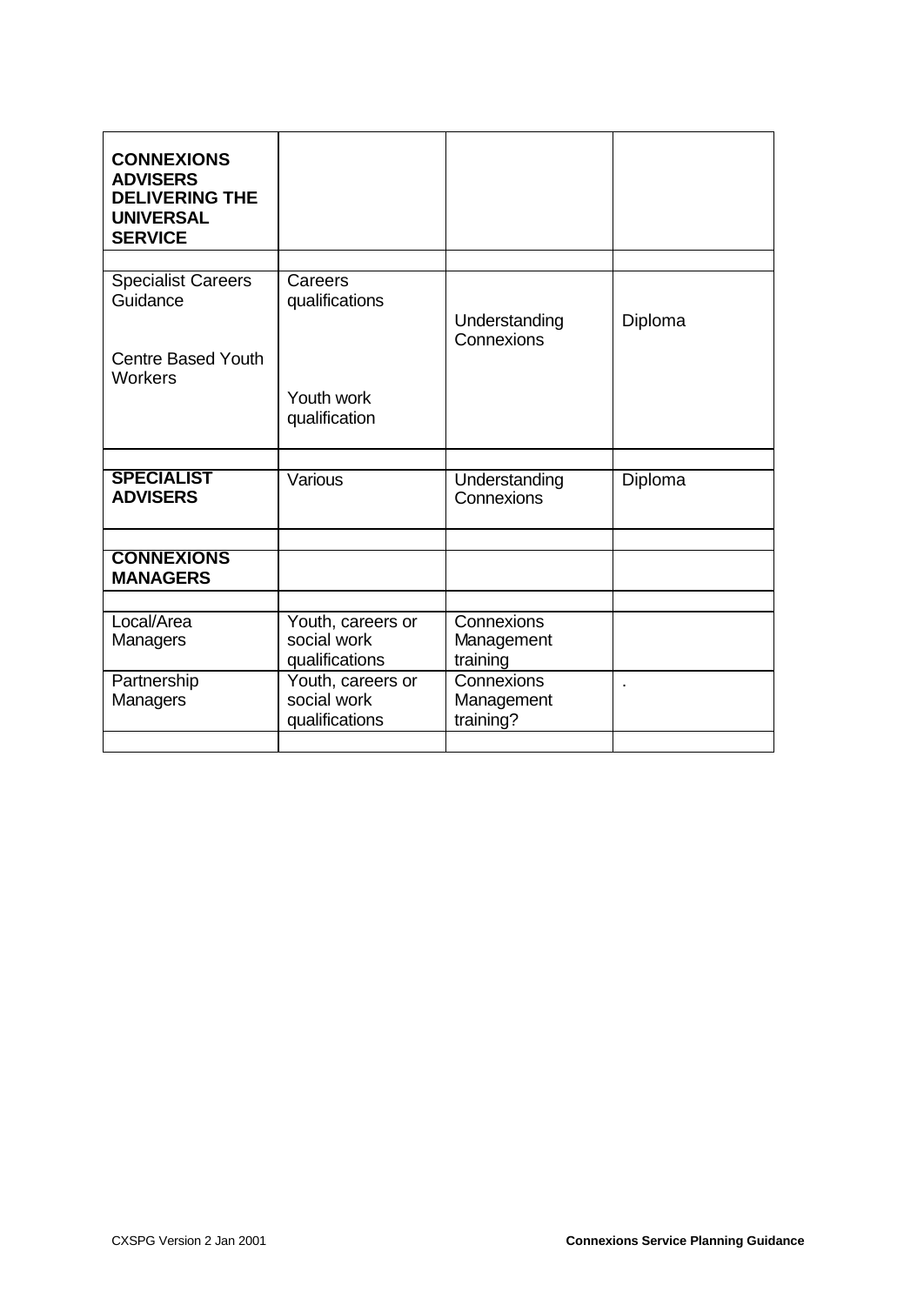| <b>STAFF WORKING</b><br><b>WITH</b><br><b>CONNEXIONS</b>                                                       |                                                                                                            |                                                                                                              |                                                                    |
|----------------------------------------------------------------------------------------------------------------|------------------------------------------------------------------------------------------------------------|--------------------------------------------------------------------------------------------------------------|--------------------------------------------------------------------|
|                                                                                                                |                                                                                                            |                                                                                                              |                                                                    |
| Learning Mentors                                                                                               | Various, around<br>60% graduate level<br>with teaching,<br>youth, social or<br>careers work<br>backgrounds | Tailored version of<br>Understanding<br>Connexions<br>training If working<br>as part of CXS in<br>the school | <b>Optional Diploma</b><br>or Connexions<br>management<br>training |
| <b>OTHERS</b><br><b>WORKING</b><br><b>CLOSELY IN</b><br><b>PARTNERSHIP</b><br><b>WITH</b><br><b>CONNEXIONS</b> | Various                                                                                                    | Understanding<br>Connexions                                                                                  |                                                                    |
|                                                                                                                |                                                                                                            |                                                                                                              |                                                                    |
| <b>Voluntary Sector</b><br><b>Support Workers</b><br>e.g.                                                      | Various                                                                                                    | Depends on the<br>contract/agreement<br>s with Connexions<br>Partnership and                                 |                                                                    |
| - Foyer Staff                                                                                                  |                                                                                                            | role individuals<br>want to play $-$ as a                                                                    |                                                                    |
| - Youth Information                                                                                            |                                                                                                            | Connexions PA or                                                                                             |                                                                    |

specialist advisers.

**Staff** 

- Volunteer Youth Workers

- Voluntary sector providers offering specialist services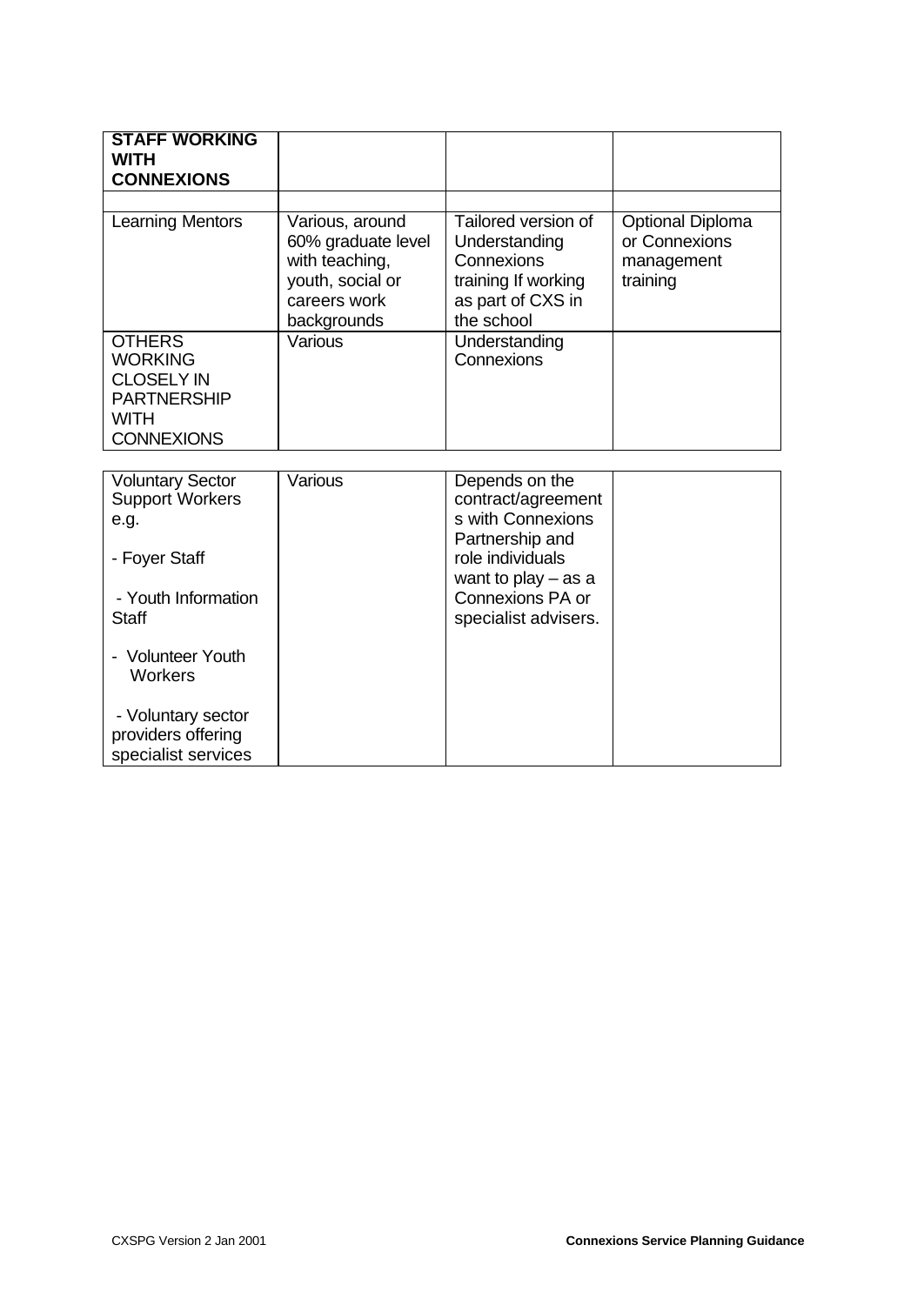#### **CONNEXIONS PERSONAL ADVISERS - WORKING WITH THOSE YOUNG PEOPLE FACING A RANGE OF BARRIERS AND NEEDING IN-DEPTH SUPPORT**

# **FRAMEWORK JOB DESCRIPTION**

#### **Note: Based on draft functional map (version 4) - subject to further development.**

#### Role Purpose: **To ensure that the needs of individual young people are met so that they are able and motivated to engage in mainstream education, training and work opportunities.**

Responsibilities:

#### **1) Engage with young people to Identify and address their needs which affect their education and employment.**

- ?? Implement the principle that the welfare of the young person is paramount.
- ?? Identify the needs and abilities of young people through the use of appropriate diagnostic processes and assessment tools.
- ?? Develop, maintain and disengage from relationships with young people to promote education, training and work opportunities.
- ?? Provide sustained support to young people to enable them to access and maintain education and career paths.
- ?? Empower young people to make decisions in order to realise their potential.
- ?? Enable young people to develop their personal and social skills.
- ?? Advise on options that will meet the needs, abilities and aspirations of young people.
- ?? Develop action plans with young people to meet their identified needs.
- ?? Guide young people through the implications of their choices at key transition points.
- ?? Review young people's progress with them on a regular basis.
- ?? Help young people prepare themselves for referral to other services of provision.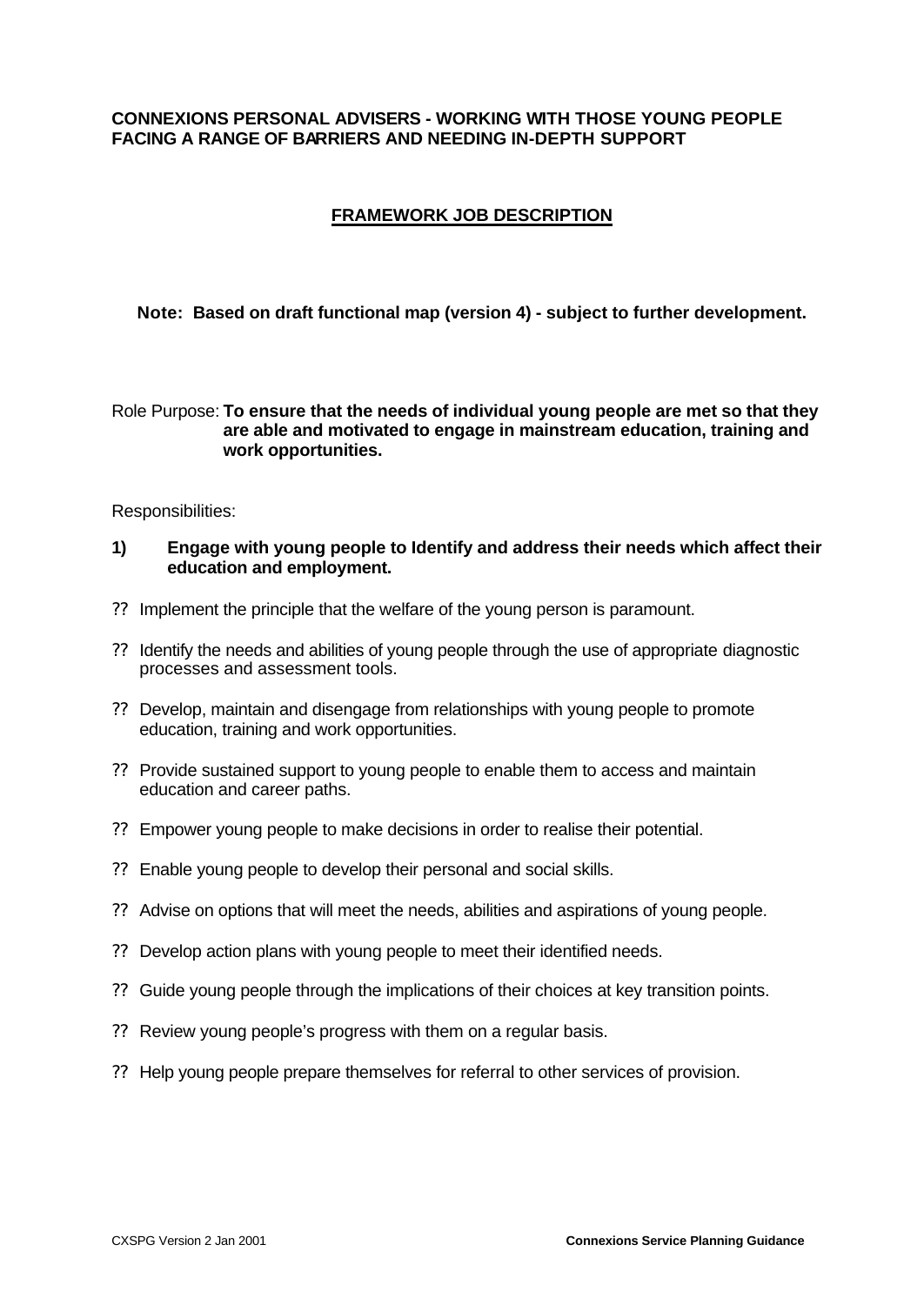#### **2) Utilise and support education and training institutions and employers in meeting the needs of young people.**

- ?? Identify and enable access to the full range of education, training and employment opportunities for young people.
- ?? Co-ordinate the development and implementation of individual plans for young people to ensure that their needs are met.
- ?? Contribute to influencing the culture of education, training and employing organisations to maximise opportunities for young people's engagement.
- ?? Advocate on behalf of young people with their education, training or employing organisation.

#### **3) Work with a network of voluntary, statutory and community agencies to remove barriers to learning and employment for young people, including through case conferences.**

- ?? Research and assess the actual and potential roles of different agencies in meeting young people's needs.
- ?? Develop and sustain effective working relationships with staff in other agencies.
- ?? Contribute to agencies' assessments of individual young people's needs and abilities.
- ?? Utilise the services of agencies offering support to meet the needs of young people.
- ?? Mediate between young people and other parties.
- ?? Advocate on behalf of young people with agencies.
- ?? Monitor and evaluate performance of service providers in relation to young people.
- ?? Influence agencies to meet the needs of young people.
- ?? Co-ordinate different agencies' plans for individual young people to ensure cohesion and minimise gaps and overlap.

#### **4) Work with parents, carers and families to engage young people in education, training and employment opportunities.**

- ?? Identify individuals with parental responsibility and others with interest in, and responsibility towards the young people.
- ?? Identify with the young person barriers to learning / employment related to the home situation.
- ?? Enable family members and others, through discussion with young people, to contribute to maximising the young person's potential.
- **5) Manage information to facilitate the process of meeting the needs of young people.**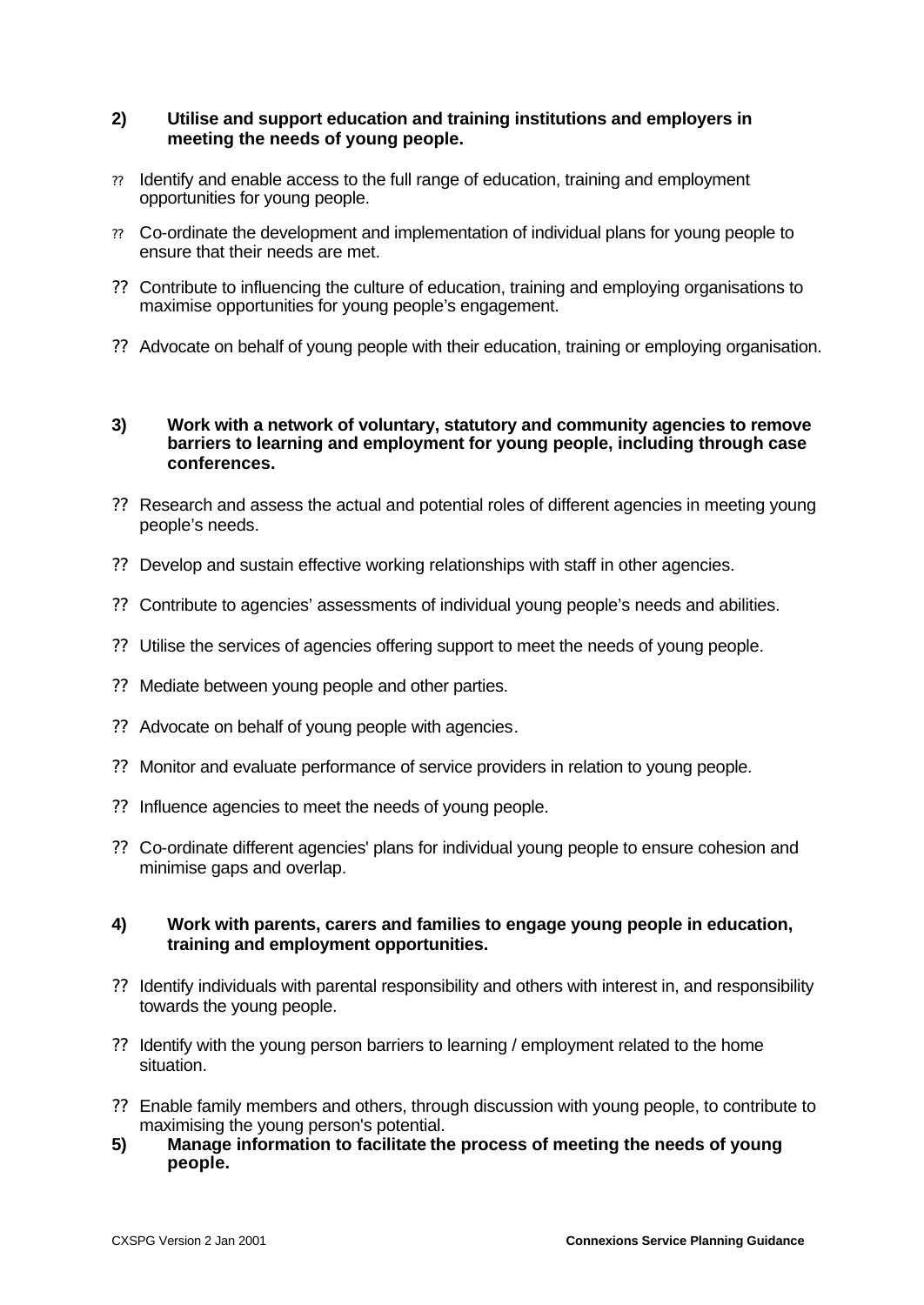- ?? Access appropriate information about young people from other agencies to help identify their needs and abilities.
- ?? Provide information to other agencies to enable needs to be met and abilities developed.
- ?? Maintain records to allow the progress of individual young people to be monitored and contact maintained.
- ?? Enable young people to access and understand information that will help them make decisions.
- ?? Enable all parties involved to understand the limits of confidentiality.
- ?? Support young people in using Connexions Service complaints procedures, and in making complaints about other agencies where necessary.

#### **6) Manage yourself and ensure your own professional practice.**

- ?? Manage your personal case load to ensure the needs of individual young people are met.
- ?? Work to professional standards and within identified professional boundaries.
- ?? Foster people's equality, diversity and rights.
- ?? Actively participate in the supervision process.
- ?? Use research to inform your practice.
- ?? Enable and undertake innovative, needs-led practice.
- ?? Undertake continuing professional development.
- ?? Contribute to the maintenance of health and safety.

--------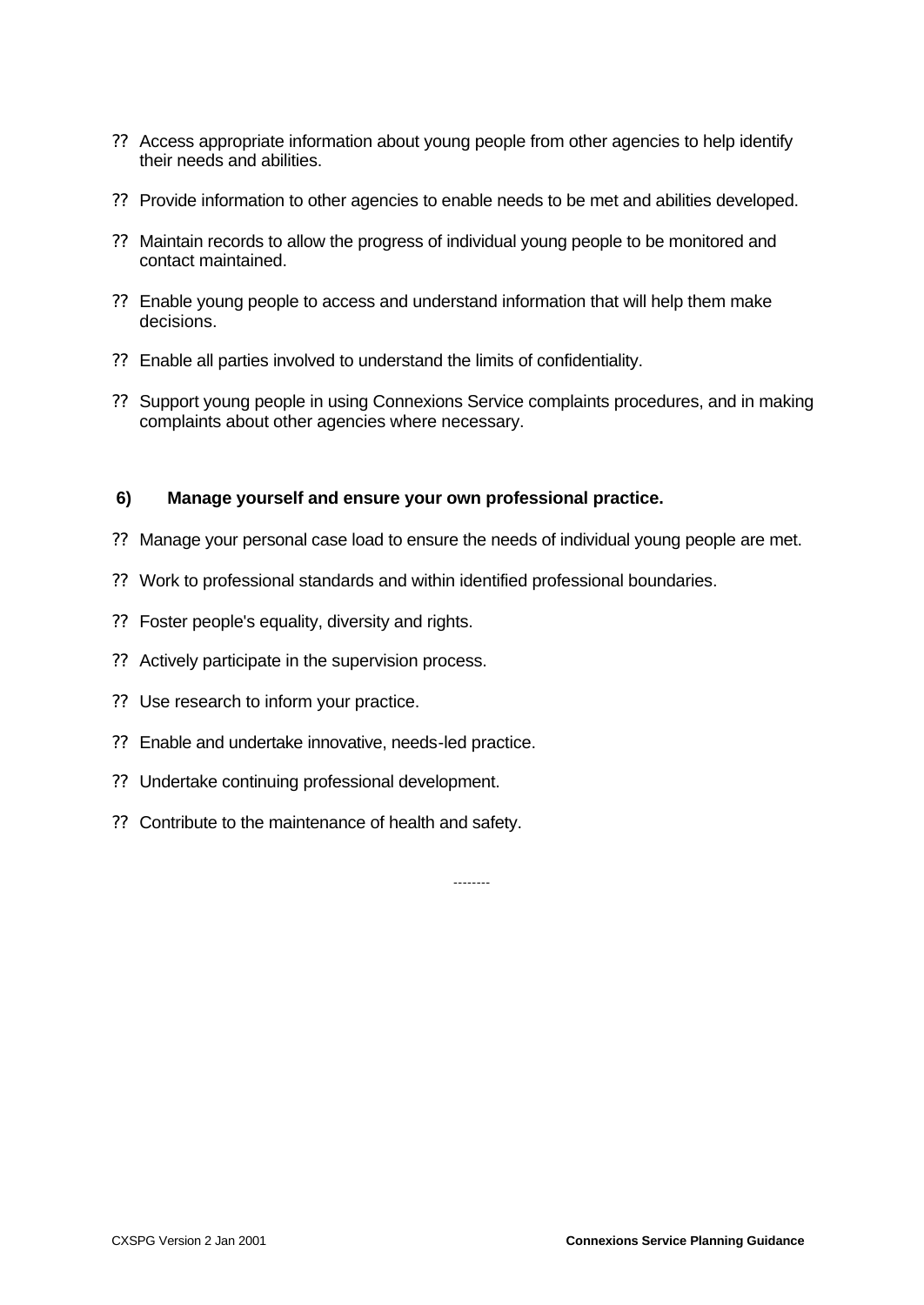# **Functional Map of the Connexions Personal Adviser Role:**

**Key Purpose Key Roles**

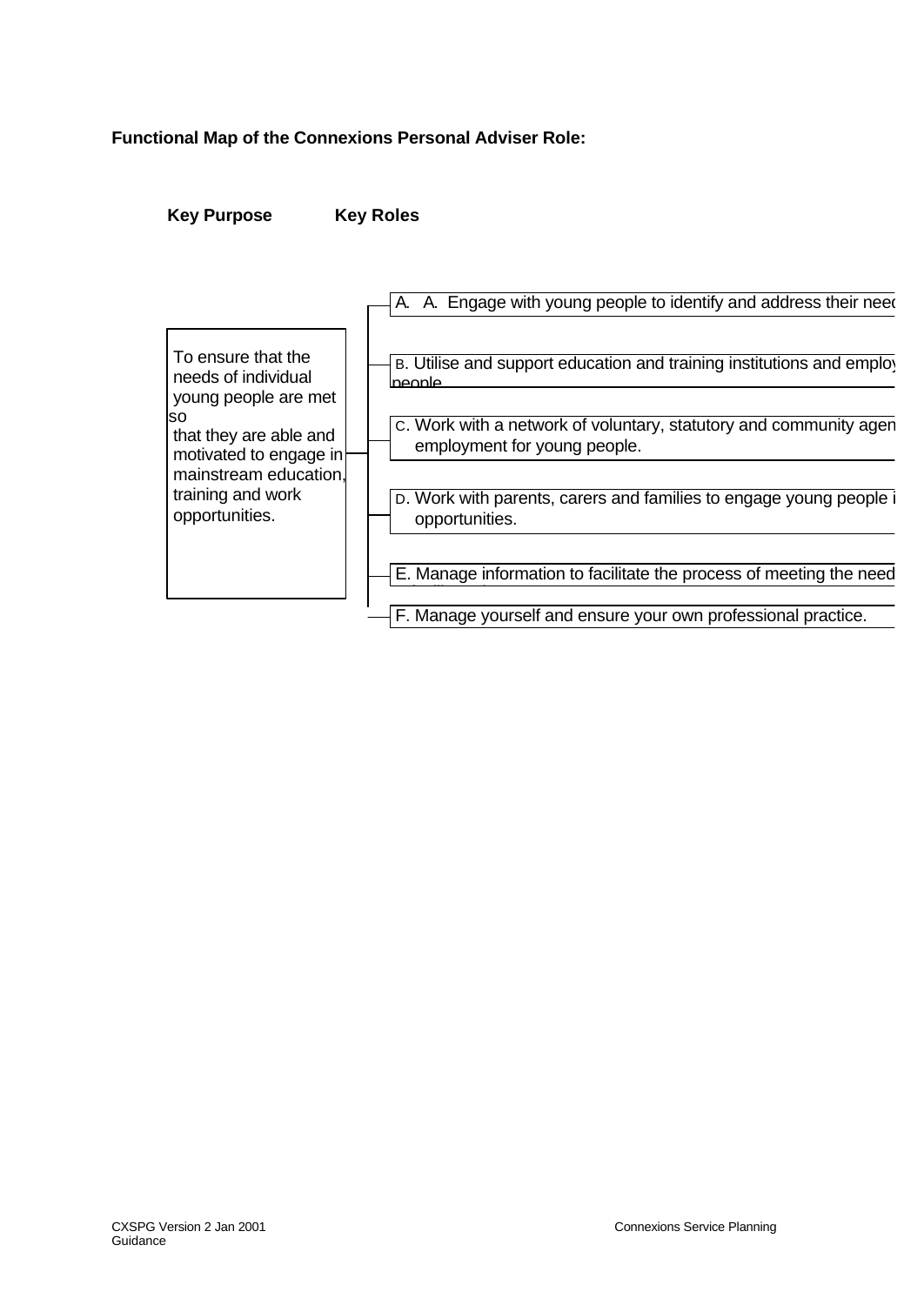# **Draft Functional Units**

| Identify the needs and abilities of young people through the use of appropriate diagnostic processes<br>A2           |
|----------------------------------------------------------------------------------------------------------------------|
|                                                                                                                      |
| Develop, maintain and disengage from relationships with young people to promote education, training<br>A3            |
| Provide sustained support to young people to enable them to access and maintain education and career paths.<br>A4    |
| Empower young people to make decisions in order to realise their potential.<br>A5                                    |
| Enable young people to develop their personal and social skills.<br>A6                                               |
| Advise on options that will meet the needs, abilities and aspirations of young people.<br>A7                         |
| Develop action plans with young people to meet their identified needs.<br>A8                                         |
| Guide young people through the implications of their choices at key transition points.<br>A9                         |
| A10 Review young people's progress with them on a regular basis.                                                     |
| A11 Help young people prepare themselves for referral to other services of provision.                                |
|                                                                                                                      |
| Utilise and support education and training institutions and employers in meeting t<br><b>Key Role B</b>              |
| Identify and enable access to the full range of education, training and employment opportunities for y<br><b>B1</b>  |
| Co-ordinate the development and implementation of individual plans for young people to ensure that<br><b>B2</b>      |
| B3 Contribute to influencing the culture of education, training and employing organisations to maximise              |
| engagement.                                                                                                          |
| B4 Advocate on behalf of young people with their education, training or employing organisation.                      |
|                                                                                                                      |
| <b>Key Role C</b><br>Work with a network of voluntary, statutory and community agencies to remove ba                 |
| for young                                                                                                            |
| people.                                                                                                              |
| Research and assess the actual and potential roles of different agencies in meeting young people's<br>C <sub>1</sub> |
| Develop and sustain effective working relationships with staff in other agencies.<br>C <sub>2</sub>                  |
| C <sub>3</sub><br>Contribute to agencies' assessments of individual young people's needs and abilities.              |
| Utilise the services of agencies offering support to meet the needs of young people.<br>C4                           |
| Mediate between young people and other parties.<br>C <sub>5</sub>                                                    |
| Advocate on behalf of young people with agencies.<br>C <sub>6</sub>                                                  |

Key Role A Engage with young people to identify and address their needs which affect their ed

A1 Implement the principle that the welfare of the young person is paramount.

C7 Monitor and evaluate performance of service providers in relation to young people.

C8 Influence agencies to meet the needs of young people.

C9 Co-ordinate different agencies' plans for individual young people to ensure cohesion and minimise gi-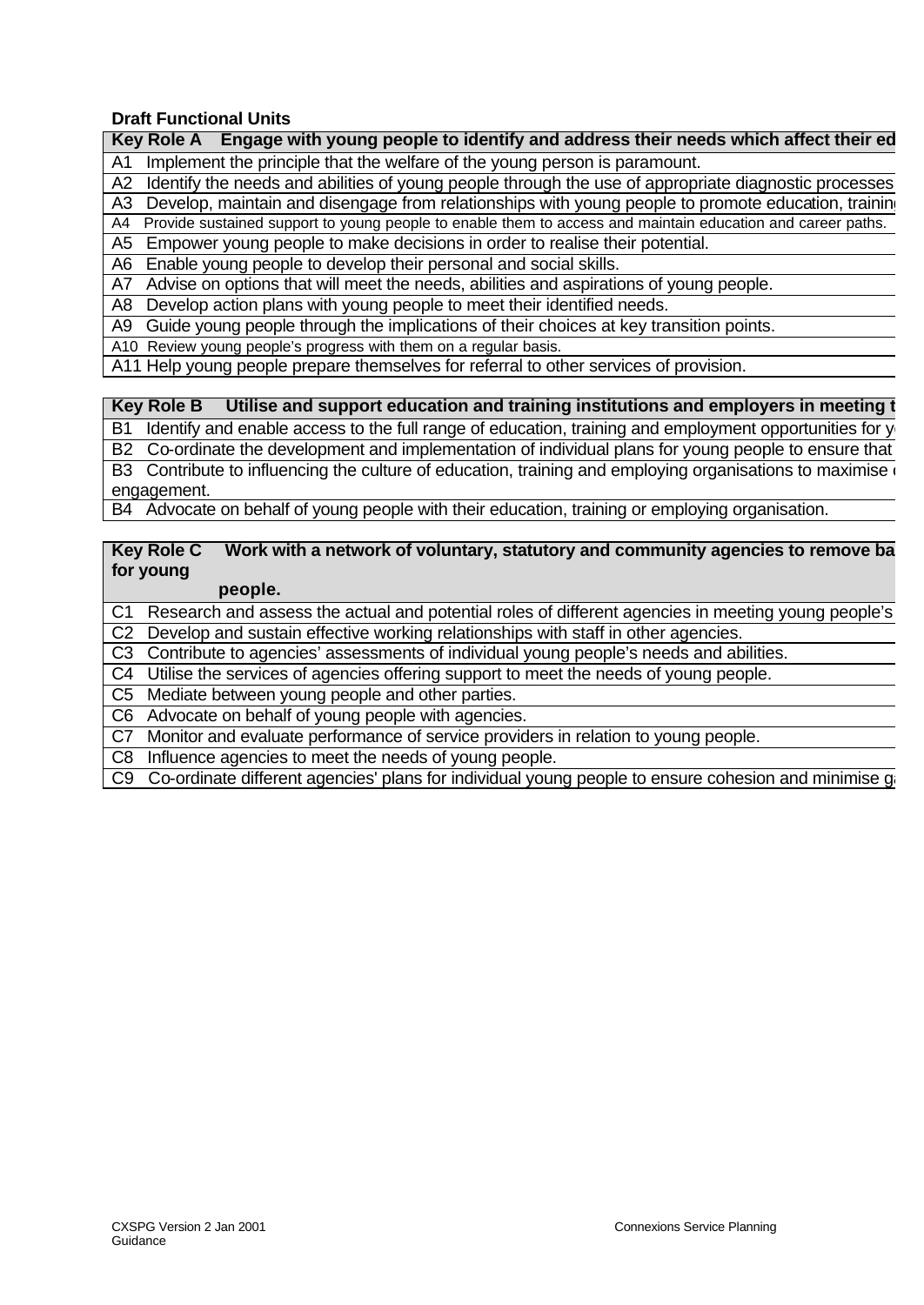|  | <b>Key Role D</b><br>Work with parents, carers and families to engage young people in education, train |
|--|--------------------------------------------------------------------------------------------------------|
|--|--------------------------------------------------------------------------------------------------------|

D1 Identify individuals with parental responsibility and others with interest in, and responsibility towards t

D2 Identify with the young person barriers to learning / employment related to the home situation.

D3 Enable family members and others, through discussion with young people, to contribute to maximising

#### **Key Role E Manage information to facilitate the process of meeting the needs of young people.**

E1 Access appropriate information about young people from other agencies to help identify their needs  $\alpha$ 

E2 Provide information to other agencies to enable needs to be met and abilities developed.

E3 Maintain records to allow the progress of individual young people to be monitored and contact maintained.

E4 Enable young people to access and understand information that will help them make decisions.

E5 Enable all parties involved to understand the limits of confidentiality.

E6 Support young people in making complaints regarding the Connexions Service and other agencies v

#### **Key Role F Manage yourself and ensure your own professional practice.**

F1 Manage your personal case load to ensure the needs of individual young people are met.

F2 Work to professional standards and within identified professional boundaries.

F3 Foster people's equality, diversity and rights.

F4 Actively participate in the supervision process.

F5 Use research to inform your practice.

F6 Enable and undertake innovative, needs-led practice.

F7 Undertake continuing professional development.

F8 Contribute to the maintenance of health and safety.

#### **SECTION I: WORKING WITH SCHOOLS AND COLLEGES**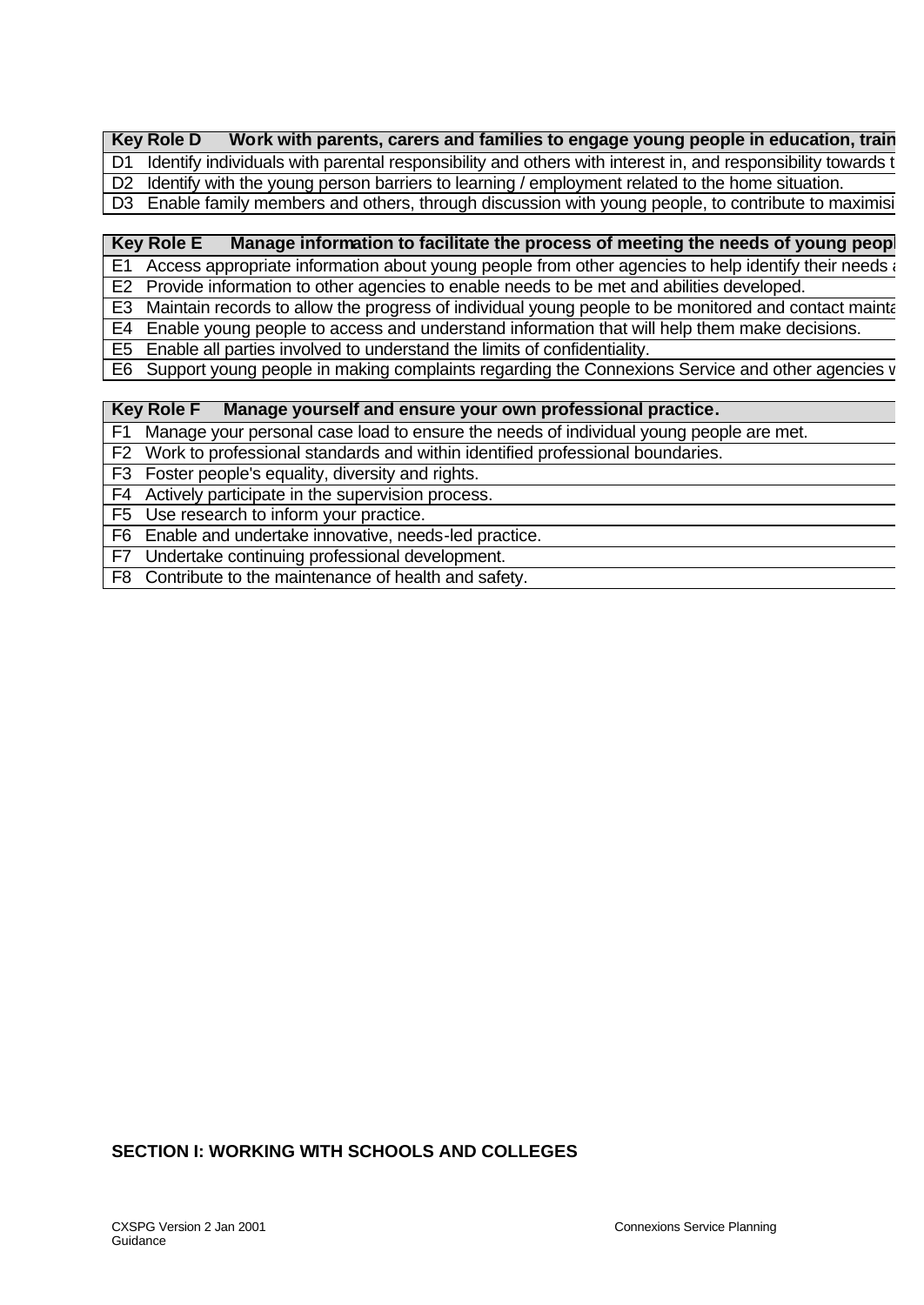Note: 1 **The Schools Guidance Note issued to secondary schools in the November batch, and the letter of 13 November from Anne Weinstock to the Principals of FE sector and out of sector colleges, should also be taken into account in the preparation of business plans and in the delivery of the Service.**

Note: 2 This section now contains a supplement dealing with Connexions in Faith Schools.

#### **Key Requirements:**

- ?? provide both a universal information, advice and guidance service to all pupils and personal support;
- ?? agreement between schools/colleges and the Partnership to define how the Connexions Service will operate in schools and colleges

#### **Schools**

1. The Connexions Service will support schools in their aim to help all young people achieve their potential. It has been agreed from the outset (*Connexions - the best start for every young person, February 2000*) that the Connexions Service will need to have a strong base in school. We want to increase schools' scope to manage the full range of professionals involved in providing support for their pupils. To this end, Headteachers will have day-to-day responsibility for the work of Connexions in schools, within partnership agreements between Headteachers and the Connexions Service which will define what Connexions will do in each school, based on assessment of the needs of pupils. Headteachers will be able to link Connexions closely with the school team which provides personal support to pupils, in order to build on but not substitute or duplicate the effective pastoral and other support that schools already offer.

2. The advent of the Connexions Service will create an opportunity to develop the overall approach to supporting young people in schools - not just those affected by the services subsumed in Connexions, but also some core functions of schools. We can expect Connexions to enhance existing good work, for instance, on careers education, pastoral support for pupils, the flexible use of vocational options, business links, work experience, study support etc. Looking ahead, the 14-19 coherence agenda offers further opportunities to develop the support given to help pupils progress. This argues for allowing a flexible approach in linking Connexions into the core functions of schools, and for a dynamic approach to sharing good practice and developing staff roles. Headteachers may want to include Connexions in their school development plans as a significant new development.

#### **Services to pupils**

3. Connexions offers both a **universal** advice and guidance service to all pupils and **personal support** to those in need. The universal service will, within the overall work of the school, support:

- ?? learning opportunities that introduce pupils to the world of work;
- ?? access to information, advice and guidance on a wide range of issues of concern to young people, direct or through services such as Connexions Direct, including impartial careers advice on post-16 learning options;
- ?? a co-ordinated approach to the school's programme of careers education/PSHE/ citizenship, and the school's pastoral support system.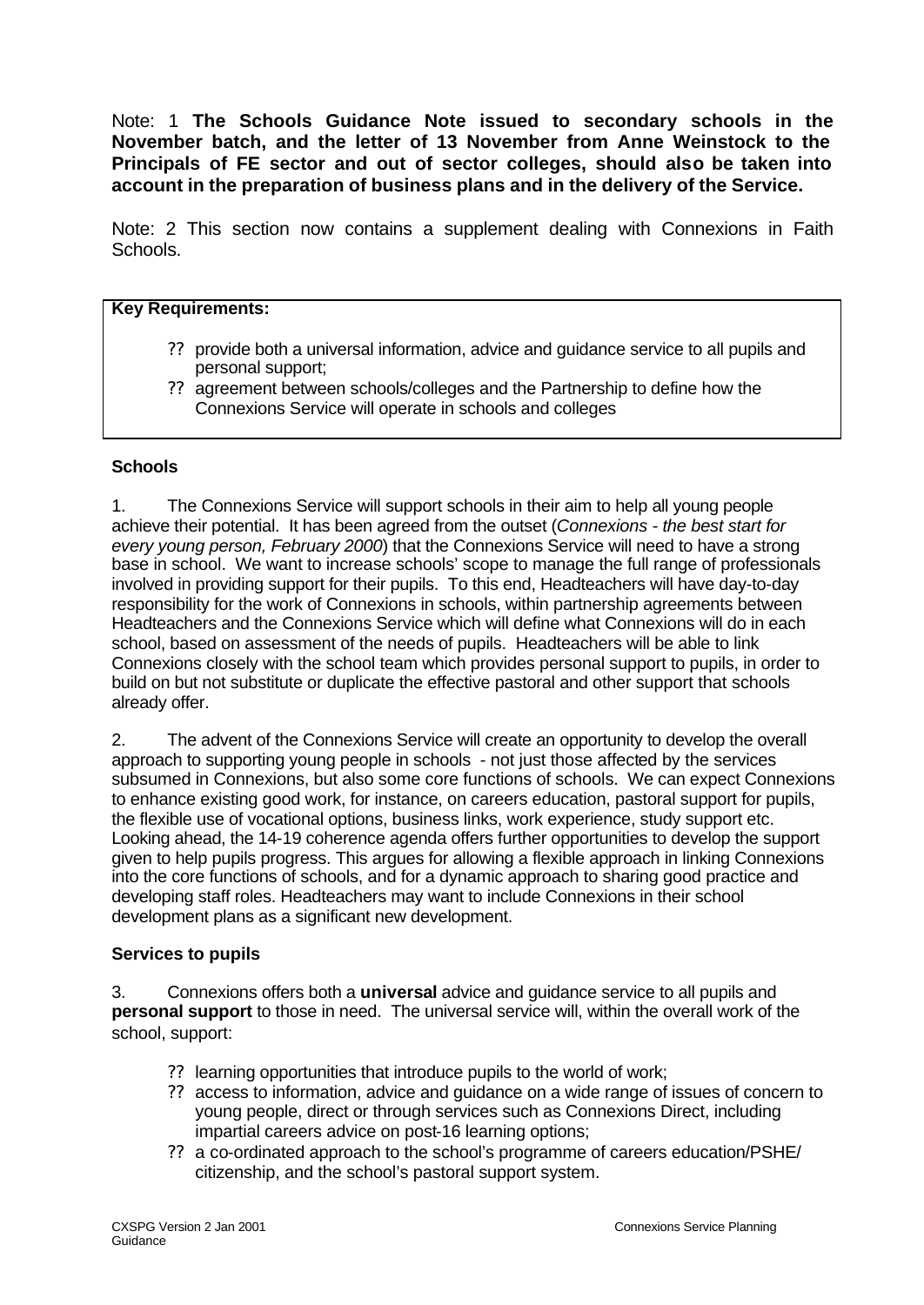4. The Connexions Service will work collaboratively with schools to help pull together into a coherent whole the work of the school in: providing first class careers education as part of the curriculum linked in with PSHE and Citizenship; the effective and planned use of ICT (for example through Connexions Direct, the internet); helping parents to support their children's progress; developing links with the wider community, including the use of volunteer community mentors; broader youth work/personal development activities, summer activities and study support*,* work experience and peer support.

5. Pupils who need personal support will have access to a personal adviser. Schools will be able to identify, in the light of the pastoral work they already do, which pupils need ongoing personal support from a personal adviser. Contact with an adviser can be on school premises or elsewhere. Personal adviser intervention will be based on sound assessment of young people's needs and can include:

- ?? one-to-one mentoring (including community mentors where appropriate);
- ?? group or peer support and personal development activities;
- ?? referral to specialist services in and outside the school (health, social services, study support etc.);
- ?? work with parents and carers;
- ?? arranging packages outside the school, such as vocational courses in Further Education (FE) colleges, work experience, community support for 14-16 year olds: monitoring the young persons' progress on behalf of the school as appropriate.

# **Operational responsibilities**

6. Headteachers will select who will work in their schools, either from a pool of people offered by the Connexions Partnership, or through involvement in co-ordinated recruitment and selection activities where pool applicants are not suitable.

7. Headteachers will discuss with the local Connexions manager a partnership agreement setting out how the Connexions Service will guide and support their pupils and how Connexions staff will work alongside school staff like SENCOs, Learning Mentors or welfare staff, and LEA staff like Education Welfare Officers. Various ways of operating will be possible, singly or in combination, including:

- ?? a Connexions personal adviser working primarily with a small group of priority pupils, and leading the input of professionals and volunteers outside the school in relation to those pupils, as directed by school managers and in close liaison with the school's pastoral team;
- ?? a Connexions personal adviser working under school management to identify the needs and oversee the whole cohort in relation to career choice and progression, but working closely with individual pupils as needs arise from time to time;
- ?? an existing member of school staff financed, tasked and trained in the same way as a Connexions Service personal adviser. This would be appropriate if, for instance, a school has a part-time learning mentor whose hours could be increased to fill the Connexions role.

8. Whichever model is chosen, a key requirement will be how the Connexions Service will work with the school to ensure that all young people have access to impartial careers information, advice and guidance. The Connexions Service should have the final say on how this is to be achieved.

9. We expect the majority of personal advisers will be employed by the Connexions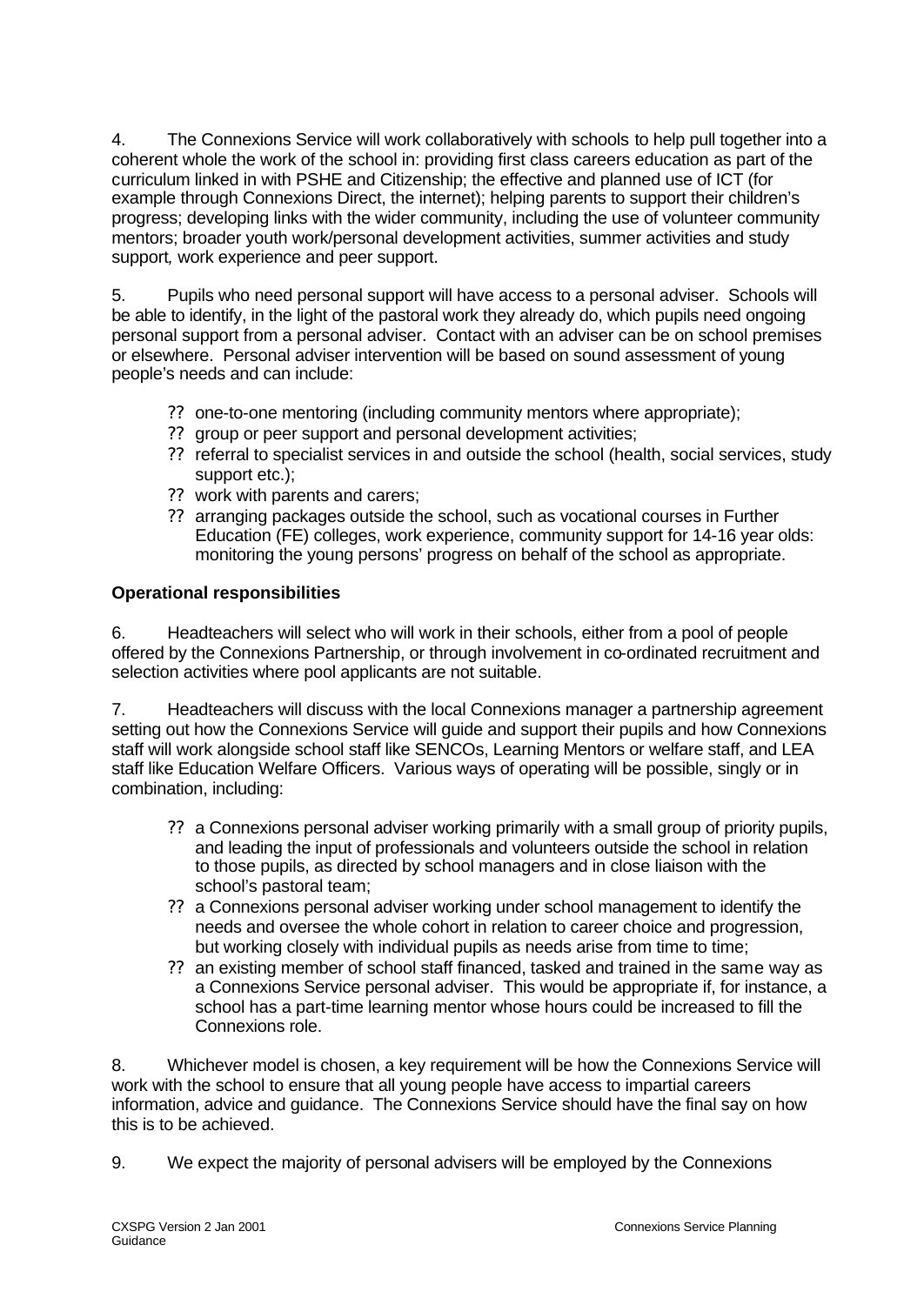Partnership. There will be range of approaches, including personal advisers employed as Partnership employees, under sub-contract, on secondment, as well as directly employed by the school.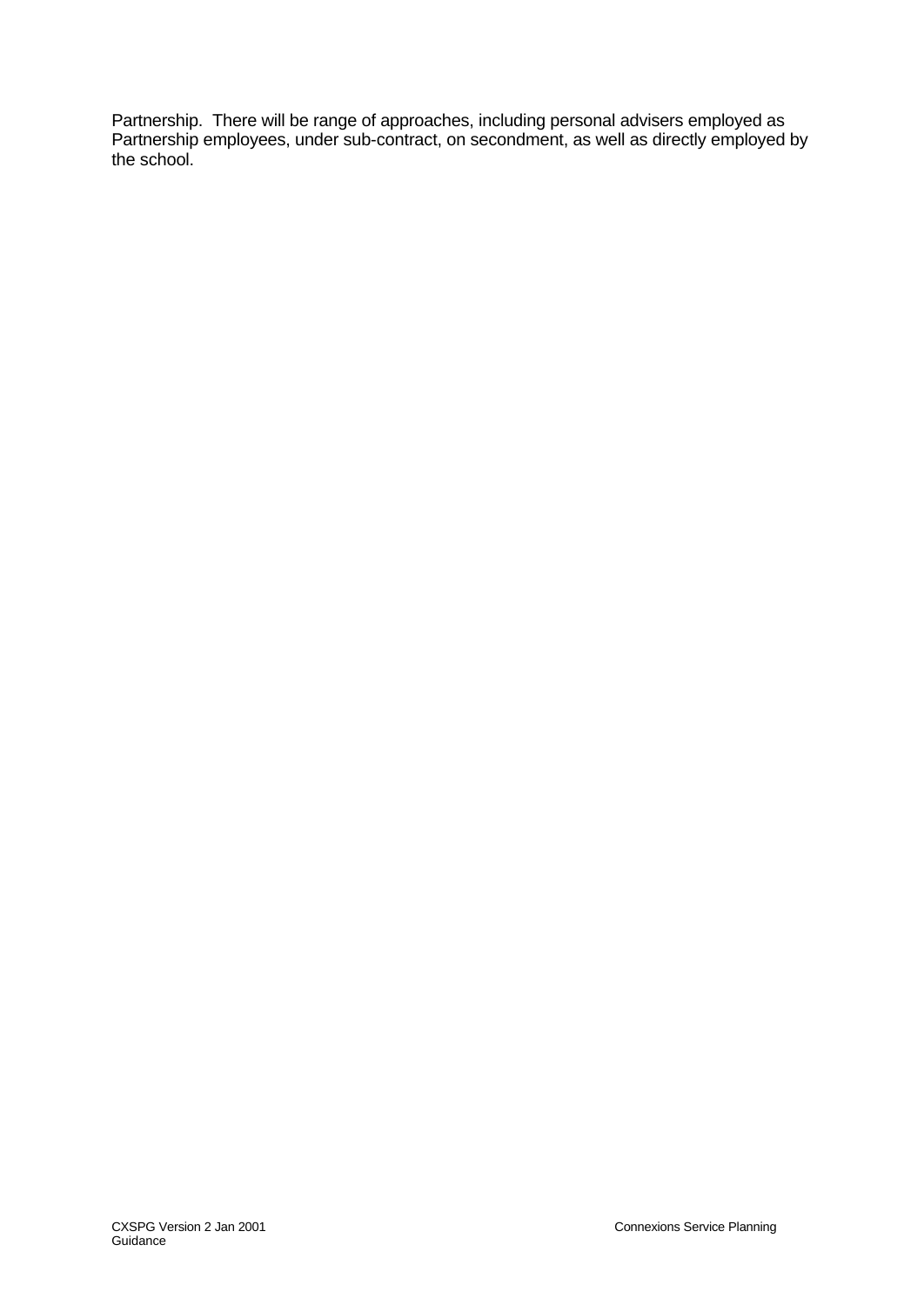# **Connexions and Excellence in Cities Learning Mentors**

- 10. The following parameters have been established:
- ?? Connexions funding will be **additional** to Excellence in Cities (EiC) funding;
- ?? a young person will look to a single adult for personal support for example*,* a Learning Mentor in an EiC school, or a Connexions personal adviser;
- ?? in EiC areas, the Connexions Service may concentrate particularly on filling gaps in specialist support - vocational guidance, specialist counselling etc. - which might be shared over a number of schools*.* Overall, plans for the use of Connexions Service resources should be based on a sound assessment of the needs of young people locally, and existing services;
- ?? all young people should have access to impartial information, advice and guidance on learning and career options.

# **Education Welfare**

11. The most important function that Education Welfare Services (EWS) perform is work with schools on attendance. This covers involvement with individual pupils and their families, to addressing issues concerned with school management of attendance. There is a key role for the EWS to identify and evaluate the needs of young people at risk of not attending school and to set targets to improve attendance of the children concerned.

12. The EWS also have an important contribution to make to the wider work of the Connexions Service. Local authorities will be expected to incorporate part of the EWS into the Connexions Service. Some LEAs are moving towards basing most of their EWS for secondary pupils in schools. EWOs have an important part to play as part of a wider professional group who will work alongside Connexions personal advisers, and in some cases to take on the personal adviser role and share common objectives. When devoting resources to the Connexions Service, however, it will also be important that local authorities preserve the wider work of Education Welfare Services in their areas, and that these activities are also properly integrated with the Connexions Service. This will also involve bringing back into learning pupils who are currently not enrolled in school.

13. The mechanics of the relationship are being worked out in consultation with EWO representatives. We expect a similar working relationship to that proposed for Learning Mentors.

#### **Working relationships**

14. School Headteachers will be represented on the Connexions local management committee and each school will develop a partnership agreement with its local Connexions Service to enhance the quidance and support given to pupils. Agreements will need to cover:

- ?? *resources.*Within overall budget limits for the area, what Connexions Service resources are available to the school, what the school does not currently provide and how to fill the gap (drawing on a 'mixed economy' of personal advisers from the public, private and voluntary sectors);
- ?? *objectives and targets.* With a view to Connexions supporting the school in meeting individual needs and learning objectives, enhancing school targets for attendance, inclusion and attainment, and developing work experience and community links;
- ?? *prioritising guidance and support.* How pupils who need personal support will be identified (eg through Year 9 'progress checks'), and how Connexions will work alongside school staff;
- ?? *access.* How pupils and parents will be informed of, and can access, the support,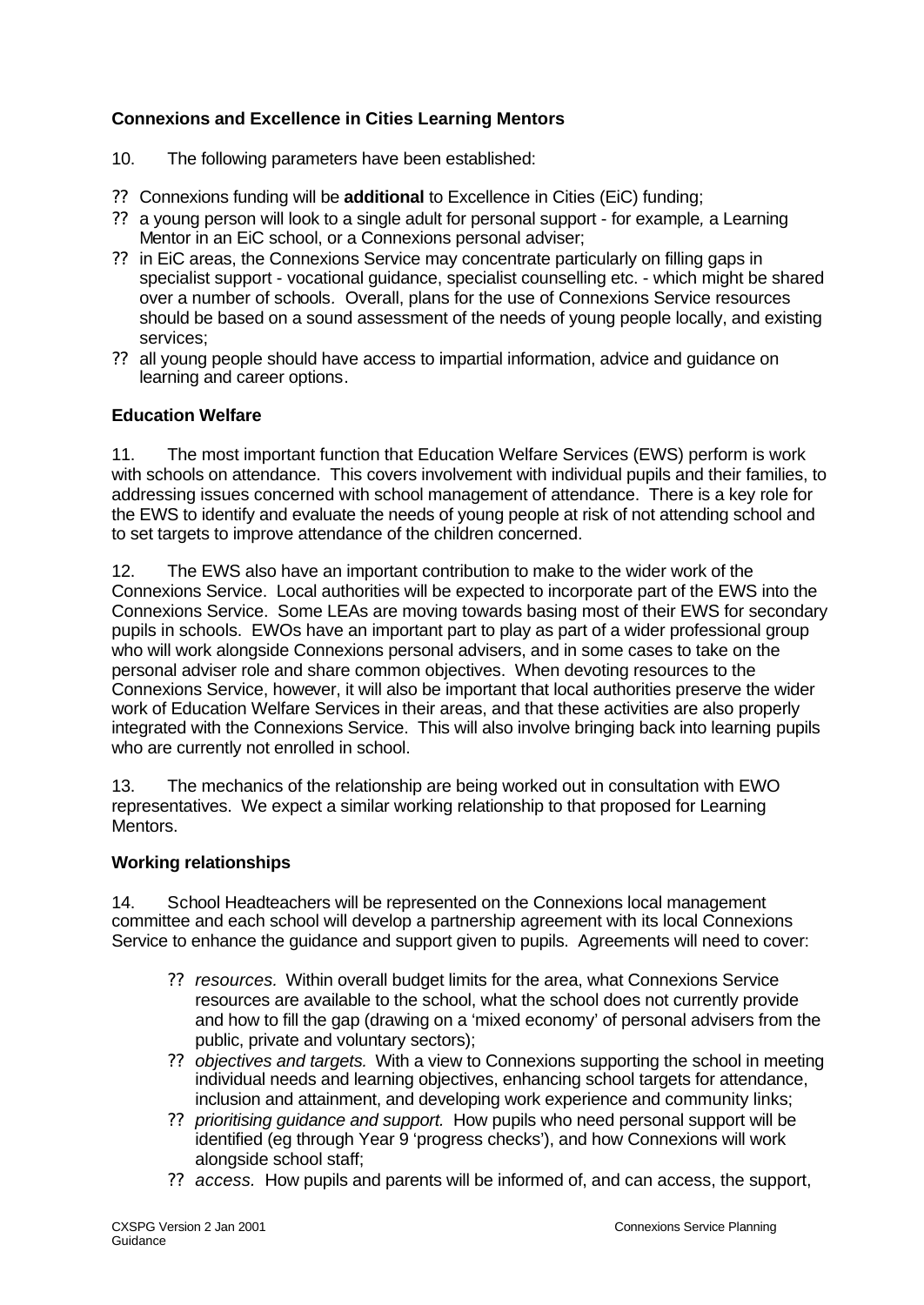guidance and information available from the Connexions Service;

- ?? *out of school support.* Arrangements for supporting pupils of compulsory school age who are not attending school, and for supporting attenders out of school hours, e.g. at the weekends and in holidays;
- ?? *impartiality.* How the impartiality of information, advice and guidance on Key Stage 4 courses and post-16 options will be guaranteed;
- ?? *child protection.* Any other issues affecting the rights of pupils;
- ?? *management.* How personal advisers will be managed day-to-day; how the personal advisers will receive personal support, appraisal and development;
- ?? *data collection and sharing*. Both in aggregate and on individual pupils.

# **School Nurses**

15. School nurses provide valuable support and advice to teachers and schools on a range of health issues, on identifying social care needs, on providing advice on relationships and sex education, and personal health and social education programmes and citizenship. *Our Healthier Nation: Saving Lives* (Department of Health White Paper, July 1999) set out the Government's action plan to tackle poor health. The paper recognises the crucial part that school nurses - amongst others - can play in promoting health and preventing illness, and that school nurses are ideally placed to help children and their parents.

16. Connexions Service personal advisers will need to be made aware of, and work closely with, school nurses. As school nurses have a wider expertise and understanding of the health care system in their area, in addition to the work which they do directly with children and families, they will also be able to act as a signpost for more specialist provision. Meetings are being held with the relevant professional bodies to explore with them how to raise the profile of the Connexions Service. In turn, as the professional formation of the personal advisers is established, the Connexions Service National Unit will ensure that training is given on the role of school nurses.

# **Further Education Colleges**

17. Colleges will be key partners in the planning and delivery of the Connexions Services locally, as Connexions Partnerships will need to support Further Education (FE) colleges in meeting the needs of all their 16-19 year old students. FE colleges have long recognised that systems of student support need to be established that enable students to complete their programmes of study, playing a vital role in each institution's retention strategy. Such support typically incorporates counselling/pastoral support (to address, for example, financial, health, accommodation and other personal problems), and careers information and guidance.

18. Connexions Service personal advisers will work closely with college student support staff on the provision of pastoral support and careers education programmes, including impartial careers information and guidance. Personal advisers will also complement the work of college staff, for instance, by supporting work-based students on part time courses, by working alongside college pastoral and academic staff and with the LSC to improve the vocational relevance of courses, by brokering access to specialist support from outside the college for students with multiple problems, and by helping to identify and address basic skills deficits and supporting access courses for low achievers. The personal advisers themselves need to be based within the college, easily accessible by both students and college staff. Principals will be responsible for the day to day management of personal advisers in the college within the terms of partnership agreements with the Connexions Service.

19. By strengthening the help available to students that enables them to overcome barriers to learning and to complete appropriate courses of study, the Connexions Service will contribute to each college's targets for increasing retention and achievement and reducing drop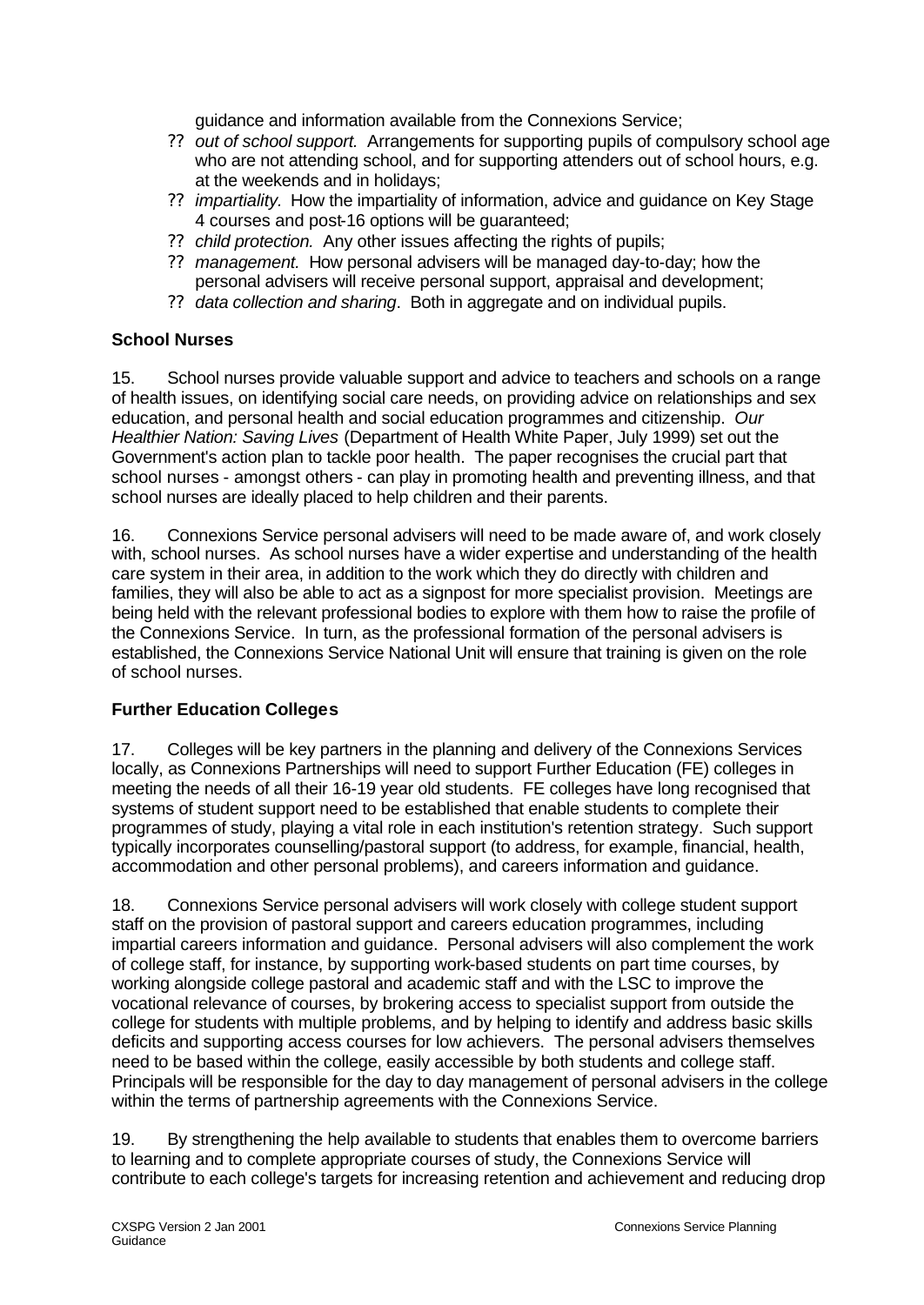out rates.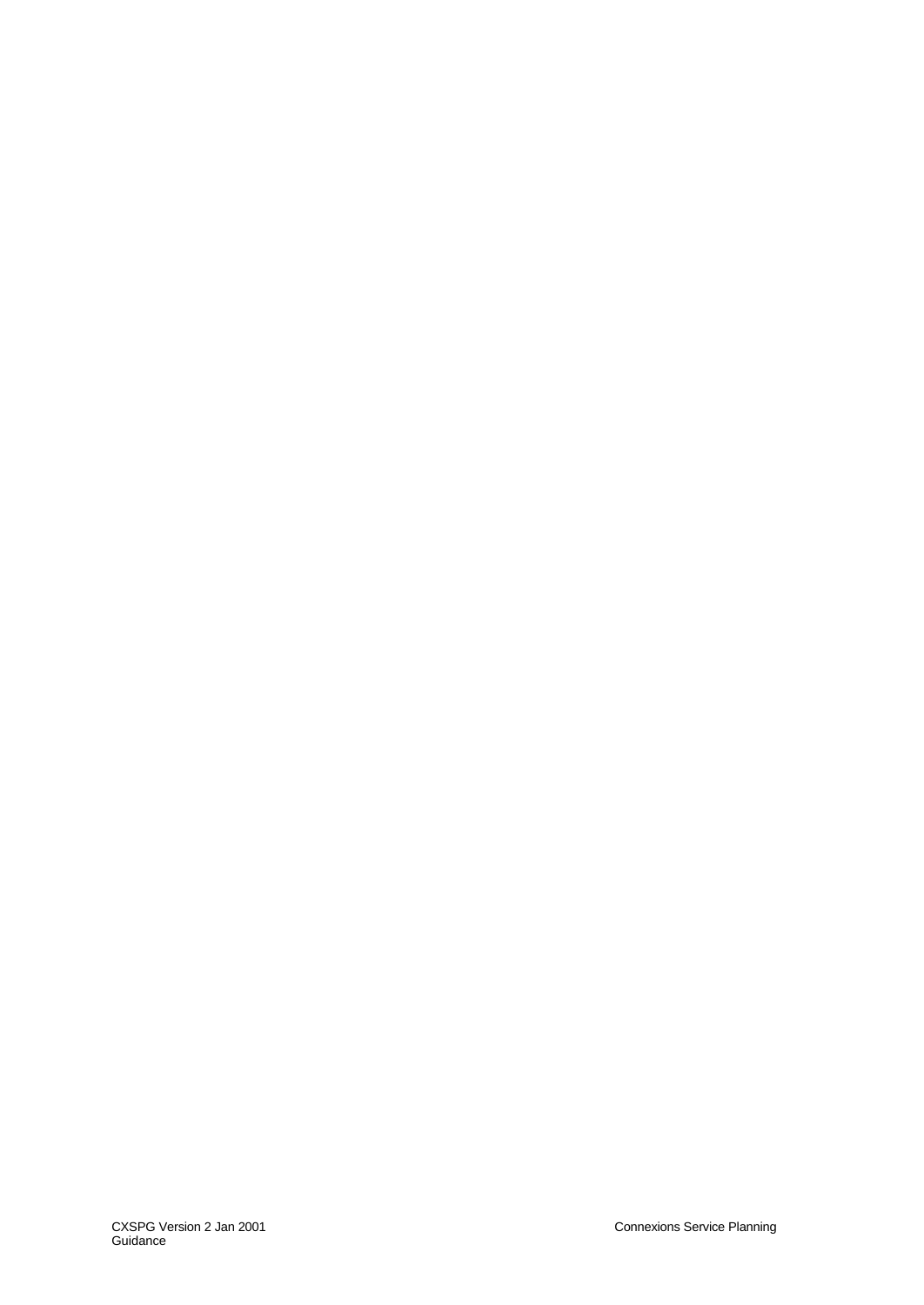# **SUPPLEMENTARY PLANNING GUIDANCE – CONNEXIONS IN FAITH SCHOOLS**

# **This supplement amplifies Section I of the Business Planning Guidance on Working with Schools and Colleges, and para K27 on respecting religious diversity.**

Many voluntary-aided schools are run by religious organisations, chiefly the Church of England and the Catholic Church, with some other faith groups running a small number of schools each. There are also pupils of various faith groups in schools in general. The following points should be taken into account in planning and delivering the Connexions Service:

- i. All maintained schools run by faith groups should be consulted. Where maintained schools run by the churches or another faith group are numerous in a particular area, this should be reflected in the membership of local management committees.
- ii. In voluntary-aided schools, the governors are responsible for the recruitment and employment of staff. Partnerships should consult governors and headteachers on Connexions in voluntary-aided schools, and on the selection, role and management of personal advisers.
- iii. Personal advisers must work within the ethos of schools run by the Churches or other faith groups. Partnerships must note that the ethos of Church schools, and particularly Catholic Church schools is different from that of other state schools. Information and guidance given in school on relationships, especially on contraception and pregnancy, must accord with the ethos of the school and the teaching of the Church. Information sent to home addresses must be cleared in advance with the governors. Where personal advisers plan to refer young people to specialist services outside the school, they must discuss with the headteacher or other senior management team members in accordance with the procedures in each school.
- iv. Personal advisers must also respect the values and culture of pupils and parents of any faith in any school.
- v. Information and guidance given outside school, for instance, on websites, made available to young people in shops or offices, or given by Connexions staff, must acknowledge religious diversity. All forms of information on relationships, especially sexual activity, must be balanced and not imply that there is only one option, but make clear that there are alternatives. Account should also be taken of the DfEE's Sex and Relationship Education Guidance (available at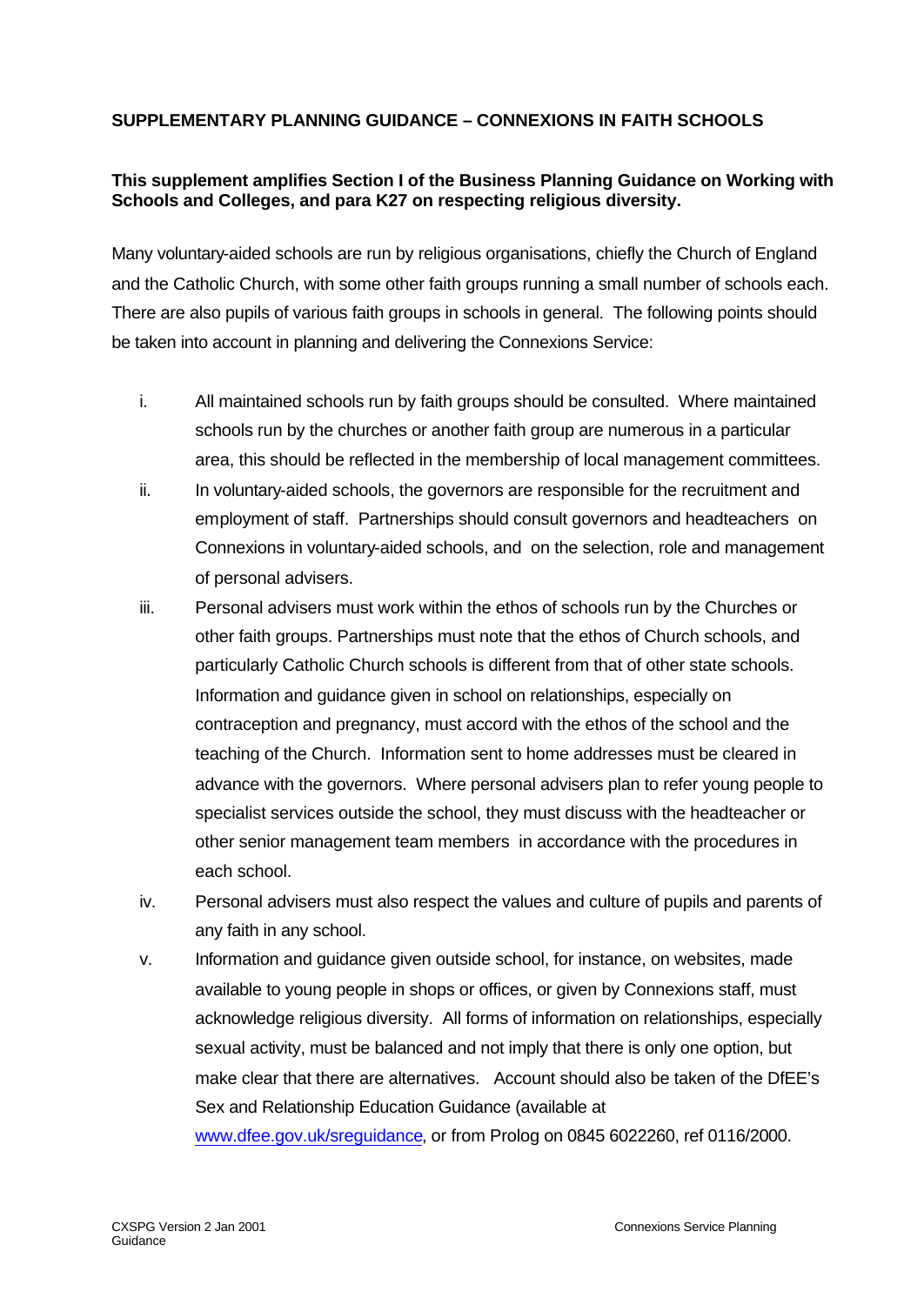It is hoped in the new year to produce a protocol on work in catholic schools, which can form a basis for partnership agreements with schools locally, and a training module to accredit personal advisers wishing to work in faith schools.

#### **SECTION J: WORKING WITH EMPLOYERS**

**Key Requirements:**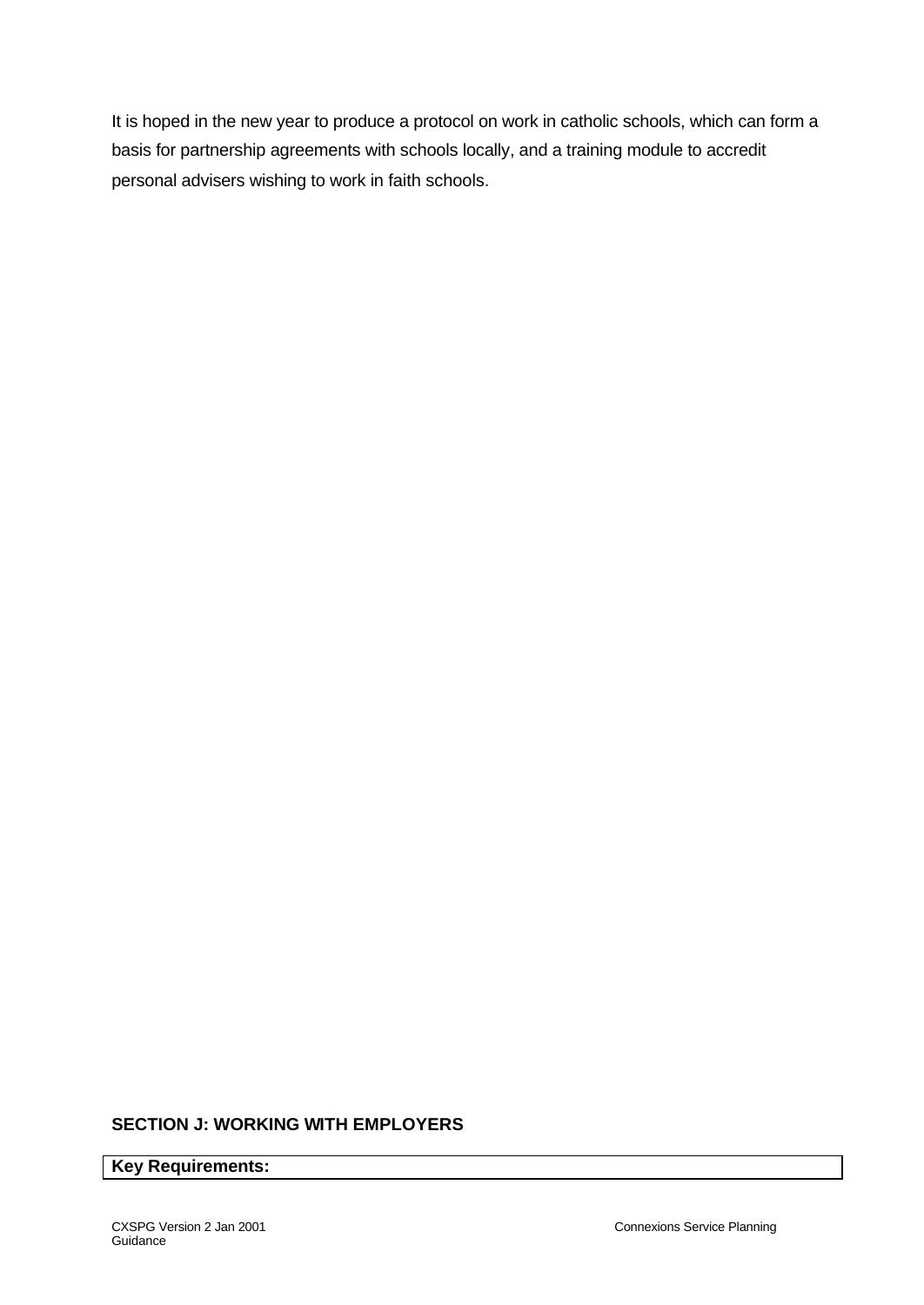- ?? setting out the links with local employers and how young people will be provided with up to date information, advice and guidance about the local labour markets and opportunities;
- ?? demonstrate the service has effective links with a range of other partner organisations who have an interest in the local labour market and in Education Business Link activity.

1. Good contact with employers and effective strategies and policies for working with them will be critical to the success of the Connexions Service. The Plan should show how the Partnership will work with employers in 5 main areas:

- ?? *stimulating vacancies, persuading and assisting employers* to offer a training component to their vacancies. This will be especially important for 16 and 17 year olds with a Right to Time Off for Study or Training. Connexions Partnerships should be aware of the new role that the LSC will play in ensuring that both young people and employers are aware of their rights and obligations under legislation, and to encourage and support the provision of suitable opportunities. Connexions Service staff should be able to offer information on a range of options for young people including work based training such as Foundation and Advanced Modern Apprenticeships. It should work closely with partners such as the Employment Service and LSC to develop an integrated marketing strategy which might include joint visiting, joint marketing packs and collaboration on large recruitment exercises;
- ?? *developing a full understanding of the local labour market*, of the jobs available and the needs of employers. This in turn should lead to better advice to young people, improved matching and reduced risk of subsequent drop-out (see text on the LSC below);
- ?? working closely with the LSC to ensure that the *planning of services*, the guidance given, and education or training young people undertake is appropriate to the needs of employers at both local and national level;
- ?? *supporting effective skills development* by engaging employers in providing community mentors for young people and offering work experience opportunities;
- ?? positively seeking to *support work to address employers' prejudices* or stereotypes about the suitability of young people from groups which experience particular discrimination in the labour market.

# **The Small Business Service**

2. The Small Business Service (SBS) provides business support, advice or access to experts through the Business Links. This includes business planning, management, exporting, quality, employment issues, training and development, innovation, design, regulation, information and communication technology and e-commerce.

3. Connexions Partnerships and the SBS should work closely together to ensure their plans are complementary. The Connexions Partnership should collaborate with the SBS to ensure young people receive effective support and recognise that the SBS has a wide range of skills and knowledge within small business and enterprise. Additional information and SBS contact will be available from the SBS Regional Manager situated in the Government Office (co-located at the Regional Development Agency from April 2001).

#### **Education Business Links**

4. By working closely with the education business link consortia in each of the 47 LSC areas, the Connexions Service can tap into a vast array of activities. These activities can help young people develop a better understanding of the world of work and the skills they will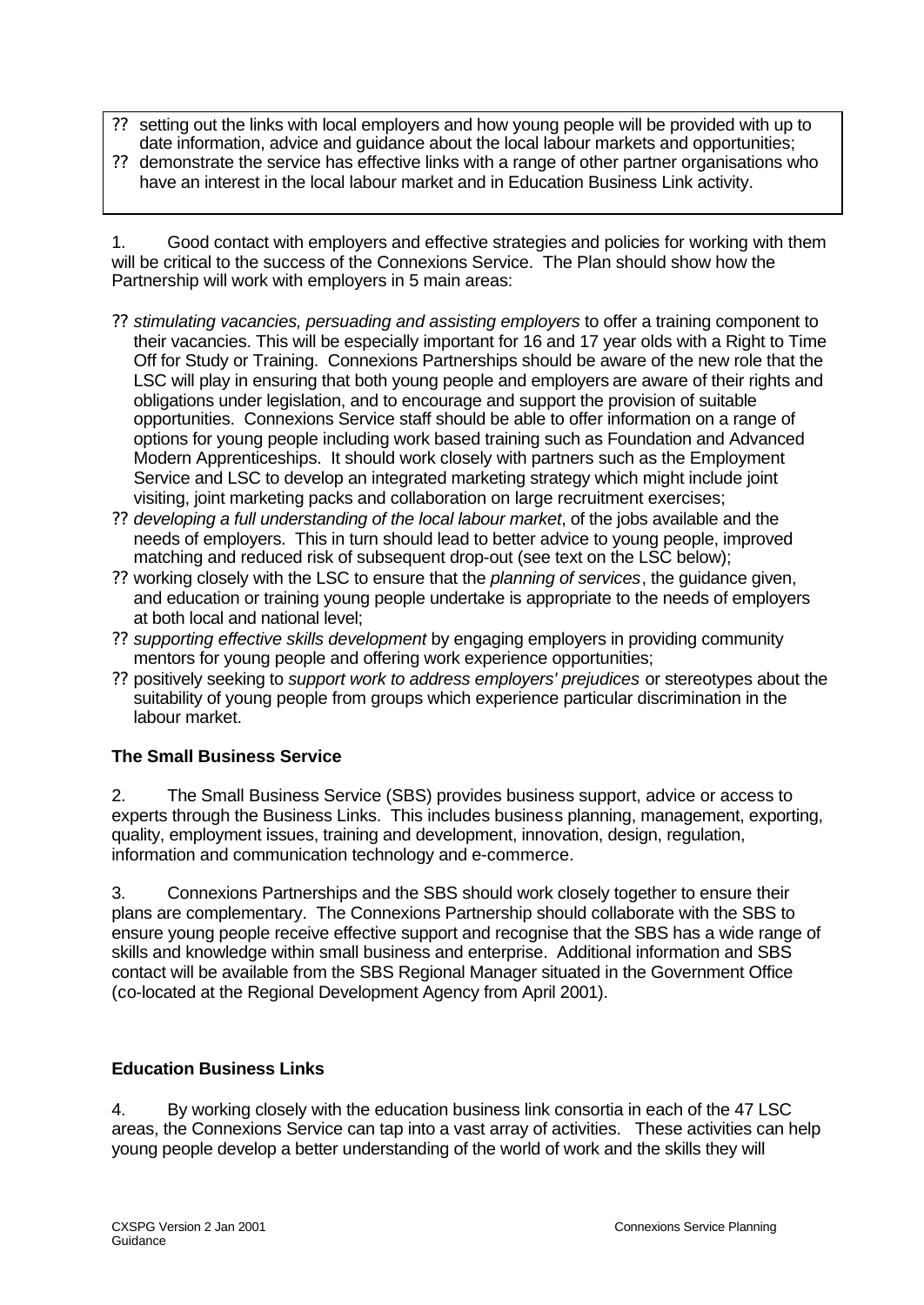require, and inform their career choices. Partnerships should include in their Plan how they will work with Education Business Links (EBLs) and define their respective roles.

5. A new structure for delivering education business link activity is currently being developed with the aim of establishing consortia of education business link organisations in each LSC area by April 2001. The key aim of each EBL consortium will be to provide a single face to schools and businesses and a co-ordinated approach to the delivery of EBL within each LSC area.

6. Each consortium will need to demonstrate clearly their relationship with a range of other partner organisations who have an interest in EBL activity. This will include the Connexions Service who will play a complementary role in the delivery and take up of activities such as work experience and voluntary mentoring programmes. Consortia will be expected to have systems in place to ensure close working relationships between themselves and local players, including the Connexions Service.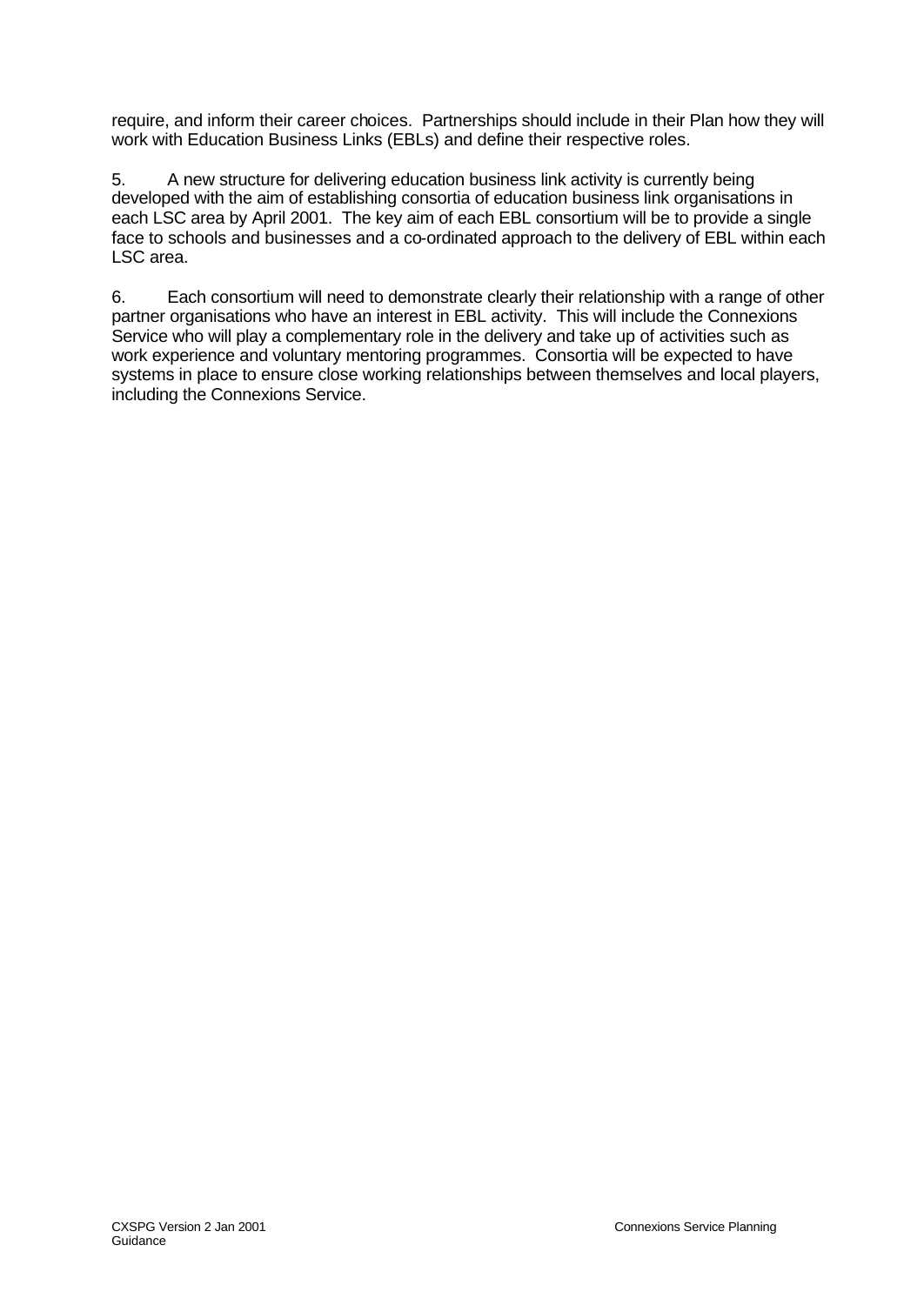# **SECTION K: WORKING WITH OTHER KEY PARTNERS**

# **Key requirements:**

- ?? provide a single point of contact through which young people can access the services they need;
- ?? develop effective planning and delivery arrangements with a wide range of organisations locally.

1. The Connexions Service locally will need to develop a strategy and policies for working effectively with local opportunity providers (including employers, the voluntary and community sectors, training providers and educational institutions) and how it will work in collaboration with partners. This section sets out the list of important partners that the service will need to work with, though it is not intended to be exhaustive and Partnerships, in conjunction with their local management committees, will be best placed to identify and work with local partners that are most relevant to the specific needs of the young people in their area.

- 2. There are some goals to which all these partners will contribute:
- ?? *provision of a seamless and comprehensive service* for all young people. All partners will need to work together to ensure this is achieved. It will require careful management to ensure the interests of young people are met, information is exchanged between organisations, previous progress is built upon and the specific role of the Connexions personal adviser is agreed;
- ?? *joint business planning* as a proactive approach to dealing with local issues;
- ?? *maximising the use of IT* to facilitate information transfer including exchange of client details, vacancies, statistics and labour market information (LMI);
- ?? *encouraging close working relationships and shared knowledge* to ensure close contact and mutual understanding. This might include meetings, joint training, secondments, exchanges or using shared/adjoining premises.

3. The Partnership should identify the range of partners and organisations which will work together to deliver the Connexions Service. It should set out:

- ?? who they are and how others will be identified;
- ?? where they will operate;
- ?? how plans will take account of those for other organisations;
- ?? how they will work together.

4. Some organisations will be an integral part of the Connexions Service and Partnerships will need to demonstrate in their Plan how the range of providers and organisations will work together.

# **YOUTH SUPPORT SERVICES**

#### **Youth Service**

5. The Plan will be expected to demonstrate how the Partnership will draw on the strengths of youth work. The youth services have a tradition of working effectively with young people. Youth workers engage with young people in club premises, in special projects, on the streets and in other places where they congregate. This includes making contact with young people who are not in education, training or employment, some of whom are unable or unwilling to engage with any of the statutory services. Many of the activities undertaken with young people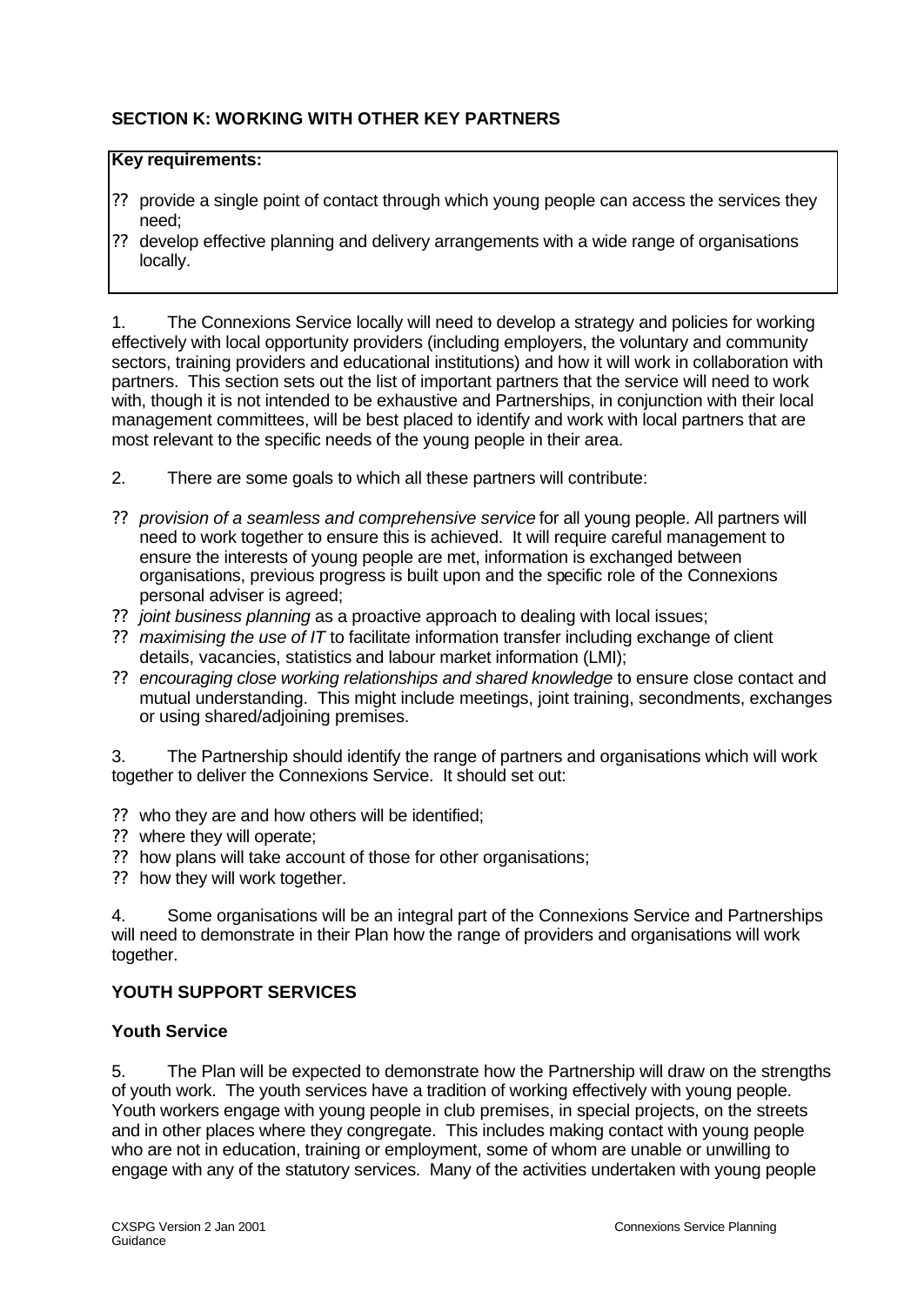are important in helping them to develop life skills and competences and include activities such as sports, leisure, environmental and cultural programmes.

6. Early experience with the pilot areas indicates that some local authorities are looking to integrate their youth services with the new Connexions Service recognising the importance of providing development activities for young people in addition to information, advice, guidance and referral. Partnerships will also need to look at the contribution that voluntary youth services can make in delivering high quality services for young people. Local authorities will want to consider bringing in youth work, advice, guidance and development activities within the Connexions framework, as well as incorporating youth workers within multi-disciplinary teams of personal advisers.

7. There are wide variations in the levels of resources devoted to youth work across the country and in the quality of provision. This has been highlighted in audits conducted with the National Youth Agency and in the reports produced by OFSTED. In developing the Connexions Service locally, partners have an opportunity to look to the positive contribution youth work can play in improving the overall quality of services available to young people in their area. Youth services have a major role to play and Partnerships will need to demonstrate how both local authority and voluntary sector youth work will contribute to the new service.

# **Community and voluntary organisations**

8. The Connexions Service will contribute to sustainable neighbourhood renewal by ensuring that all sections of the community are consulted and involved in the education and development of its young people. *The Connexions service: prospectus and specification* recognised that voluntary and community organisations will be crucial to the success of the Connexions Service and identified the importance of involving them in both development and delivery. Indication from the pilot areas is that the most successful links appeared where individual organisations and co-ordinating bodies had been invited to play a role from the outset.

9. Many voluntary organisations are key providers of services to young people. Some, like the Neighbourhood Support Fund projects, benefit from central government funding to help reach the most disengaged young people. Many community and voluntary groups already carry out advice or similar type of work for young people with particular needs, such as care leavers, those with drug or addiction problems, or those who are homeless. Young people choose to engage with these organisations, and the Connexions Service will need to work with them to enhance delivery and build on existing good practice, recognising that young people will continue to make those choices. Joint protocols will need to be agreed to ensure that resources and support are being placed where young people can access them most effectively.

10. The expectation is that Partnerships will involve the full range of voluntary groups, particularly those operating voluntary mentoring programmes and those from black and minority ethnic communities. This may involve enabling voluntary organisations and community groups to build services and networks to ensure that they can be involved in the development and delivery of Connexions, including becoming personal advisers where appropriate.

11. Consideration should be given to co-funding of voluntary sector organisations to help specific groups of clients where the voluntary sector has specialist knowledge, to enhance the capacity of personal advisers and the effectiveness of Connexions as a whole. It is important to ensure that personal advisers have access to a comprehensive database of such organisations.

12. The Connexions Service should offer opportunities for members of the community wishing to act as mentors and ensure appropriate training. Partnerships should also encourage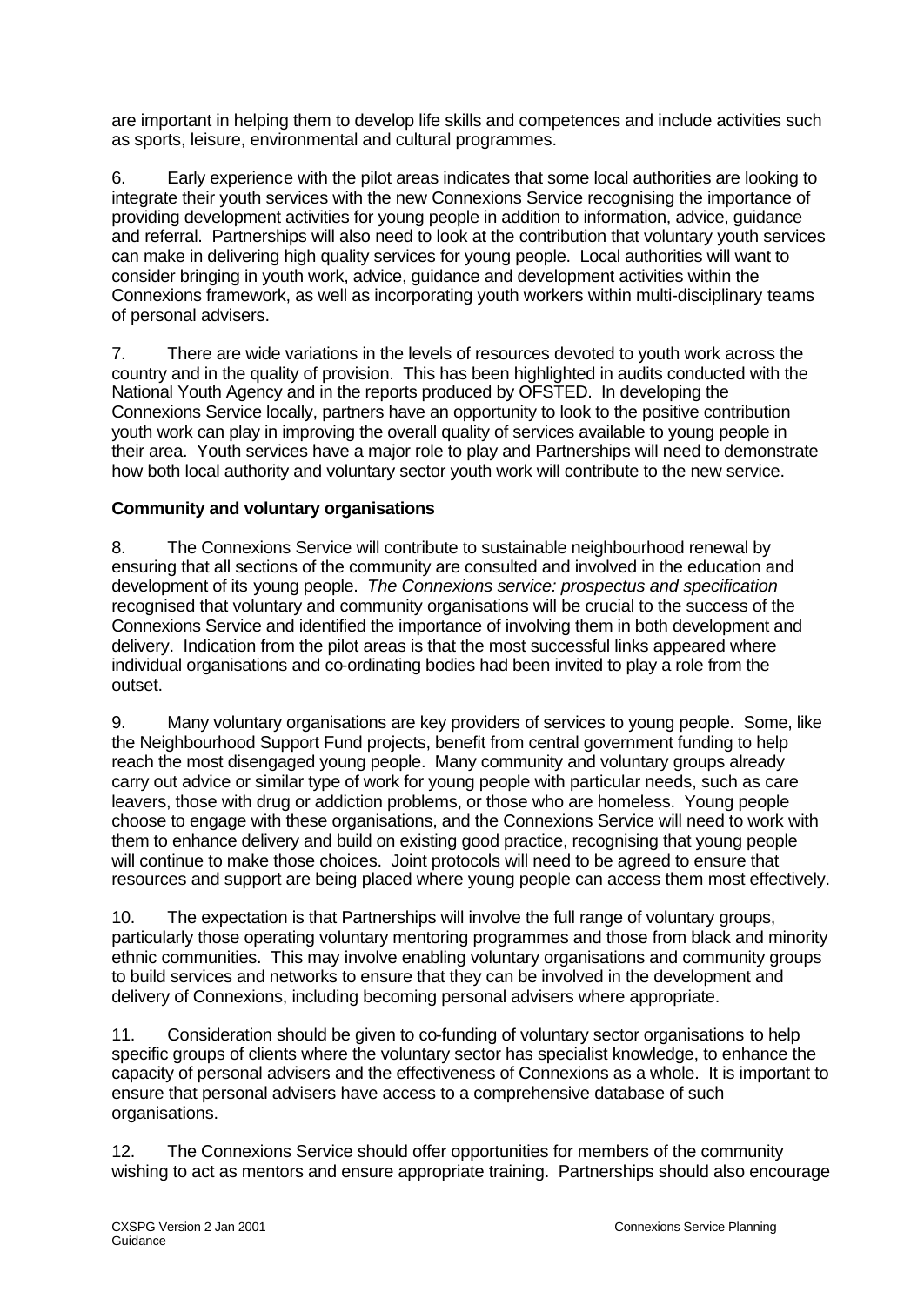young people to become involved in their communities, for instance through Millennium Volunteers and the Neighbourhood Support Fund.

# **Youth Offending Teams and the Probation Service**

13. All Connexions Partnerships should have formal agreements setting out respective roles with any establishment in their area, such as Secure Unit or Young Offender Institution, holding young offenders. All Connexions Partnerships should ensure that they, the Youth Offending Teams (YOTs) and Probation Service are clear about how to provide continuing support and particularly advice and guidance on education and training opportunities, particularly on release, for any local young person who is held in custody outside their area.

14. Personal advisers for young offenders could be a YOT Supervising Officer, a Connexions Service personal adviser or a probation officer, as best serves the needs of and provides continuity for the young person. Particularly where a young person is subject to an action plan order, a probation order or Detention and Training Order license the personal adviser is likely to be the YOT officer. Where education or employment issues are identified as the primary need for a young offender, the personal adviser is likely to be the YOT education secondee.

15. Offenders over 17 years of age fall outside the YOT client group. Here the Connexions Service needs to work specifically with the local Probation Service and Employment Service to clarify the respective responsibilities and avoid a situation where a young person falls outside any provision.

# **Social Services**

- 16. The Connexions Partnership and Social Services will need to:
- ?? agree inter-agency protocols setting out responsibilities and lines of communication;
- ?? ensure personal advisers have a good understanding of the Framework used to assess children in need and their families and be aware of the sorts of services which are available to young people and their families at a local level, including parenting and family support services;
- ?? ensure personal advisers are aware of the adult social services available locally to which either the young person or their parents may need to be referred;
- ?? agree how they will work together to help young people with multiple problems. It will be important for the personal advisers to contribute to the initial and core assessments required by the Assessment Framework, which involves the young person and their family and other organisations or services as appropriate.

17. Most children who come into contact with social services do not enter the care system. This means there will be many young people who are in contact with Social Services, or who will need to be referred to them at some point. In such cases, the inter-relationship between the Connexions Service personal adviser and Social Services will play a critical role and is likely to influence the success of the services provided. This will also be the case for young people under 16 in care, who will not as yet have a Young Person's Adviser.

# **Young Persons Advisers for those in and leaving care**

**18. The Children (Leaving Care) Act will require local authorities to provide a Young Person's Adviser (YPA) for all qualifying young people aged 16 and over who are either in or have left care. Usually the YPA will also be the Connexions**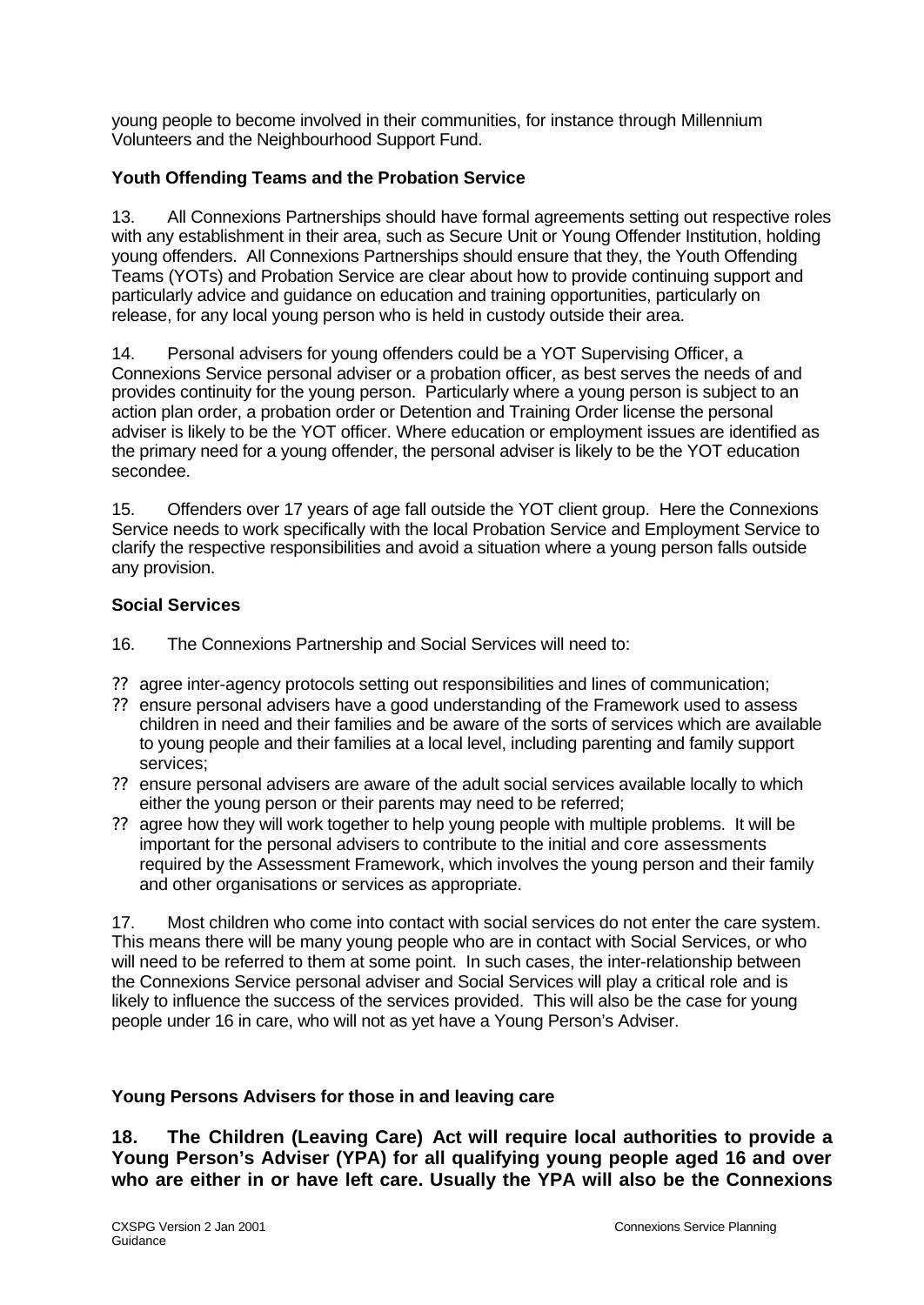**Service personal adviser for these young people and a common foundation training course is being developed. The Act is expected to be implemented from October 2001, with Quality Protects funding for preparation available to local authorities from April 2001. The role of the YPA will be very similar to that for the Connexions Service personal adviser, although the people taking on this particular role will need a thorough understanding of the new legislation and the powers and duties of local authorities towards young people under these circumstances Many local authorities have specialist leaving care services in which staff already perform functions similar to those envisaged for Young Person's Advisers. Connexions Service Partnerships, which include local authorities and therefore incorporate social services departments, will need to work together in all areas in planning to meet the needs of young people leaving care..** 

19. Connexions Partnerships will need to be sensitive to the particular needs of children and young people who are either looked after by local authorities or who are moving in and out of the looked-after system. Such children are likely to need more intensive support than their peers and their personal adviser will need to work closely with the child's carers, family and social worker from the outset. They may also have difficulty building and sustaining the sorts of relationships which will allow them to make the most of the help which Connexions Service personal advisers can offer. This means that Connexions Partnerships will have to consider in each case how best to handle the issue of continuity first at age 16, when the requirement in the Act to provide a YPA comes into effect, and again at 20 when they leave the Connexions Service client group. In doing so, they will need to take into account existing specialist provision and the knowledge and skills required by YPAs. Young people leaving care will continue to have a YPA until they are at least 21, or for longer if they are still in education or training.

# **Drug Action Teams/Community Drug Teams**

20. The Connexions Service should ensure all young people have access to information and advice about their own, or others, drug use and that young people with drug misuse problems are identified and referred to specialist services.

21. Close work with local Drug Action Teams (DATs) will be essential to ensure arrangements are in place to support young people experiencing drug-related problems. Specialist drug services for young people are provided by community drugs teams (CDTs) or voluntary sector organisations. Health authorities, usually through DATs, commission these services with other organisations. The Connexions Service should seek to participate in these commissioning arrangements and use their knowledge of young people to help existing services develop in a way which will meet the needs of the young people they wish to refer to them.

22. Drugs prevention education is undertaken as a part of the Personal, Social and Health Education and Citizenship Curriculum with support from health trusts, the Police and other organisations, often as part of a multi-agency drug education strategy overseen by the DAT. All schools are required to have a drugs policy which will also deal with the management of drugrelated incidents. Personal advisers will need to be aware of the arrangements in the school in which they work.

23. Although DATs should be the first point of contact for Connexions services the regional Drug Prevention Advisory Services (DPAS) will be able to offer advice and support to DATs and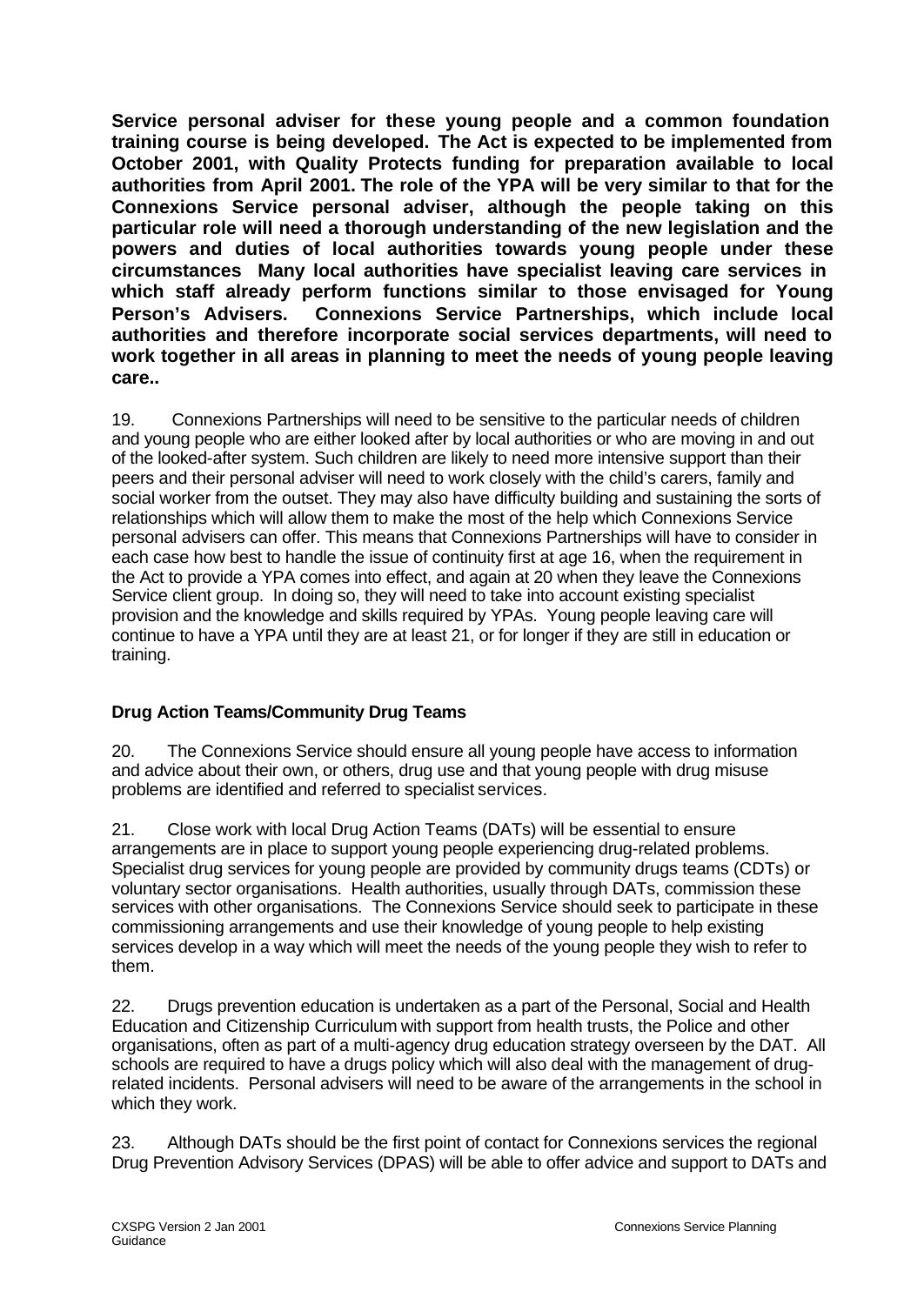Connexions Services in developing their work together and will also work with GOs to assist regional pilots develop programmes of action likely to achieve the Connexions Service drugrelated targets.

# **Housing and homeless advice**

24. In planning services in their area Partnerships will need to review the extent of youth homelessness and the accommodation available. Most young people will be living with their families, but a significant number are not and these are among the groups most at risk of social exclusion and underachievement. The Connexions Service should ensure that young people who are in housing difficulty of any kind are given the support and advice they need. The Connexions Service should work with housing and housing advice providers to ensure that young people have appropriate, safe and secure housing solutions which will allow them to fully participate in education and training.

25. Connexions Partnerships should ensure that the key partners in the housing field are actively involved in the Connexions Service. These will include local authorities: housing departments; social services; Registered Social Landlords; supported accommodation providers (in the private, public, or voluntary sector) including hostels, Foyers and similar local schemes; housing/homelessness advice services and projects. The Connexions Service should demonstrate a clear linkage between local authorities' Housing Strategy and the needs of young people.

# **Health services**

26. General health problems or disability may be a barrier to learning for some young people. It will therefore be important for there to be effective links between the Connexions Service and local health services, in particular Primary Care Groups and Trusts. To ensure that young people feel able to divulge their health concerns and seek appropriate help, robust protocols reflecting legislation on confidentiality, data protection and consent in respect of the sharing of health information will need to be in place between the Connexions Service and health services.

27. Every young person has the right to confidential advice about contraception, emergency contraception and pregnancy. *On all issues of health and contraception Partnerships will need to respect religious diversity.* Local teenage pregnancy co-ordinators, jointly nominated by health and local authorities, will be able to provide details of local services, including services specifically designed to meet young people's needs.

28. Support for young people and their families with mental health problems is available from child and adolescent mental health services (CAMHS), and for older adolescents, from mental health services for working age adults. Initial help and advice should be sought from primary health care services. Connexions Service personal advisers will need to link closely with local CAMHS and other mental health service, as appropriate, to help ensure that young people with mental health problems recognise their difficulties, are encouraged to seek help where needed and are offered appropriate services.

# **Local Teenage Pregnancy Co-ordinators**

29. Every area in England has a local teenage pregnancy co-ordinator, jointly nominated by health and local authorities. Their role is to support implementation at local level of the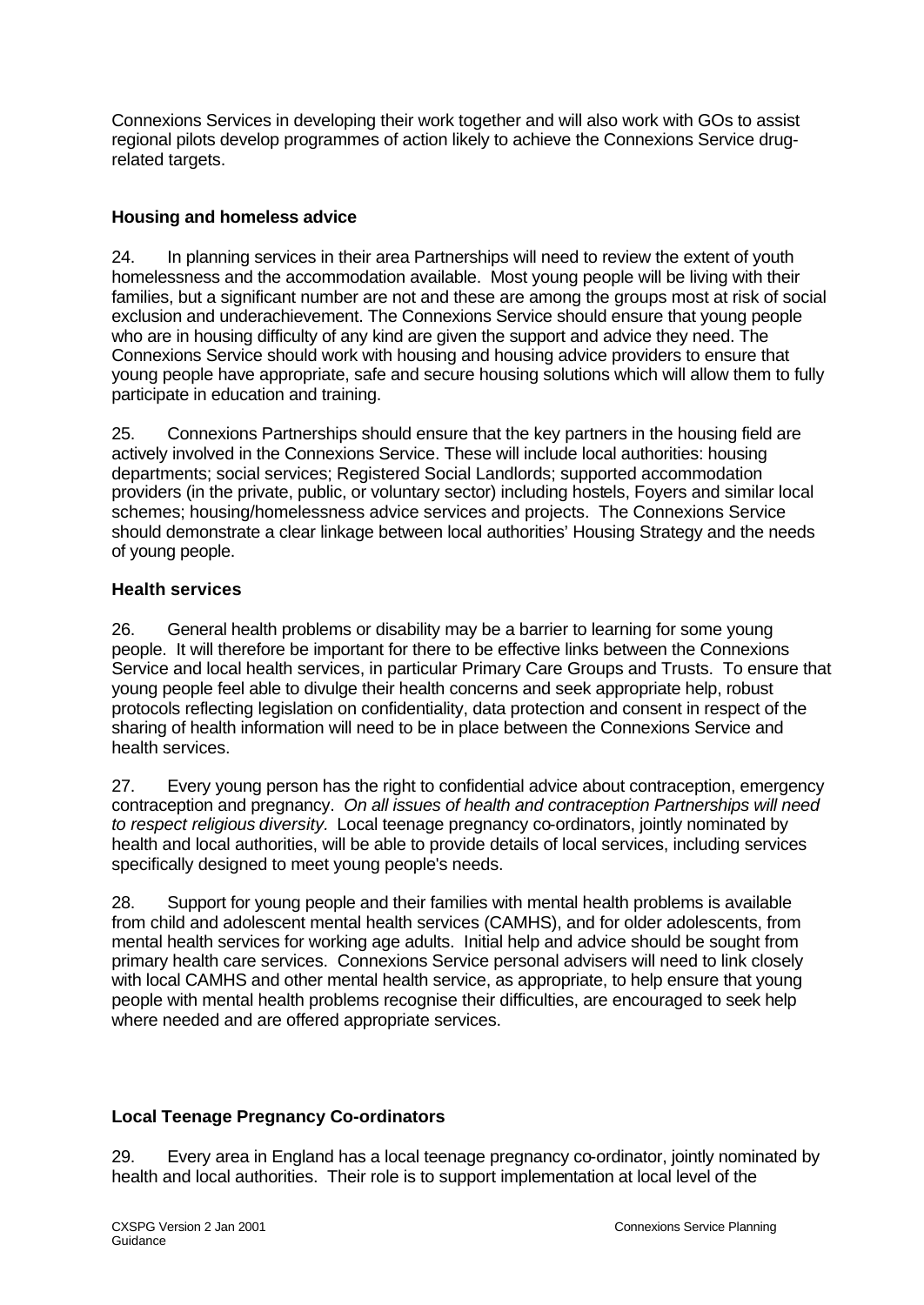Government's teenage pregnancy strategy, launched by the Prime Minister in June 1999. The strategy sets two goals: to halve the rate of conceptions among under 18s by 2010; and to get more teenage parents into education, training and employment, to reduce their risk of social exclusion. Local teenage pregnancy co-ordinators should be actively involved in developing the local Connexions Service, to maximise its contribution to reducing conception rates amongst under 18s (one of the Service's national headline targets) and supporting teenage parents. For example, Connexions personal advisers will need to be in a position to give young people details of local contraceptive services. The Connexions Service will need to provide specialist support for pregnant teenagers and teenage parents, to ensure that they can continue to participate in education, training or employment.

# **Sure Start Plus Advisers**

30. As part of the Government's teenage pregnancy strategy, personal support and advice for teenagers who discover that they are pregnant will be provided in 20 pilot areas; Partnerships can find out where these areas are from Fiona Wheeler in DfEE (e-mail fiona.wheeler@dfee.gov.uk, phone 020 7273 5490). Further details on the Sure Start Plus initiative can be found at *www.surestart.gov.uk*. It is important that any duplication of roles between Sure Start Plus and Connexions is avoided. Sure Start Plus Partnerships should be represented on the Connexions Service local management committee. Partnerships will be best placed to judge how the Sure Start Plus and Connexions services can be co-ordinated most effectively once both are up and running. An integrated support package for those teenagers who continue with their pregnancies, should be provided from the Connexions Service, for example, by designating certain personal advisers within the service as specialists in supporting teenage mothers and fathers. In this case, it seems sensible for the Connexions Service to include any cases where a girl becomes pregnant before the age of 13, or where teenage mothers and fathers have ongoing support needs beyond the age of 19, particularly to support access to and make links with learning opportunities.

31. It is crucial to the success of Sure Start Plus that teenagers who suspect they may be pregnant seek advice at the earliest possible stage, so that they can be supported in making an informed decision about their future. Staff recruited to work as personal advisers within the Connexions Service will possess the full range of skills needed to carry out the duties associated with the job and will, therefore, be sensitive enough to undertake the full range of duties, including pregnancy support.

# **Adolescent Support Teams**

32. In response to local need, some areas have developed Adolescent Support Teams as part of their general family support services. The teams aim to provide a short term intensive preventative service to young people and their families with the aim of supporting them at times of particular crisis within the home environment, and thereby avoiding the need for the person to divert them from the care system. Where such teams exist the Connexions Service Plan should demonstrate how it, in particular personal advisers, will work closely with these teams to agree referral mechanisms and to clearly define the relationship between the young person, the Adolescent Support Team and the personal adviser.

# **Higher Education**

33. The Connexions Service is a universal service for all young people, including many who intend to pursue higher education and graduate level careers. Links with Higher Education Institution Admissions (including UCAS), and Higher Education Careers Advisory Services (HECASs) are crucial. The Connexions Service should provide young people with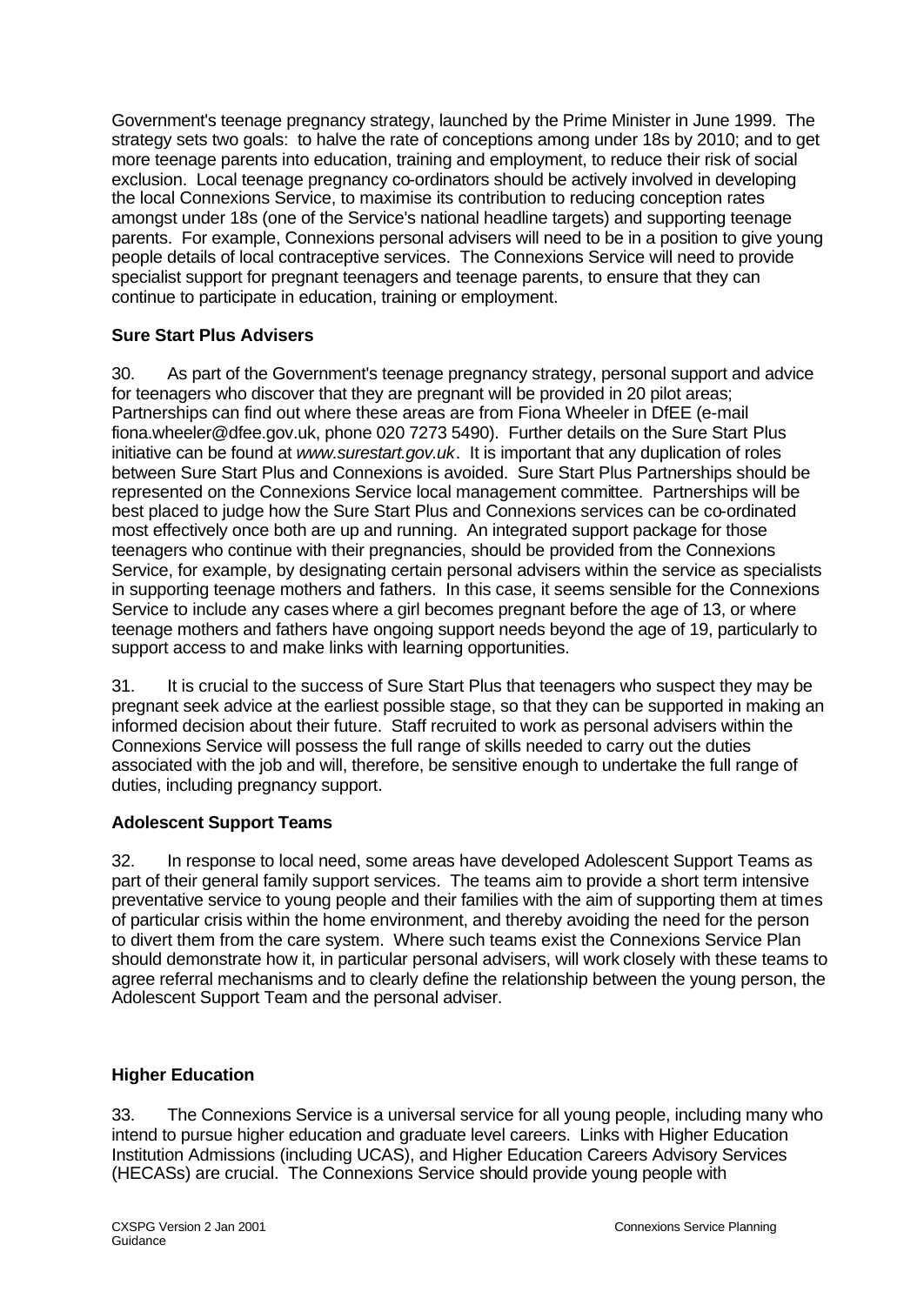comprehensive, up to date and relevant information about HE entry, HE opportunities, and advice and guidance which supports young people in deciding upon whether entry into HE is appropriate to them.

34. Connexions Partnerships should ensure that they provide the information, advice and guidance which will enable young people to choose appropriate learning routes and preferred institutions, helping them to assess suitability and providing support in access to HE process. This will include work with parents/carers and relevant staff of schools and colleges (including 6<sup>th</sup> form colleges).

# **EMPLOYMENT PROVISION**

# **The Learning and Skills Council**

35. The Learning and Skills Council (LSC) is a key business led body, and from 1 April 2001 it will operate through a national office in Coventry and through its 47 local arms (known as local Learning and Skills Councils, LSC).

36. The Council has the key responsibility for planning, funding, monitoring, and improving the quality of post-16 education up to university level, and has a wide remit ranging from basic skills to higher level skills in further education, work-based training, and adult and community education. It also has a statutory duty to encourage participation in learning, and will work with employers and others to promote:

- ?? workforce development;
- ?? economic and community regeneration activity.

37. The Council will play a leading role in providing accurate and up to date information on labour market and skills trends. The emphasis will be on ensuring that all learners can make informed choices in the light of this information. We will expect the Connexions Service and the LSC to work closely to share information about learner needs, learning opportunities and skill requirements in the local economy.

38. The LSC will also have a keen interest in ensuring that poorly qualified young people do not go into unskilled jobs without training. It will plan and fund the majority of training, including Foundation Modern Apprenticeships and Advanced Modern Apprenticeships. Close working relations between the Connexions Partnerships and the LSC at local level will be essential. The Connexions Partnership will be able to attend its local LSC meetings as an observer, to use its knowledge of the quality, availability and effectiveness of local provision for young people, including the extent of and reasons for non-participation, to inform the planning system.

39. The Connexions Partnership will be expected to work closely with the local LSC, including problem-solving for those individual people having difficulty in finding or staying in suitable provision. There will be a special role in helping those with special needs or statements to make effective transitions. It will also be important to share sources of direct feedback from young people; to work together to provide high quality information on learning opportunities; and to contribute effectively to the local arrangements for the provision of adult information, advice and guidance. The Partnership will need to work closely with the local LSC in developing plans for Learning Gateway and in particular Life Skills provision.

#### **Learning Partnerships**

40. The Connexions Service will be a core member of the Learning Partnership, and the Learning Partnership will be represented on the Connexions Partnership/local management committees. The Connexions Service should complement the aim of the Learning Partnership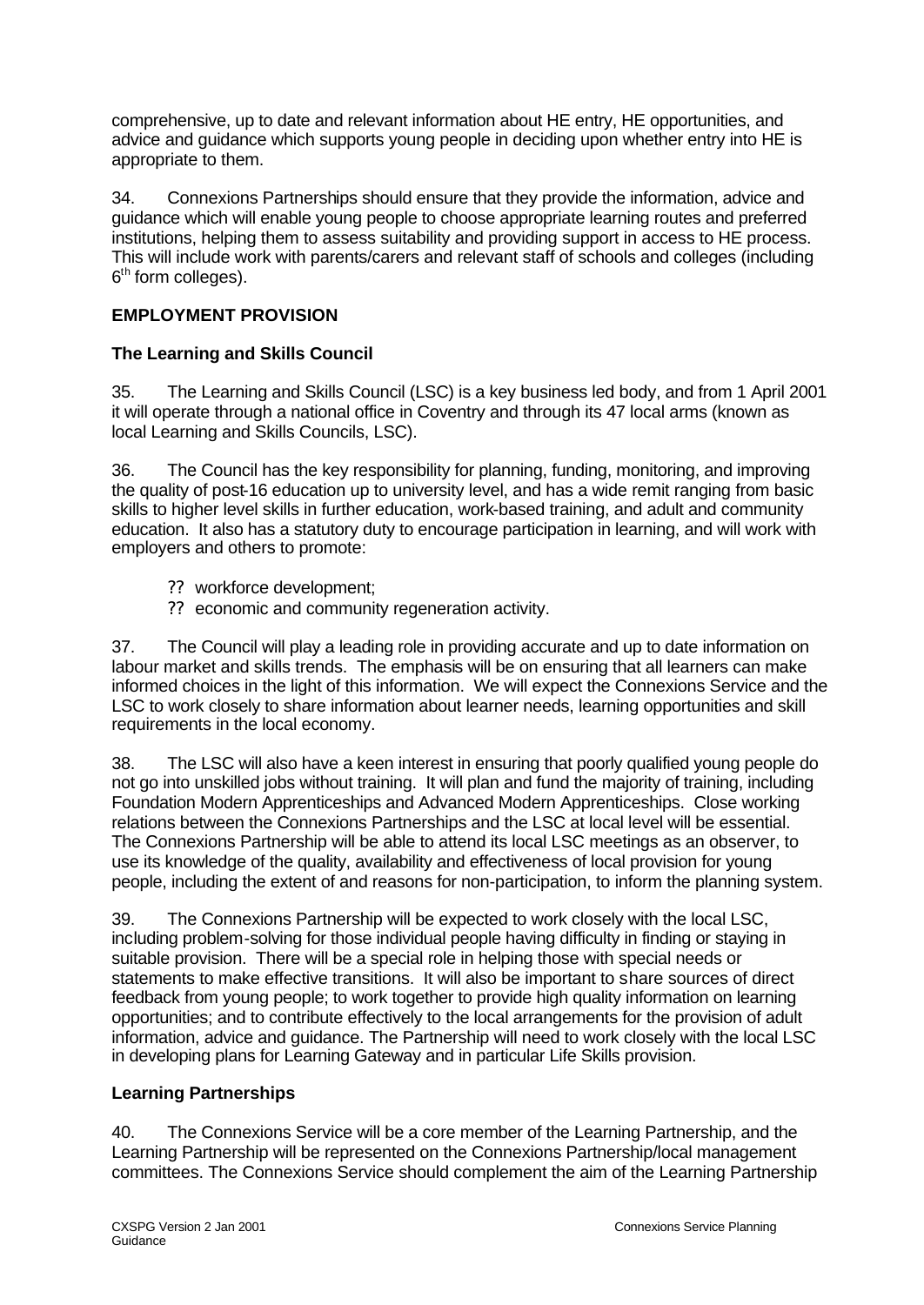to co-ordinate local action to create a more coherent, cost-effective and accessible set of local learning arrangements and the information, advice and guidance needed to support it. Close working is needed to:

- ?? ensure coherence between their respective plans and create equitable and coherent student support arrangements;
- ?? challenge providers to change to meet articulated and demonstrable demands and needs through the Learning Partnership;
- ?? identify any concerns about the quality of provision where joint action can then be taken to address them. Learning Partnerships can also contribute to driving up quality by developing and sharing good practice amongst all local learning providers;
- ?? develop and share mechanisms for feedback from young people;
- ?? identify the needs of learners and employers in the area.

# **National Training Organisations**

41. Connexions Partnerships should consult with the National Training Organisations National Council (NTONC), the representative body for National Training Organisations (NTOs) in England and individual NTOs as appropriate, to ensure their Business Plans demonstrate awareness of sectoral issues.

42. NTOs have knowledge of the supply of, and demand for, skills in their sectors. They provide information to their sectors on government initiatives and engage sectors in the achievement of national objectives for learning and competitiveness. All NTOs are expected to have produced a Sector Workforce Development Plan by March 2001, which will inform the local Workforce Development Plans of the LSC. NTOs also develop the national occupational standards and qualifications frameworks for their sectors, design learning pathways (such as Modern and Graduate Apprenticeships) and promote opportunities for individual learning, certification and progression.

#### **Employment Service**

43. The Connexions Service needs to establish strong links with the Employment Service (ES) at a local level to ensure the planning and delivery of an effective, integrated service to both young people and employers. In order to facilitate this the ES should be invited to sit on local management committees and Partnership agreements should be put in place to cover the issues set out below (and where appropriate any other local matters). Agreements need to clarify the respective responsibilities of each organisation, they should be reviewed on an annual basis (preferably to coincide with annual business planning) and they should cover those goals at paragraph 2 above and:

- ?? benefits liaison (please refer to Section G);
- ?? job broking particularly in respect of vacancies for 16/17 year olds. Implications of the Time Off for Study or Training legislation and the National Learning Targets should be taken into account;
- ?? disabilities and other special needs. The expertise both organisations have in this area needs to be utilised and the nationally agreed Statement of Co-operation on Work with Young People with Special Needs should be adopted (see Bibliography);
- ?? marketing of work-based training for young people how the ES can work with the Connexions Service to promote this to young people and employers;
- ?? provision of a seamless and comprehensive service careful management is needed where there is an overlap or an interface between the two services in dealing with individual young people. In particular, transitions at age 18 (for example for entry to New Deal), should be a properly managed process in the interests of the client, with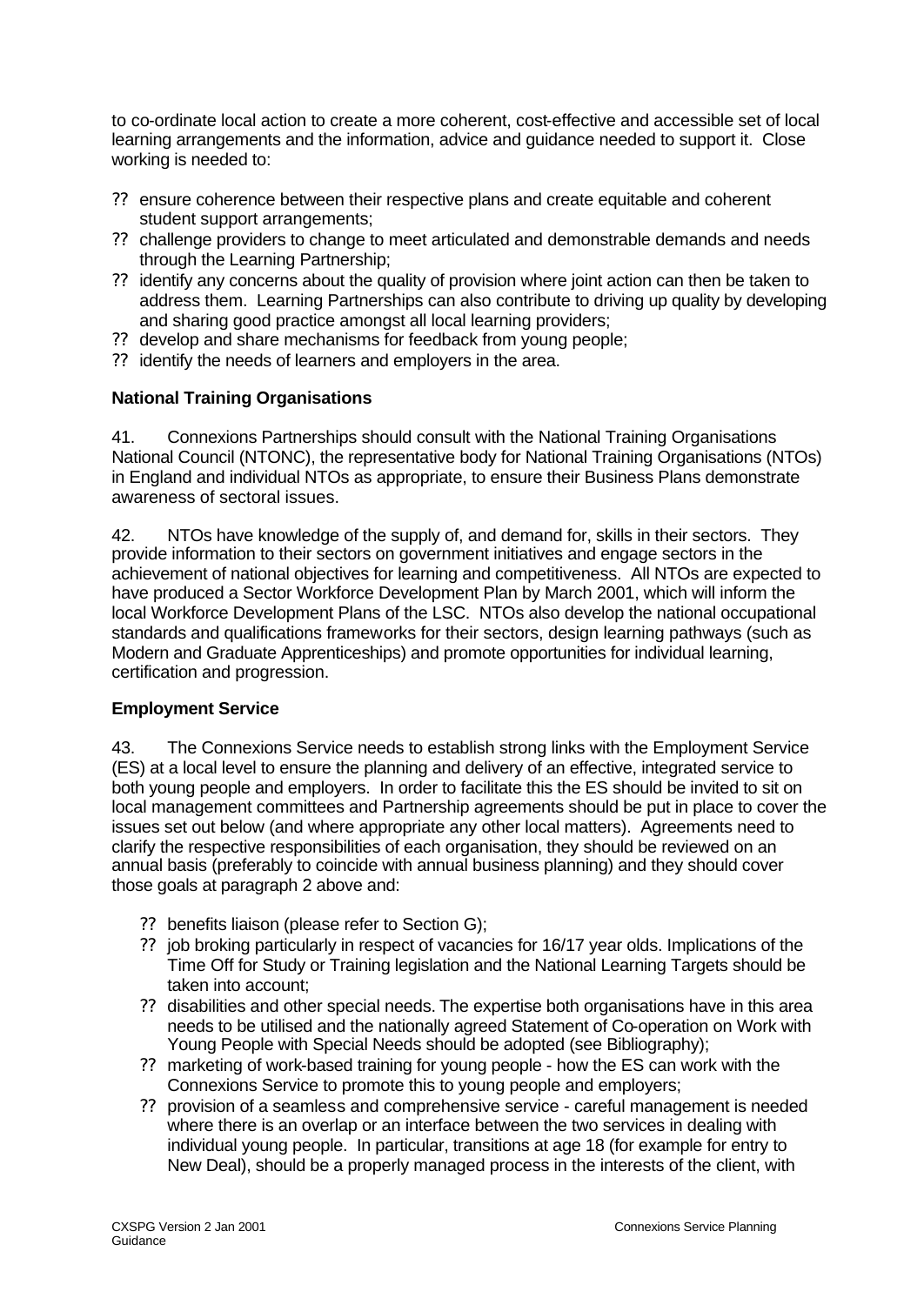past progress acknowledged and built upon, and agreement on what continuing role the Connexions Service should have in supporting the young person;

?? work with employers - developing an integrated marketing strategy to the benefit of both organisations and employers, which might include, for example, joint visiting, joint marketing packs and collaboration on large recruitment exercises such as for new companies.

The Connexions Partnerships may have a role in delivering aspects of New Deal on behalf of the ES. However, this will be outside their responsibility for the delivery of the Connexions Service and contracted separately.

# **Adult Guidance**

44. The Partnership should ensure effective co-ordination between Connexions services and Information Advice and Guidance (IAG) services for adults and HE Careers Advisory Services. Both are concerned with the delivery of information, advice and guidance about learning and work, though to different degrees and to different client groups. Both have links with the distinct but complementary work of the Employment Service (ES).

45. Responsibility for the planning and funding of IAG services for adults will lie with the LSC. Connexions Partnerships should demonstrate in their plans how they intend to work with the LSC to identify the priorities for IAG in their area, and to ensure coherence in the planning of Connexions services and IAG for adults. Responsibility for the delivery of IAG services for adults, at the local level, rests with the IAG Partnerships. Connexions Partnerships should be represented as members of the IAG Partnerships to ensure coherence at the local level.

46. To demonstrate co-ordination between Connexions services and IAG services for adults, Plans should address the following 4 issues:

- ?? *organisational links* Connexions services and IAG Partnerships are likely to include a similar range of partner organisations, delivering a similar range of services, and plans should consider links already established within IAG networks. In particular, they should consider capacity to deliver and scope for added value through shared premises, information, equipment and staff;
- ?? *service delivery arrangements* delivery plans should consider the scope for a co-ordinated approach with the delivery of IAG adult services to improve access to IAG in areas of disadvantage, target gaps in provision and avoid duplication;
- ?? *client referral* It will be important to ensure, particularly for young people who are most at risk of exclusion, continuity of support when clients reach the age of 20, particularly ensuring that local providers have established effective links between themselves. The Partnership will be responsible for assessing clients' needs as they approach 20, and working with IAG Partnerships (in particular ES) to ensure that an appropriate range of support is available to the client to continue in learning and work;
- ?? *staff development* Plans for staff development should demonstrate coherence with IAG plans. This might be through meetings, joint approaches to training, secondments and regular communications.

# **SECTION L: FUNDING AND RESOURCES**

# **Key Requirements:**

- ?? resources available for youth support and guidance services locally are co-ordinated and brought together;
- ?? other sources of funding such as SRB and ESF are used effectively;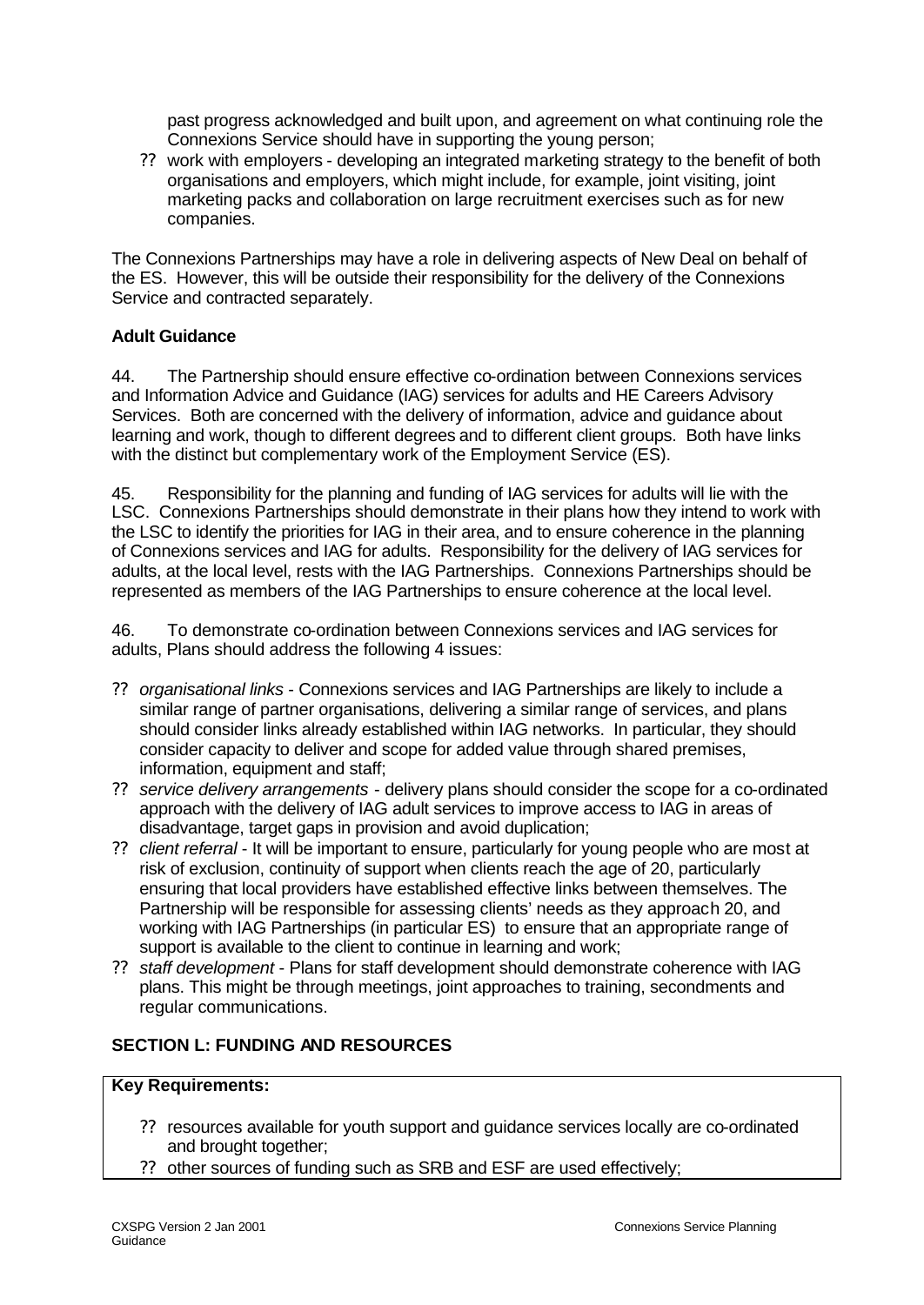- ?? ensure value for money in the delivery of services;
- ?? public, private and voluntary sector providers have had a fair opportunity to offer relevant services on the basis of the quality of existing provision;
- ?? all delivery decisions are made in an open and transparent way;
- ?? Best Value principles apply to both direct delivered and subcontracted services;
- ?? conduct an open and transparent tendering exercise when subcontracting for services;
- ?? widening the range of providers especially the involvement of the voluntary and community sectors;
- ?? ensure appropriate corporate structure, clear roles and responsibilities and compliance with Corporate Governance Requirements (Turnbull);
- ?? ensure sound financial controls are in place and operational.

# **Sources of funding**

- 1. The Connexions Service will be funded by bringing together existing resources devoted to youth support and guidance, by the additional resources that were made available in the Government's Year 2000 Spending Review, and by European Social Fund (ESF) resources administered by regional committees. In practice, therefore, resources will flow to Connexions Partnerships from three main sources:
- ?? national funding from the Connexions Service National Unit. This will include the current careers service and New Start budgets, $1$  and the additional funding which has been made available in the Year 2000 Spending Review. You will be notified separately about the allocations for your area;
- ?? contributions (mainly in kind, but also in cash where appropriate) from partners at local level. This will include the relevant parts of local authority youth services and the Educational Welfare Service, Care Leaver Advisers funded by the Department of Health and the relevant parts of Youth Offending Teams. These services will all contribute to the aims of the Connexions Service, although they will continue to be funded through a variety of different routes;
- ?? regional European Social Fund money. This may be routed through Connexions Partnerships to allow co-financing of the Service (see paragraph 20 below).
- 2. The guidance in this section sets out the transitional funding arrangements that will apply in 2001-02. The future funding framework for the Connexions Service from 2002- 03 will be the subject of a consultation later this year (see paragraphs 18 and 19).

#### **Resources for supporting services**

3. In its Year 2000 Spending Review, the Government announced that progressive implementation of the Connexions Service would be co-ordinated with enhanced provision of other services for vulnerable young people, including mental health services, supported housing and drug treatment. There will be increasing co-location of these services, better systems of referral between them and greater sharing of data. It is essential that specialist services are able to respond quickly and efficiently to referrals from Connexions Service personal advisers, so that young people with specific problems can be helped to engage effectively in learning. In turn, these services will benefit from the introduction of the Connexions Service which will help to reintegrate their clients into learning or work:

Key specialist supporting services:

l

 $1$  In 2001-02 the New Start budget will be apportioned between the phase 1 connexions areas and the rest of the country.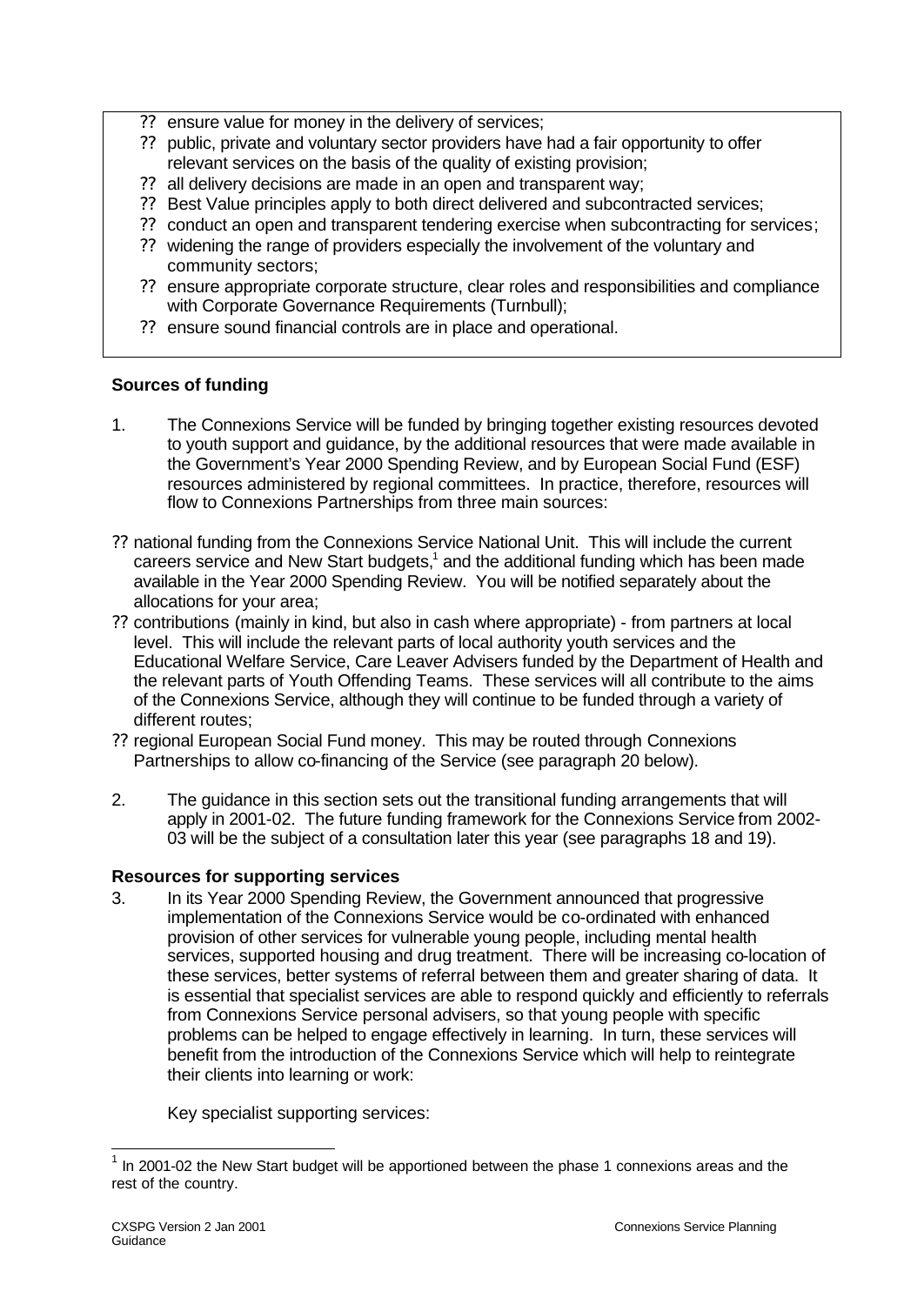- ?? specialist support for young offenders including YOTs and probation services;
- ?? child and adolescent mental health services;
- ?? drug treatment and rehabilitation services;
- ?? housing for homeless and vulnerable young people;
- ?? child care for teenage parents;
- ?? specialist education support for those with English as a second language;
- ?? specialist teachers and other support to enable young people with learning difficulties and/or disabilities to participate in education;
- ?? support with caring for dependants to enable young people who are carers to participate in education;
- ?? provision of education for those young people who are excluded.
- 4. Connexions Partnerships will need to forge relationships with the organisations delivering these services in each area to ensure that they complement and support the Connexions Service and that appropriate referral systems are in place. The Plan should therefore include details of how the Connexions Partnership will work with the relevant agencies to ensure that all young people have access to the specialist services they need. The local availability of services has been an important factor in deciding which areas should introduce the service in 2001-02, and will be a key criterion in agreeing plans.

## **Contributions from Local Partners**

- 5. We will expect Connexions Partnerships to draw together and co-ordinate a significant proportion of the resources which are currently devoted to youth support and guidance within their area. The level of resources which are available locally to support the Connexions Service will be an important factor in agreeing Plans, and in confirming the areas that will start to deliver the service in 2001. These resources will need to be identified through the mapping exercise that Partnerships will complete, and details provided in their business plans.
- 6. By drawing together and managing these existing activities, the Connexions Service will help to ensure that they are effectively co-ordinated and that gaps in provision are filled. The intention is to make more effective use of the resources which partners already devote to youth advice and support. Better co-ordination will not only help the Connexions Service to achieve its goals - it will help to get the most out of all the resources which are available locally, so that all partners can make faster progress towards achieving their own targets and objectives.
- 7. With the exception of the current careers service and New Start budgets, which will be routed via the Connexions Partnerships, most Connexions partners will continue to be funded through a variety of different routes. Although there is no requirement for partners to actually transfer their budgets to the Connexions Service, where they carry out Connexions type activities we would expect the resources for those activities to be managed as part of the Connexions Service. Where contributions are made in this way, the national unit will expect the relevant agency to agree with the local management committee how the resources will be deployed, to offer young people a seamless service. The local management committee will need to agree a coherent management structure for all personal adviser staff, whether employed directly by the Partnership or working under formal or informal partnership agreements.
- 8. Many partners will probably make contributions in the form of staff to carry out the personal adviser role. However, it is also important that partners provide the resources necessary to support these personal advisers such as premises, equipment and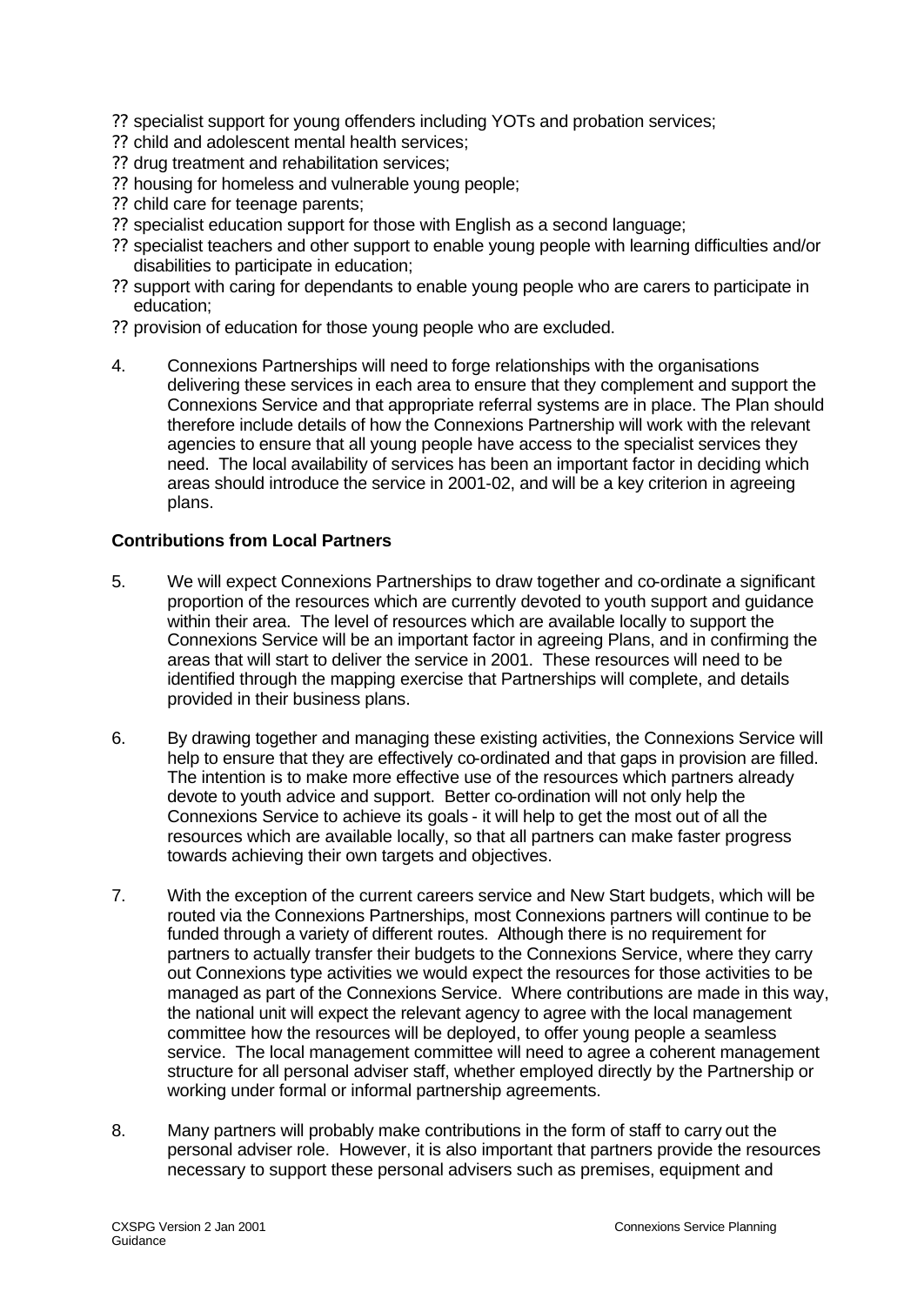administrative and management support. We do not expect Partnerships to use their funding from the national unit to substitute for these local supporting resources.

- 9. In certain circumstances, depending on their cashflow, it may also be helpful for Partnerships to receive contributions in cash. Partners are encouraged to make some contributions in cash, where this is the best approach and all parties agree.
- 10. It is expected that contributions will include the relevant parts of local authority youth service provision, the Education Welfare Service, the new Young Person's Advisers and Youth Offending Teams. The national unit will, for example, be looking to local authorities to play a key role in delivering the service at local level. **Local authorities** will wish to consider bringing youth work advice, guidance and development activities within the Connexions Service framework. This may include incorporating youth workers within the multi-disciplinary teams of personal advisers created at local level. Nationally, our expectation is that local authorities will wish to contribute a significant proportion of their Youth Service provision to the delivery of the Connexions Service. This includes wider developmental activities as well as advice and guidance. The Connexions Service would also look to draw on similar activities and expertise provided by the voluntary youth sector.
- 11. The **Education Welfare Service** (EWS) will also be a critical part of the new arrangements. EWS activity with 13 to 16 year olds will take place within the framework of the Connexions Service. The Connexions Service National Unit will expect Connexions Partnership Plans to set out the role of the EWS working with secondary age pupils, including proposed links with the multi-disciplinary teams of personal advisers at local level.
- 12. The Connexions Service National Unit will also expect the new **Young Person's Advisers**, which will be funded through the Department of Health's Quality Protects Special Grant, to make an important contribution. Young Person's Advisers will be provided by councils for qualifying young people from the age of 16 who are either being looked after by councils or who have left care. Their role will include the advisory remit of the Connexions Service and they will therefore normally act also as the Connexions advisers for these young people.
- 13. Connexions Partnerships will also be asked to identify the important contribution which can be made by **Youth Offending Teams** (YOTs), where many staff are currently engaged in Connexions-type activities. The extent to which YOTs can contribute will depend on the local funding arrangements. In particular, it will be important to avoid double-counting, since the expected contribution from education services (for example, local authority youth services and the Education Welfare Service) may have already been identified.
- 14. As well as identifying what these key players can contribute, the Connexions Service National Unit will expect Connexions Partnerships to think creatively about the scope to draw together and manage other local resources which help to deliver the aims of the Connexions Service. A wide range of organisations have the potential to contribute whether in terms of personal adviser time, administrative support, loans of premises, equipment or staff with specialist skills, or wider outreach, volunteering or leisure opportunities. Where partners are being asked to contribute more than they are now, it would of course be appropriate for the Connexions Partnership to consider reimbursement. However, we **do not** expect Partnerships to use grant-funding from the national unit to reimburse partners for the cost of **existing activities** which will contribute to the Connexions Service. This national funding will be used to enhance existing provision, not replace it. Naturally, this will not apply to current careers activity,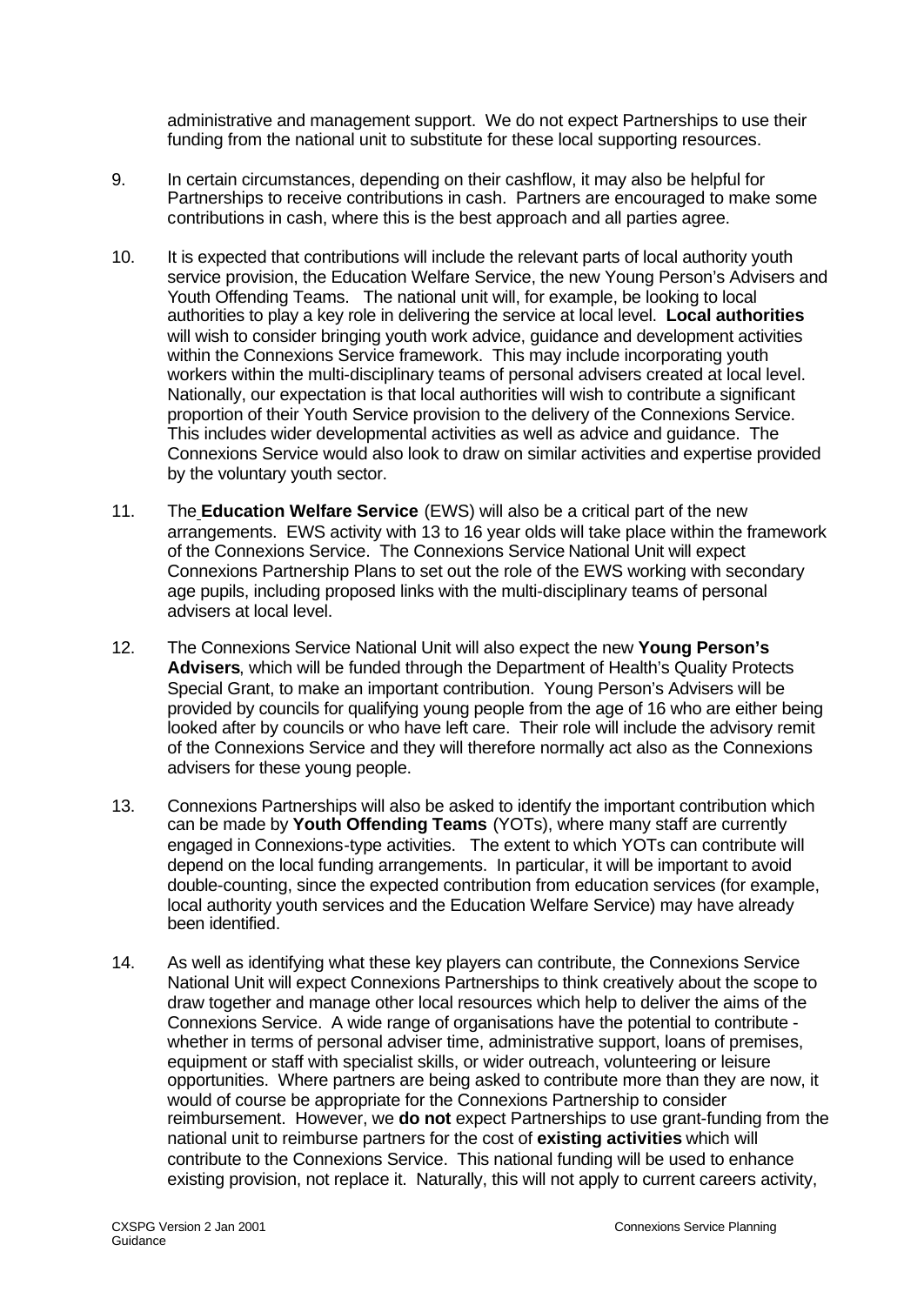given that the entire careers service budget will in future be routed through the Connexions Partnership. Nor would it apply where a Partnership wished to continue to fund successful voluntary or other provision in receipt of time-limited special funding. This would be permitted where the provision could not continue without Connexions Service funding.

- 15. The Connexions Service National Unit will also expect Connexions Partnerships, in consultation with Excellence in Cities Partnerships and drawing on school Connexions Partnership agreements, to set out in their plans the contribution Excellence in Cities Learning Mentors can make to the overall Connexions policy, and how Connexions Service resources can be managed to achieve coherence with the Excellence in Cities programme. Funding for Excellence in Cities will be **additional** to funding for the Connexions Service. However, the national unit expects both programmes to dovetail at local level, to maximise the impact which can be made and make best use of specialist resource in vocational guidance.
- 16. There are also a number of other sources of funding on which partners currently draw and which could be used to support the Connexions Service. These include the National Lottery, Single Regeneration Budget (SRB), New Deal for Communities (NDC), the New Opportunities Fund and charitable trusts. The Partnership may want to work with local organisations to develop bids for these funds to augment the resources available from the national unit and from partners locally, or it may want to work with partners to ensure bids complement each other and support the Partnership's Business Plan.
- 17. The Partnership will also want to ensure that best use is made of resources that partners have already secured. For example, as existing SRB and New Deal for Communities initiatives continue to develop their activities and introduce new projects the Partnership should make sure that they support or complement Connexions activities, wherever appropriate. In addition, the Partnership should take account of activity funded through Community Champions, which supports individuals in deprived communities to take forward their ideas for change. A number of champions (who are identified and funded by GOs working with the voluntary sector) are undertaking work with young people.

### **Funding mechanisms**

- 18. Transitional funding arrangements will apply in the areas which will start to deliver the Service in 2001-02. The national funding from the Connexions Service National Unit will be allocated to those areas using a transitional formula based on the current Careers Service funding methodology.<sup>2</sup> These arrangements will apply in 2001-02 only.
- 19. From 2002-03 onwards, a new funding formula will be used to allocate national funding to Partnerships. It may include two elements: (a) a "core" element, based on the number of young people in each area, to reflect the cost of providing universal service; and (b) additional targeted funding to reflect the needs of young people in each, as measured through suitable proxies. Subject to consultation, it may also take account of other local factors. The formula will only be applied to funding which flows through the national unit and **not** the resources which the partners will contribute. The resources

<sup>&</sup>lt;u>2</u><br><sup>2</sup> The careers service funding methodology starts by determining 93% of each Careers service's 1998-99 budget. The model then allocates the remaining funds according to the numbers of young people achieving less than 5 GCSEs at grades A to C, those with no GCSEs (weighted by a factor of 3) and the number of places in Young Offender Institutions.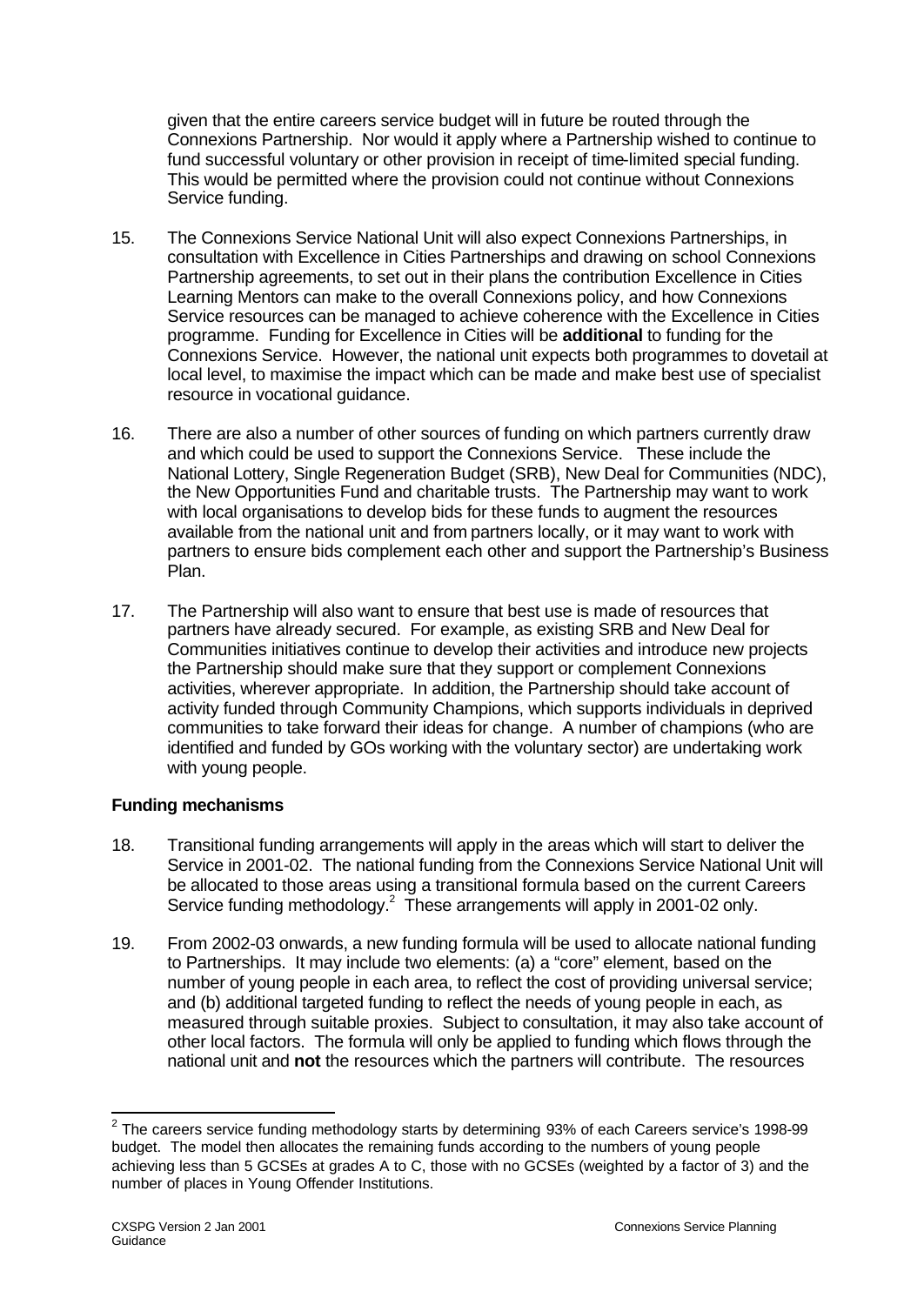which partners contribute will be additional to any funding which flows through the national unit.

- 20. We will publish a consultation paper before the end of the year on the future funding framework for the Connexions Service. This will consult on a formula approach for allocating national funding to Connexions Partnerships from 2002-03 onwards. It will also propose arrangements for helping Partnerships to make the best use of existing resources for youth support and guidance activities, and will seek views on how the funding framework can help to improve quality and performance.
- 21. The Department for Education and Employment will also be publishing a consultation paper on a system of "co-financing" for the European Social Fund (ESF). This will consider how the Connexions Service can best access ESF resources. It will describe how a "co-financing" approach could allow Connexions Partnerships to allocate ESF alongside matched Connexions Service funding.

#### **Payment arrangements**

- 22. The Connexions Service National Unit will provide funding to Connexions Partnerships by means of grant payments. The terms and conditions of the grant payments will be set out in a grant letter, supported by a more detailed financial memorandum. This will indicate the frequency of payments, which will be linked to the delivery of the Partnership's Business Plan through an agreed payment profile. It is expected that grant payments will be made monthly in arrears. However, Partnerships will be able to make a case for small advance payments where these are needed to enable small voluntary and community organisations to deliver services. They may also make a case for advances which may be needed in the set up phase, to meet significant one-off costs where the Connexions Partnership cannot draw on sufficient resources or reserves. The national unit will monitor expenditure against delivery of the Business Plan and, where necessary, make adjustments to payment profiles. For example, profiles could be adjusted to reflect unexpected costs which arise during the year. A model grant agreement will be made available later in the Autumn along with more detailed guidance on payment arrangements.
- 23. Grant funding may only be used to support the activities for which it has been awarded. The Connexions Partnership will be responsible for ensuring that the funds are used in accordance with the conditions of the grant agreement. The Partnership will not be able to generate a profit or surplus on the grant payment. (However, a profit could be generated by an organisation holding a sub-contract for the delivery of services with the Partnership.) Any funding which is not used according to the terms and conditions of the grant will need to be refunded to the national unit or deducted from future payments to the Partnership. Further details will be provided through supplementary guidance later in the Autumn.

#### **Funding the voluntary sector**

24. The precise nature of services provided under Connexions depends on local need. The Connexions Service should seek to engage and utilise the considerable expertise that exists in the voluntary sector. Many organisations already employ people to provide personal advice, and will have a depth of understanding about how many young people can be supported, and this expertise can be developed and built on.

### **Sub-contracting**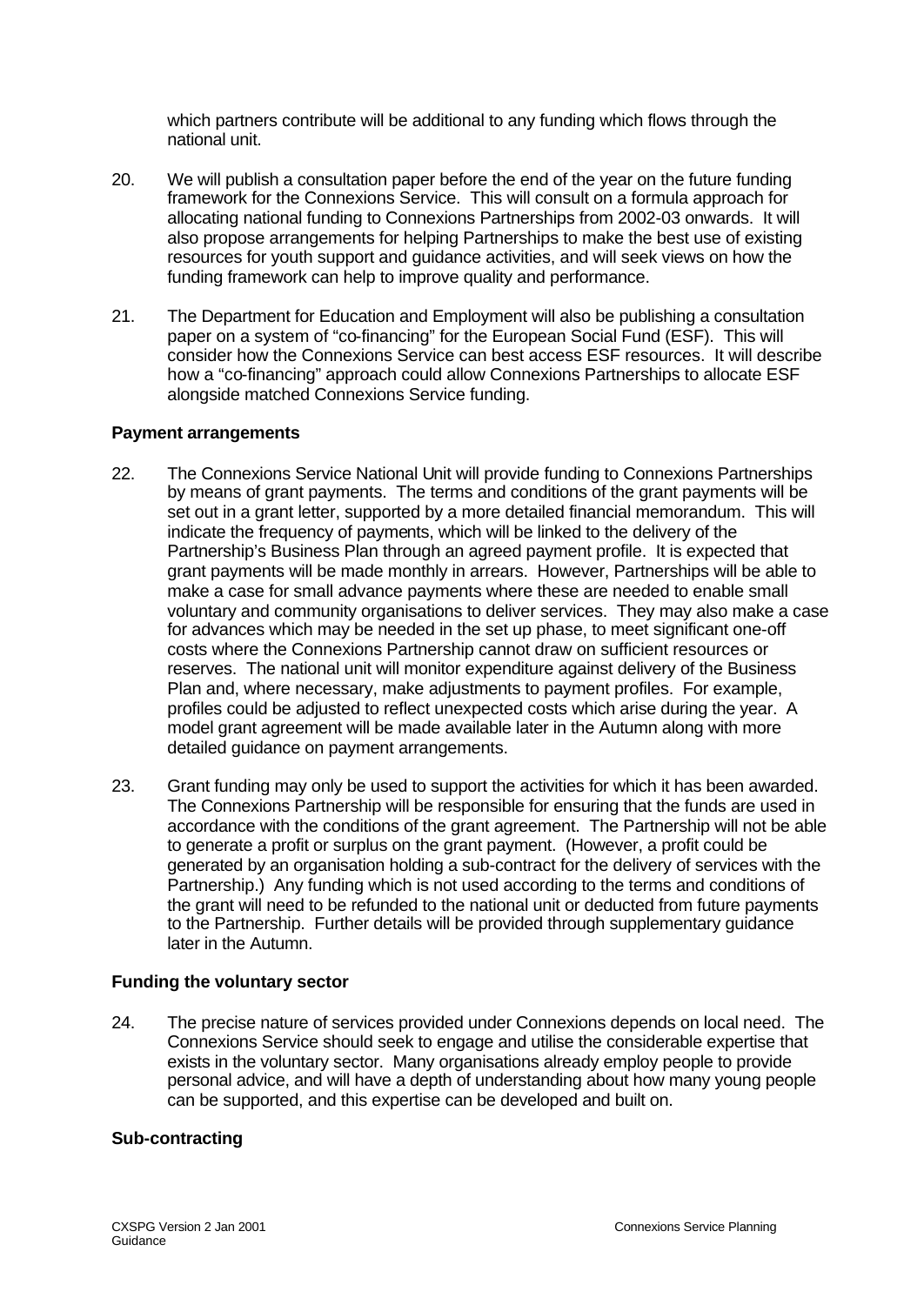- 25. The Connexions Partnership will be expected to achieve value for money in the delivery of services. The Partnership will be responsible for strategic planning and funding of a range of information, advice and support services; meeting the needs of its area in the most appropriate way; drawing up a three year business plan setting out how services will be delivered including how this will be shared by statutory, private, voluntary and community bodies; and following 'Best Value' principles when agreeing service delivery arrangements. The Connexions Partnership will be responsible to the Connexions Service National Unit for the quality of all the Connexions services delivered in its area.
- 26. In consultation with its local management committees, the Partnership will assess the needs of young people in its area and arrange for the appropriate services to be delivered. The partnership must demonstrate that public, private and voluntary sector providers have had a fair opportunity to offer relevant services on the basis of the quality of existing provision. All delivery decisions should be made in an open and transparent way. The Connexions Partnership is responsible for ensuring, both in the way it is constituted and structured and in how it operates, that it avoids any conflicts of interest between those awarding contracts and those tendering to provide services. The structure and constitution of Partnerships should ensure that a strong independent voice exists that can influence delivery decisions.
- 27. There are two main ways in which the Connexions Partnerships will arrange for the delivery of services, depending on how it is structured and constituted. Where the Partnership employs its own staff it will direct deliver some services; for other services it will subcontract or make awards/grants. A Connexions Partnership which does not employ its own staff will subcontract (or make grants/awards) for all its services. Connexions Partnerships are required to adopt Best Value principles which will apply to both direct delivered and subcontracted services. Further guidance on the application of Best Value principles in the Connexions Service can be found in Section N**.**

### **Achieving an appropriate mix of provision**

28. All Partnerships will need to sub-contract some services in order to meet the requirement that delivery is shared by statutory, private, voluntary and community bodies. Partnerships will need to encourage the involvement of a broad range of service providers, especially those from voluntary, community and minority ethnic groups, in the delivery of services. It will also be important to encourage innovative and imaginative services to support young people and not simply rely on existing organisations delivering an existing range of services. Delivery decisions should be based on the quality of existing provision.

### **Encouraging the involvement of smaller voluntary groups**

- 29. Our stated expectation is that where a Partnership subcontracts for services an open and transparent competitive tender exercise should be undertaken. However, the scale of the tender exercise should be appropriate to the size of the contract to be awarded and the level of risk attached to the process. For example, where a Partnership intended to let a sub contract for the delivery of careers information, advice and guidance across its area you would expect a very different scale of exercise and control than that surrounding a tender process for the provision of 2 or 3 personal advisers to address the needs of a specialist group within a specific locality.
- 30. We acknowledge that there may be cases where the Connexions Partnership may wish to fund small, informal community groups – for example, those providing services for black and other minority ethnic groups, and that such groups may not be legally constituted. In these cases we envisage funding may pass via an award or sponsorship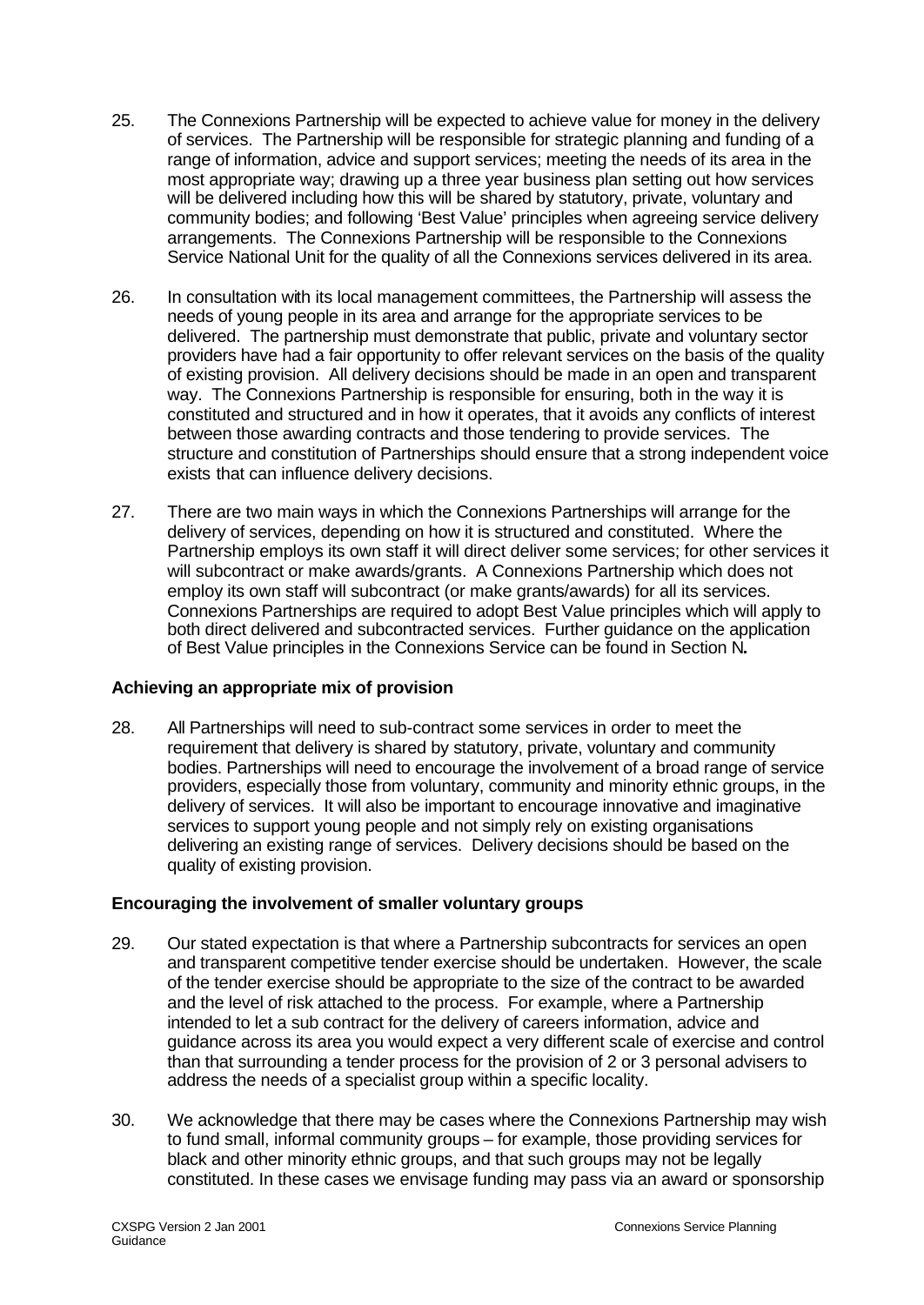arrangement (effectively a grant). Again, the controls and mechanisms used to disburse funds should be appropriate to the level of funding and the associated risk.

- 31. Any grants to voluntary groups must be closely linked to the priorities identified in partnerships' business and delivery plans, and must support delivery of the core Connexions Service. Partnerships' plans will need to describe how they propose to use this facility, and how it will help them to deliver local priorities.
- 32. Grants could support the following types of activity:
	- ?? pump priming (ie to help voluntary groups to build their capacity to deliver services in the medium-term, for example to improve quality or extend the range of services on offer); and
	- ?? delivery of more diverese or better quality services in the immediate future for example to "complete the jigsaw" of local provision.
- 33. In making awards, partnerships will want to consider the outputs that will be delivered and whether they represent value for money; the capability of each group to deliver agreed outputs; the quality of provision; whether increased capacity can be sustained in the longer term; and the leverage that voluntary groups will secure (eg by matching the grant with other sources of funding).
- 34. Individual awards made using this facility must be limited to £30 000, with only one award per body, per year. Exceptional cases for awards which fall outside these limits would have to be approved individually with the national unit. Partnerships will be restricted to dispersing no more than 5% of their grant funding in this way. They should indicate in their plans what proportion of their grant funding they intend to distribute in this way, and why. Partnerships will be required to put in place a monitoring and evaluation process to ensure that funds which are allocated in this way are recorded, spent appropriately, that value for money is achieved, and that agreed outcomes are delivered. A model agreement will be provided by the national unit, and must be used for all awards which are made using this facility. It will include a mechanism to allow the Partnership to recover funds if they are not used or are misspent. The national unit will also want to monitor the activities which are supported through this facility in the first year, and conduct a review to check that value for money has been secured.
- 35. Awards must not be used to fund unrelated activities or activities which could be supported through other sources of funding for the voluntary and community sector (for example, the Neighbourhood Support Fund; Millennium Volunteers; the national voluntary youth organisation grants scheme and the New Opportunities Fund). Partnerships will be given information about current projects in their area, to avoid the risk of duplication.

### **Competitive tendering for service delivery and limiting contracting chains**

### **\*(See also the special suplement to section N, on competitive tendering and best value)\***

- 36. We have already said that, where services are let under sub-contract, Partnerships should ensure a competitive tendering exercise is conducted on an open and transparent basis and guard against creating long contracting chains which can blur accountability.
- 37. Where services are let under subcontract or awards are made these should be let via a competitive tender exercise, or equally open arrangement, that is appropriate to the size and risk attached to the contract. For small awards this may simply mean assuring that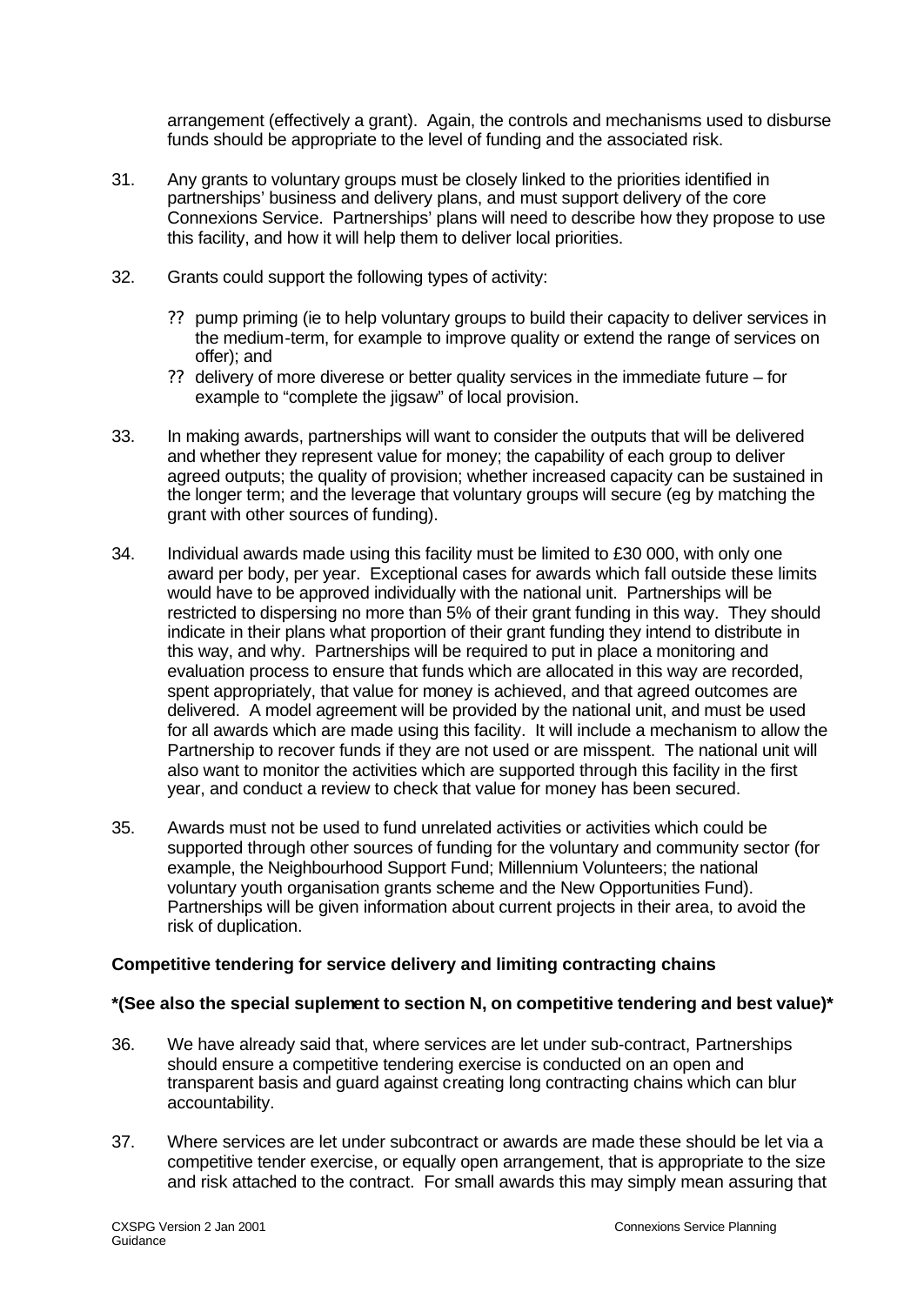this facility is made known and accessible to small groups locally. The Connexions Service National Unit will fund the Connexions Partnerships via a grant. Grant payments cannot be used to generate a profit or surplus. Therefore, where a Connexions Partnership opts to direct deliver Connexions services it will not be able to generate a profit or surplus on those services. The partnership should set out in its business plan the services it intends to let under sub-contract and the tendering process that will be used. Where the partnership does not intend to competitively tender a specific service, the reasons should be given.

38. The Connexions Partnership will be required to guard against the creation of long contracting chains and we expect it to ensure that there is only one intermediary between the Connexions Partnership and the individual learner. Exceptionally, one further level of sub-contracting will be permitted where it can be shown to add value (eg a managing agent for a large number of small, voluntary bodies). This approach is consistent with that developed for provision funded by the Learning and Skills Council.

### **Phase 1 areas**

39. The timing for the introduction of the Connexions Service in the phase 1 areas is challenging and is unlikely to allow Partnerships to undertake significant tendering exercises. We acknowledge that in the first year partnerships may find themselves relying heavily on existing providers to deliver services. However, the Connexions Service National Unit will not agree a delivery plan that does not demonstrate that they are broadening the range of providers that will be delivering services in year 1, especially the inclusion of mixed provision - private, public, voluntary/community organisations - and that they are actively seeking innovation and flexibility in the services to be delivered as part of Connexions and not simply rolling forward existing services. In addition, there should be a clear commitment to a broader competitive tendering exercise in year 2 and a cycle of Best Value reviews, covering all services, within the 3 year business plan.

### **Local Management Committees**

40. The Connexions Service National Unit expects that delivery organisations which are funded through the national grant will contract directly with Connexions Partnership rather than the local management committee. However, the local management committee will have an important role in planning the service in consultation with the Partnership. The committee will be responsible for identifying gaps in provision and the needs of young people, and for assessing the ability of organisations to deliver the services required in its area. It will therefore need to be consulted on the detailed delivery requirements set out in the Partnership's Business Plan. It will also monitor, through its local manager, whether services are actually delivered in line with the contract and inform the Partnership of any problems.

### **Resources for Schools**

37. This section sets out the transitional arrangements that will apply for allocating resources to schools in 2001-02. The future arrangements will be subject to further consultation later in the year, as part of the wider consultation exercise that the national unit will carry out on the Connexions Service funding framework.

38. As a starting point, we expect that all schools will receive at least the same level of help from the Connexions Service as they do now from the careers service - although there may need to be exceptions, for example where a schools' circumstances have significantly changed.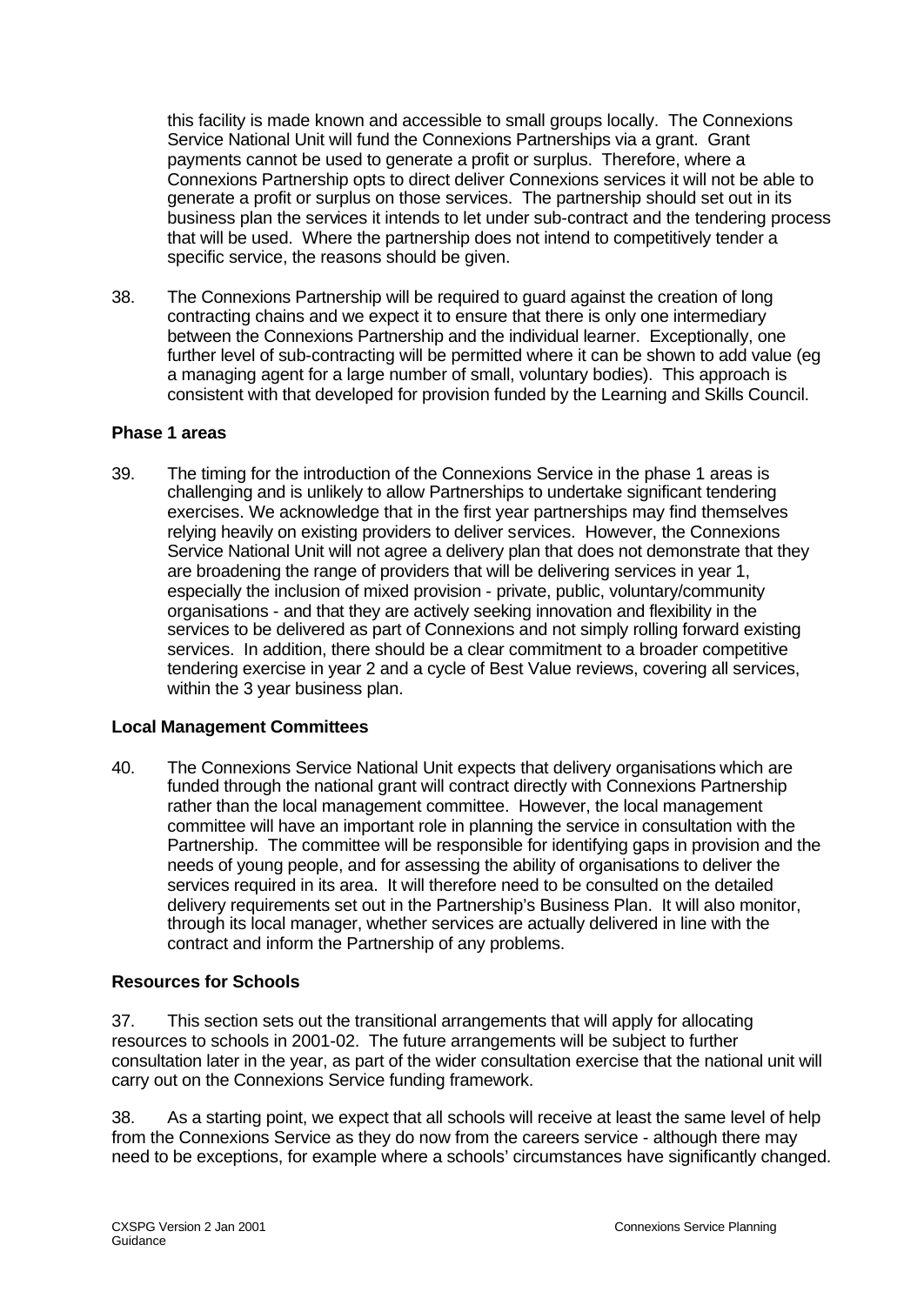39. In 2001-02, the first Connexions Partnerships will receive a budget increase of around 50%. In view of the extra resources that are being made available, in most cases there will be scope to increase significantly the help which is available to schools. Over time, we expect the Connexions Service to level up services for school-age children, so that the current level of help is not only protected but extended throughout the country. The aim will be to level up the resources which are available to schools in similar circumstances, and bring current disparities to an end.

40. To provide a safeguard within the system for individual schools, we expect that all maintained secondary schools will receive at least one day per week of personal adviser time, which will be spent in direct contact with pupils. A significant number of schools do not receive this level of help from the careers service at present. It provides a starting point, from which the service can build up progressively over a number of years. One day per week will be a rule of thumb, but due account should also be taken of school size, GCSE results and the incidence of under-performing groups.

41. Overall, we would normally expect Connexions Partnerships to spend at least 35-40% of their budget on work with the 13-16 year old age group. This would include not only work in schools, but a range of wider activities with school-age children, for example work with families of children who are not on school rolls, or work to improve inter-agency co-operation. This proportion is roughly similar to the proportion of the careers service budget that is currently spent on work with the pre-16 age group (currently, careers services spend about 40% of their budget on work with pre-16s in schools, although this proportion relates to a smaller funding package).

42. We will expect Connexions Partnerships to develop transparent criteria for allocating further resources to schools, in consultation with local management committees (on which schools are represented). LEAs will be represented on Connexions Partnerships and will be expected to represent effectively the views of Headteachers in their area. Connexions Partnerships will have discretion to agree the precise criteria for their area, how they will be applied and their relative weightings. However, one of the guiding principles for allocating further resources will be targeting on greatest need. In developing local criteria, we will therefore expect Connexions Partnerships to consider the following factors:

- ?? the number of pupils within the school, and whether it has a sixth form;
- ?? the number of pupils achieving less than 5 GCSEs at grades A-C and the number achieving no GCSEs; and
- ?? the incidence of underachieving groups.

43. Connexions Partnerships may also wish to take account of further factors which are relevant to the needs of schools within their area.

44. The criteria which are developed will lead Connexions Partnerships to decide broadly how resources will be allocated to schools within their area. They will need to explain their general approach to allocating resources to schools within their Business Plan – which the Connexions Service National Unit will need to agree - and communicate this to schools.

45. Connexions Partnerships will be responsible for agreeing the broad principles by which resources will be allocated for schools. It will then be for local management committees to apply these principles, and take detailed decisions on the resources that will be made available to individual schools. In doing so, local management committees will need to agree with partnerships broadly how much resource will be school-based, and how much used for specialists operating across a cluster of schools, or held centrally, for instance for ICT development or teacher training. Local management committees will also need to strike a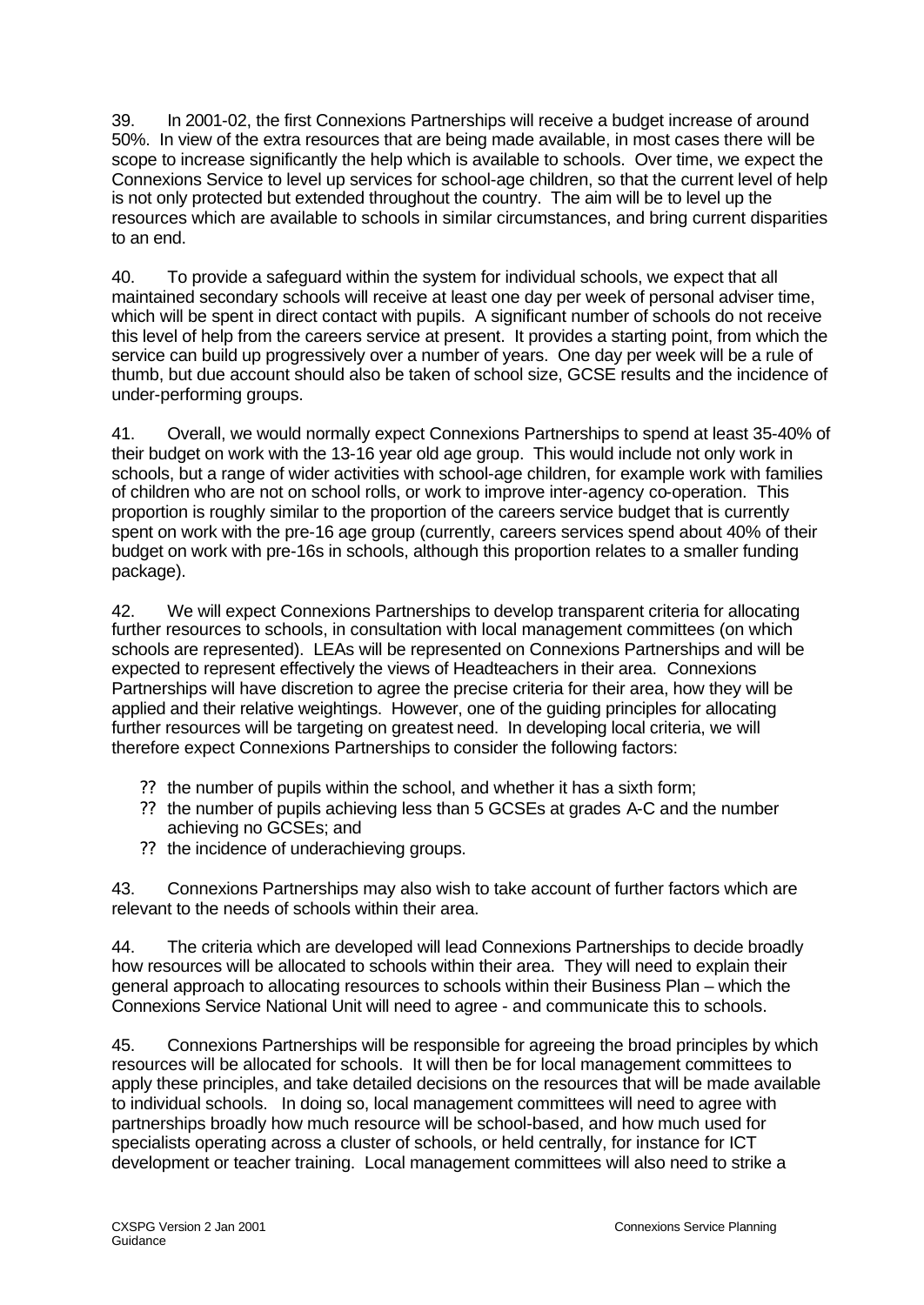careful balance, to make sure that they are not perceived as "rewarding failure". For example, they will want to consider the extent to which a school has taken effective action to tackle problems such as truancy or drug abuse, as well as the needs of its pupils.

46. Local management committees are also encouraged to take account of the resources which are already available to schools, to achieve value for money. This might include resources which are provided through the Education Welfare Service, Youth Offending Teams or local regeneration projects. However local management committees should also avoid penalising schools which are devoting resources from their own budgets to tackle attendance and inclusion issues.

47. In Excellence in Cities areas additional resources have been made available to schools, including for Learning Mentors. Since these resources are additional to other funding streams, local management committees will need to ensure that they do not figure in decisions about the level of Connexions input to each school. However, in agreeing how resources will be **deployed**, they should make sure that Connexions resources complement and support Excellence in Cities resources (see Section I, paragraph 10 which discusses the way in which Connexions personal advisers might work alongside Excellence in Cities Learning Mentors in schools).

48. Once the broad principles described in Partnerships' Business Plans have been agreed with the national unit, local management committees will confirm the resources that have been allocated to each school by early spring.

## **Financial management systems**

49. The Connexions Partnerships will be required to put in place robust financial systems in order to safeguard public funds. They will report to the national unit on expenditure both from the grant funding and from the resources contributed locally by partners. Partnerships will therefore need to collect information from local management committees and sub-contractors on all expenditure incurred in the delivery of the service. Partnerships will also need to provide information on the nature and beneficiaries of ESF funded activities to Government Office in line with ESF requirements for monitoring and evaluation data.

## **Audit requirements**

50. Partnerships will need to demonstrate that they have an appropriate corporate structure, clear roles and responsibilities and that they comply with Corporate Governance Requirements (Turnbull). They will need to demonstrate that they have sound financial controls to ensure:

?? achievement of objectives;

- ?? consistency of local objectives with national objectives;
- ?? economy and efficient and equitable use of resource;
- ?? compliance with laws, regulations and grant conditions;
- ?? safeguarding assets (including against fraud);
- ?? integrity and reliability of accounts and data;
- ?? robust systems to produce valid, timely and accurate information;
- ?? financial accounting information systems to produce annual reports and accounts;
- ?? management accounting systems to monitor performance against budget and exercise day to day control;
- ?? Government Accounting requirements.

51. Partnerships will need to demonstrate that they have adopted key public sector values: propriety, regularity and value for money.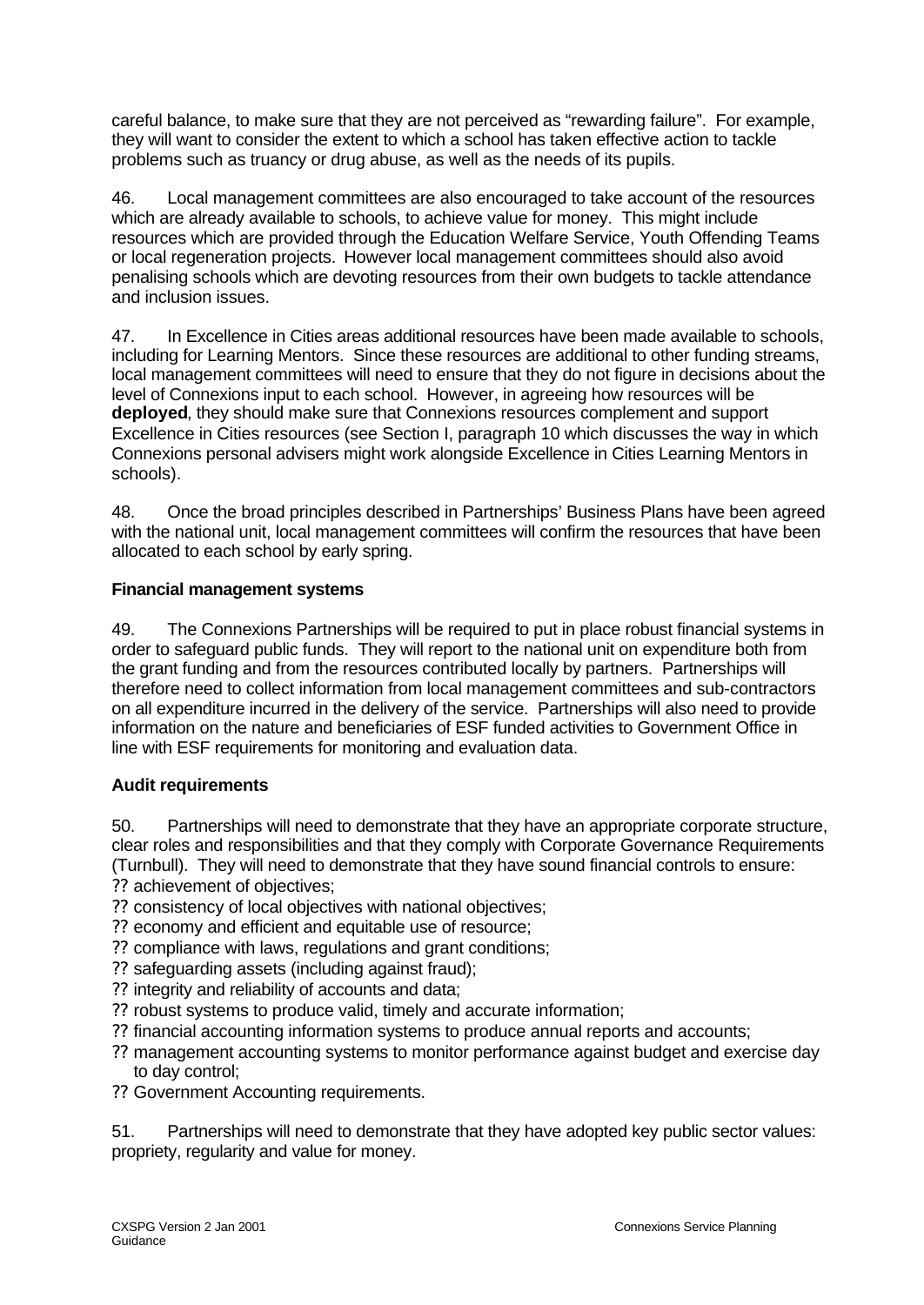52. It is highly likely that audit arrangements will vary depending on the structure of the Partnership. Further guidance will be made available later in the Autumn.

## **Accountability**

53. Partnerships should ensure their Plans meet the accountability requirements set out in *Connexions Service: prospectus and specification* paragraph 4.8 to 4.12. They should report against all the key areas in their Business Plan, and respond to audit and inspection reports.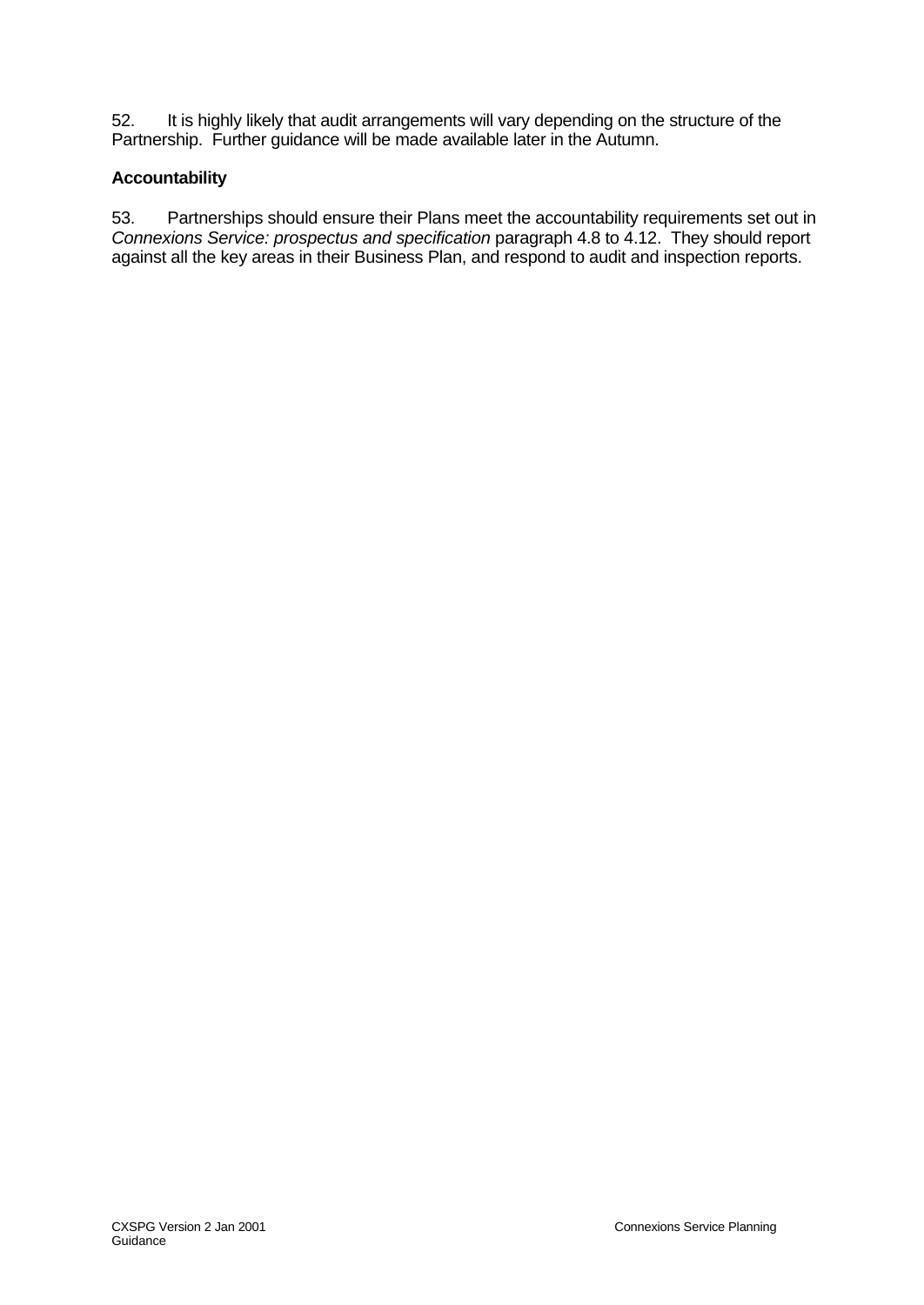# **SECTION M: SETTING AND AGREEING TARGETS**

### **Key Requirements:**

- ?? agreeing a suitably stretching target under each of the headline targets;
- ?? liaise with relevant bodies to agree contributions to shared targets.

1. The headline targets which the Connexions Service will contribute to are set out in the table below. These build on the headline targets which were announced in *Connexions: The best start in life for every young person*. However, they have been updated to reflect the targets which were agreed for 2004 and beyond in the Government's Year 2000 Spending Review.

2. Clearly the Connexions Service does not have a lead role in the achievement of many of these targets nor does it have sole responsibility for delivery. This is a new approach and we will expect Connexions Partnerships to contribute and play a full part in working alongside other agencies to achieve these cross-cutting targets more effectively. However the Connexions Partnerships will have a leading role in helping to achieve the target on 16-17 year old participation (target 1b).

3. These targets, particularly those which relate to young people at risk, must be seen within the context of a Service which aims to help **all** young people to participate effectively in learning. Partnerships will be expected to specify in their Plans the service that will be provided to **all** young people - including those who are at risk - to ensure they get the support they need. This will be underpinned by the quality standards for the service and the inspection process. It is also important to remember that the Connexions Service has key statutory obligations for which we have not set targets - for example the provision of careers information, advice and guidance. We do not consider that it is necessary to agree specific targets for these activities, as they are requirements that **must be** met. Compliance will be monitored by the national unit.

## **Headline targets**

4. All of the headline targets are important. However, they are also wide ranging, so we recognise the need to focus activity during the phased introduction of the Connexions Service. We will therefore expect the Connexions Service to concentrate initially on making early progress towards improving participation and achievement. Targets 1 and 2 below will therefore be **"primary targets"** for the Service.

5. The primary targets for participation focus on reducing truancy and increasing the number of 16 and 17 year olds in education and training (Targets 1a and 1b). For achievement they focus on GCSE (or equivalent) attainment at 16 and the achievement of a level 2 qualification by aged 19 - this is now seen as the baseline for effective participation in the world of work (Targets 2a, b and c). These participation and achievement targets will be primary targets for at least the first 2 years. They would be a vital first step, that will help to achieve more rapid progress towards **all** of the other headline targets.

6. This does not imply that the other targets are less important. On the contrary if we are to improve participation and achievement significantly we will need to make progress towards all the targets.

7. As discussed in paragraph 2, the Connexions Service will not be solely responsible for achieving any of the headline targets. Responsibility will be shared, since the Connexions Service will need to work with a range of different partners to deliver them effectively. We also recognise that the influence of the Connexions Service may be indirect in some cases (for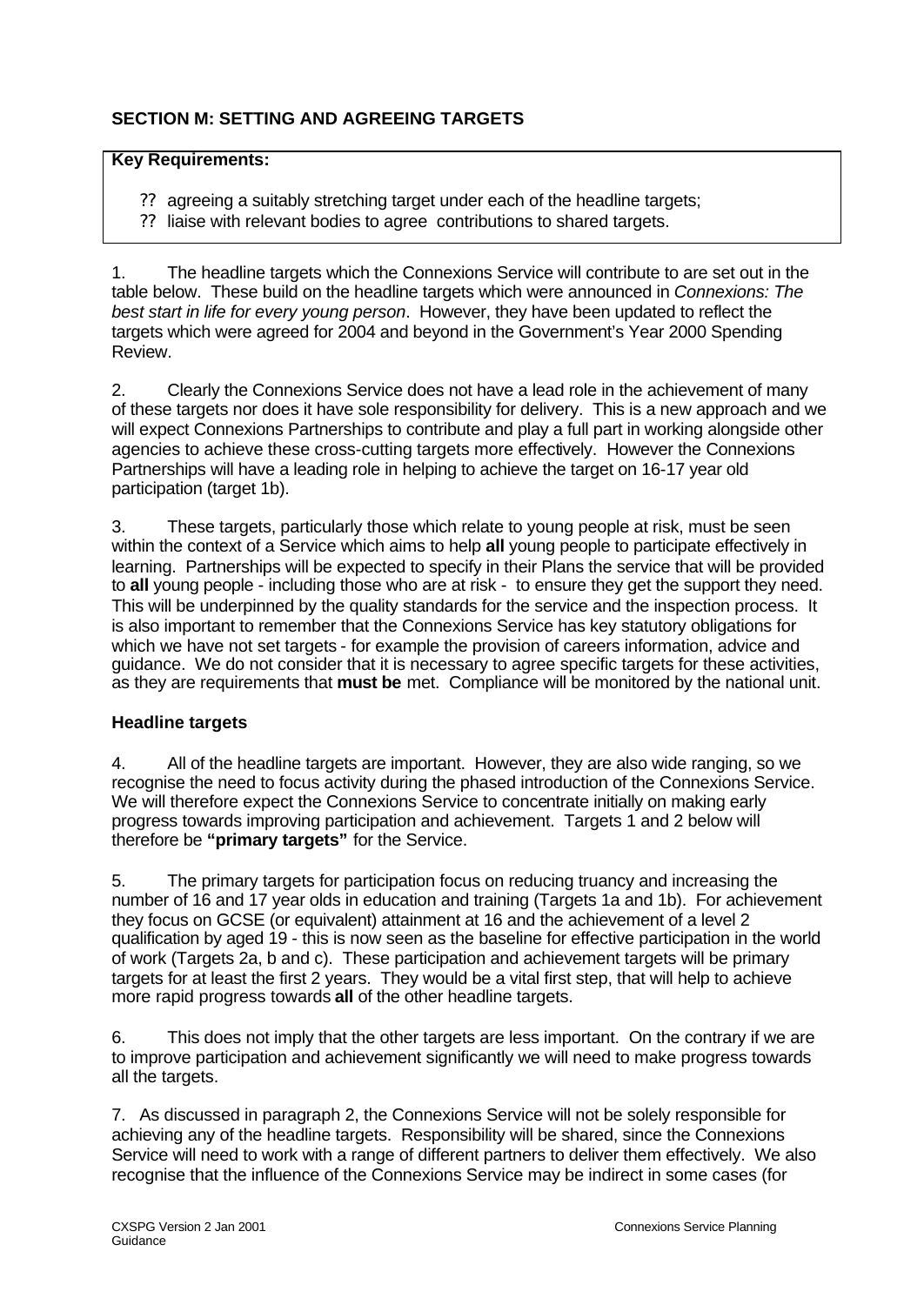example, the target to reduce the rate of teenage conceptions). Nevertheless, the service can and will play an important role in helping to achieve **all** of the headline targets, working in partnership with others.

#### **Primary Targets**

#### **1. Participation in education and training**

- a) reduce *truancy* by 2004 by a further 10% from that achieved by 2002.
- b) increase the proportion of 16 and 17 year olds in education and training (from 82% end 1998) to 90% by 2004.

#### **2. Achievement**

- a) by 2004 to increase by 3 percentage points the number of 19-year olds with a level 2 qualification compared to 2002.
- b) increase the proportion of 16 year olds obtaining 5 or more GCSEs at grades A\*-C or equivalent by 4% between 2002 and 2004.
- c) 95% 16 year olds achieving 1 or more A\*-G by 2002, (replaced in 2002 by target 2d).
- d) by 2004, 92% of 16 year olds should obtain 5 or more GCSEs at grades at A\*-G or equivalent including English and maths GCSE.

In achieving these primary targets, we will expect Connexions Partnerships to give particular support to young people at risk, including: minority ethnic groups; teenage mothers; young people in public care; young people with learning difficulties and disabilities; young offenders and those from neighbourhoods with significantly lower participation than typical. The aim will be for participation and achievement by these groups to converge with that of the population as a whole (see target 7 below).

#### **Wider Cross-Cutting Targets**

Connexions Partnerships will also contribute to the following cross-Government targets, working in partnership with social services departments, teenage pregnancy co-ordinators, drug action teams and youth offending teams:

#### **3. Care leavers**

?? improve the level of education, employment and training for care leavers aged 19, so that levels for this group are at least 75% of all young people in the same area by March 2004.

#### **4**. **Drug abuse**

?? to reduce the proportion of 13-19 year olds using illegal drugs particularly heroin and cocaine, by 25% (2005) and 50% (2008);

#### **5. Youth offending**

?? by 2004 to reduce by 5% the number of young people offending.

#### **6. Teenage pregnancy**

?? to reduce by 50 per cent the rate of conceptions amongst under 18 year olds by 2010, and establish a firm downward trend in the conception rates for the under 16s.

#### **7. Minority ethnic groups and young people at risk**

?? ensure that, over time, **participation and achievement** for minority ethnic groups and young people at risk, such as those looked after, with learning difficulties and disabilities, teenage parents and those from neighbourhoods with significantly lower participation than typical, converge with those for the population as a whole.

### **Setting local targets**

8. We will expect Partnerships to propose a suitably stretching **local** target under each of these headline targets. The target proposals will form part of the Delivery Plan, and will be subject to the agreement with the Connexions Service National Unit.

9. Connexions Partnerships should not duplicate local targets which already exist. Where they do exist Partnerships should work with local partners through linking into existing planning processes and agreeing how the support of the Connexions Service can help them to achieve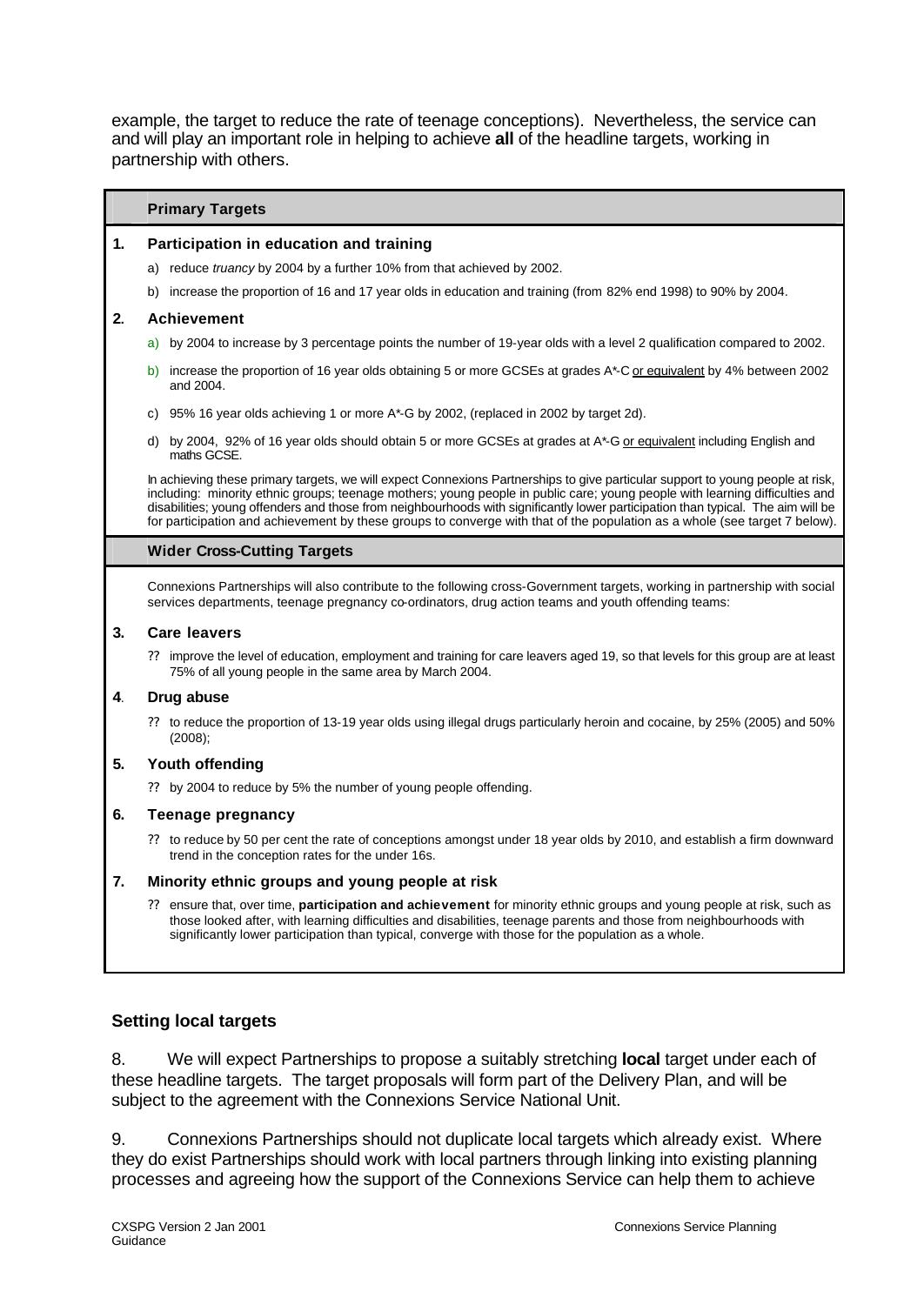or improve upon their target. It will be essential that any local target reflects the added value which the Connexions Service brings to the outcome.

10. The **pre-16 schools targets** for reducing truancy (1a) and the attainment of GCSEs (2b, 2c and 2d) are underpinned by targets in LEA Education Development Plans (EDPs). In schools these targets will be set by school governing bodies by 31 December for the end of the following academic year (i.e. 5 terms later). In accordance with their EDPs, LEAs must also set targets at LEA level in the following January and submit them to the DfEE along with the targets which their schools have just set. Partnerships should link into this process and agree with the LEA how they are going to help achieve the EDP targets which have already been set for the 2001-02 academic year and contribute to the EDP targets which are agreed for 2002-03. This could result in higher EDP targets or targets which are reached more quickly.

11. All the pre-16 schools achievement targets contribute to reducing the numbers of young people leaving compulsory schooling without any qualifications. We have at target 2c a National Learning Target for increasing the number of young people who leave compulsory schooling with at least one qualification at GCSE grade A<sup>\*</sup>-G or equivalent. This will be replaced in 2002 with target 2d for achieving 5 Grade A\*-G or equivalent including maths and english by 2004. Partnerships must apply the new target from 2002 as described in para 10 above. Where partnerships consider it a priority in their area they may also wish to propose their own local target, beyond 2002, for reducing the number of young people leaving compulsory education without any qualifications.

12. The **post-16 target** for increasing the percentage of 19 year olds with a level 2 qualification (1a) is a National Learning Target for 2002. DfEE has already agreed local targets with each Learning Partnership (LP) which add up to the national target. Each October LPs receive revised data on achievement for the previous calendar year and will review progress towards their targets with Government Offices during November and December. Connexions Partnerships will need to link into this review process in Autumn 2000, and agree with Learning Partnerships how the Connexions Service can help them to meet or enhance their target.

13. The Connexions Service will have a leading role in helping to achieve the participation target for 16 and 17 year olds. As for the other headline targets, Partnerships will need to propose a level of target appropriate to their area. In doing so they should take account of the views and expertise which exists within local agencies, but in particular Learning Partnerships and the LSC.

14. In relation to the other headline targets, Partnerships will liaise with the appropriate bodies in a similar way to agree their contribution to local targets. Where local targets already exist partnerships should seek to support those rather then set additional ones as set out in 9 above.

15. Partnerships will need to liaise with local Drug Action Teams (DATs) on the target for reducing **drug misuse**, and local Youth Offending Teams (YOTs) on the target to reduce **youth offending**. However, the absence of good quality data means that it will be difficult to establish a baseline for these targets at local level. We will provide further guidance in due course, but we expect that it will only be possible to measure progress towards these two targets at regional level. This means that partnerships in each region may need to come together and agree an appropriate regional target, and what they will each contribute to achieving it. For the **teenage pregnancy** target Partnerships will liaise with local teenage pregnancy co-ordinators to agree their contribution to the target.

16. Partnerships will not be required to set a target for **care leavers** in the first year. Survey data on the status of 19-year old care leavers will not be available until the Autumn 2002 and therefore it will not be possible to set baselines and measure the target. However it remains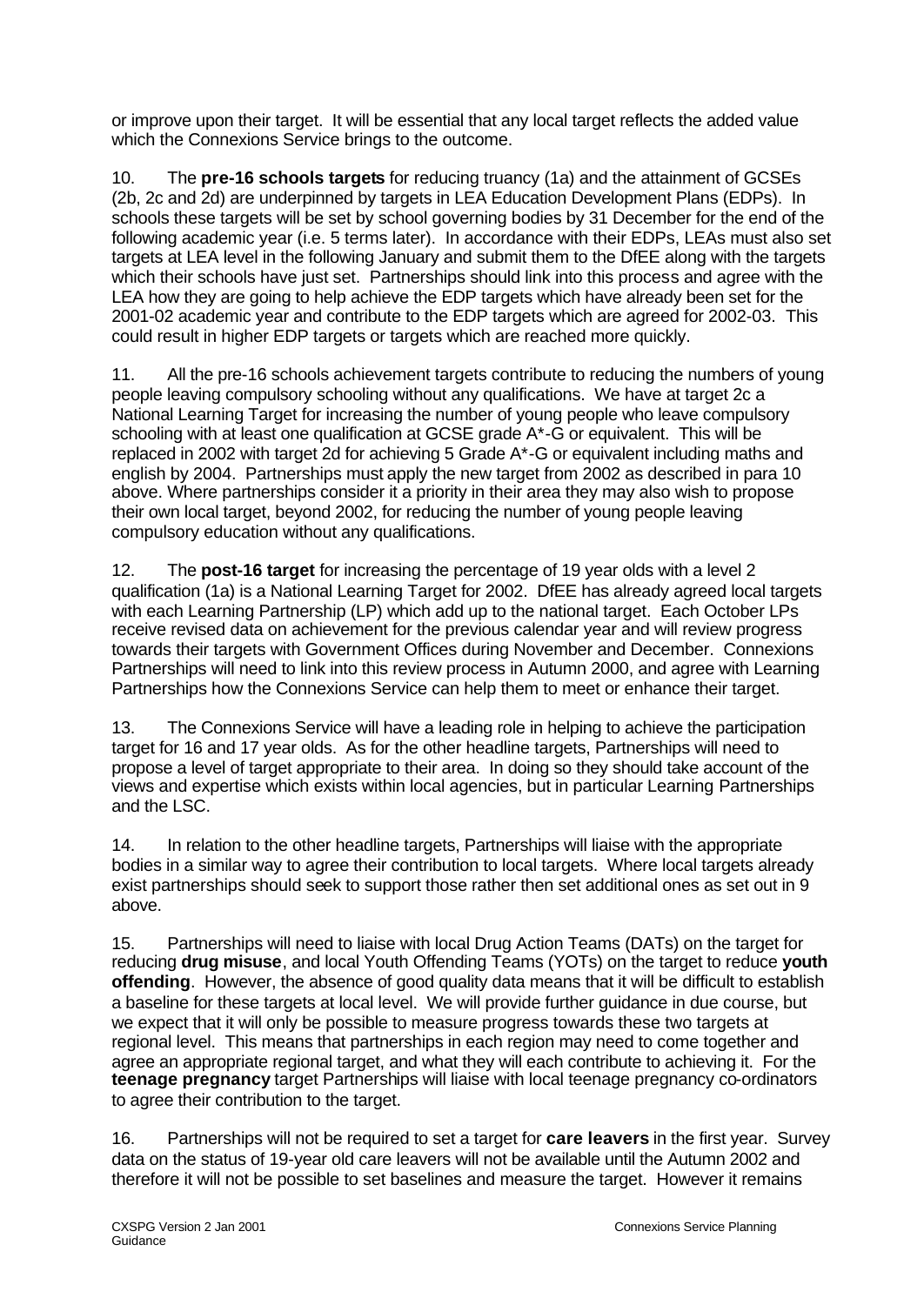important for Partnerships, in conjunction with local social services departments, to ensure that progress continues to be made in increasing the number of care leavers in education, employment and training at age 19.

17. Setting targets for **black and minority ethnic groups and young people at risk** can only be achieved from a local base, because of the fragmented nature of the available data. There is currently no national data which links performance or attainment by ethnic groups (although this will be available from September 2002). Partnerships will therefore need to collect data and monitor the progress made by each of the different groups listed in target 7 in the table above towards each of the headline targets. We will expect a year on year improvement, and the Connexions Service National Unit will keep performance under regular review. If it becomes clear that the attainment of some groups is simply not converging fast enough with that of the population as a whole, the national unit will consider whether to set a national target for those particular groups. Partnerships should set local targets for those groups which they judge to need the greatest help in order to achieve **convergence**. Partnerships may wish to consider targets for other groups where these are a priority in their area e.g. asylum seekers and travellers, again in liaison with the relevant partner agencies.

18. Partnerships should also propose two or three **further local targets**, which reflect local priorities. This could include the local targets for black and minority ethnic groups and young people at risk (see above). This will enable Partnerships to demonstrate that the service is responding quickly to **local** needs and priorities. In proposing these targets, Partnerships will want to seek the views of key partners - and the priorities which have emerged through their consultations with young people. They will want to take account of the results of the mapping exercise, and any gaps or needs which have been identified. Partnerships will need to say how they propose to measure such local targets.

19. One of the key measures of success will be the extent to which the Connexions Service reduces the number of young people aged 16-19 who are Not in Education, Employment or Training (NEETs). There are difficulties in measuring this locally, because data on employment from the Labour Force Survey is not robust at local level. We will continue to monitor and publish trends at national level, but Partnerships should consider what local data is available to support a local target.

# **Definitions**

20. It is essential that where targets are being set or data collected for different groups that consistent definitions are used. These definitions will be finalised as part of the management information requirement and contained in a guide which will be published in January. **Agreeing local targets**

21. Connexions Partnerships will put forward their proposals as part of their Business Plans and will be subject to agreement with the national unit. It will be essential for Partnerships to submit supporting evidence for the target and show clearly what contribution the service will be making and how this will be measured.

## **Working with the Learning and Skills Council**

22. If Connexions Partnerships are to meet their targets they will need work closely with their local Learning and Skills Council. They will need to work together to drive up participation and achievement so that progress is made towards the attainment of all the Connexions Service targets. In particular, if we are to meet the level 2 attainment target for 19 year olds in 2004, we need to encourage more young people to stay in learning, as well as reaching out and bringing back into learning those young people who have been the most disadvantaged and excluded. We will need to target those young people who will be 16 in 2001 if we are to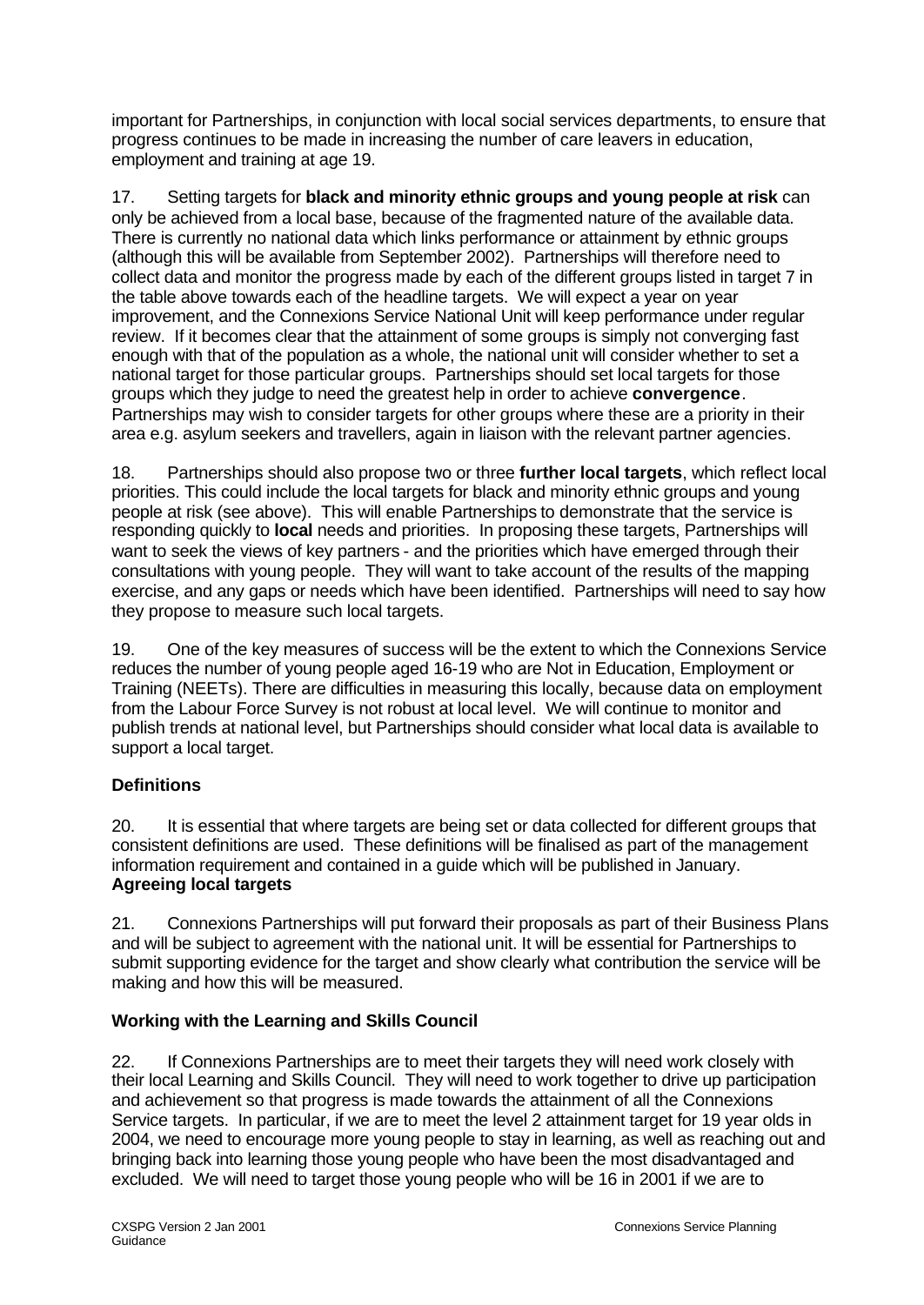influence the outcome in 2004.

### **Further work in progress**

23. We also intend that the Connexions Service should work towards a target to reduce the number of young people with whom it has lost touch, and are considering the detailed wording of such a target. We are also considering the scope to introduce one or two further targets or indicators, to capture the value which is added by the Connexions Service and the level of customer satisfaction. This would help Connexions Partnerships to judge how successful they have been in meeting the needs of **all** young people. We will provide further details in due course.

### **Nationally available data**

24. The table below lists the data which will be available nationally to help Partnerships in their target setting and measurement. There is a good deal of data, particularly for black and minority ethnic groups and young people at risk, which Partnerships will need to collect locally (see paragraph 17 above).

| What                                                             | When/Who                                   | Coverage                                                        | Level           |
|------------------------------------------------------------------|--------------------------------------------|-----------------------------------------------------------------|-----------------|
| Truancy                                                          | December (Annual) by DfEE                  | Year to end of May, same<br>year.                               | Schools and LEA |
| Participation in E&T 16/17 year<br>olds                          | December (Annual) by DIEE                  | Previous year.                                                  | LEA             |
| GCSE and GNVO                                                    | November (Annual) by DfEE                  | Summer exam results, same<br>year.                              | Schools and LEA |
| Level 2 attainment                                               | October (Annual) by DfEE                   | Combined schools, TEC, FE<br>results for previous year.         | I FA/I P        |
| Care Leavers by education,<br>training & employment status       | Annual from October 2002, by<br><b>DoH</b> | Survey of social services<br>departments.                       | LEA             |
| Drug misuse                                                      |                                            | <b>Extended MORI Survey</b>                                     |                 |
| Youth Offending                                                  |                                            | <b>Extended MORI Survey</b>                                     |                 |
| Teenage Pregnancy<br>conception rates                            | Annual by ONS                              | ONS survey of SSDs. Two<br>year delay in publishing<br>results. | Ward level      |
| Achievement by Black and<br>Minority Ethnic Groups in<br>schools | Annual from November 2002<br>by DfEE       | Annual Schools survey                                           | Schools /LEA    |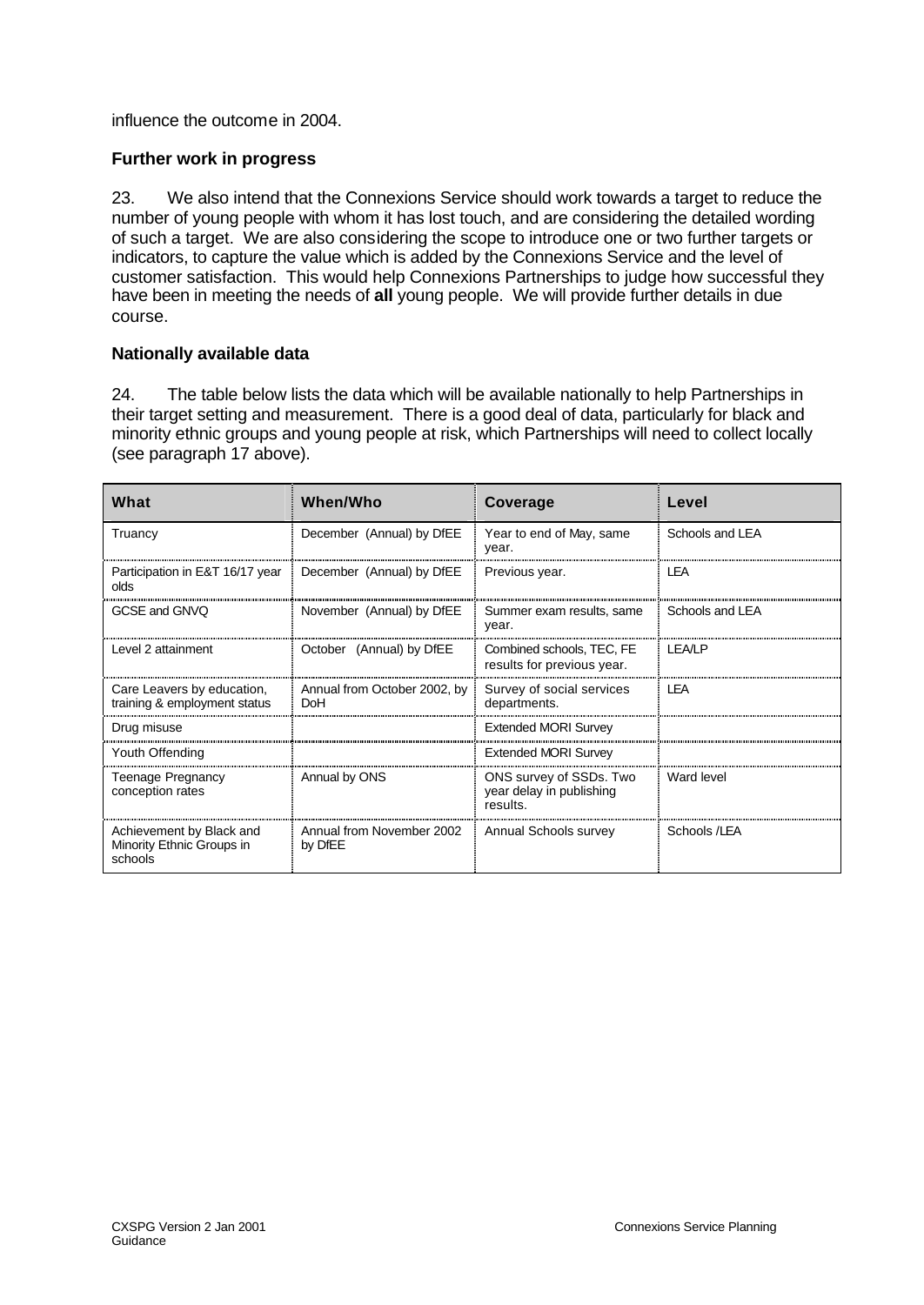# **SECTION N: BEST VALUE**

#### **Key Requirements:**

?? all services, whether direct delivered or delivered under subcontract should be subject to Best Value review on a 3 year cycle.

#### **Introduction**

1. Best Value was introduced to local authorities in England by Part 1 of the Local Government Act 1999. This guidance explains how we expect Best Value principles to operate within the Connexions Service. It draws on the statutory guidance produced, primarily for local authorities, to support them in meeting their statutory duty. Connexions Partnerships are not covered by the Local Government Act 1999 and therefore do not have a statutory requirement to operate Best Value, rather Partnerships are required to apply the principles of Best Value, as described in this guidance, as part of their grant agreement with the Connexions Service National Unit.

### **What Best Value means in the Connexions Service**

2. The central purpose of Best Value is to make a real and positive difference to the services being delivered. This is consistent with the Connexions Service aim to end the current fragmentation of advice, information and support services to young people, enhance partnership working and to secure the highest standards of service and value for money. Best Value principles will support the Connexions Partnership in securing continuous improvement and having due regard to economy, efficiency and effectiveness in the way it operates.

3. Connexions Partnerships should draw from the best providers - those who provide efficient and effective services, who take account of user priorities and can offer alternative options for service delivery. These partners can come from the private, voluntary or community sector. From this base, the Partnership should plan positively for diversity: diversity in the way in which services are delivered; and diversity in their choice of provider. In this way, real flexibility can be built into services, making them better able to respond to the needs of young people in their locality. Section 3 of the *Connexions Service: Prospectus and Specification* sets out how Plans should demonstrate an optimum mix of organisations are involved in the delivery of services and that these delivery decisions are based on the quality of existing provision.

4. The Connexions Partnership should seek to achieve Best Value through:

- ?? its business planning, setting out the broad objectives and vision for the service. It should ensure that a range of providers from the public, private, voluntary and community sectors have the opportunity to deliver services which meet the quality standards for the Connexions Service;
- ?? consultation with young people, their parents and carers and the local community more widely. Consultation with the users of services is key to both Best Value and the Connexions Service. Partnerships will need to develop a consultation process which includes measures to engage hard to reach groups, for example those for whom English is not a first language;
- ?? regular reviews, which look closely at the work and aims of the Partnership and challenge why, how and by whom services are being delivered. Other elements of the reviews are: comparison with other similar organisations, competition between service providers, consultation with service users and others;

performance indicators, which can show progress on past performance, or help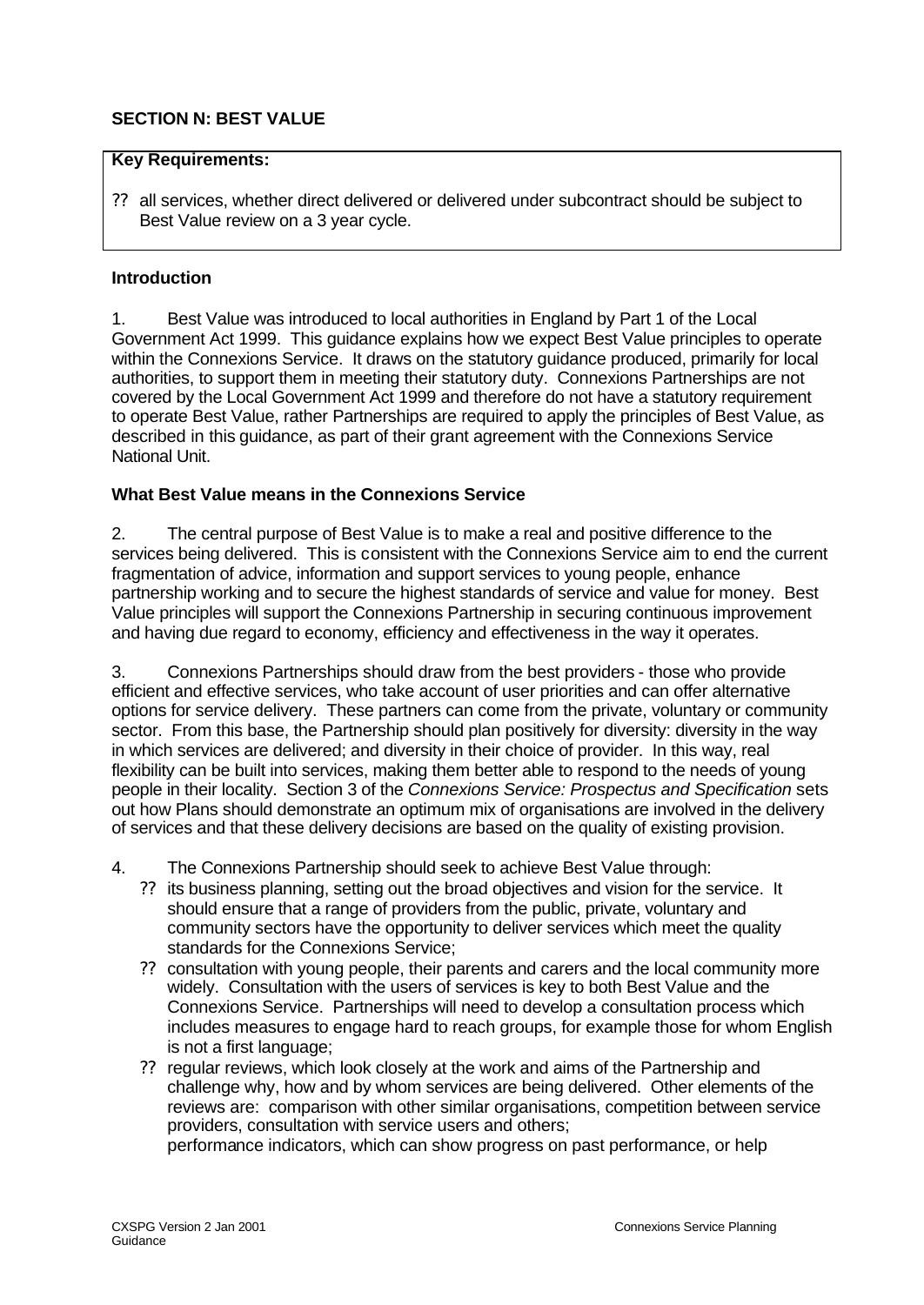Partnerships compare their performance with others. Areas which performance indicators could cover are user satisfaction, cost, efficiency, quality and access.

## **Best Value Reviews**

5. Connexions Partnerships are required to undertake Best Value Reviews of their services on a 3 yearly cycle. They should include, as an annex to their Plan, a timetable which clearly sets out the cycle for the review of services both direct delivered and sub-contracted. **However, for the phase 1 Partnerships who will have a challenging planning timetable to be able to deliver the service from 2001, we propose a compressed review cycle which would cover years 2 and 3 of their Business Plan only.**

6. Wherever possible, Connexions Partnerships should seek to harmonise its Best Value Review cycle with those of other key partner organisations, for example local authorities. Best Value Reviews within local authorities will take place over a 5 year cycle, however, it will be important wherever possible for any local authorities and Connexions Partnerships to review relevant services, for example youth or educational welfare services, at a similar or complementary time. Where a relevant service, for example the youth service, has recently (within the previous 12 months) been the subject of a local authority Best Value Review, we would not expect the Connexions Partnership to include that service in its own initial review cycle. Future review cycles should then be harmonised where this is practical.

- 7. If Best Value Reviews are to make a real difference to performance they should:
- ?? look across the three year planning cycle to anticipate prospective changes in the demand and delivery of services, while retaining flexibility in the delivery arrangements and ensuring that measures are in place to secure continuous improvement and innovation;
- ?? work in partnership with other organisations and recognise the benefits of involving them in the review process, this might be achieved by setting up expert panels or forums, perhaps involving service users.
	- ?? take account of the views of those currently delivering services, particularly front-line staff, who will bring an important perspective as to how the service is perceived and valued, together with ideas on how things could be improved. Connexions Partnerships should seek to ensure that appropriate feedback mechanisms exist, possibly through local managers, to enable staff to contribute to this process;
	- ?? take account of the views of service users especially those who have been traditionally under represented. Reviews should consider the way in which services impact on all young people, including minority groups.
- 8. A Best Value Review will need to apply the four key elements of the review process:
- ?? *Challenge*. Without the element of challenge there can be no effective review. Partnerships will need to challenge why and how a service is provided. They will be expected to demonstrate that they have considered the underlying rationale and that they recognise the potential in utilising new technology in the service. They will need to show that they are delivering outcomes in new and innovative ways whilst ensuring they have an appropriate mix of providers.
- ?? *Comparison* is critical to an effective review. Progress will need to have been made against national targets and performance indicators and these can prove useful comparison with others. Partnerships should aim to compare their current and prospective performance against their past performance and against other bodies including those in the private and voluntary sectors. Partnerships will need to look across a range of analogous services or elements of such services to compare how they perform, to identify significant performance differences and the extent to which improvements can be made over the review period. As far as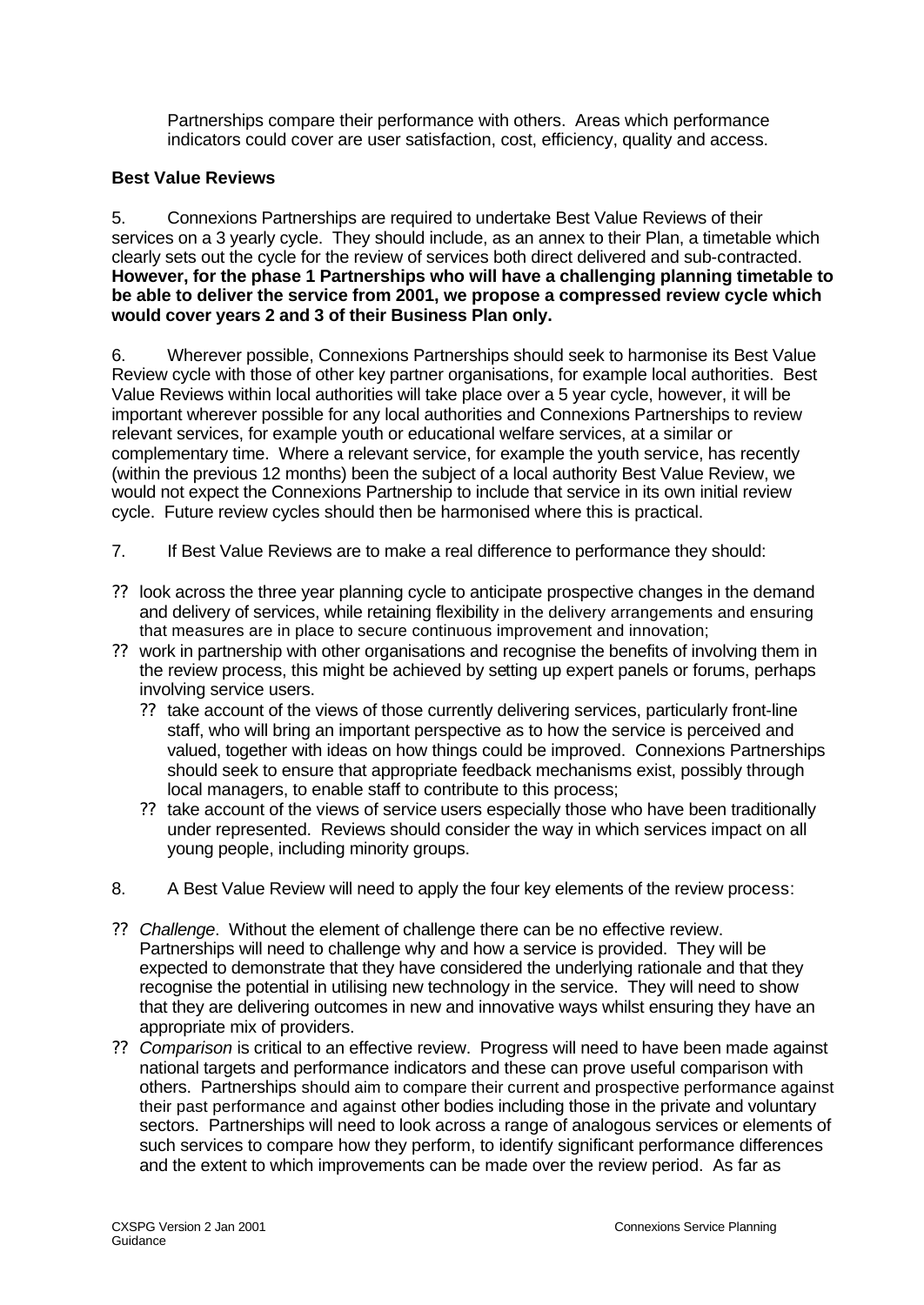possible comparisons should be made on the basis of outcomes but with some comparison of inputs, outputs and costs in terms of assessing overall efficiency. Benchmarking can also be used in identifying efficiency improvements.

- ?? *Consultation* will be fundamental to the development and delivery of the Connexions Service. Partnerships will need to consult with and actively engage young people in the design and delivery of the service in their area as well as having a strategy for consulting key partner organisations and the wider community. Where possible Partnerships should utilise existing consultation mechanisms and exercises. New consultation mechanisms should be developed in such a way as to effectively engage groups that are typically hard to reach. Partnerships should build on existing examples of best practice, ensuring that those consulted are clear about the purpose of the consultation; how their contribution will be used; details of the timetable and decision making process; and how they can receive feedback on the outcomes.
- ?? *Competition* will be important as a way of demonstrating that functions are being carried out competitively. Competition should play an essential and enduring role in Best Value. It should be approached positively taking full account of opportunities for innovation and genuine partnership which will be available from working with others in the public, private, voluntary and community sectors. In agreeing the structure and constitution of the Connexions Partnerships it will be important to ensure that there is a strong independent voice within the Partnership. This voice will need to influence provision decisions and that can guard against a conflict of interest where individual partners may be competing to deliver the same services.

9. The Partnership should place the needs of service users uppermost, adopting an open mind as to how and by whom the service will be provided. Partnerships should develop a genuine partnership between public, private and voluntary sectors, particularly looking to involve those voluntary and community organisations serving minority groups. Partnerships should be committed as part of their Best Value Reviews to opening up services to competition. This may be subjecting services to open and competitive tendering but may also be through commissioning an independent benchmarking exercise or other mechanism.

10. An important element of Best Value is the Government's recognition of the importance of fair employment and a well-motivated and well-trained workforce, to the provision of high quality services, whether employed in the public, private or voluntary sectors. We would encourage Connexions Partnerships to take a positive approach in applying TUPE or to consider offering equivalent protection if TUPE is not applicable as a matter of law, to any staff delivering services as employees of the Partnership where those services are subsequently contracted out as a result of a Best Value Review. More information on TUPE can be found in Annex 2.

11. It will be vital that Partnerships are alert to the benefits to be gained by looking innovatively at how services can be divided and/or recombined, especially in moving away from a predominantly geographic approach to one of building on the strengths of certain providers to deliver different types of services. In this way the Partnership can both stimulate diversity and innovation and enhance choice for the young people using the services.

12. Best Value Reviews will apply equally to services that the Connexions Partnership plans to direct deliver and to those services that are provided under subcontract or other agreement. Partnerships should ensure that providers from the public, private voluntary and community sectors have been given a fair opportunity to offer relevant services on the basis of the quality of their current provision. Where services are let under sub contract an open and transparent tendering exercise should be undertaken, which is appropriate to the size and risk attached to the contract.

# **Reporting**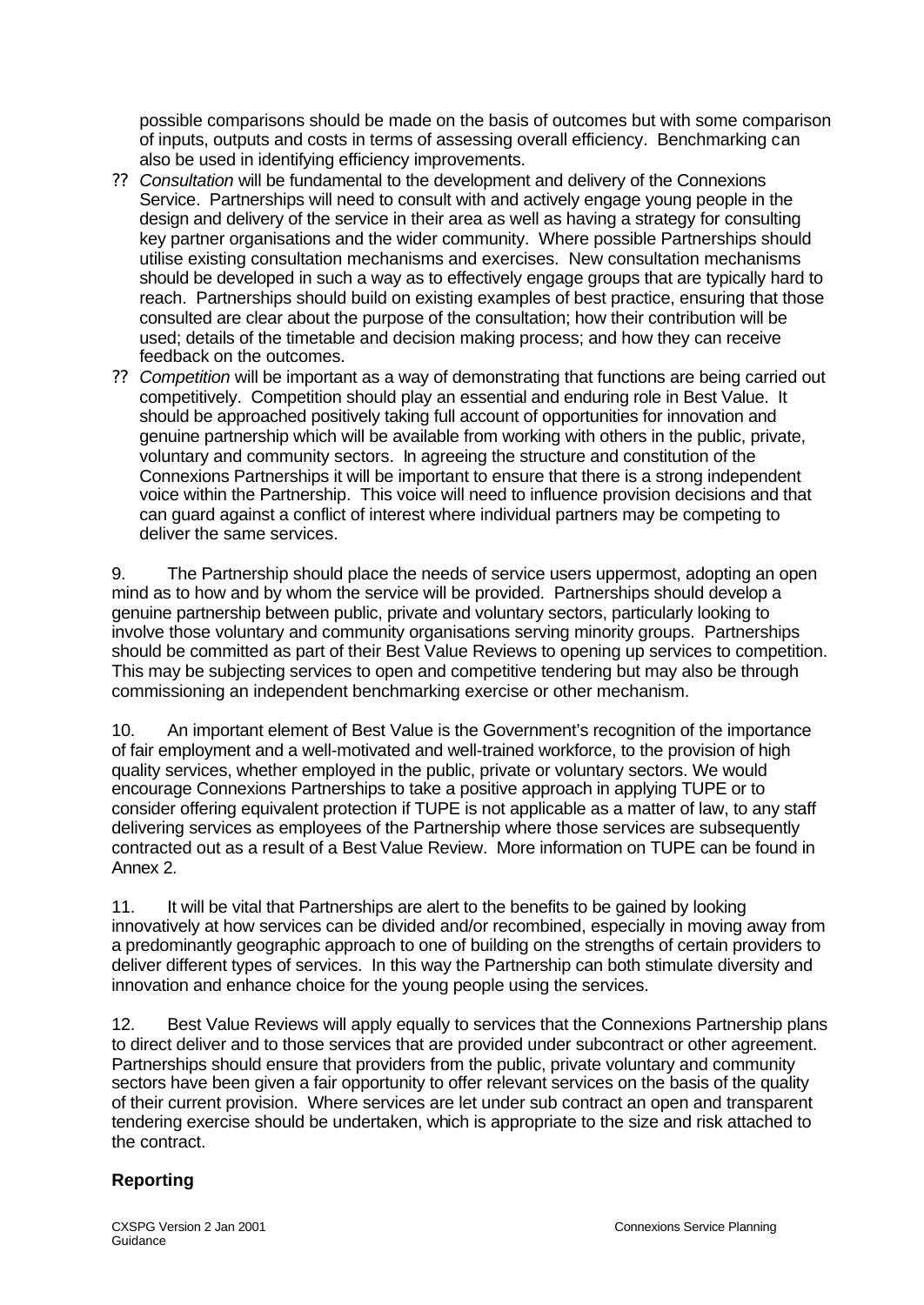13. The Connexions Service will also be subject to independent external inspection. The framework and process for inspection will be designed to reflect the multi-agency approach of the service. OFSTED are working with the Connexions Service National Unit to design the inspection framework and will manage the inspection programme, involving other inspectorates as appropriate. This may include the involvement of the Audit Commission - the Local Government Act 1999 provides for the Audit Commission to carry out inspections for Best Value purposes of local authority services.

14. Where an inspection report identifies shortcomings, the Connexions Partnership will need to develop an action plan to address these. More information can be found in Section O. As part of that action plan we would want to see that the Partnership had brought forward the Best Value Reviews on those services which were causing concern. Services should also be brought forward for review in the event of failure to meet key targets, or achieve key milestones within the Business Plan. The Partnership should revisit its Best Value Review cycle to ensure areas of poor service delivery are reviewed as soon as possible. As an annex to the Partnership's Business Plan, the review cycle, and any changes, will be agreed with their Connexions Service National Unit business manager at their quarterly review meetings. At quarterly meetings Partnerships will also include an update on the Best Value Reviews that are underway or have been completed and will agree, with its business manager, any action it intends to take in response to a completed review.

15. As part of its accountability framework to the young people and community it serves, the Connexions Partnership will be required to publish regular performance information and an annual report. The Partnership should include within its annual report the key results, in summary form, of all its Best Value Reviews completed in that year. These summaries should include the results of consultation, the alternatives considered, the agreed outcome and a plan of action. The Partnership's annual report should also include a response to any inspection reports. They should highlight any changes that they have made, or plan to make, in response to an inspection report or Best Value Review.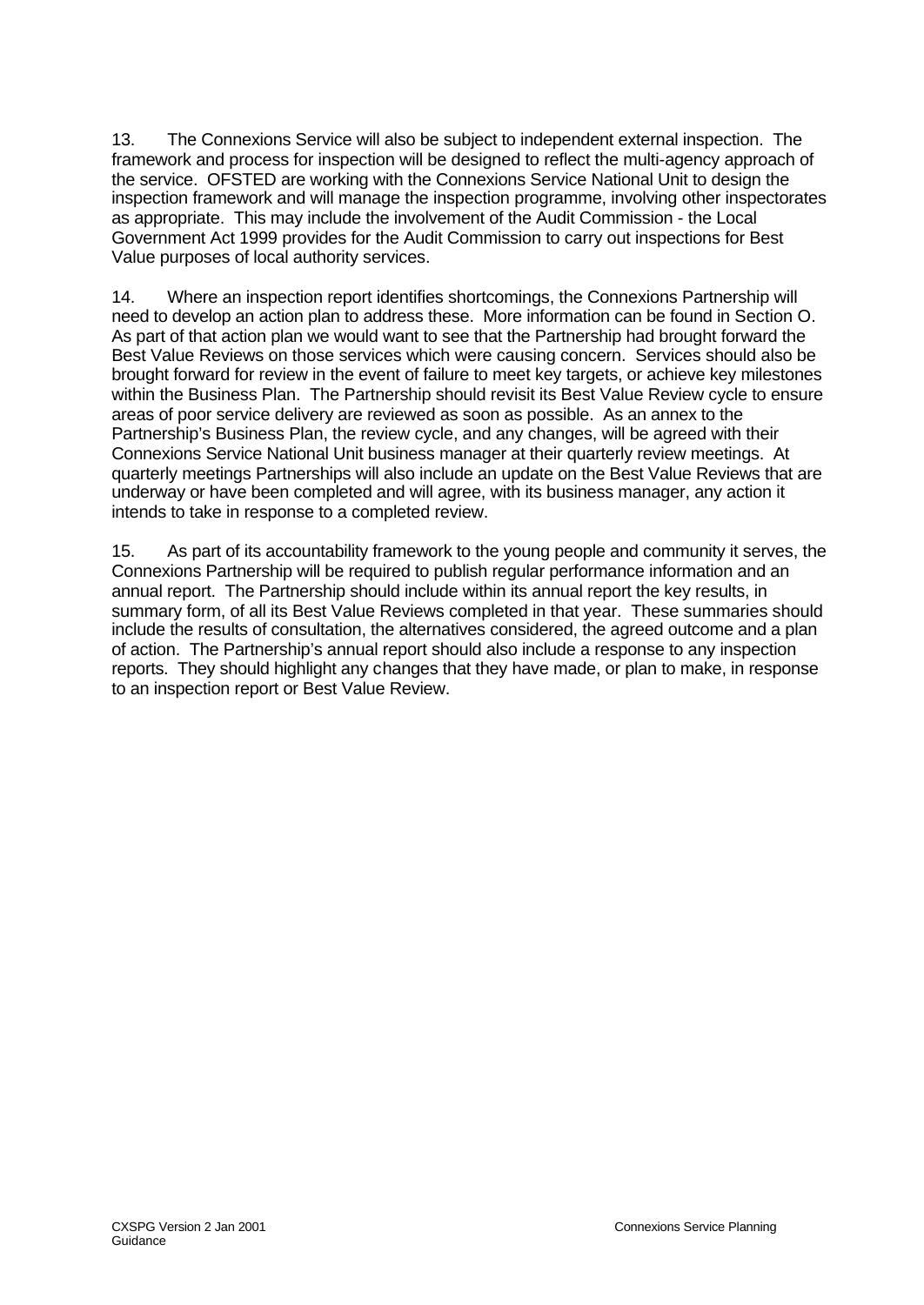# **COMPETITIVE TENDERING AND BEST VALUE.** - *(SUPPLEMENT TO SECTION N)*

This supplement seeks to clarify the arrangements relating to competitive tendering and best value for Connexions partnerships. It builds on the information already contained in Section L, paras 32-35, and Section N of the Planning Guidance.

## **Competitive Tendering**

1. Where a Connexions Partnership decides to let services under sub-contract, the CSNU requires that it conduct an open and transparent competitive tendering exercise appropriate to the size and risk attached to the contract. Whether the subcontractor eventually ends up being from the public, private or voluntary sector will not be a factor in determining the process. It is our expectation that contracts will not be put out to competitive tendering more often than every 3 years as this is in keeping with the business plan and best value review cycle. Any shorter would be disruptive and any longer would be too inflexible.

2. With regard to EU procurement rules, Connexions Partnerships should note that the Connexions Service is classified as "residual" and will therefore normally be exempt from the requirement to offer contracts openly in Europe. The requirements that are being placed upon Connexions Partnerships that relate to competitive tendering are the Connexions Service National Unit's (CSNU's) requirements rather than EC Guidelines. Where a Connexions Partnership has a specific query relating to these requirements it should contact the Government Office or the CSNU who will refer the query to a specialist procurement advisor.

3. Arrangements for the Phase 1 areas will be treated differently to following years due to the tight timescales involved. Because there will be insufficient time for a full scale tendering exercise before April 2001, and the need to ensure continuity of services to young people, the CSNU will treat 2001-02 as a "transition" year and will be more relaxed about the requirements to tender competitively. Partnerships may decide to continue using existing providers to supply services. Arrangements for competitive tendering of services which the Connexions Partnership intends to contract out must be developed in 2001-02 and competitive tendering should take place in time for contracts from 2002. Connexions Partnerships should demonstrate in their plans that they intend to seek a wide range of providers and new ways of delivering services.

## **Best Value**

4. Best value applies to all services that a Connexions Partnership directly delivers and those that are provided under a sub-contract or other agreement. Connexions Partnerships must actively seek to achieve best value and ensure that best value reviews are carried out on a 3 year cycle. The principles and requirements relating to best value are set out in Section N.

5. As with the requirements for competitive tendering, (see para 3) in the first year the CSNU will not require Connexions Partnerships to carry out best value reviews. However, they must provide an assurance that the services they deliver are competitive, offer quality, retain flexibility, secure continuous improvement, and stimulate innovation and diversity. After the first year, best value reviews of current provision should precede the decision of how best to procure the service in the future. We are currently developing proposals and supporting guidance for how best value reviews will operate in Connexions and we will be working to ensure that this offers a rigorous and robust system for evaluating directly delivered services alongside subcontracted services.

## **SECTION O: INSPECTION, QUALITY ASSURANCE AND EVALUATION**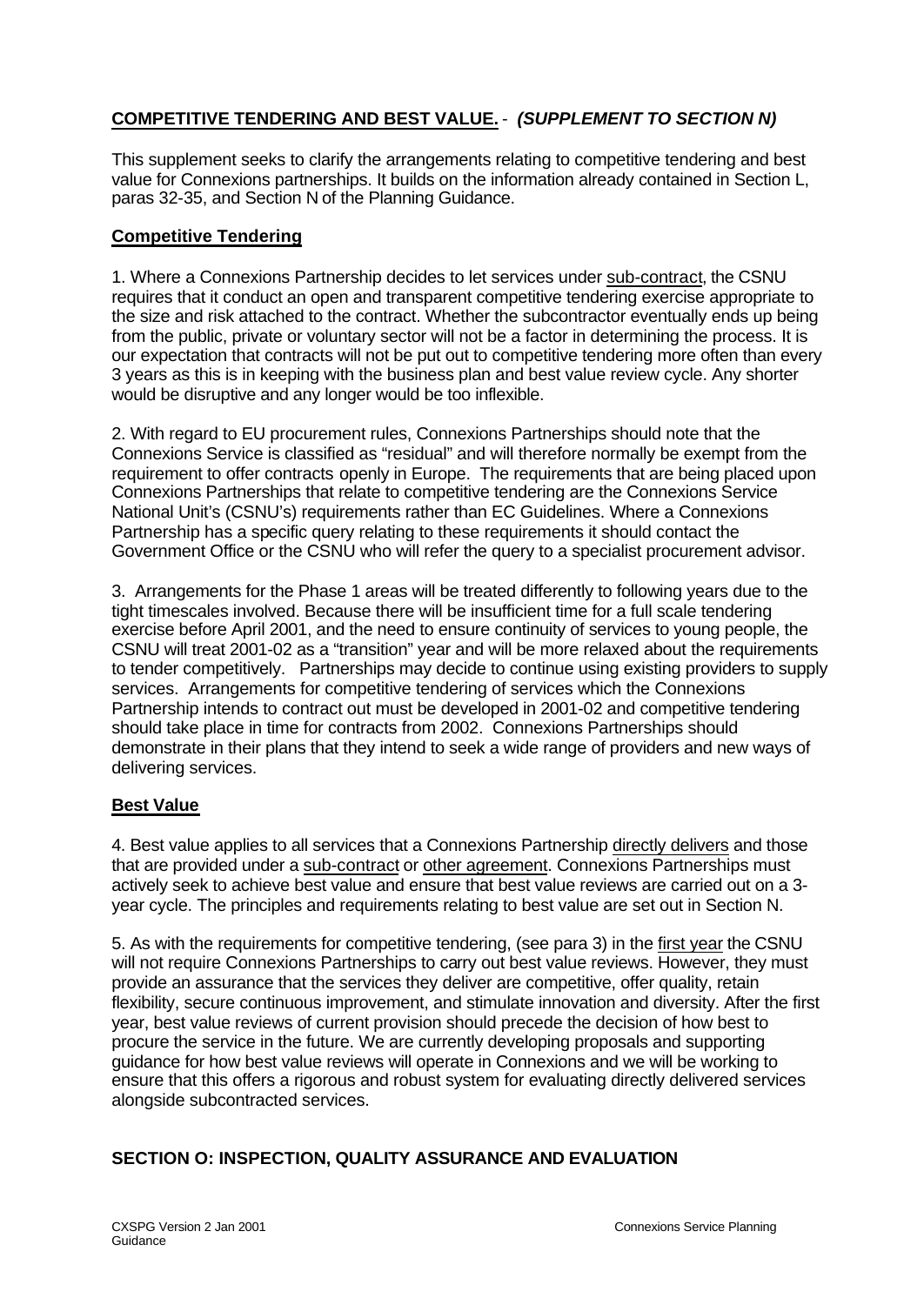## **Key Requirements:**

- ?? quality management processes which embody the key Connexions Service principles are established/planned;
- ?? national quality standards which are being developed are adopted;
- ?? outline existing quality arrangements;
- ?? rigorous and regular self-assessment is used in promoting continuous improvement;
- ?? conducting own research and development studies.

## **Commitment to quality**

1. The Connexions Service will be a high quality and continuously improving service which is responsive to young people's needs. Partnerships will therefore need to incorporate quality assurance and quality improvement into their Plans. Partnerships, local management committees and the organisations with which they contract will need to commit themselves from the start to establishing quality management processes which embody the key principles set out in earlier Connexions documents.

## **Quality standards**

2. National quality standards are being developed which all organisations involved in the planning or delivery of the new service will need to encompass. These standards are being developed in consultation with Partnerships and other stakeholders and will take account of the diversity of organisations involved in delivering the Connexions Service. The new standards will be sufficiently flexible to allow for the achievement of other relevant standards to satisfy the Connexions Service National Unit's requirements in terms of service quality. The new standards will also need to recognise the developing nature of the service and the emerging profession of personal adviser, and provide a platform for innovation.

3. The Connexions Service National Unit will be consulting on the new standards later in the year. Partnerships and other interested parties will be invited to comment and contribute to their development. The national unit is aiming to publish version 1 of the standards early in 2001. Like all sets of standards, they will need to be reviewed and evaluated periodically and revised as necessary. In the short-term, Plans will be assessed against the draft standards published in the consultation document.

## **Quality management: assurance and improvement**

4. Because individual partner organisations will bring a variety of approaches to quality management to the Partnership, a particular quality management system is not being imposed. The Connexions Service National Unit is currently developing a quality management strategy (QMS) which will seek to incorporate the most appropriate features of the various approaches including the European Framework for Quality Management (EFQM) Model, ISO 9000, Investors in People, Chartermark, the Guidance Accreditation Board's Quality Mark, and the Best Value principles. The QMS document will show how these various approaches can be fitted together to provide a coherent quality management strategy.

5. The QMS will incorporate the quality standards and be coherent with the inspection framework being developed by OFSTED. It will also, as far as possible, be compatible with the quality improvement strategies being developed for the LSC and the Information, Advice and Guidance (IAG) programme for adults. The national unit will be consulting widely on the draft strategy during the Autumn with the aim of issuing detailed guidance early in the New Year.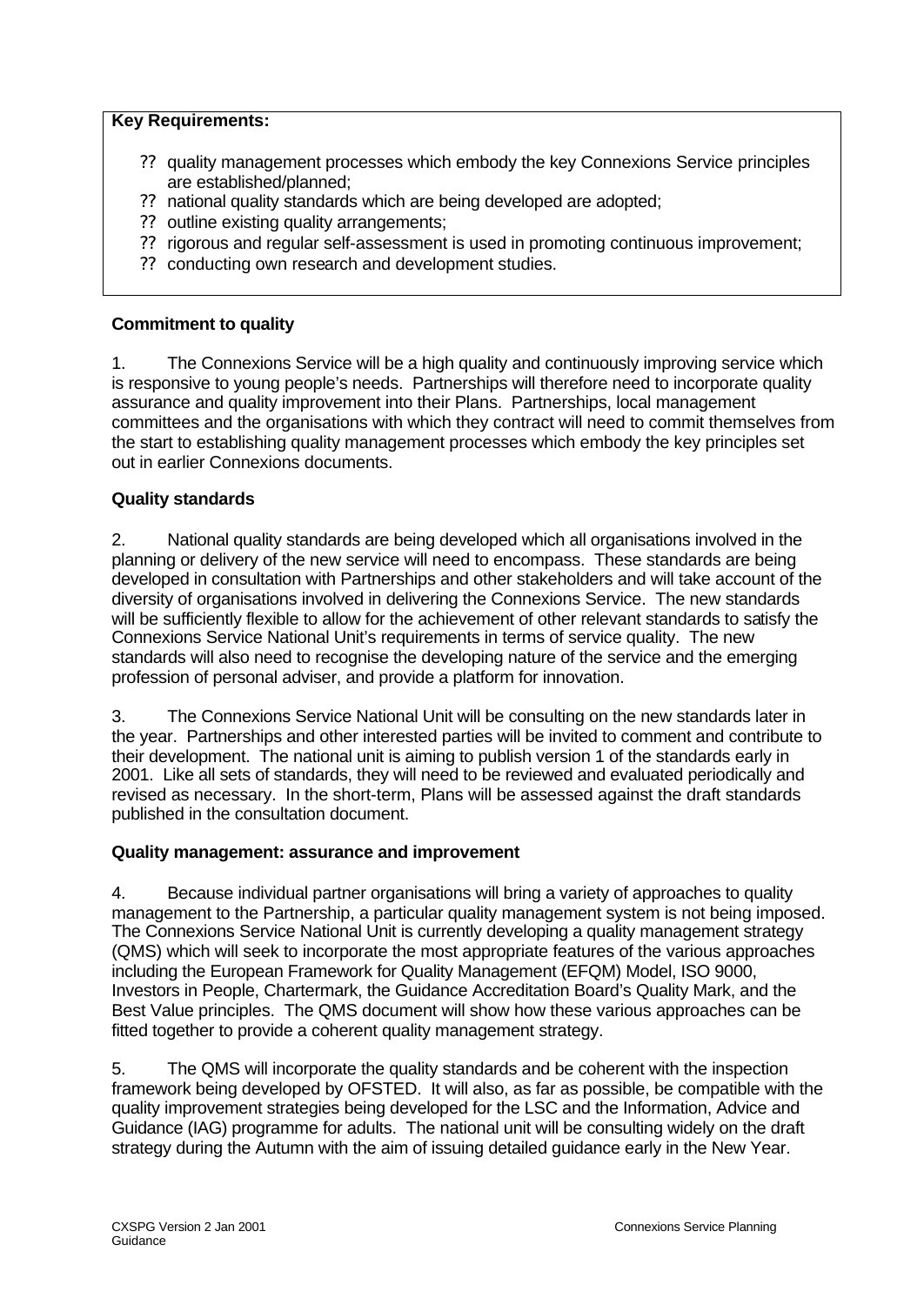6. Partnership Plans should include an outline of the quality arrangements already in place in the partner organisations and a broad strategy for convergence of partners' approaches in relation to the services to be provided under Connexions.

7. Although no particular system is being prescribed, Partnerships' quality management strategies and plans should indicate how their arrangements will encompass the key principles of **accountability, effectiveness, efficiency, people, continuous improvement and equality** which were set out in *The connexions service: prospectus and specification*.

8. Rigorous and regular self-assessment needs to be an essential element of the overall quality management strategy. This will complement the periodic independent inspections by OFSTED and provide a potent driver for quality improvement. Plans should set out the Partnership's proposals for a programme of local evaluation into impact, measurement of performance against their targets and local benchmarking, setting out how findings will be used to improve performance.

# **Inspection**

**9. OFSTED has responsibility for inspecting the Connexions Service. To this end it is developing an inspection framework. The quality standards referred to above will be taken into consideration when developing this framework. OFSTED will be consulting with Partnerships and other relevant organisations as its work on the OFSTED framework progresses. The aim is to publish the framework by March 2001. Discussions are currently taking place between the Connexions Service National Unit and OFSTED about the detailed nature and scope of the inspection activity to be carried out from April 2001. It is envisaged that in the first year OFSTED will be carrying out monitoring inspections of those Partnerships that are up and running. These early inspections will not result in individual published reports. Instead, OFSTED will produce a thematic report highlighting key issues. Inspections of Partnerships leading to published reports will commence from Autumn 2002.** 

## **Pre-inspection**

10. Pre-inspection should be regarded as part of the process for assessing Partnership Plans. It will be undertaken where there are potential concerns about the Partnership's ability to deliver key aspects of the service. Such concerns may arise because of earlier audit or inspection reports on key components of the new service or comments on aspects of the Plans raised by the assessment panel or Government Office.

11. Pre-inspection may be undertaken at any time prior to contracting. It will be invited by the Connexions Service National Unit and carried out by an appropriate agency depending on the nature of the potential concerns. A report will be produced for the national unit and the findings will be shared with the Partnership in question but it will not be published. The report might be used to inform the Business Plan or specify any action required prior to contracting.

# **Evaluation**

12. At the launch of Connexions it was made clear that evidence based practice - ensuring that new interventions are based on rigorous research and evaluation - will be one of the eight principles at the heart of policy development at both the national and local level. This principle has already been put into practice through the formative research taking place with those Partnerships piloting the Connexions Service and a conference held in June 2000 to look at the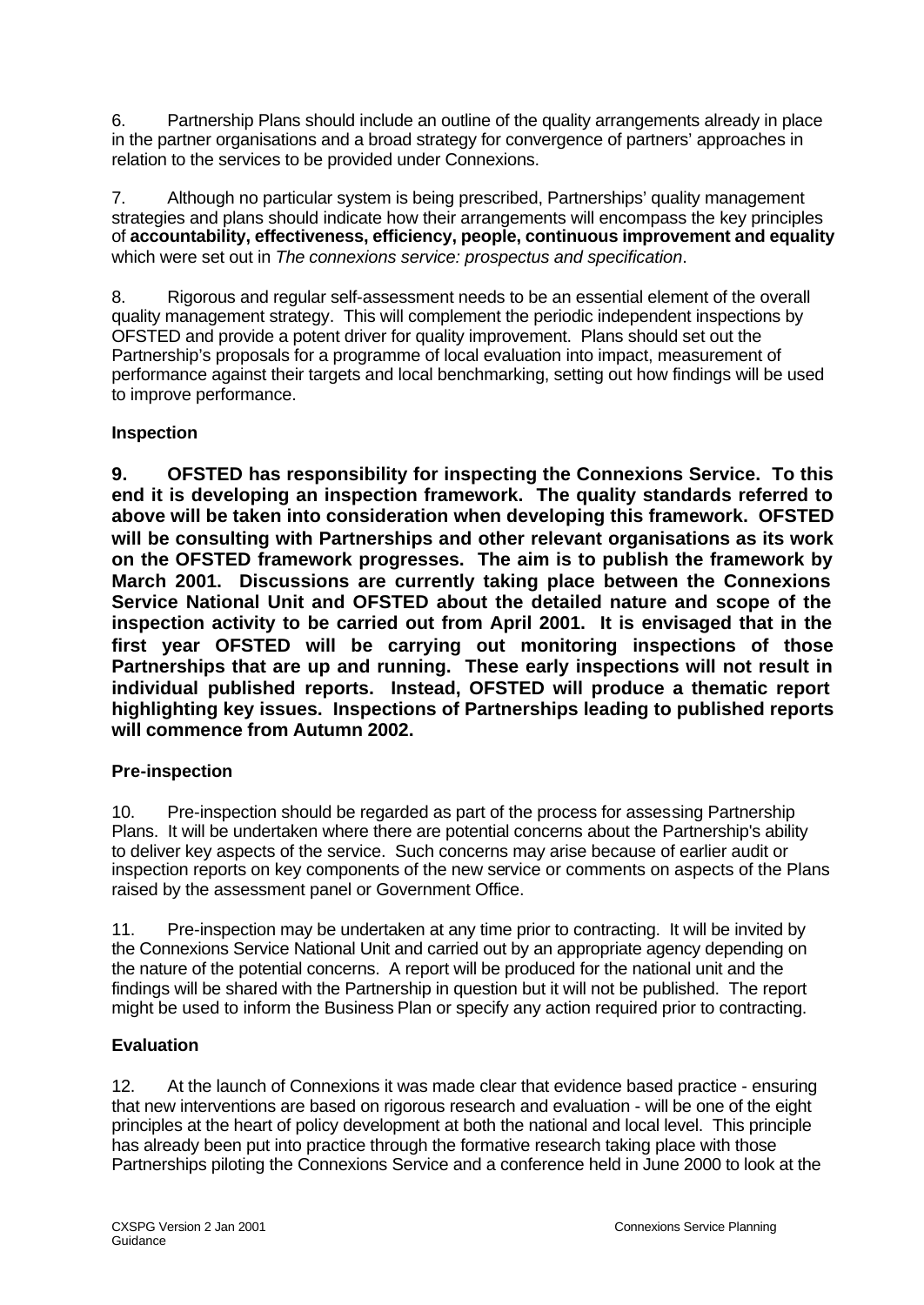sort of research needed to inform the development of the Connexions services. It is equally important that existing practices are regularly evaluated.

13. We are currently developing an evaluation strategy for the Connexions Service. It will be the responsibility of the Connexions Service National Unit and the Connexions Partnerships to implement this strategy. Evaluative work will be required at national and partnership levels. The national unit will initiate research to access the overall performance of the Connexions Service against its key objectives. Partnerships will be expected to participate in these national studies. In the short term, the emphasis of the national studies is likely to be on formative evaluation - or action research - designed to identify what works and to disseminate good practice across all Partnerships. In the longer term, the evaluations will involve comparative studies to explore local differences in service efficiency and value for money, and to assess the overall impact of the Connexions Service in relation to policy objectives.

14. In addition, Partnerships are required to conduct their own rolling programme of evaluation. The focus of these studies should be on local initiatives and the way that local activities contribute to the achievement of the national objectives and performance targets. So far as Partnership level activity is concerned, the action research taking place with the Connexions pilots includes the development of an evaluative framework and associated toolkit to help providers plan and carry out rigorous research studies. Comprehensive evaluation is central to the principle of evidence based practice and Partnerships will be expected to use the findings of such research to inform their planning and delivery decisions. They can also contribute to the Best Value Reviews (see Section N). The draft framework and toolkit will be tested by the pilots and revised as necessary by the national evaluator before being published for use by Connexions Partnerships from April 2001.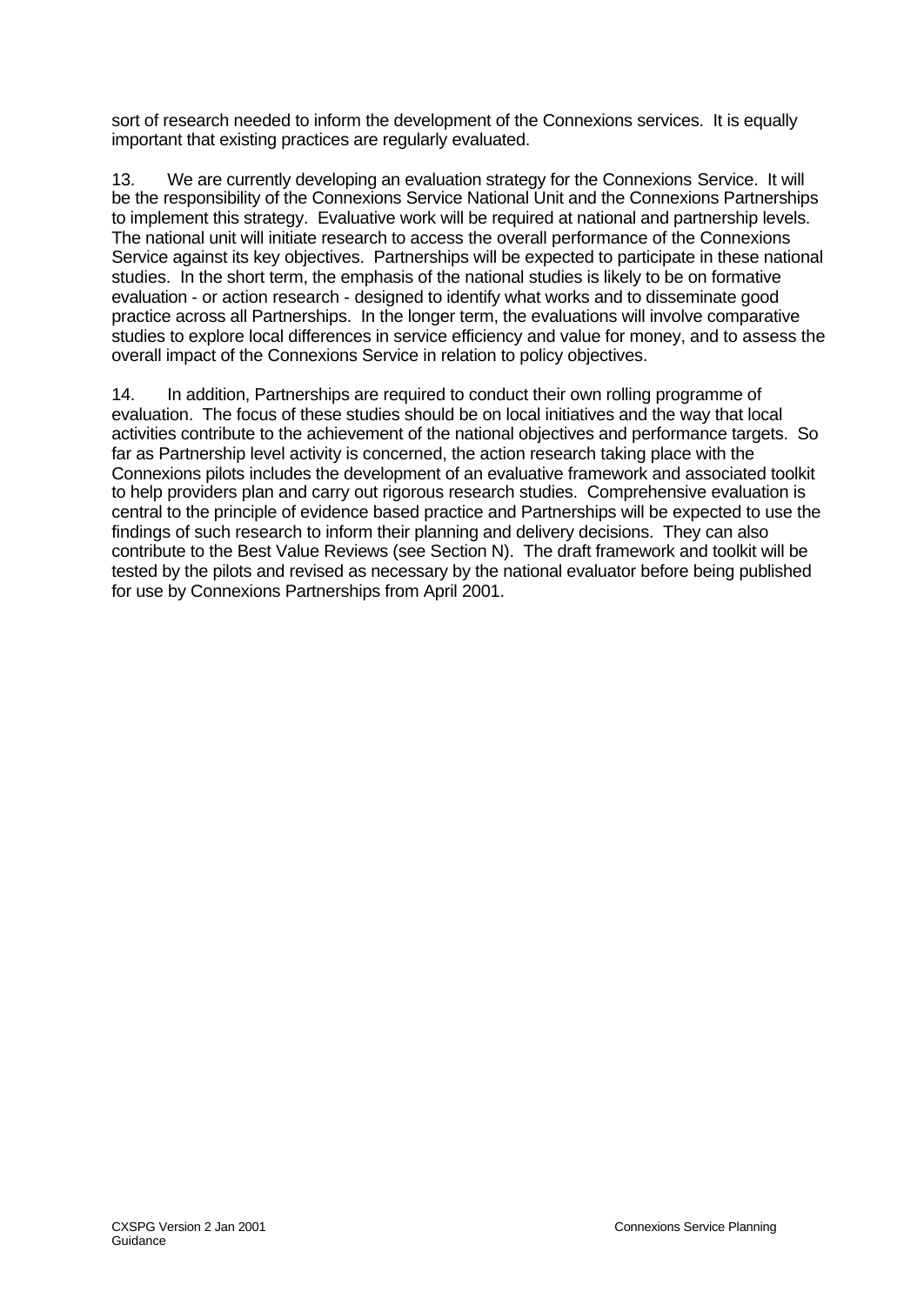# **SECTION P: TRACKING AND MANAGEMENT INFORMATION**

## **Key Requirements:**

- ?? monitoring the status and needs of all 13-19 year olds in a way that enables the Connexions Service to operate effectively;
- ?? providing a comprehensive register of 13-19 year olds;
- ?? maintaining contact with young people;
- ?? information can be accessed by more than one area;
- ?? creating a database, for use by personal advisers, of relevant information on each young person;
- ?? providing an information flow for Connexions Service local managers to monitor the needs and status of individuals;
- ?? providing anonymised and aggregate information to the national unit;
- ?? supplying key management information to the Connexions Service National Unit on a regular basis.

## **National tracking system**

1. A comprehensive tracking system will start to be implemented in Autumn 2002 to support the Connexions Service by monitoring the status and needs of all 13-19 year olds. The system will hold the information needed to underpin the work of personal advisers, local management committees, Connexions Partnerships and the Connexions Service National Unit and facilitate information sharing. It will also enable young people who move between partnership areas to be supported more readily.

2. Over time the tracking system will operate in a highly standardised way, with the Connexions Partnerships and the Connexions Service National Unit all using the same software, data definitions, data formats and functionality. This will enable better sharing and exchange of information locally, nationally and between agencies. This could operate as a single national tracking database or as a series of standardised local databases interacting with a central database. However we are not expecting Partnerships to invest in costly and long term developments in their area.

3. The system will monitor the status and needs of all 13-19 year olds in a way that enables the Connexions Service to operate effectively. It will need to provide:

- ?? a comprehensive register of 13-19 year olds;
- ?? the capacity to maintain contact with young people and so reduce the numbers falling 'between the net' of organisations or losing contact when moving area;
- ?? the flexibility to allow access by more than one area if, e.g. a young person is living in one area and studying in another;
- ?? a database(s) of relevant and relatively detailed information on each young person to be used by personal advisers;
- ?? an information flow for Connexions Service local managers to monitor the needs and status of individuals as they progress through learning up to the age of 20, in such a way as to trigger intervention if they are at risk of dropping out;
- ?? an anonymised and aggregate database and information flow to enable the Connexions Service National Unit to understand and respond to issues affecting young people's participation and progress in learning.

4. It is important that some tracking capability is available as soon as the Connexions Service is up and running (i.e. from April 2001). The Connexions Service National Unit is currently working with a range of internal and external colleagues to define user requirements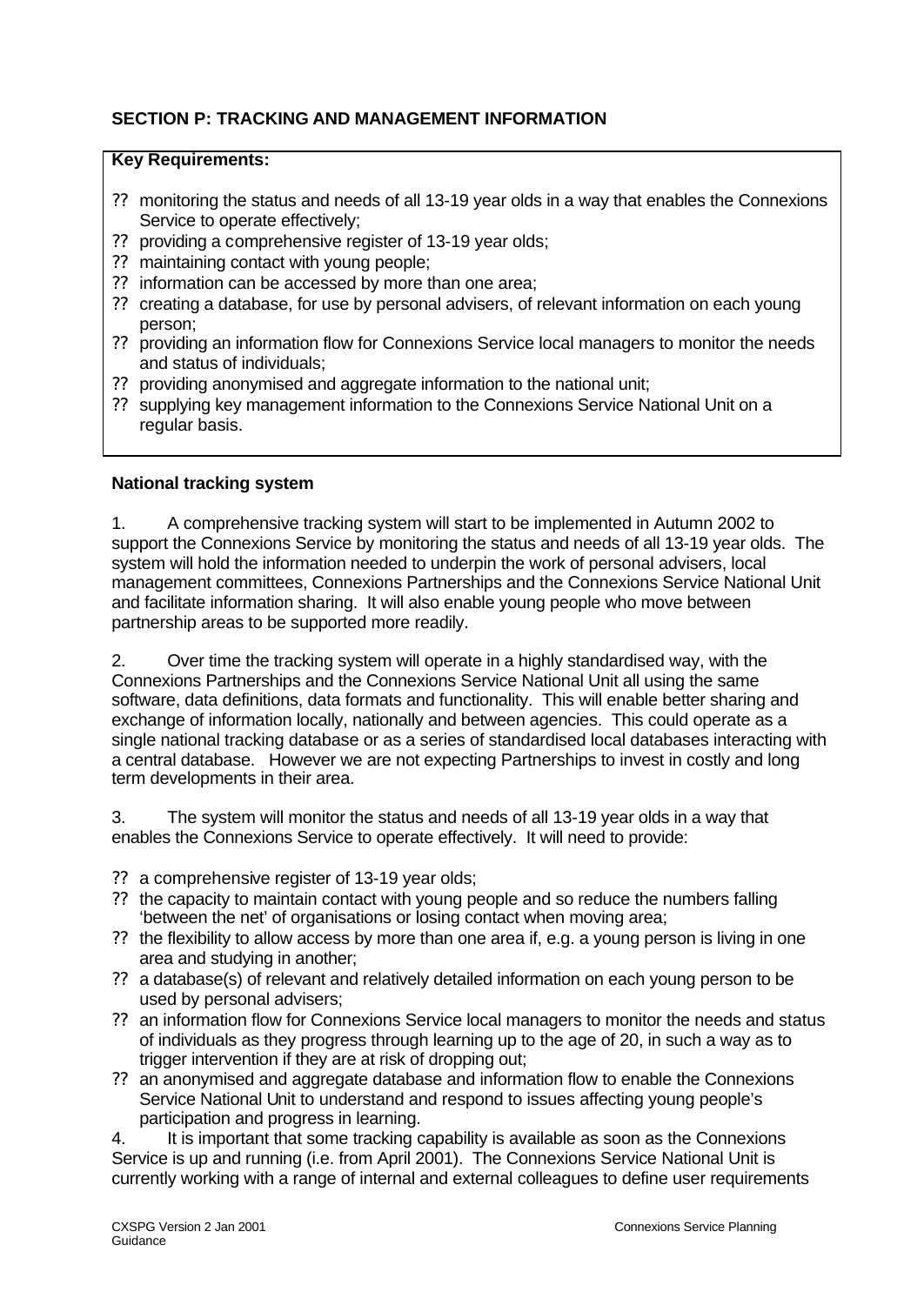and arrangements that will need to be in place from April 2001. Part of this work will be to review existing local tracking capability and consider how best to build on and enhance current capacity in the short term.

5. The Connexions Service National Unit are also looking to develop information sharing protocols that will provide the basis for local information sharing agreements. A key priority will be to ensure that the privacy of young people is preserved and that Data Protection principles are applied. As part of this, the national unit are looking to develop protocols that will form the basis for local information sharing agreements.

## **Management information**

6. The Connexions Service National Unit will be responsible for monitoring the performance of Connexions Partnerships. Underpinning the monitoring of performance will be a requirement for Connexions Partnerships to record and supply key **management information** to the national unit on a regular basis. The management information requirement is closely linked to, but broader than, the client based information covered by the tracking system. The management information need will encompass the information in aggregate form that the Connexions Unit will require to monitor performance, including financial and resource based data.

7. The draft outline Management information is contained in Annex 3 at the end of this document.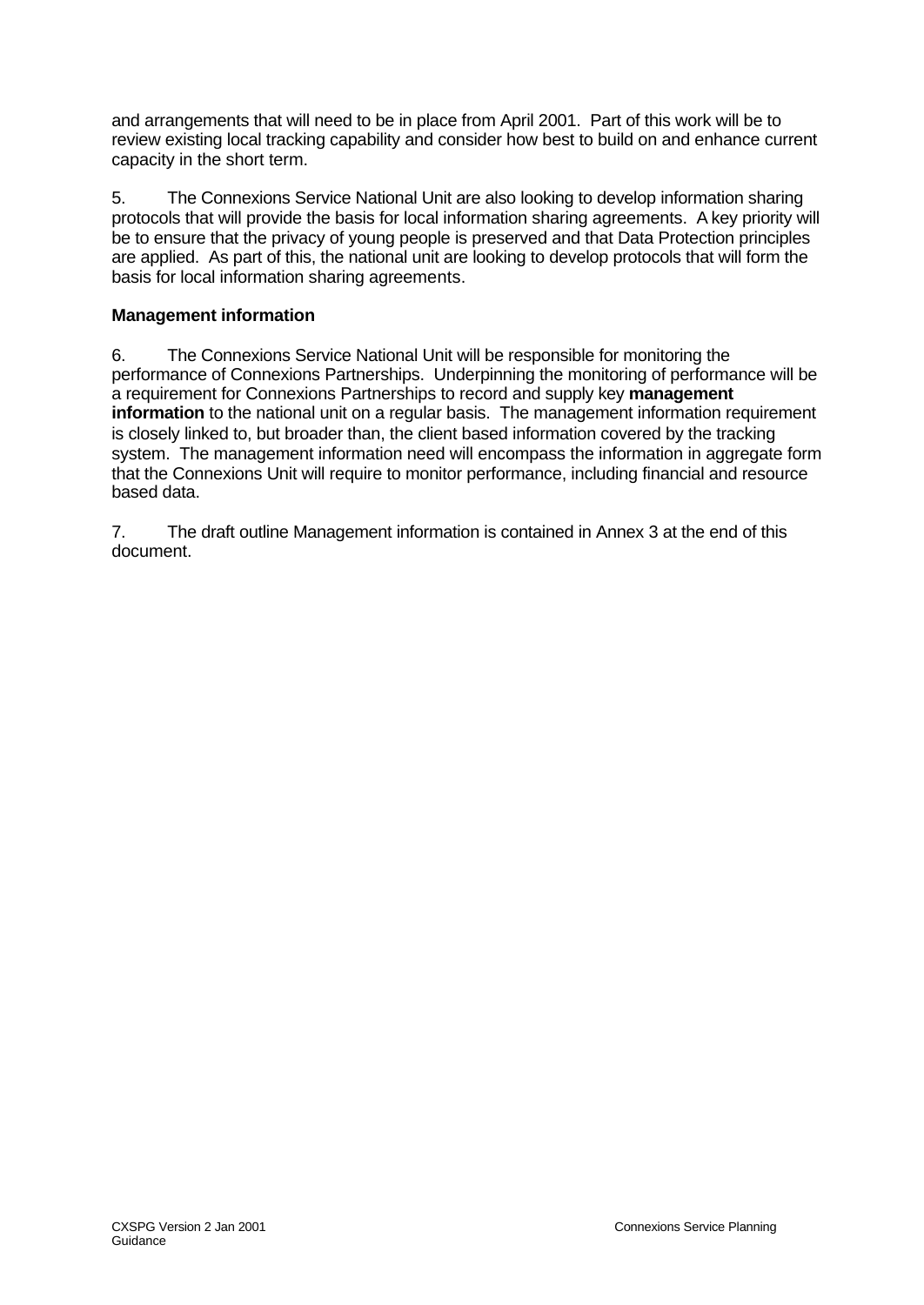# **SECTION Q: EQUAL OPPORTUNITIES**

### **Key Requirements:**

- ?? supporting young people to make informed choices by promoting equal opportunities and by challenging all forms of discrimination;
- ?? ensuring young people, have access to services wherever they live, that these services are effective whatever their background, gender, religion, race, ability or disability, or sexuality.

1. Extending opportunity and equality of opportunity is one of the eight key principles that form the basis of the new Connexions Service. All young people should be able to consider their futures without limitations to their aspirations. They should also be given the support they need to overcome any bias they may encounter in fulfilling their aims. The active promotion of equality of opportunity should permeate the whole of the service - the internal working of a Connexions Partnership, the way it treats its clients and how it works on their behalf with third parties.

2. A Connexions Equal Opportunities best practice guide is being drawn up in consultation with a number of organisations including the Commission for Racial Equality (CRE) the Equal Opportunities Commission (EOC) and the Disability Rights Commission (DRC). Equal opportunities will be covered in the Connexions Quality Standards and the OFSTED inspection framework. Summarised below are 5 key areas that will be covered in the best practice guide. Each Partnership should show in its plan how it will deliver its service in these five areas.

## **Management and business structures & policies**

3. Every Connexions Partnership should establish management structures, including senior and board level accountability, policies and an implementation plan, to deliver its equal opportunities obligations. Policies and plans should include action in each of the five areas.

4. The Partnership's plan should include a discrete equal opportunities section covering strategy and implementation. The Partnership's annual report should also include a monitoring and evaluation report outlining progress against the equal opportunities implementation plan.

## **The service**

5. Every Connexions Partnership should set up and monitor systems to ensure the complete range of services offered, including those delivered outside the service's premises, are consistent with and promote equal opportunity objectives.

- 6. The Partnership should conduct:
- ?? **an initial baseline audit of company products including information, publications and systems for providing a service to young people, as well as a disability audit of access to premises and services;**
- ?? regular reviews to identify and highlight both positive and negative aspects of the full range of services, policies and procedures. This should include information systems, guidance, interaction with young people, access to premises, resources and materials, referral to learning opportunities, community support etc. as well as specific areas highlighted by Partnerships for action.
- 7. The Partnership will need to ensure that: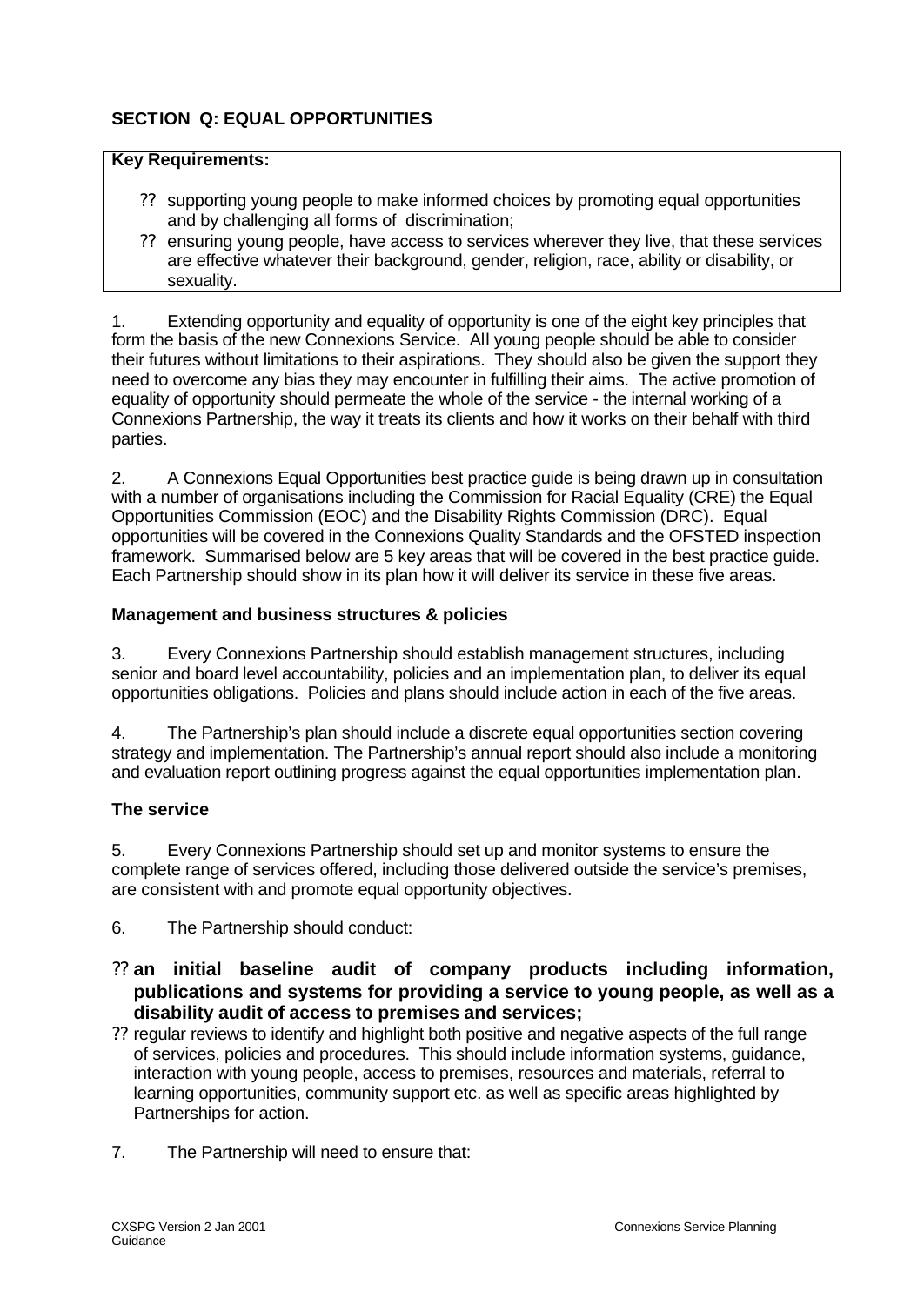- ?? it supports and advises young people to realise their aspirations, including those who wish to pursue "non-traditional" options;
- ?? its communications systems reach and encourage participation from all sectors of the community;
- ?? resources and material, including that which is produced "in-house", reflects the local population and promotes positive messages and images on gender, ethnicity, disability and other areas of potential discrimination. All resources and materials should be available in alternative formats;
- ?? its service equips young people themselves to recognise and counter discriminatory and stereotypical behaviour.

## **Management Information and data systems**

8. Every Connexions Partnership will be establishing client record, management information and tracking systems. These will need to be capable of monitoring the effectiveness of action to counter stereotyping and discrimination. Good management information is essential to enable Partnerships to establish the progress it is making in meeting its responsibilities for promoting equality of opportunity and countering bias and stereotyping.

### **Work with other organisations**

9. Connexions Partnerships will need to work with outside organisations, local networks and communities to develop and take forward strategies which promote equal opportunity and challenge stereotyping and discrimination. Each service will need to develop a "map" of the relevant organisations, and will need to be able to demonstrate that it has the support and confidence of the local community, and that it has taken steps to enable local groups to participate fully.

### **Internal personnel practice**

10. Connexions Partnerships will need to demonstrate that equal opportunities and promoting diversity are at the heart of its personnel policies. This includes establishing equal opportunities as an essential element of training and development. It should develop and implement positive action strategies as a way of increasing the number of employees from under represented groups, including men and women at all operational and management levels.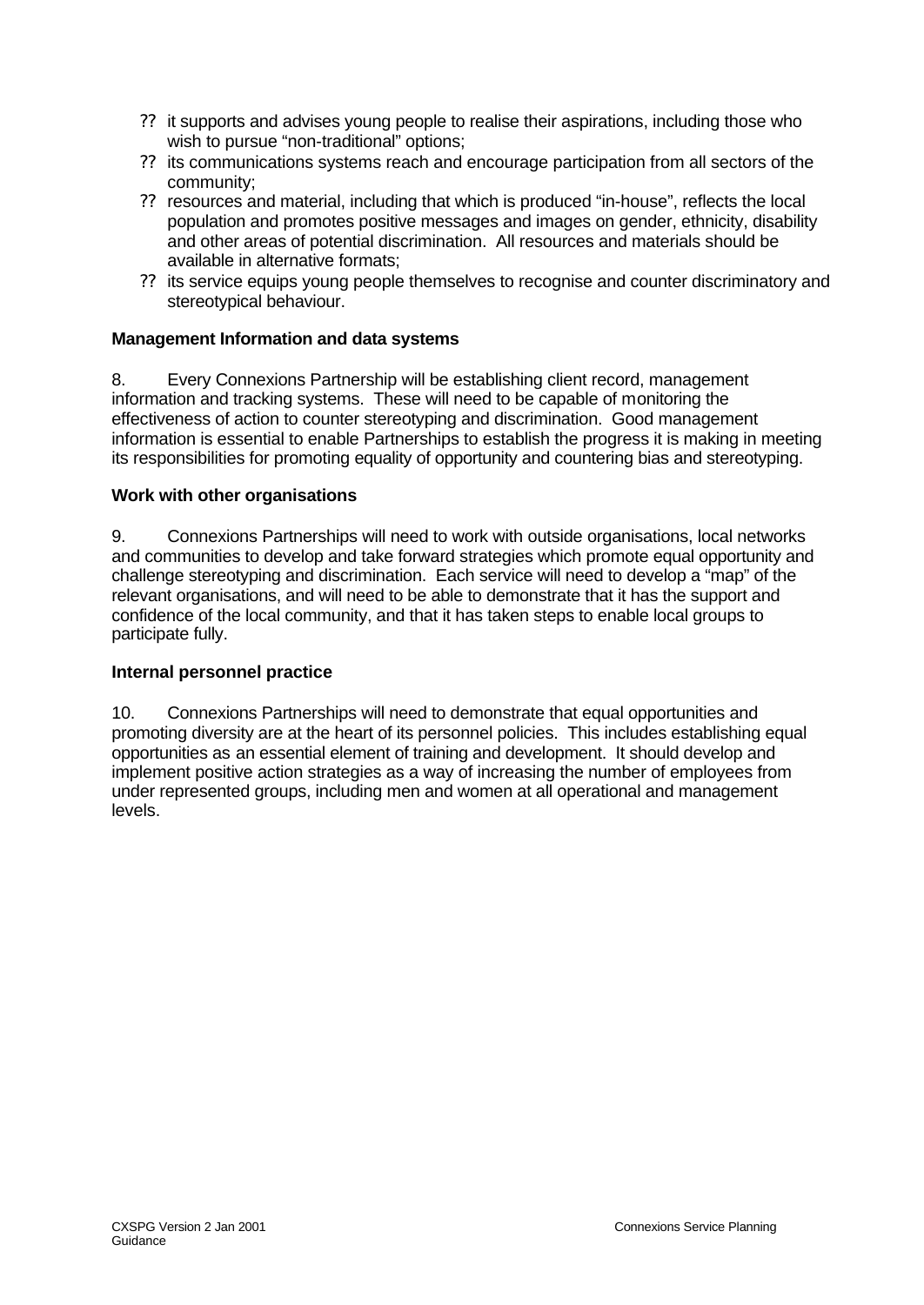## **EQUAL OPPORTUNITIES BEST PRACTICE PRINCIPLES**

*(This is a new supplement to section Q)*

#### **Introduction**

Extending opportunity and equality of opportunity is one of the eight key principles that underpin the new Connexions Service. It cannot be treated as a one off project or a series of activities that can be grafted onto the Connexions Service's functions. It is something that must permeate the whole of the Service - that is, it must be part of each organisation's culture and core practice.

Equality of opportunity applies not only to the areas covered by the Race Relations, Sex Discrimination, Disability Discrimination and Human Rights Acts. It links to the responsibility that each service will have for its local community, an issue that will be encompassed in the proposed changes to the race relation legislation to place a duty on all public bodies to promote equal opportunities. However, the Connexions Service will be asked to do more than merely comply with legislation. The 7<sup>th</sup> principle set out in *"Connexions: The best start in life for every young person"* is "Extending opportunity and equality of opportunity". This means that the Connexions Service's equal opportunities responsibilities go much wider to cover all areas where an individual or group of individuals is disadvantage by virtue of their appearance, status or background. This ranges from individuals who experience bullying behaviour to those who have had to care for a relative on a long-term basis and as a result are subject to discriminatory action. It also extends, for example, to those who are disadvantaged because their religion or sexuality does not conform to the views of others.

Of particular concern are those individuals who are affected by multiple disadvantages such as disabled people who are from a black and minority ethnic group. The Connexions Service must be sensitive enough to be able to identify and address the needs of these individuals.

Each Connexions Service will have to demonstrate that it meets the 5 broad equal opportunity principles set out below. These have been identified, in consultation with a number of organisations including the Commission for Racial Equality (CRE) Equal Opportunities Commission (EOC) and the Disability Rights Commission (DRC) as encompassing the totality of Connexions Service operation and activity.

These five broad areas will inform the development of the equal opportunities dimension of the Connexions quality standards as expressed in the Ofsted Inspection Framework and Quality Management Framework. It is against these frameworks that each Connexions partnership will be inspected including an evaluation of individual policies and plans. These areas will also be a key element in the internal quality assurance processes of each Connexions partnership.

Work will take place during the 1st year of the operation of the Connexions Service to identify and publish best practice.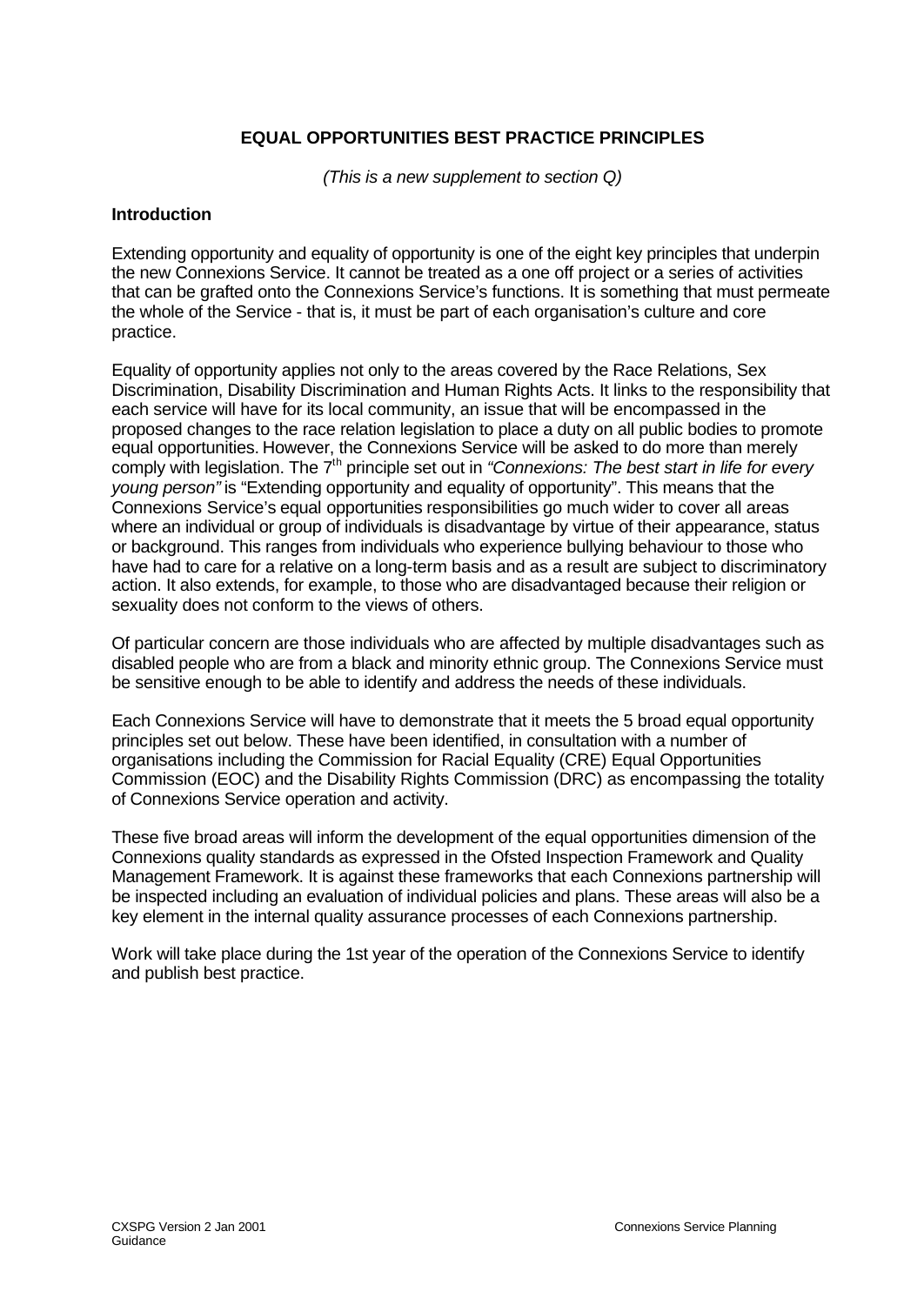# **1. Management and Business Structures & Policies**

Principle - Every Connexions Service will need to establish management structures, including senior and board level accountability, policies and an implementation plan to deliver their equal opportunities obligations. A best practice approach would encompass the following elements:

- a. The organisation has a discrete equal opportunities policy document for outside publication covering strategy and implementation. In particular it includes a summary in a form that young people and their parents/carers can understand and which sets out their rights and responsibilities, and a summary that can be used for reference by its staff. The document:
	- ?? takes into account a local area's requirements;
	- ?? incorporates a baseline assessment of equality related issues;

?? highlights activity for each aspect of equality (gender, race, disability etc.) which is based on the assessment of the local situation;

- ?? sets out the service's equality aims and objectives;
- ?? is endorsed by the Chair and Chief Executive.
- b. The organisation's business plan:
	- ?? identifies a board member and a member of senior management team to actively promote and take responsibility for equal opportunities in the service's activities and internal arrangements;
	- ?? identifies resources to be allocated for the implementation of the organisation's equal opportunities plan;
	- ?? specifies equality training including general awareness and in respect of its advocacy role in promoting equal opportunities. It also highlights training opportunities for members of the board and senior management team.
- c. The organisation conducts equal opportunities audits on a regular basis with follow up action on the findings.
- d. The organisation's Annual Report includes an account of their activity on equal opportunities.

## **2. The Service**

Principle - Every Connexions Service will need to set up and monitor systems to ensure the complete range of services offered, including those delivered outside the service premises, are consistent with and promote equal opportunity objectives. A best practice approach would encompass the following elements:

- a. The organisation conducts:
	- ?? an initial baseline audit of company products including information, publications, systems as well as a disability audit of access to premises and services.
	- ?? regular reviews to identify and highlight both positive and negative aspects of the full range of services, policies and procedures. This includes information systems, guidance, interaction with young people (e.g. through the reception, phone web, printed material, outreach contact etc.), access to premises, resources and materials, and referral to learning opportunities/jobs etc.
- b. The organisation's complaints procedures is able to address discrimination issues, covering complaints about the service itself and outside providers.
- c. The complaints procedure also includes appropriate referral mechanisms to organisations such as the EOC, CRE and DRC for access to expert support and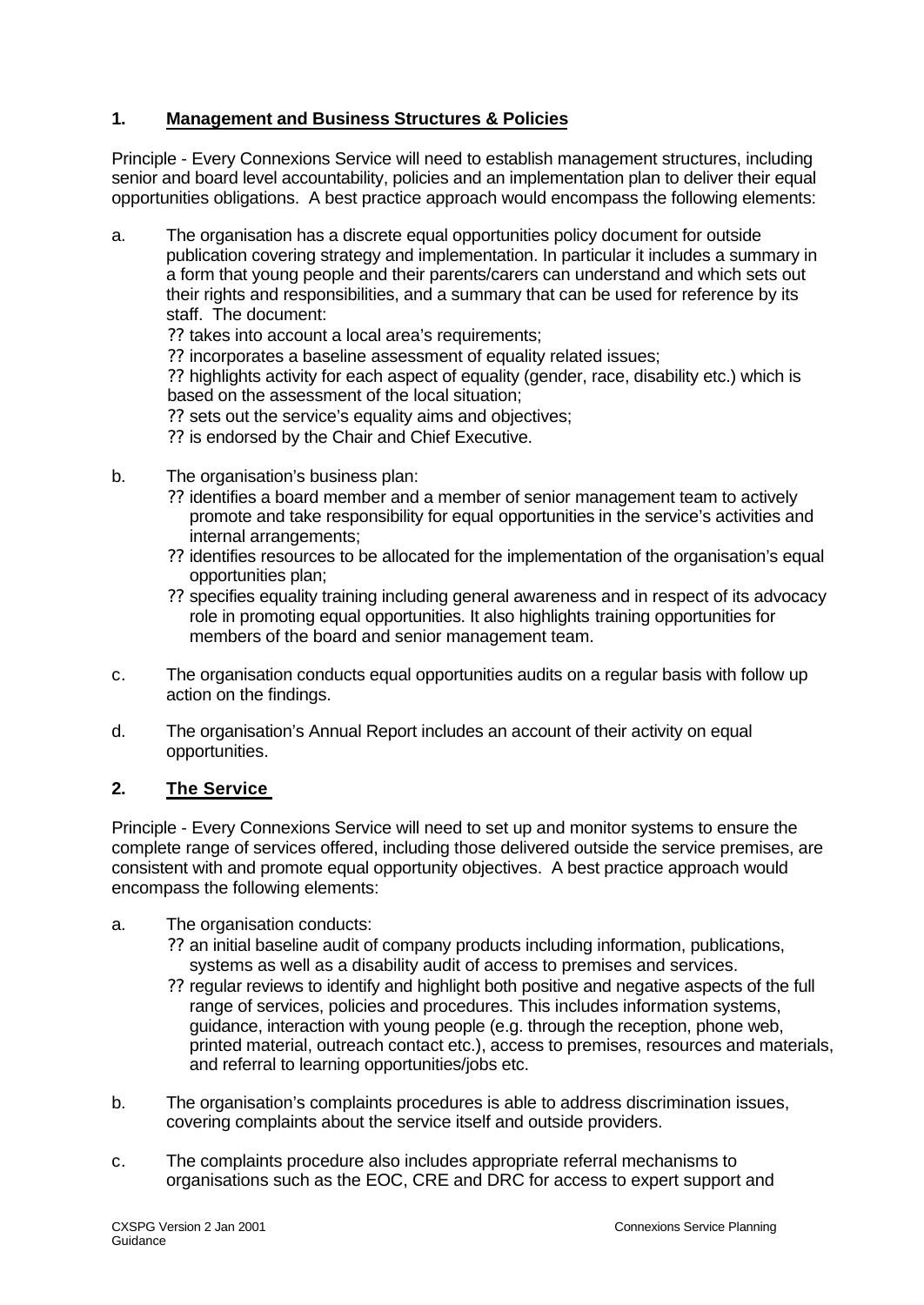guidance while ensuring confidentiality - for example for advice on legislation such as the Disability Discrimination Act.

- d. The organisation's business plan includes action to "equality assure" existing and new resources and material, and take action on any shortfalls.
- e. The organisation adopts a variety of delivery methods to reach all young people such as access through local community radio and voluntary groups.
- f. The organisation ensures that:
	- ?? it has adequate advocacy and support mechanisms for those considering "nontraditional" options;
	- ?? its communications systems reach and encourage participation from all sectors of the community;
	- ?? all resources and material, including those produced "in-house", reflects the local population and promotes positive messages and images on gender, ethnicity, disability and other areas of potential discrimination;
	- ?? its service equips young people themselves to recognise and counter discriminatory and stereotypical behaviour.

## **3. Management Information and Data Systems**

Principle - Every Connexions Service will need to establish client record, management information and tracking systems to monitor the effectiveness of action to counter stereo-typing and discrimination. This is essential to enable an organisation to establish where it is and the progress it makes to meet its responsibilities for countering bias and stereotyping. A best practice approach would encompass the following elements:

- a. Part of this process involves the setting of targets and performance measures. This covers all 5 areas.
- b. The organisation's data systems, including monthly reports and activity surveys, is designed to capture and process ethnic, gender and disability information so that all desegregated information is fed back to the Board (summary information to be passed back to DfEE). Action is taken on the information gathered including using MI to set local targets and performance measures.
- c. The information collected is consistent with national definitions and data headings to enable national comparisons to be made.
- d. The organisation conducts surveys, including sample surveys, to monitor and inform the business planning process - ensuring feedback is available to young people.

## **4. Work with Other Organisations**

Principle - Every Connexions Service will need to work with outside organisations, local networks and communities to develop and take forward strategies which promote equality of opportunity and challenge stereo-typing and discrimination including organising events, exchanging information and sharing good practice. To do this each service will need to have a comprehensive "map" of the relevant local and national organisations. A best practice approach would encompass the following elements:

- a. The organisation:
	- ?? takes advantage of existing material e.g. DRC and EOC material; CRE ethnic monitoring guide etc.;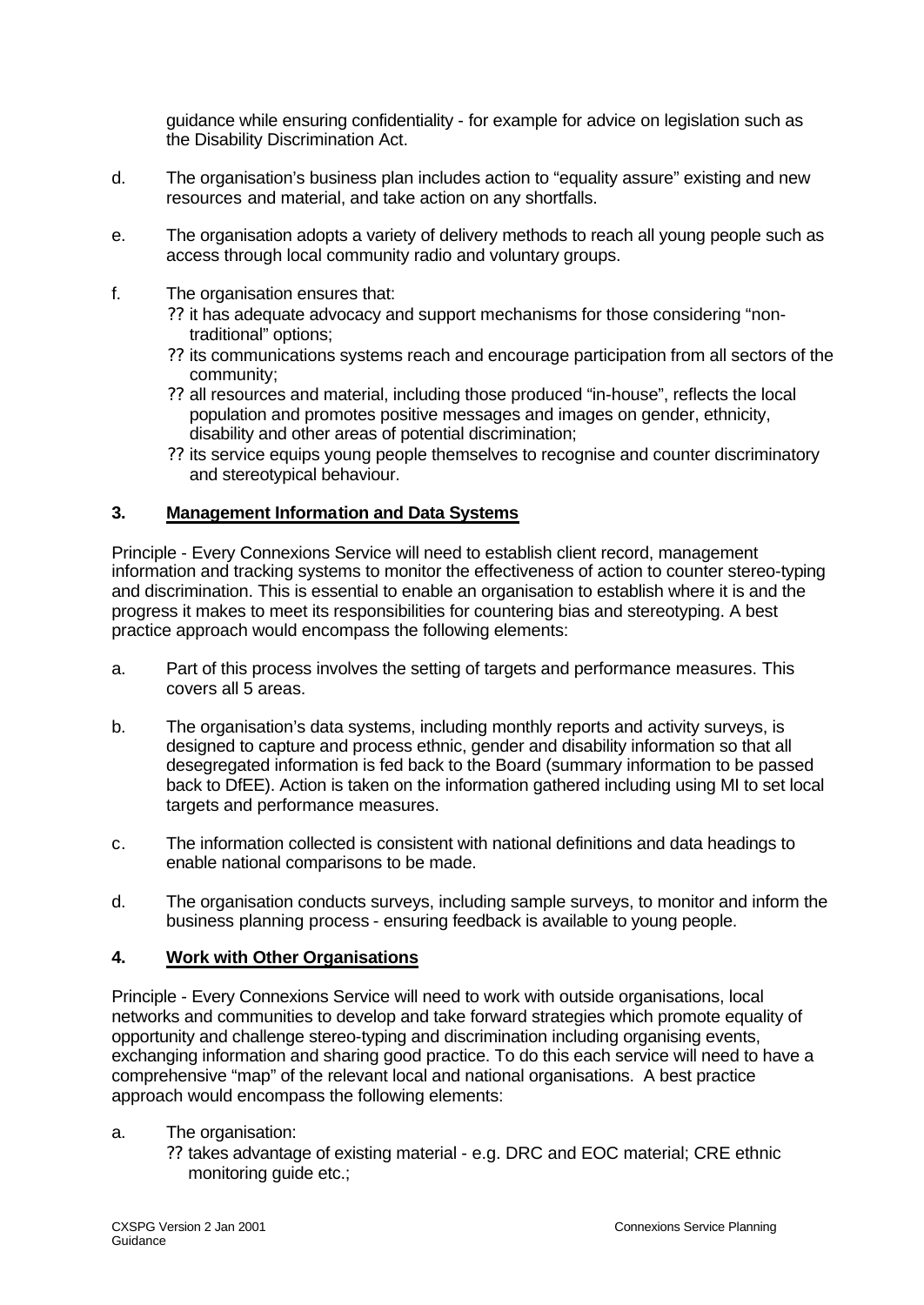- ?? ensures it works with the full range of community groups;
- ?? involves the local community in the drawing up of the organisation's discrete equal opportunities policy document as well as other policy documents;
- ?? works closely with the Learning and Skills Council (LSC) and employers to ensure in particular that provision and opportunities are available which enable young people to follow their chosen path;
- ?? works with Local Learning Partnerships to exchange information with others and to draw up or co-ordinate a strategy and targets for work in this area which can be shared by all those, including schools, etc. working to support young people;
- ?? includes equal opportunities as a theme in their regular consultations with young people, parents and local community and voluntary organisations;
- ?? includes equal opportunities as an aspect of the events and activities that are organised to "capacity build" in the community to enable groups etc. to be consulted, to participate and to act as leaders or agents for change.
- b. Equality of opportunity is an integral part of all partnerships and relationships include: ?? work to promote equal opportunities and challenging stereo-typing - e.g. through work experience placements, the provision of positive role models, provision of INSET for teachers and lecturers; mentoring schemes; adoption of quality standards;
	- ?? mechanisms for feedback and the exchange of information such as the production of joint reports on activity, highlighting successes to be shared with partners, Lifelong Learning Partnerships etc..
- c. Consultation is carried out through events targeted at specific groups of people, as well as involving them in mainstream activities.
- d. The service is able to demonstrate that it has the support and confidence of the local community, and that it has taken steps to enable local groups to participate fully.

## **5. Internal Personnel Practice**

Principle - Every Connexions Service will need to ensure equal opportunities and promoting diversity is at the heart of the organisation's personnel policies including establishing equal opportunities as an essential element of their training and development plan, and increasing the number of employees from under represented groups. A best practice approach would encompass the following elements:

- a. The organisation:
	- ?? conducts a regular audit of the pattern of staff, including board members, to assess representation by all local groups;
	- ?? adopts positive action with appropriate targets to ensure that its staffing more fully reflects the local population;
	- ?? includes equal opportunities in the appraisal of all staff;
	- ?? ensures all staff at every level are equal opportunity aware and proactive;
	- ?? gathers and share good practice e.g. by collaborating with other services, seeking advice from national bodies such as the CRE, EOC and DRC.
- b. The organisation's recruitment procedures promote diversity. The advertising of jobs take account where adverts are placed and the language in them, job descriptions and the real needs of the jobs, recruitment literature and the verbal and pictorial imagery. Applications are able to be returned in alternative and accessible formats by disabled people such as e-mail and audio tapes. In addition, the terms and conditions of posts are flexible enough to encourage and maintain diversity in the organisation's workforce.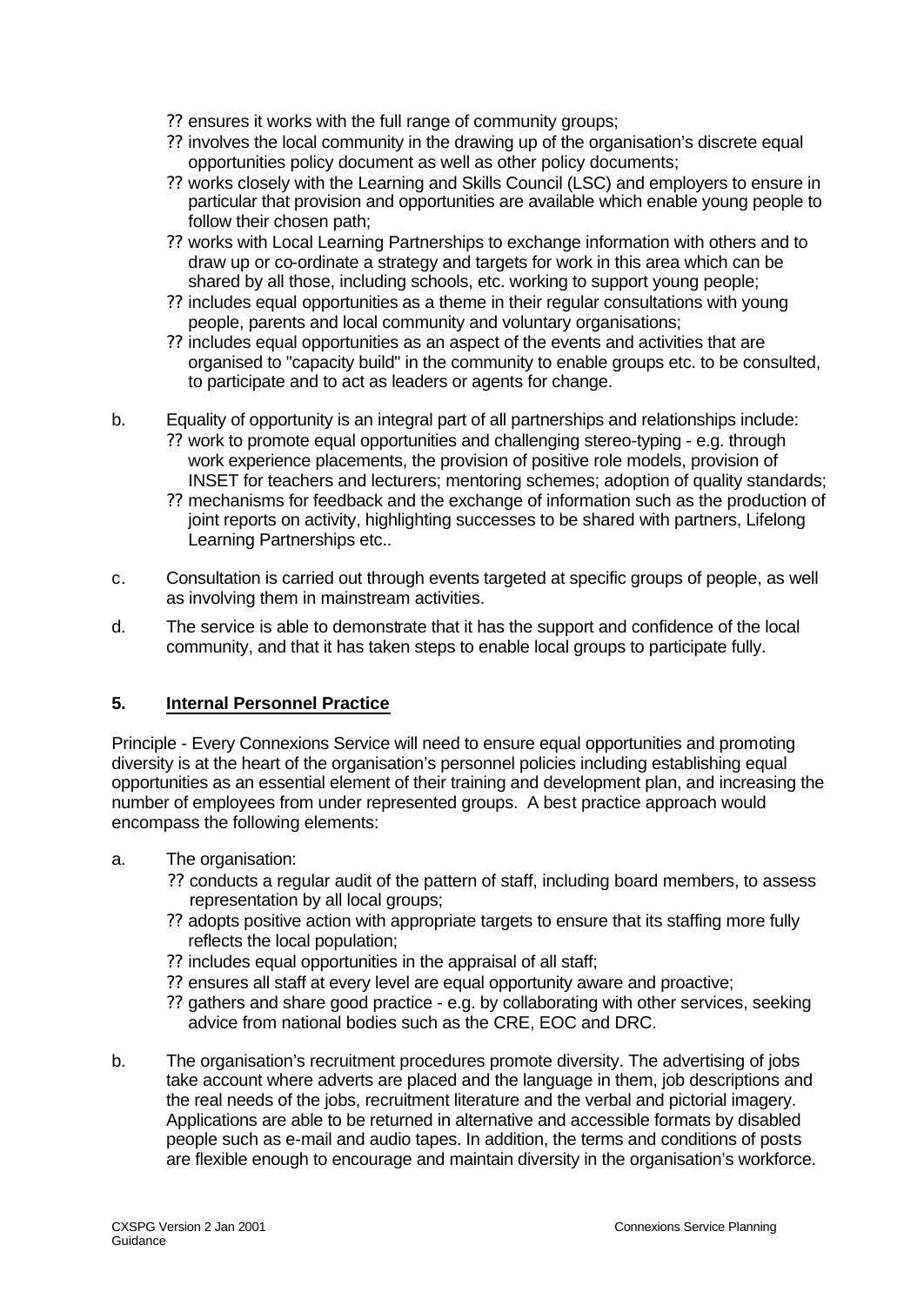- c. The organisation has policies that encourage diversity in career progression so that there is a culture of opportunity for advancement for all staff. This is evidenced through career development opportunities and training, and through the way interview panels are trained and managed.
- d. The organisation's training plan includes equal opportunities both as an integrated part of the overall training and as a discrete topic for all staff - not just the Personal Adviser. It :
	- ?? is based on a training needs analysis using all available intelligence in gathering information about equal opportunities training wants and needs - from the staff members, from line management and from customer and community feedback (which may need to be proactively gathered);
	- ?? equips staff with an understanding of and skill to tackle institutional racism and other forms of discrimination as well as bullying and harassment;
	- ?? enables staff to access, understand and apply message from management information and other sources of data.

## **SECTION R: STRUCTURES**

#### **Key Requirements:**

- ?? a Connexions Partnership which is a legal entity and has a membership which is representative of key partners and is accountable and responsible for all the services delivered as part of the Connexions Service in their area;
- ?? the Partnership should have in place arrangements to fulfil the role of local management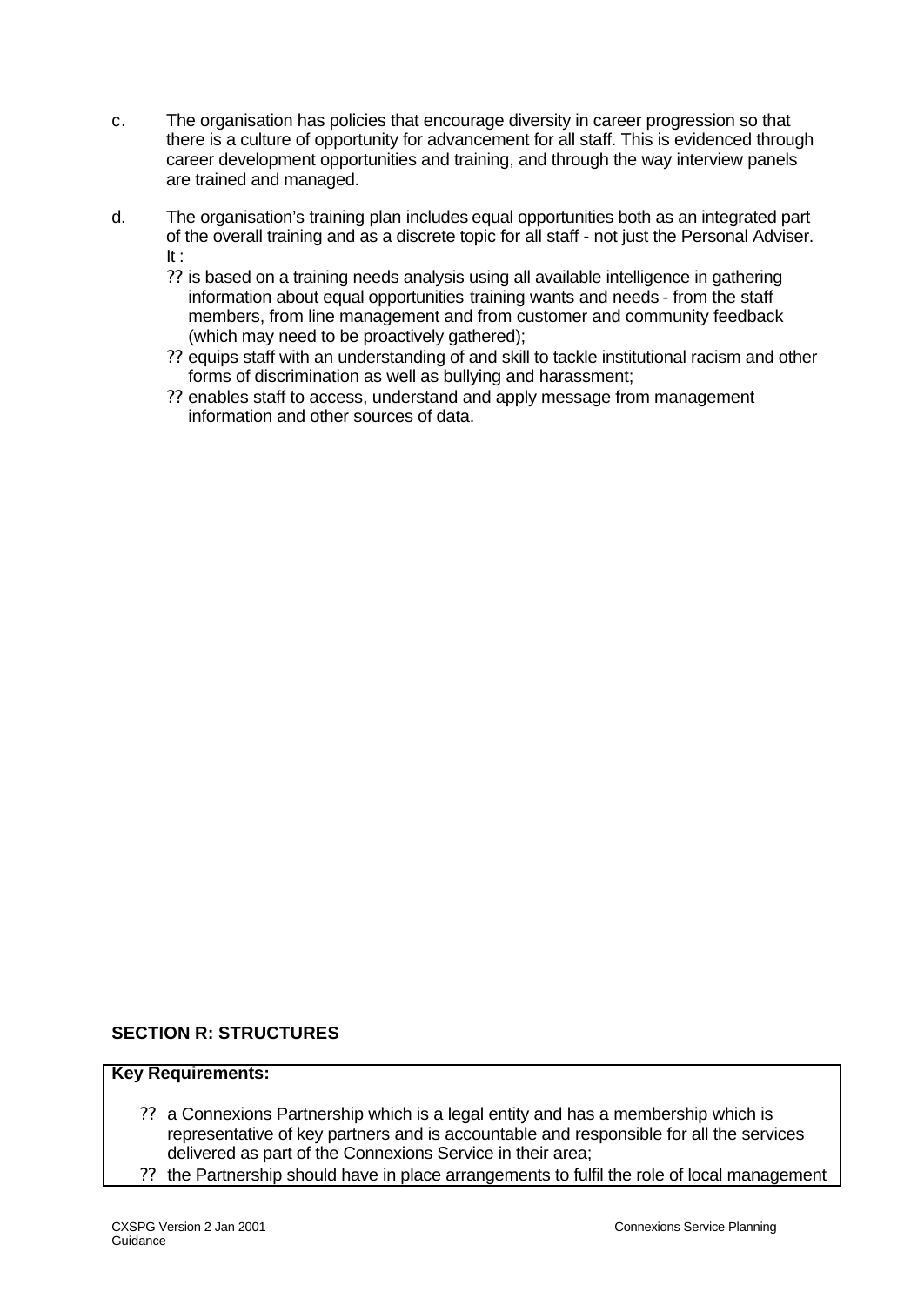committees, either at local authority level, groupings of local authorities or smaller boundaries;

- ?? Chairs of local management committees are members of the Connexions Partnership;
- ?? the local management committee discharges its responsibility for the day to day management of the service through a local manager;
- ?? avoiding potential conflicts of interest between those bidding to deliver services and those awarding contracts;
- ?? mechanisms that ensure value for money.

### **Legal structure of the Connexions Partnership**

- 1. This section aims to share more widely the experiences of Partnerships as they explore potential structures; the problems that are emerging with some structures, which may prove difficult to resolve; and to outline some key questions which can be used to test the proposed structure against some key criteria. **This guidance is not intended to replace the responsibility that Partnerships will have to take legal advice on their formation proposals.**
- 2. In developing their proposals and structures, Connexions Partnerships are required to engage a wide range of partner organisations (more details are available in the specification document) although not all of these partner organisations need to be formal members of the Partnership. However, it is becoming clear that only where there is representation from a wide range of public, private, education, voluntary and community sector interests, are Partnerships able to ensure that a strong independent voice exists that can influence delivery decisions and ensure that there is no conflict of interest between those awarding contracts and those tendering to provide services.

#### **Emerging models**

- 3. Many Partnerships are still discussing and exploring their legal structure, while a number have already made significant and positive progress. Many proposals express the intention to establish the Connexions Partnership as a company limited by guarantee, although there are two distinct variations on this model, depending upon the existing local circumstances.
- 4. The first is being proposed in areas where there is an existing careers service company that is established as a company limited by guarantee. In this model the careers service company technically remains the same company as the Connexions Partnership (the careers company ceases to have a separate legal identity) but, as it can be easier to change a company's Memorandum and Articles of Association than to set up a new company, the partners agree to re-establish the company as the Connexions Partnerships. This is being achieved through changing the existing company's name, Memorandum and Articles of Association and changing its membership and Board representation to include the wide range of key partners who will need to be involved.
- 5. A second model is emerging where there are careers companies in the area who wish to retain their own legal identity, for example, private sector companies. In this model a separate company (limited by guarantee) is formed as the Connexions Partnership, again with broad representation from the public, private, education, voluntary and community sector. The Connexions Partnership in this model will not direct deliver services, rather it will subcontract with providers for the delivery of specific services. The relationship between the existing careers service companies and the Connexions Partnership will be as a subcontractor.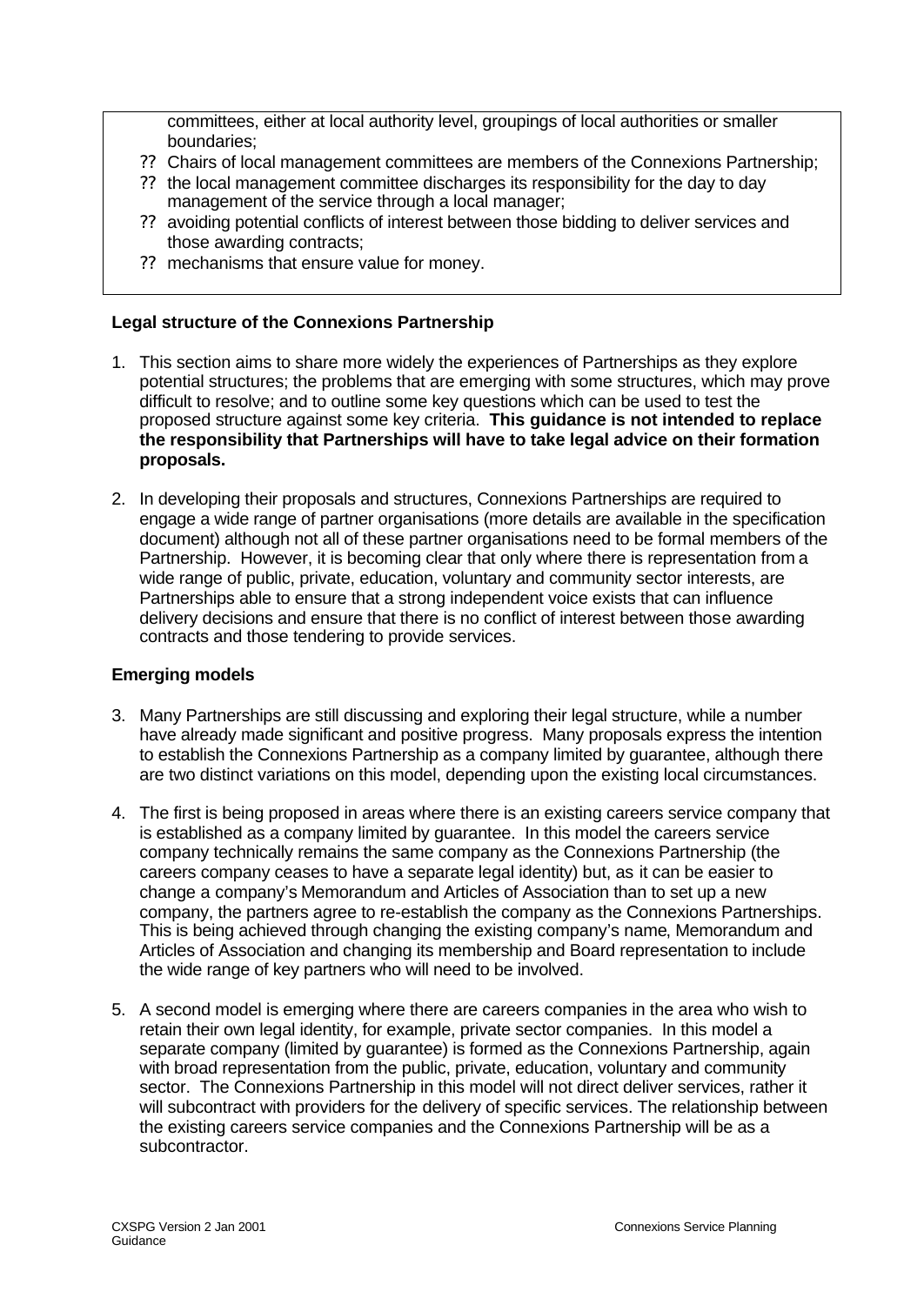- 6. The strongest examples of these models demonstrate very broad representation in their proposed company membership and Board membership. Partners will wish to consider in their discussions about establishing the Partnerships that some organisations may be unable or unwilling, because of their own constitutions, to be shareholders or guarantors in the company. However, in these circumstances, partners may wish to consider making provision in the Articles of Association whereby a director(s) may be nominated by the body/bodies, for example someone nominated by the Chief Executive of the Employment Service. Membership and representation will normally include:
- ?? all the local authorities in the area (Chief Executives);
- ?? careers service company/companies (Chair);
- ?? Employment Service;
- ?? Learning and Skills Council;
- ?? Employers;
- ?? health authority;
- ?? police;
- ?? probation;
- ?? voluntary sector.
- 7. It should also be noted that the Chairs of the local management committees are expected to be members of the Partnership Board (see below).
- 8. Many are also proposing to increase the membership of the Connexions Partnership to include young people as well as representatives from schools, FE colleges, Unions and others. Proposals will sometimes seek to include this wider representation through subcommittees of the Connexions Partnership with others proposing to offer groups, such as local Headteachers, the opportunity to agree a nominated individual who will represent their interests and perspective.
- *9.* Key strengths of both versions of this model are that the wide ranging membership ensures representation within the Connexions Partnership beyond those who have a direct interest in delivering services. In this way it can ensure there is a strong independent voice within the Partnership influencing delivery decisions. Representation within the Partnerships should include those from a range of partners, including those without a direct financial interest in delivery decisions. By ensuring this strong independent voice that can effectively influence delivery decisions, the Partnership is more likely to avoid conflicts of interest. This structure is likely to facilitate the bringing together of careers service resource for supporting 13-19 year olds along with relevant parts of local authority youth services, within the new structures from which the multi-disciplinary personal adviser teams can operate at local level. Drawing together resources in new structures from which the multi-disciplinary personal adviser teams can operate is an important aspect of the new arrangements, as stated in *the Connexions Service: prospectus and specification.*
- 10. Such models also enjoy the advantage of broader and tighter control by the bodies who become the members of the Partnership, thus avoiding the potential risks of unbalanced ownership and control associated with companies limited by shares. By drawing together representation from the key partners who will be delivering Connexions branded services (directly and indirectly funded) as well as those delivering specialist services and those with wider interests, for example those with an understanding of issues for those with learning difficulties and/or disabilities, the Connexions Partnership can be truly accountable for the Connexions services in its area. The Connexions Partnership will be responsible to the Connexions Service National Unit for the quality of all the services delivered as part of the Connexions Service, this responsibility would be difficult to adequately discharge where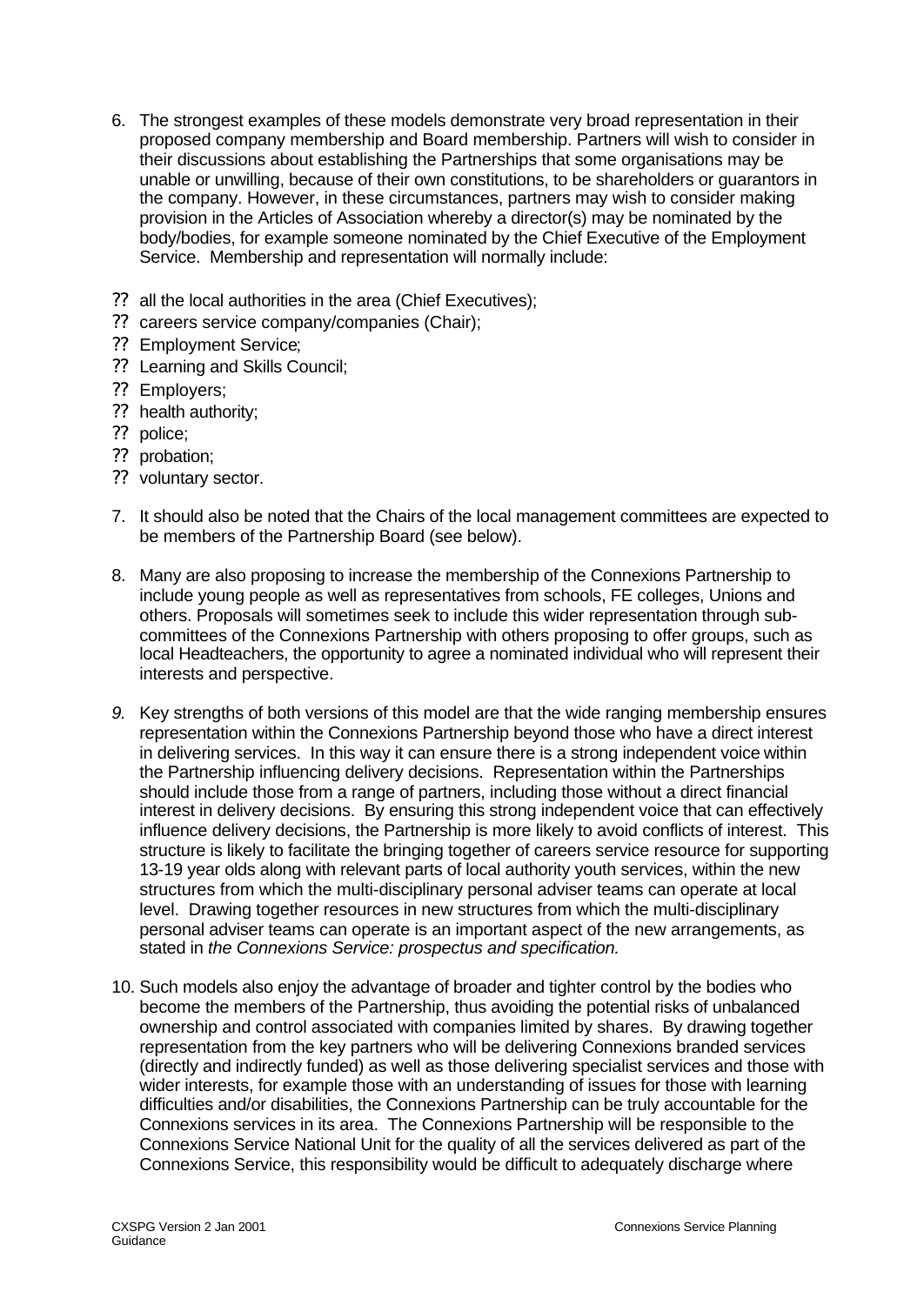delivering bodies were not members of the Partnership. This model also effectively draws together all those partners who have a key role in achieving the Connexions Service cross cutting targets, which reflect the multi-agency nature of its work.

### **Key questions for a proposed structure**

- 11. If a proposed model is going to operate effectively as a Connexion Partnership it will need to be an accountable and responsible body operating across agency boundaries. It should be able to make independent and unbiased delivery decisions which are based on the quality of existing provision and value for money; and be established in a way that avoids conflicts of interest when taking those delivery decisions. There are some key questions that can be asked of proposed structures which will help identify its strengths and weaknesses – regional Connexions business managers will need to be assured that these can be positively answered before agreeing a Partnership's Business Plan.
- 12. A number of the examples and questions listed below address a range of concerns which have arisen around models proposing what could be described as a lead body or managing agent arrangement. The outline proposals which are proposing this type of approach have yet to assure us that clear lines of accountability will be established and that the Connexions Partnership will be the accountable and responsible body for the full range of Connexions services. Where accountability can not be openly and clearly demonstrated the national unit will not enter into an agreement with an independent body on behalf of the Connexions Partnership.
- 13. **Can all the partners be held equally accountable (to young people; their communities; the national unit; other partners) for the services they provide under Connexions?** Where the partners are members of a Connexions Partnership which is a legal entity, there can be assurances that the Connexions Partnership itself is the accountable and responsible body. This is not so of a lead body holding the grant agreement with the national body with an informally constituted Connexions Partnership. To date, where this model has been suggested Partnerships have failed to assure us that clear lines of accountability will be established. On that basis, the national unit will not enter into an agreement with an independent organisation acting in a role which could be described as a lead body or managing agent, on behalf of the Connexions Partnership.
- 14. **Are there clear mechanisms in place to ensure that all partners are contributing resource to the Connexions Service and taking responsibility for the achievement of cross-cutting targets?** Again, this tends to be clearly established when the Partnership is formally constituted and all key partners are represented in either an executive or nonexecutive role.
- 15. **Where a lead body proposes to hold the grant agreement with the Connexions Service National Unit it will be held responsible for the delivery of all Connexions services in its area. How can the national unit be assured that the lead body has the status or authority to discharge that responsibility locally?** Mechanisms will be established to take action against services which do not meet the quality standards for the Connexions Service.
- 16. **Where a lead body proposes to hold the grant agreement with the Connexions Service National Unit how can it make independent decisions about involving a broader range of providers?** In effect there would be an inherent conflict in a delivery organisation taking decisions which would directly impact on the range and volume of services it provides itself. An informal Connexions Partnership will have no direct control on how the grant funds are used and more widely dispersed to a mix of private, public, voluntary and community sector providers.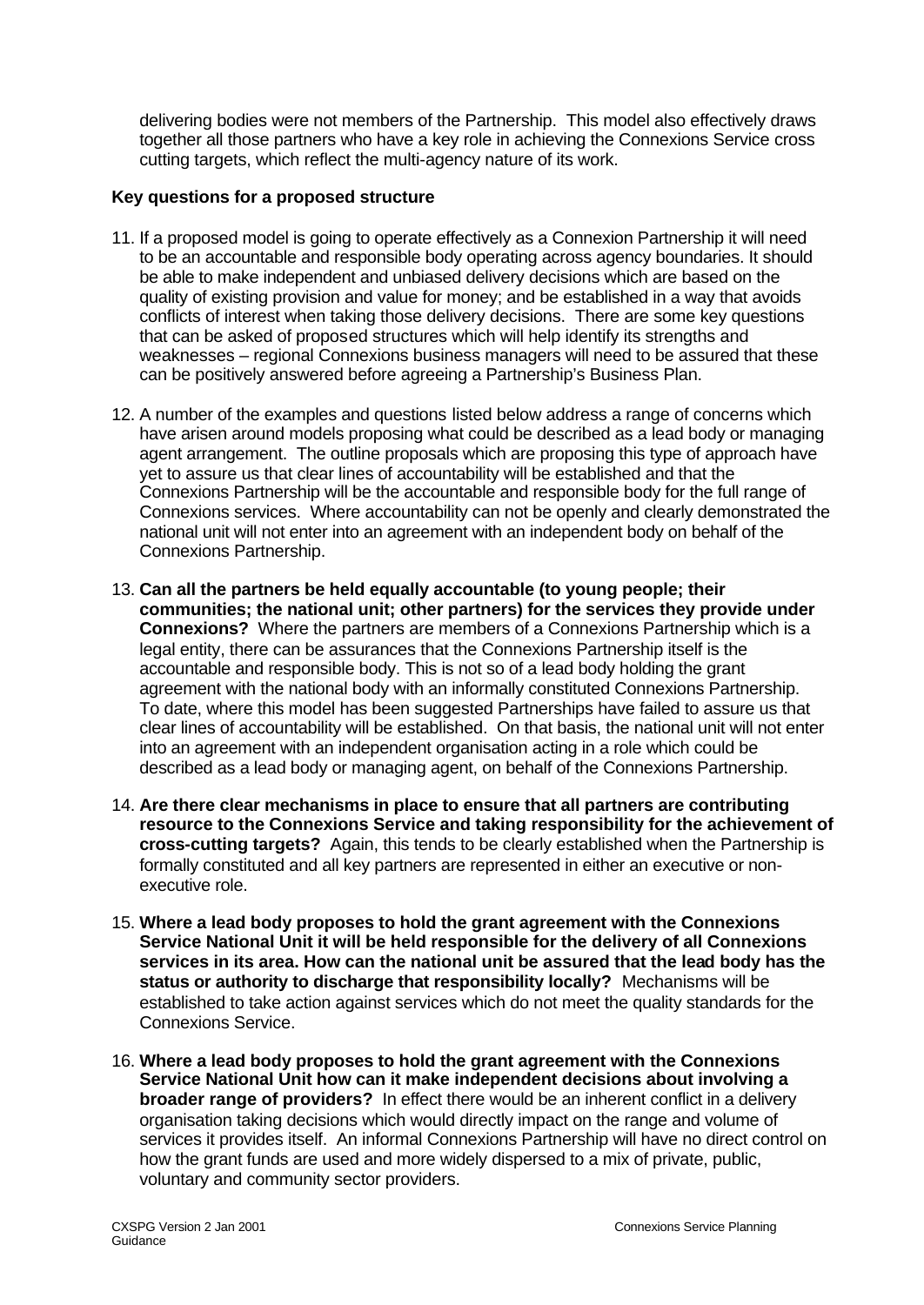- 17. **Where a lead body arrangement is proposed, what will be the relationship between the Partnership, the contract holder and the local management committees; what mechanisms will be put in place to resolve any conflicts; and will these agreements have legal status?** It is important that the local management committees, through their local manager, have the authority to discharge their responsibility for the day to day operation of the Connexions Service in their area. This should include the management and deployment of the local network of personal advisers.
- 18. **If the Connexions Partnership is to be established as a company limited by share, is the control of the organisation in the appropriate hands? What arrangements for the distribution of shares are documented in the company's articles of association?** A number of difficulties are being encountered where the proposal is to create the Connexions Partnership as a body limited by share. This maybe where partners plan to change the Memorandum and Articles of Association of an existing careers service company which is limited by shares or where they plan to establish a new company limited by share. The problems encountered relate to establishing a sufficiently wide, representative and independent range of shareholders to ensure that balance of control within the Connexions Partnership is representative of the key partners. This can also be an issue where TECs are seeking to pass on their shares to local partners. However, there are some very encouraging proposals where partners are working through these complex issues and proposing a Connexions Partnership, established as a company limited by share, which ensure that the control of the Partnership rests with a range of key partners and has a strong independent voice which can influence delivery decisions.
- 19. **When defining the constitution of the Board it is important that the Partnership is clear about those Board Directors posts that it intends to be representative of a particular group of bodies or a sector, rather than representing a single organisation.** This will be an important decision for Partnerships as they will need to ensure that an individual director is clear that their role is to represent a group - they may have to be nominated or elected by their contemporaries and would lose their seat if they were no longer to represent the agreed group. Partners will need to seek legal advice on this as with other structural issues.

## **20.Partnerships should be discussing with their regional business manager (located in the GO) the proposals they are considering for the structure of the Connexions Partnership. They will want to ensure that the structure:**

- ?? adequately support the delivery of high quality services to young people;
- ?? be representative of the key partners whose involvement in and contribution to Connexions is vital;
- ?? demonstrate clear lines of accountability, for all Connexions services, to the national unit and to the young people and communities it serves;
- ?? ensure financial probity and set in place clear and transparent processes and systems which are consistent with the need to safeguard the use of public funds;
- ?? avoid the creation of multiple layers of bureaucracy.

### **Local management committees**

21. As stated in previous documents, the day to day operational management of the Connexions Service will be the responsibility of local management committees. The Chairs of these committees will be local authority Chief Executives or other top-level local figures and they will also be members of the Connexions Partnerships. The expectation is that these committees will operate on county or unitary authority boundaries or, in some cases,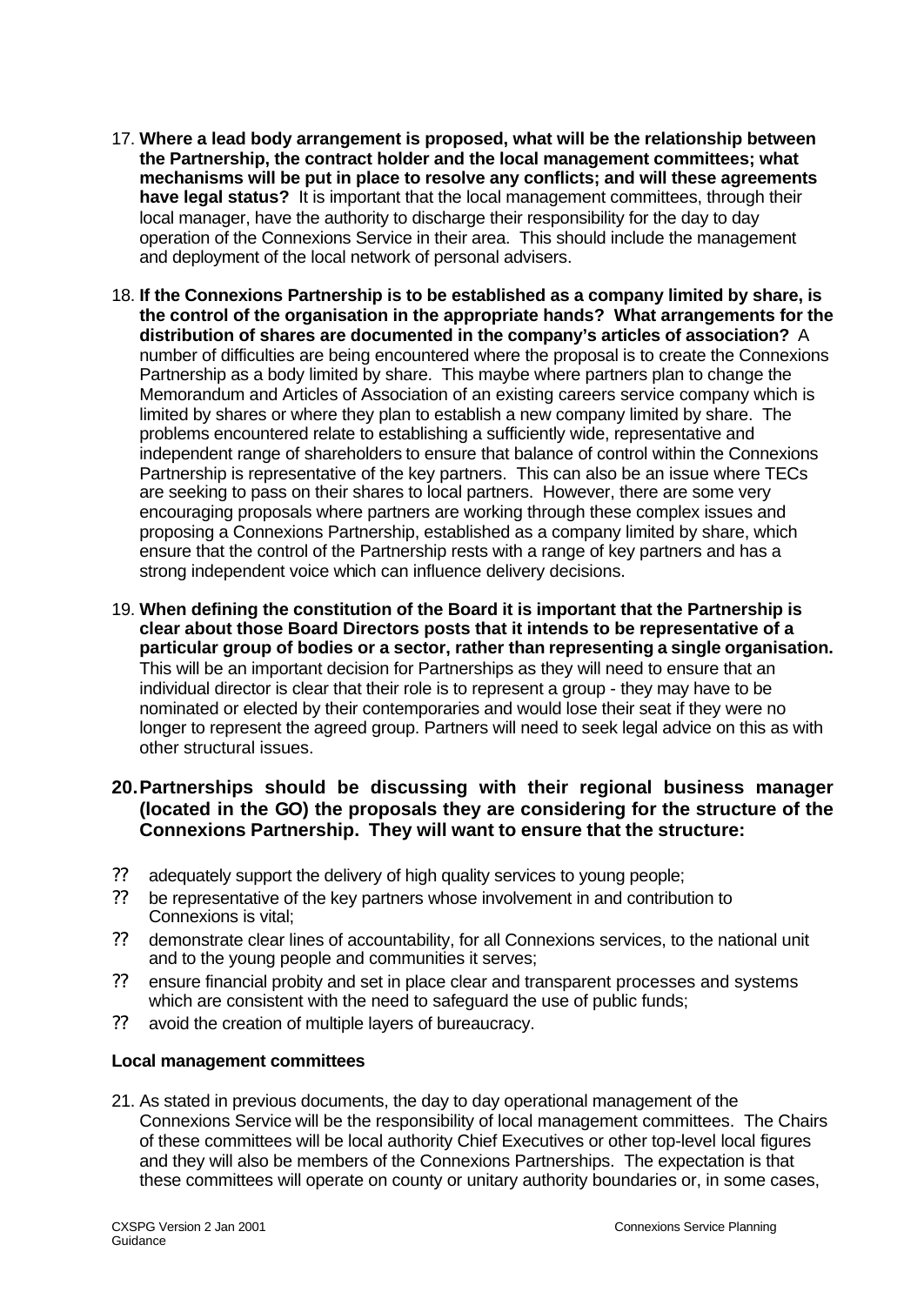where local partners decide it will allow a more effective service to be delivered, groupings of local authority areas. The local management committee will need to have a broad membership which brings together representatives from a range of bodies locally. This will include: voluntary and community organisations; careers and guidance companies; employers; representatives of statutory services including members of Youth Offending Teams; representatives from secondary schools and FE colleges; health and social services; representatives of religious bodies, as appropriate, and young people themselves.

- 22. The committees will be responsible for ensuring the personal adviser service works to uniform standards and reaches all young people without duplication of effort. It will also be responsible for managing the relationship between the personal advisers and other specialist support services on which they will need to call to help young people enter or stay in learning and play a positive role in their local communities.
- 23. In those areas where there is a single county or unitary authority covering the entire Connexions Partnership area, partners may wish to establish management committees on smaller boundaries which reflect the different needs of communities. Whatever approach the partners adopt to establishing the boundaries for the local management committees it is vital that the role of the local management committee is fulfilled effectively and membership reflects representation from the key partners locally. When thinking about the areas to be covered by the local management committees, partners will take into account the configuration of existing partnership areas, such as those for Learning Partnerships and other bodies, so that there are effective links with services such as the adult information, advice and guidance service.
- 24. The Connexions Service will build on the success of existing services and initiatives, including the best careers service companies, local authority led services (eg youth and social services); Youth Offending Teams; Drug Action Teams; voluntary and community providers; employers; and school and college based support services. Local management committees and Connexions Partnerships will also draw on successful partnership working developed through Single Regeneration Budget and European funded initiatives as well as New Start, Excellence in Cities and the Learning Gateway.
- 25. Through its broad membership, including these existing local partners, the local management committee will be best placed to ensure that the range of services that young people need are delivered in a coherent and a co-ordinated way. Only by operating at this local level can the local management committee ensure that the important work being undertaken by a range of public, private and voluntary bodies in an area is truly joined up. The local management committee will be in the best position to see linkages, to avoid duplication and to foster cross-agency working and understanding. It will be important to ensure that the appropriate links are made to other structures locally, such as DATs, Youth Offending Team Steering Groups, Crime and Disorder Partnerships and others.
- 26. The local management committees will discharge their responsibility for the day to day management of the local service through a local manager. The local manager will be appointed by and responsible to the local management committee. Each local management committee will agree with the Connexions Partnership what level of resourcing will be available to the local manager to deliver the service locally and what the desired targets and outcomes are to be. Where, for example, the Partnership contracts for the delivery of specific services across its area, the Connexions Partnership will specify what level of resource and service will be available to the local manager under the contract to help him or her fulfil his or her responsibilities. The local manager will manage the relationship between personal advisers employed by different partners. He or she will determine where advisers work to deliver an accessible service to their clients (for example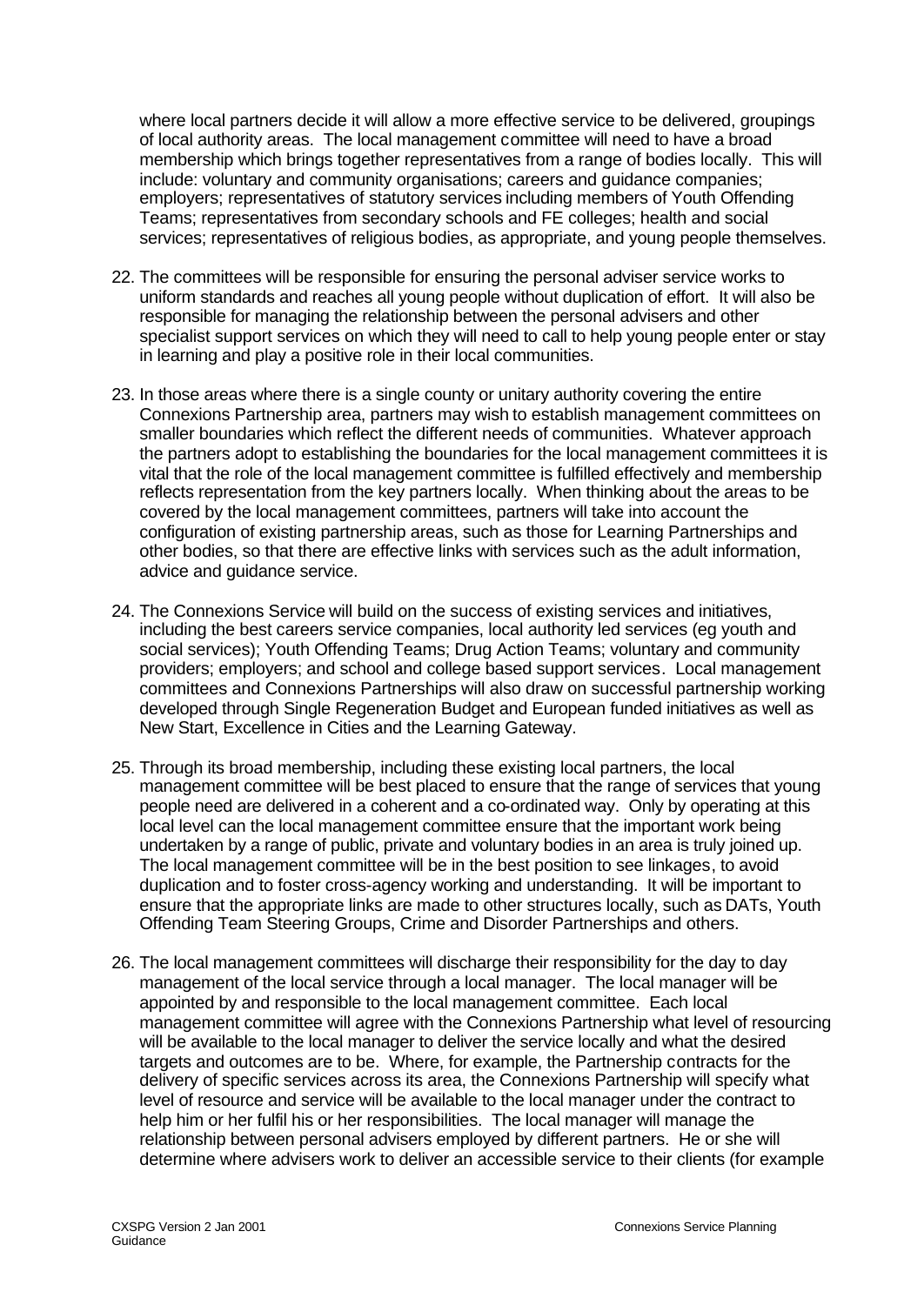in schools, colleges, youth centres and 'shop front' offices) and organise the outreach work which will be needed in the community to reach young people in their own environment.

27. The local management committees and Connexions Partnerships, in discussions with headteachers, together will agree an integrated and coherent management structure for personal advisers, including staff seconded to the service, and staff working under formal or informal Partnership agreements or subcontracts. This will enable local management committees to ensure that caseloads are allocated, all young people have a personal adviser and that that each personal adviser is accountable to the service for the level and quality of the support he or she gives to young people. It will also ensure that the local service has clear accountability for monitoring the quality of the support provided.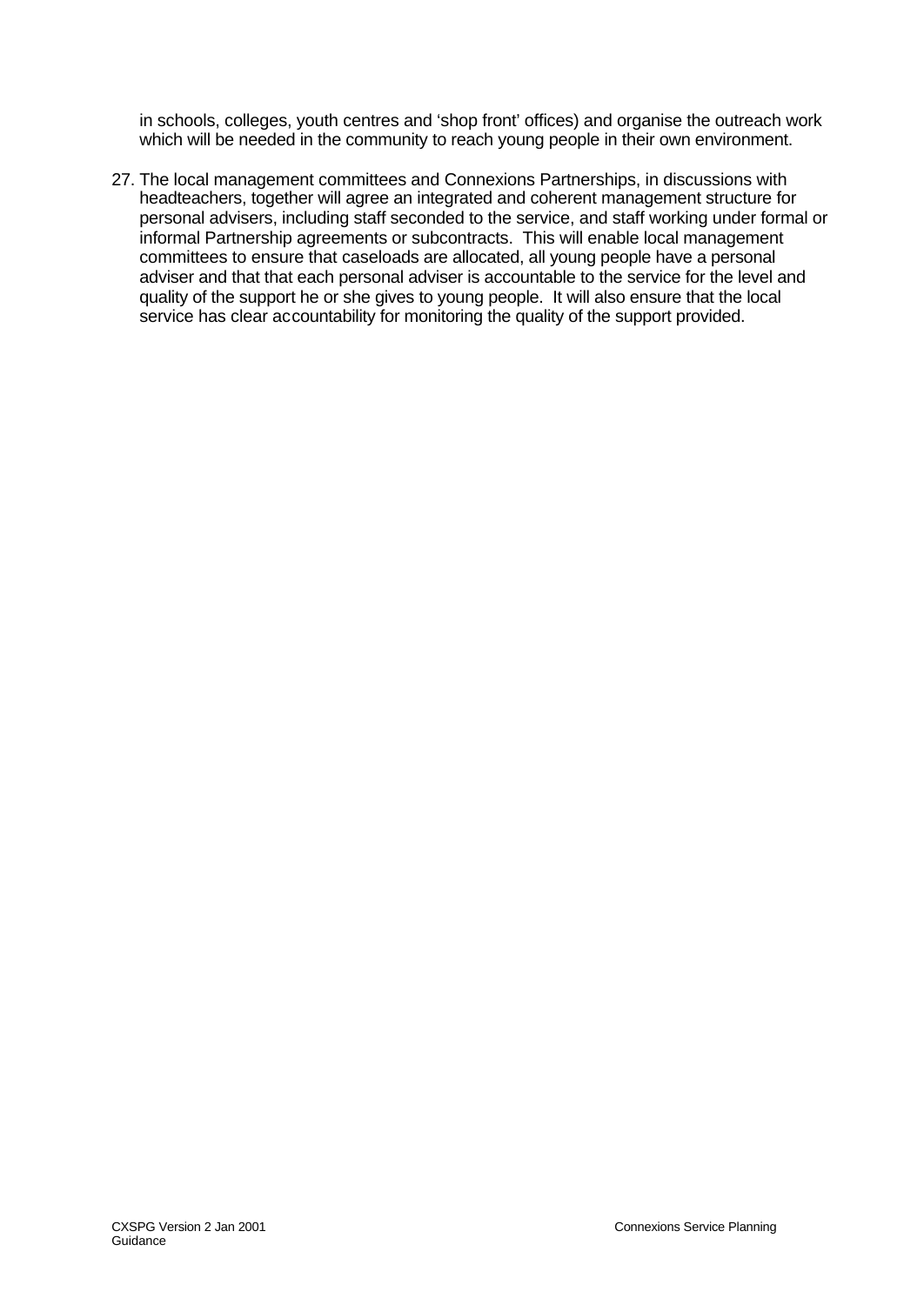#### **SECTION S: COMMUNICATIONS AND BRANDING**

#### **Key Requirements:**

- ?? **to develop an integrated marketing and communication strategy to promote Connexions within the partnership area;**
- ?? **to use the name 'Connexions' and follow the guidelines for 'branding' the service locally;**
- ?? **to develop an active relationship with the local media.**

1. As part of its Plan, the Partnership should prepare a marketing and communication strategy including the following elements describing how it plans to:

- ?? promote the service to all young people with particular attention to those who have special or additional needs;
- ?? promote the service to all parents and carers to encourage and empower them to support their young person's choices and transition;
- ?? promote the service to employers, schools and colleges, local communities, including black and other minority ethnic groups, public bodies and others whose co-operation and collaboration will contribute to the success of the service and its clients;
- ?? build an active relationship with local print and electronic media;
- ?? report to the Connexions Service National Unit, any issues of media concern that might reflect adversely on the Service;
- ?? work collaboratively with the Connexions Service National Unit to complement national publicity activities and promote them locally, including providing local examples of good practice as required;
- ?? distribute and facilitate the use of nationally produced information and publicity materials, adapting them for local use as appropriate;
- ?? provide copies of locally produced materials and information on publicity activities to the Connexions Service National Unit;
- ?? work with other local bodies to promote impartial information about learning and other opportunities;
- ?? provide to and facilitate the use of targeted information for all young people to help them and encourage them to make appropriate life choices, including those related to transition at age 16.

#### **Branding**

2. The Connexions Service will have a national branding and publicity strategy to ensure that all audiences, especially young people, receive coherent messages and presentation across England and to enable national promotion of the service. The branding is being developed currently with young people and those who advise them.

3. Detailed and practical guidelines will be made available to partnerships in paper and electronic formats to enable them to use the branding easily and cost effectively. Partnerships should include their proposals for using the branding locally in their marketing and communications strategy.

4. The guidelines will also offer advice on how to work with the local media, suggestions on how to organise exhibitions and conferences, a guide to the Connexions style of the house, how to get the best from photography and how to evaluate marketing activities. These will be available in November 2000.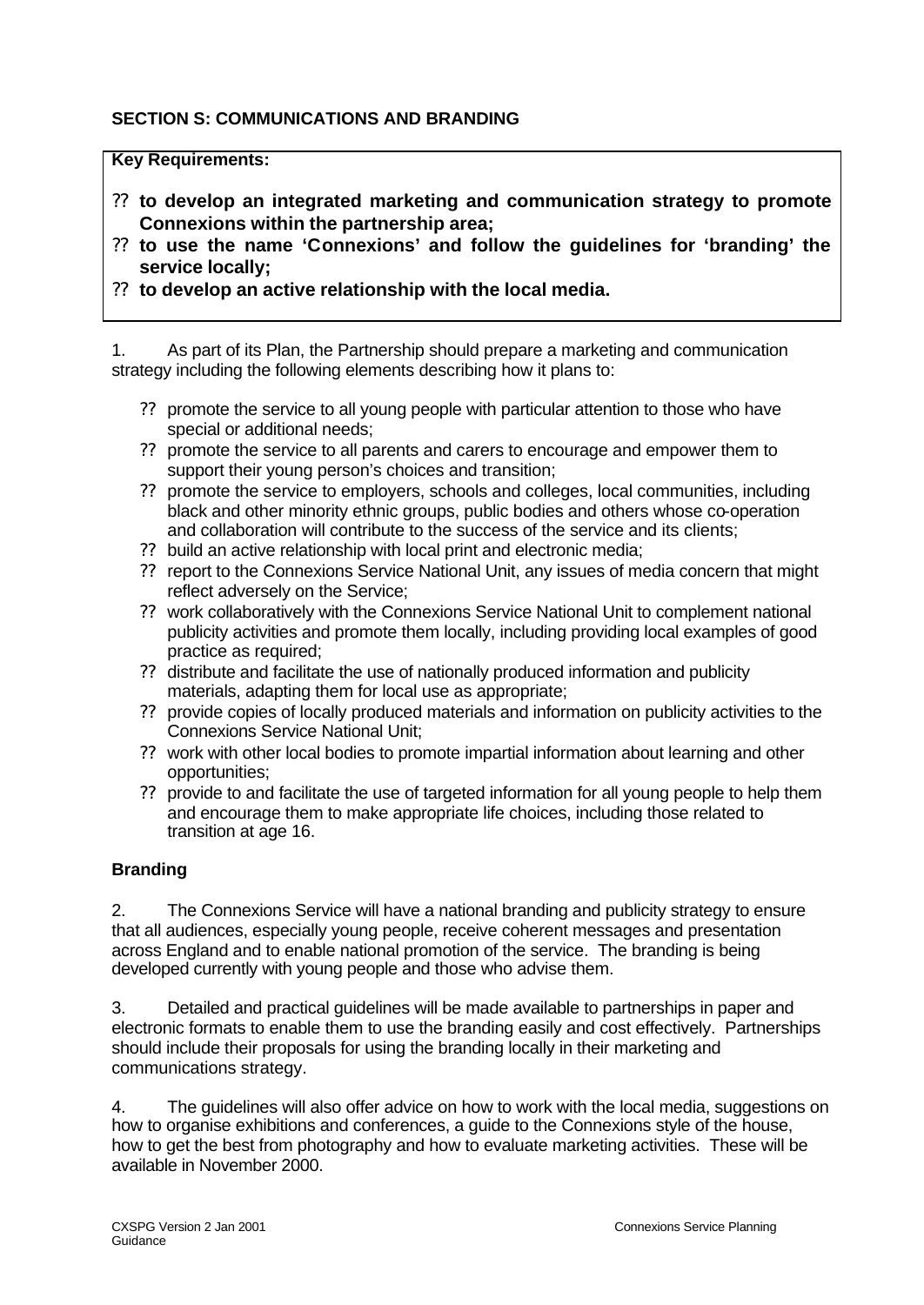#### **Exchange of good practice**

5. The Connexions Service National Unit will publish a regular newsletter for people working as personal advisers. The first edition in early November 2000 will include information from the national unit and stories about practice in the field. The national unit will create a restricted area of the Connexions website to enable Partnerships and personal advisers to share experience.

#### **Nationally produced information and publicity materials**

6. The Connexions Service National Unit will publish details of nationally produced materials to help Partnerships do what is requested in paragraph 1 above. These materials will be adaptable by Partnerships for local use, for example adding their own name.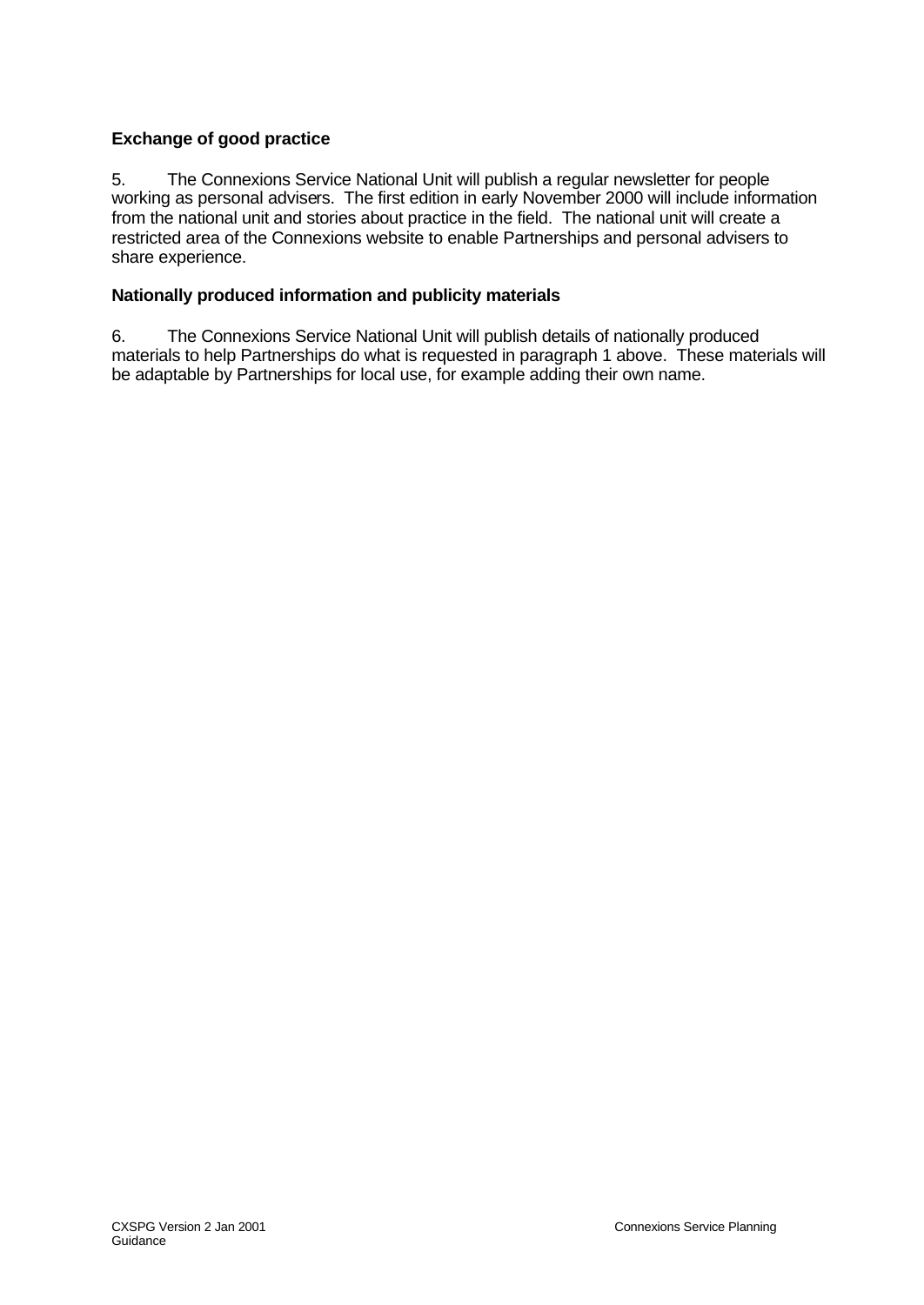#### **ANNEX 1: CONNEXIONS PRINCIPLES**

The service will be based on eight key principles:

- ?? raising aspirations setting high expectations of every individual;
- ?? meeting individual need and overcoming barriers to learning;
- ?? taking account of the views of young people individually and collectively, as the new service is developed and as it is operated locally;
- ?? inclusion keeping young people in mainstream education and training and preventing them moving to the margins of their community;
- ?? partnership agencies collaborating to achieve more for young people, parents and communities than agencies working in isolation;
- ?? community involvement and neighbourhood renewal through involvement of community mentors and through personal advisers brokering access to local welfare, health, arts, sport and guidance networks;
- ?? extending opportunity and equality of opportunity raising participation and achievement levels for all young people, influencing the availability, suitability and quality of provision and raising awareness of opportunities;
- ?? evidence based practice ensuring that new interventions are based on rigorous research and evaluation into 'what works'.

Further information on the key principles can be found in: *Connexions: The best start in life for every young person (Chapter 6), and The connexions service: prospectus and specification (Section 2 and Annex 2)*.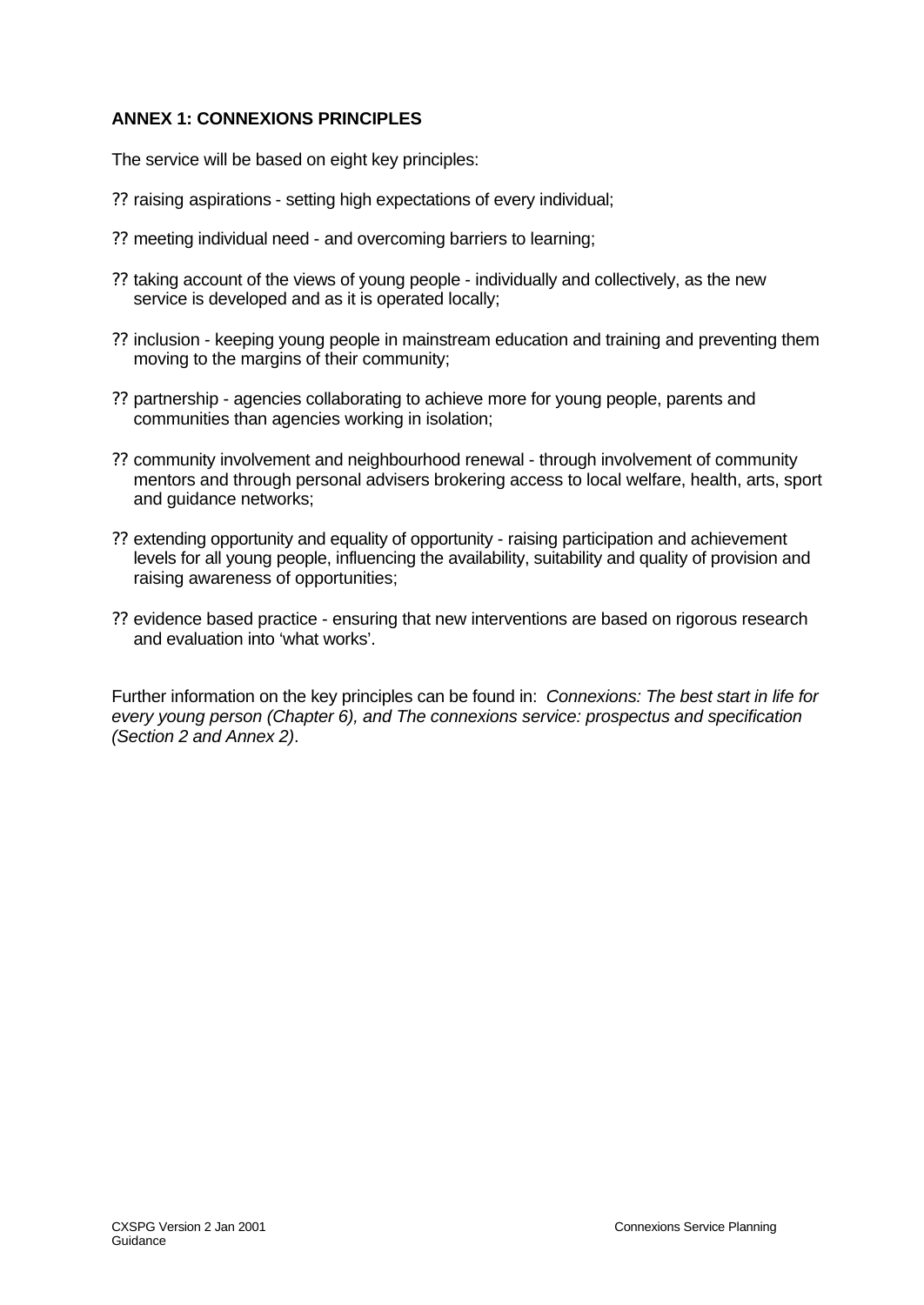#### **ANNEX 2: RELEVANT LEGISLATION**

1. There are a number of Acts which Partnerships should consider and a brief summary of the most relevant follows. For further information you should obtain a copy of the full text of the relevant legislation. This is not a definitive guide to relevant legislation and Partnerships should seek their own legal advice.

#### **Learning and Skills Act 2000 (Chapter 21 part V)**

2. The Learning and Skills Act creates a framework to allow the establishment of a service to support and encourage young people to continue, return to and participate effectively in education and training. It gives the Secretary of State powers to secure the provision of support for all 13-19 year olds. The Secretary of State must ensure that there is no reduction in the quality or quantity of existing information, advice or guidance services for young people.

3. Before making arrangements for the provision of services for young people in a local area the Secretary of State must consult those named in the Act. In addition he should consult any other voluntary sector or other body that is appropriate. The statutory bodies consulted will be under a duty to collaborate with the Secretary of State and with service providers to support and assist the provision of services in their area.

4. Clauses 117, 119 & 120 allow for the development of a comprehensive record system*,*  to ensure prompt action is taken if young people cease to be involved in education or training. The records will also ensure continuity of service for young people who move between areas. Access to personal data from the register will be strictly regulated, the young person (or in the case of an under 16 year old the parent) will be able to refuse to allow access to their individual record.

5. The Act places a duty on the Secretary of State to make arrangements for the inspections of support services and careers service provision. The Act also gives the Secretary of State a power to request that OFSTED inspect, report and advise on service provision, and it provides for the extension of OFSTED's statutory powers to ensure that they are able to undertake such inspections.

#### **Trade Union Reform and Employment Right Act 1993**

6. Sections 45 and 46 of The Trade Union Reform and Employment Right Act 1993 **(**TURER) place a duty on the Secretary of State to secure the provision of careers guidance and placing services for people attending and leaving schools and colleges. The duty to provide the service may be discharged by directing LEAs, or by making an arrangement with providers which may include LEAs, or other private or public sector organisations. The Act also gives the Secretary of State power to arrange for the provision of such services for other people. The Act requires that these services are provided in accordance with guidance given by the Secretary of State.

#### **The Education Act 1997**

7. Section 43-45 of the Education Act 1997 state that maintained schools must provide pupils with a programme of careers education, give careers advisers access to pupils and provide pupils with access to careers information. Under section 46 the Secretary of State has powers to extend or modify the provisions of sections 43-45.

#### **Local Government Act 1999**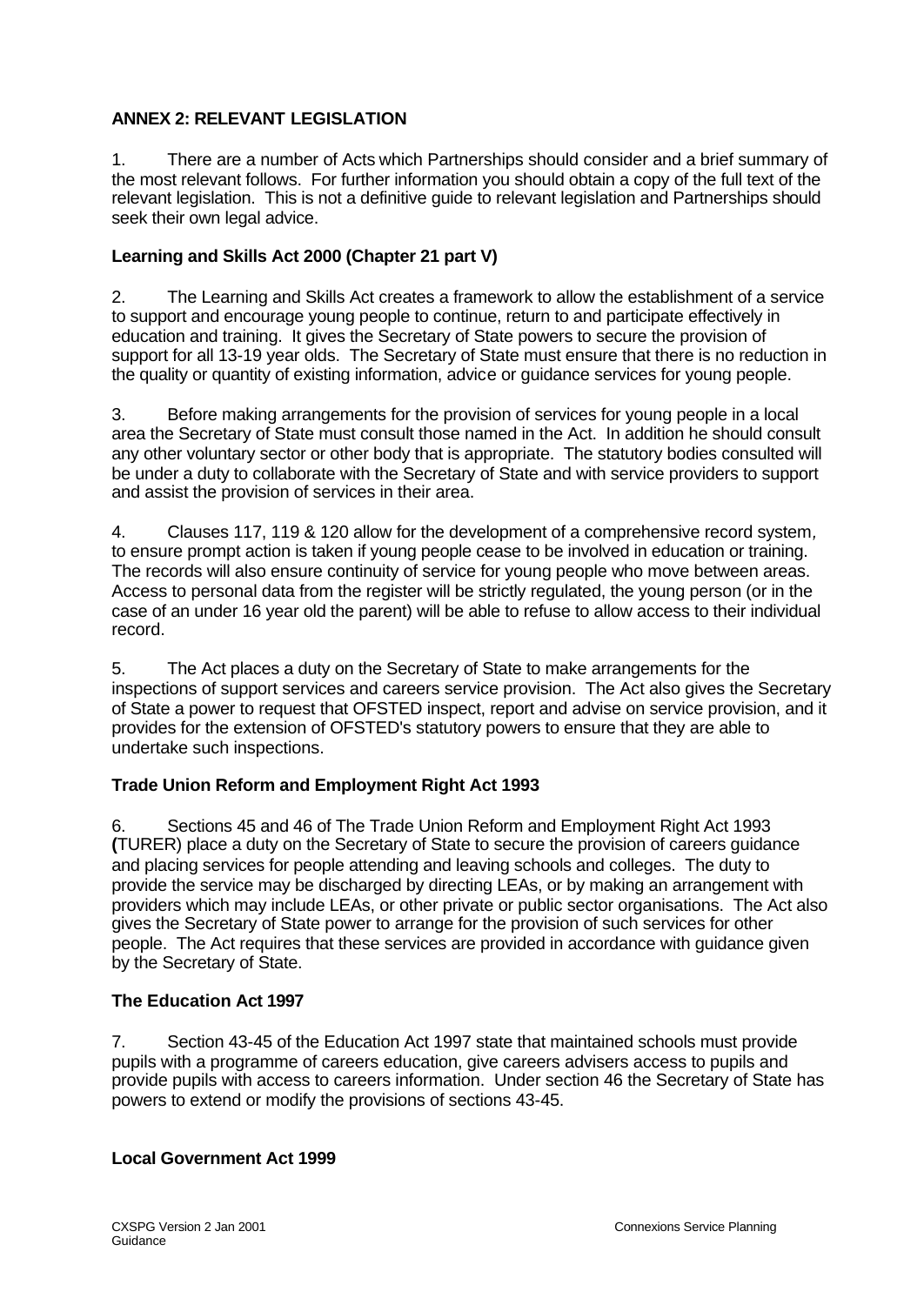8. Part 1 of the Local Government Act 1999 imposes requirements on local and certain other authorities relating to economy, efficiency and effectiveness. The Act requires authorities to make arrangements to secure continuous improvement in the way they carry out their functions. The Act requires authorities to review their functions, publish annual plans showing past and projected performance and introduces a programme of audit and inspections. Achieving best value covers economy, efficiency, effectiveness and the quality of services.

#### **Health and Safety at Work Act 1974**

9. Connexions Partnerships will need to comply with all relevant health and safety legislation under the Health and Safety at Work Act 1974, relevant Health and Safety Executive approved codes of practice and use all reasonable endeavours to require its contractors and sub-contractors to comply with the same. The Act sets out the general duties which employers have towards employees and members of the public, and employees have to themselves and to each other.

#### **Children Act 1989**

10. The Children Act 1989 provides the legal framework for the care and upbringing of children and for the provision of services for children in need.

11. Section 17(10) of the Act defines children in need, setting out the powers and duties of local authorities in relation to these children. It also establishes (section 31) that social services have a duty to intervene in family life if they believe that there is a likelihood that a child is suffering or likely to suffer significant harm.

12. The Act establishes the principle that the welfare of the child should be the court's paramount consideration, and that the wishes and feelings of the child should be taken into account. The Act also ensures that parents are given full opportunity to be involved in decisions about their children. The concept of parental responsibility, introduced in the Act, is defined to include all the rights, powers, authority and duties of parents in relation to a child and his property (section 3(1)).

13. Sections 27 and 47 of the Act place specific duties on agencies to co-operate in the interests of vulnerable children. (See bibliography for details of Children Act guidance and related publications).

#### **Children (Leaving Care) Bill**

14. The Children (Leaving Care) Bill is expected to complete its parliamentary stages in Autumn 2000 for implementation from April 2001. Its principal aim is to improve the life chances of young people living in and leaving local authority care. The Bill is based on the proposals in the consultation document *Me, Survive, Out There? – New Arrangements for Young People Living in and Leaving Care,* published in July 1999. The basis of the Bill is to impose new and stronger duties upon local authorities to support looked-after 16 and 17 year olds and care leavers until they are at least 21.

#### **Disability Discrimination Act 1995**

**15. From December 1996 it has been unlawful for service providers to treat disabled people less favourably for a reason related to their disability. Since October 1999, service providers (including health and social services) have been**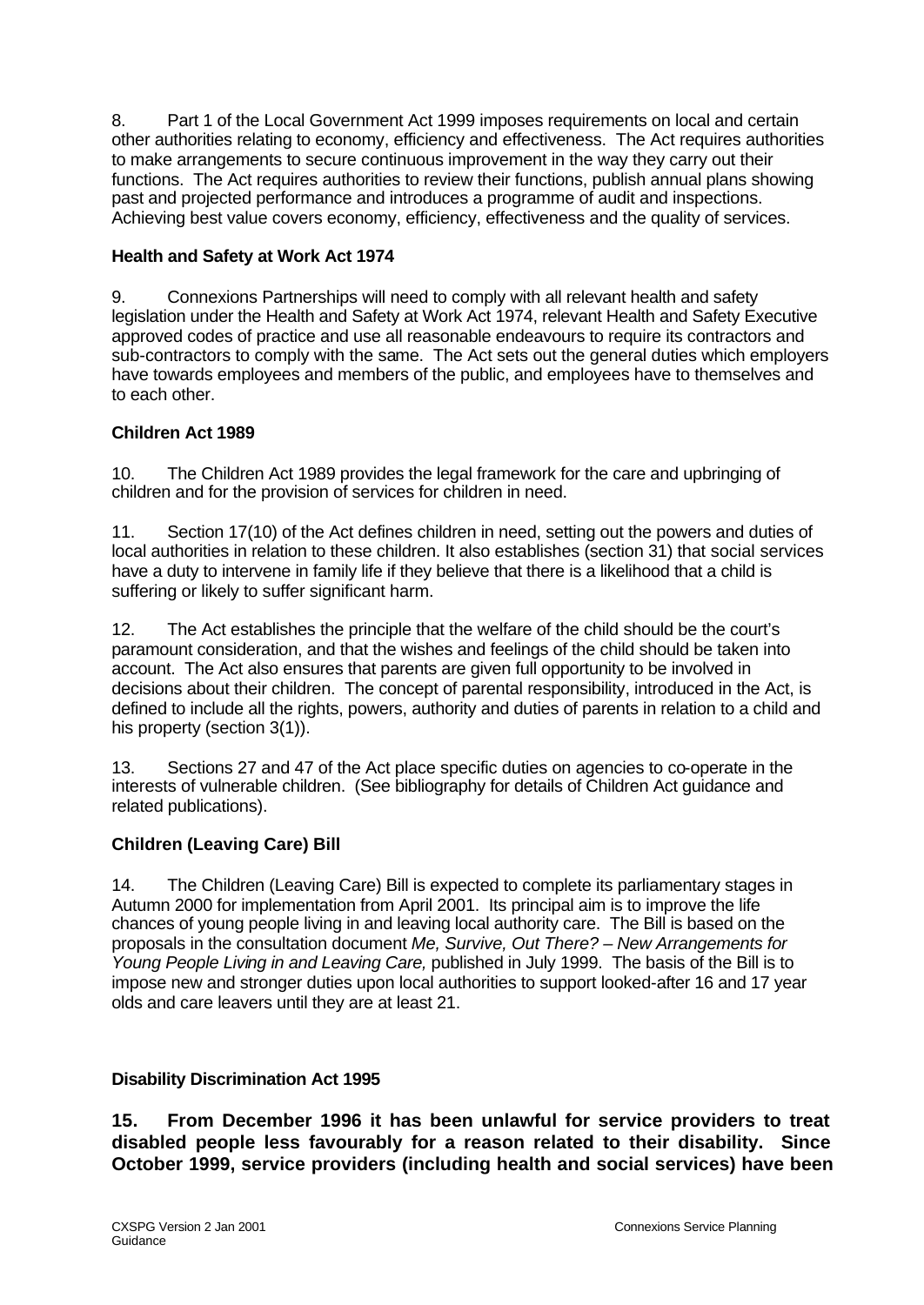**required to make "reasonable adjustments" or provide an alternative method of service. The** *Code of Practice on Rights of Access: Goods, Facilities, Services and Premises* **(1999), sets out the relevant duties for local authorities in the provision of services. A Disability Rights Commission was established in April 2000.**

#### **Human Rights Act 1998**

16. The Human Rights Act will be brought fully into force on 2 October 2000, making it unlawful for a public authority to act in a way which infringes a person's rights and freedoms under the European Convention. Central and local government (DfEE and LEAs) are obvious public authorities and the Act's definition also includes bodies "whose functions are of a public nature", including Connexions Partnerships. Where Partnerships are taking decisions which will determine a person's civil rights and obligations, they will need to ensure the procedural requirements of the relevant Articles in the Convention are met.

Criminal Justice and Court Services Bill

**17. The Bill will create CAFCASS (Children and Family Court Advisory and Support Service) bringing Family Court Welfare, guardian ad litem and Official Solicitor's children's work together into one new body covering England and Wales from April 2001 (subject to Royal Assent this Autumn). There is a potential interface between the work of the Connexions personal advisers and the officers of the CAFCASS service in areas of CAFCASS' operation. These include where:**

- ?? **there is a contested contact/residence application for a young person (section 8, Children Act 1989);**
- ?? **a young person is subject to care and related proceedings brought by a local authority (section 31 Children Act 1989);**
- ?? **the young person is the subject of adoption proceedings (Adoption Act 1976).**

**18. There may need to be a flow of information from the Connexions personal adviser to the officer of the CAFCASS service to assist the courts. Due to the confidential nature of court enquiries and proceedings, an exchange of information between the two services may not always be reciprocated.**

#### **Transfer of Undertakings (Protection of Employment) Regulations 1981 Statutory Instrument 1981/1794 as amended by Statutory Instrument 1999/1925**

19. Transfer of Undertakings (Protection of Employment) Regulations **(**TUPE) was introduced within the UK in 1981 to give effect to European Council Directive 77/187 on Business Transfers, commonly referred to as the Acquired Rights Directive. It provides that where certain conditions are met, the contracts of employment of employees of one employer (the transferor) pass to another employer (the transferee) when the undertaking, or part thereof in which they work, is transferred.

20. Both Connexions Partnerships, and the organisations who currently employ those staff who transfer across to work in the Connexions Service, will need to familiarise themselves with the legal requirements of the TUPE Regulations. They will need to consider the implications for the arrangements which are being agreed locally for the delivery of the Connexions Service, and take legal advice where necessary.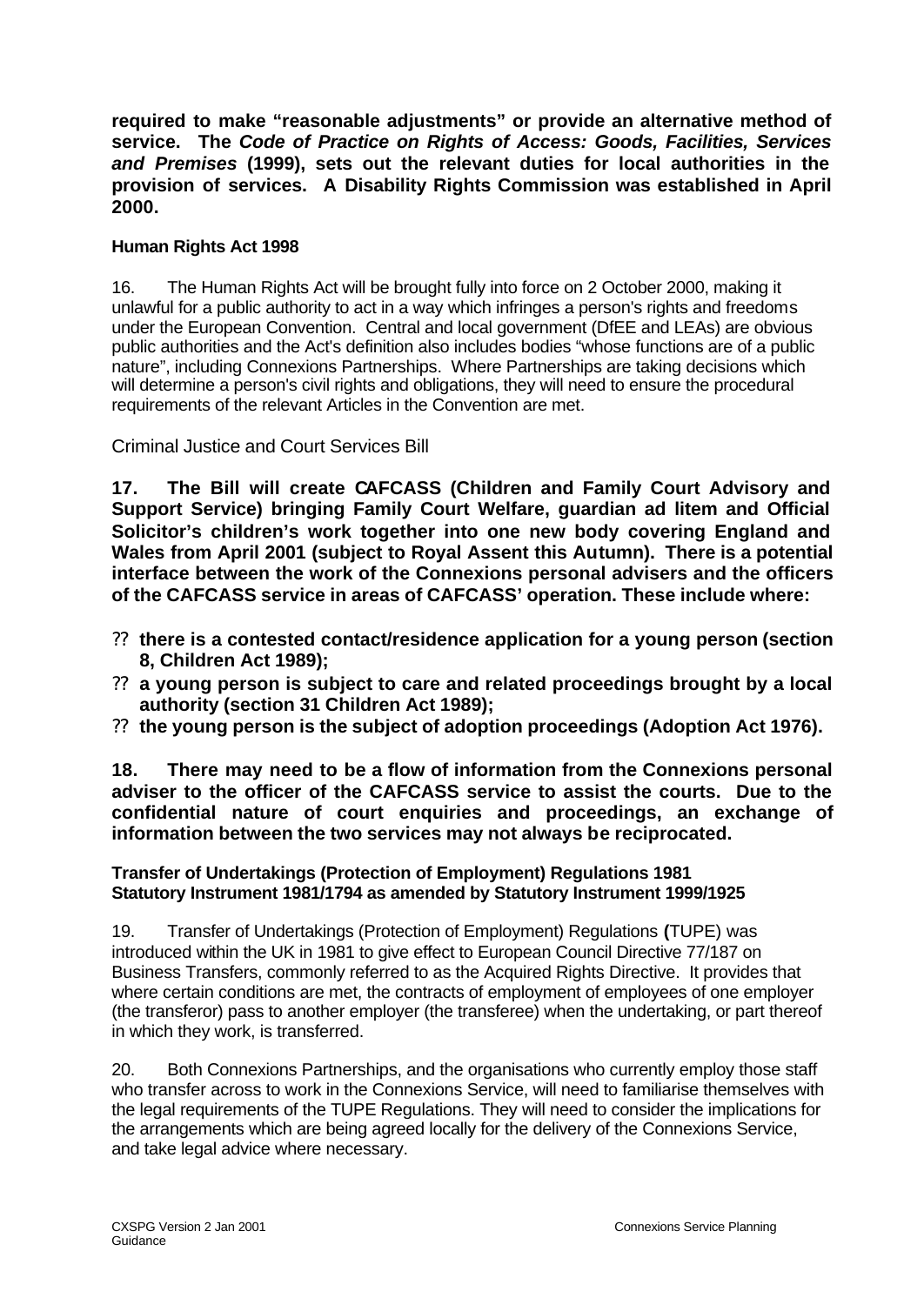21. Staff needed to deliver the Connexions Service include a significant number of professional, management, technical and administrative support staff. Whilst staff will eventually be recruited from the open market, it is likely that a significant proportion of the initial personnel of Connexions will come from those providing existing services, for example through careers service companies and the Youth Service.

22. Where the Connexions Partnership takes on activities which are currently undertaken by other organisations, it is likely there will be staff who are subject to consideration for a protected transfer. For example, the current careers service companies carry out the Secretary of State's duty to ensure the delivery of careers information, advice and guidance. Similarly, those parts of the Youth Service which are affected directly, as well as those currently working in other organisations whose existing activities and functions are transferring to Connexions, may be candidates for a protected transfer under TUPE.

23. Connexions Partnerships will need to determine and publish their key activities and functional requirements, in order to enable comparisons to be made with existing activities and functions of careers service companies, relevant parts of the Youth Service and other linked organisations. It will be particularly important to set out the activities of personal advisers.

24. We would encourage Connexions Partnerships to take a positive approach towards TUPE. Where appropriate, they should follow the principles set out in the Cabinet Office Statement of Practice on Staff Transfers in the Public Sector. In cases where TUPE does not apply and individual staff are successful in securing posts with them, Connexions Partnerships should consider, within reason, offering similar provisions as if TUPE applied.

25. TUPE places requirements upon both the importing and exporting organisations to inform and consult representatives of employees who will be affected by a transfer. It will be important that these consultations should take place at an early stage in the process. Even where TUPE will not apply, employee representatives should still be consulted and informed.

**Further information** and useful publications for each Act can be found in the bibliography.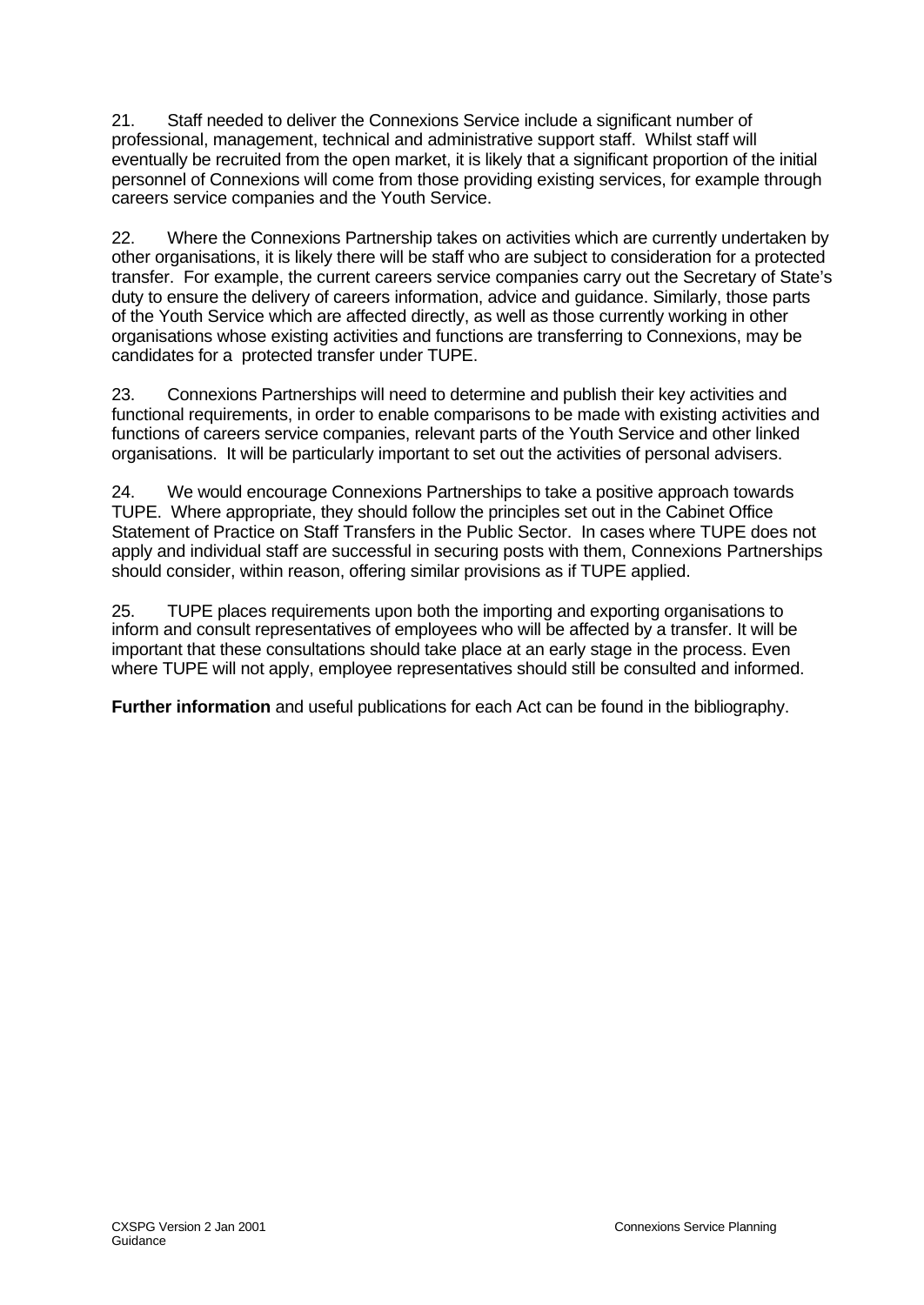# **ANNEX 3**

# **DRAFT OUTLINE MANAGEMENT INFORMATION**

### **REQUIREMENT**

# **FOR THE**

# **CONNEXIONS SERVICE**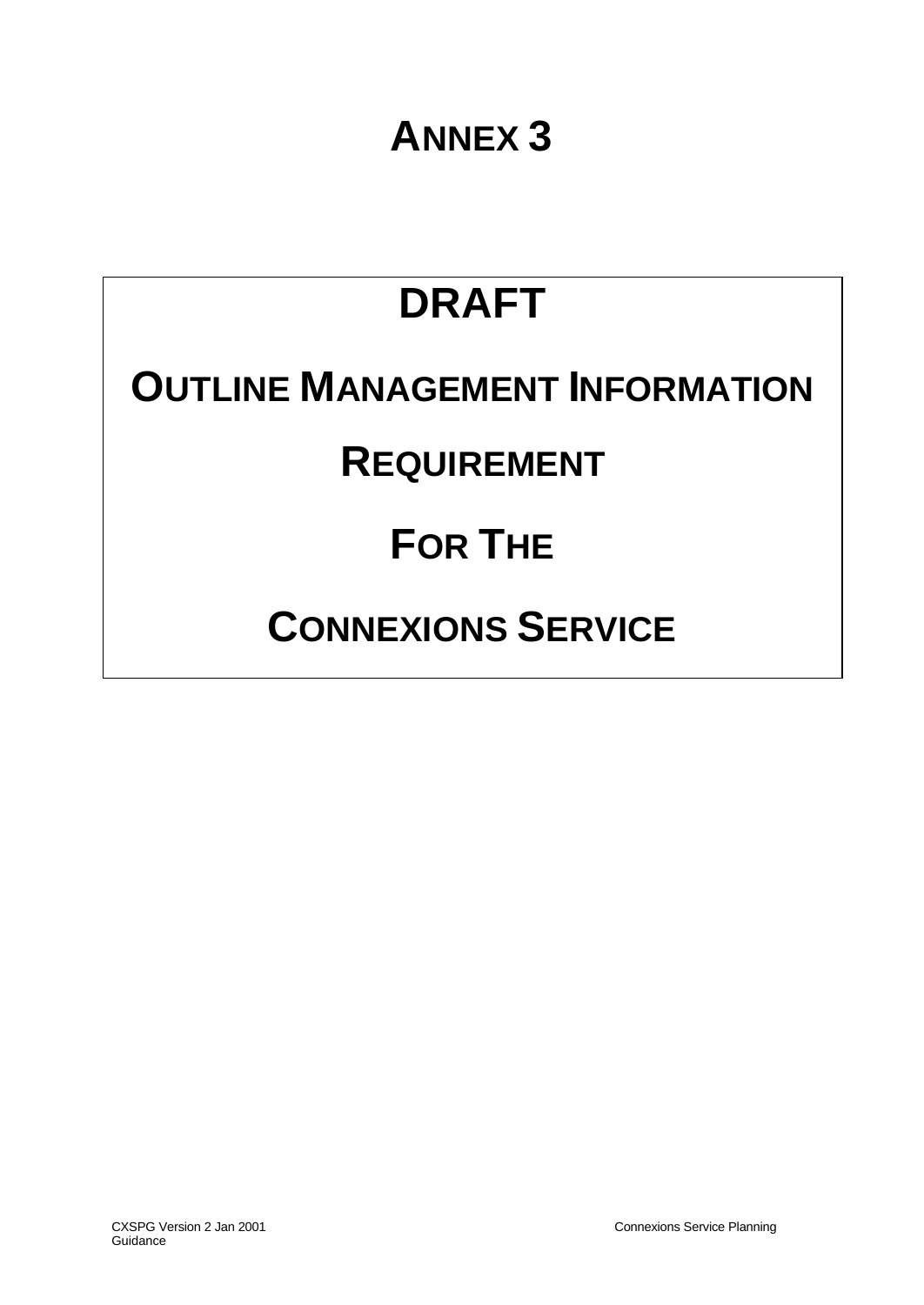## **CONTENTS**

| The Learning Gateway: support for 16-18 year olds needing additional help to enter               |
|--------------------------------------------------------------------------------------------------|
|                                                                                                  |
| Many young people will make a successful transition from school to post 16<br>13.                |
| education or training with relative ease. The Learning Gateway is for those 16-18 year           |
| olds who are vulnerable at this transition phase and need additional help to enter               |
| mainstream learning. The priority is those who are disengaged from learning for                  |
| whatever reason as well as providing relevant support to those who are in learning but           |
| in danger of dropping out. The Connexions Service will be responsible for: 27                    |
| $\ddot{?}$<br>identifying, with the help of partner organisations including schools, those 16-18 |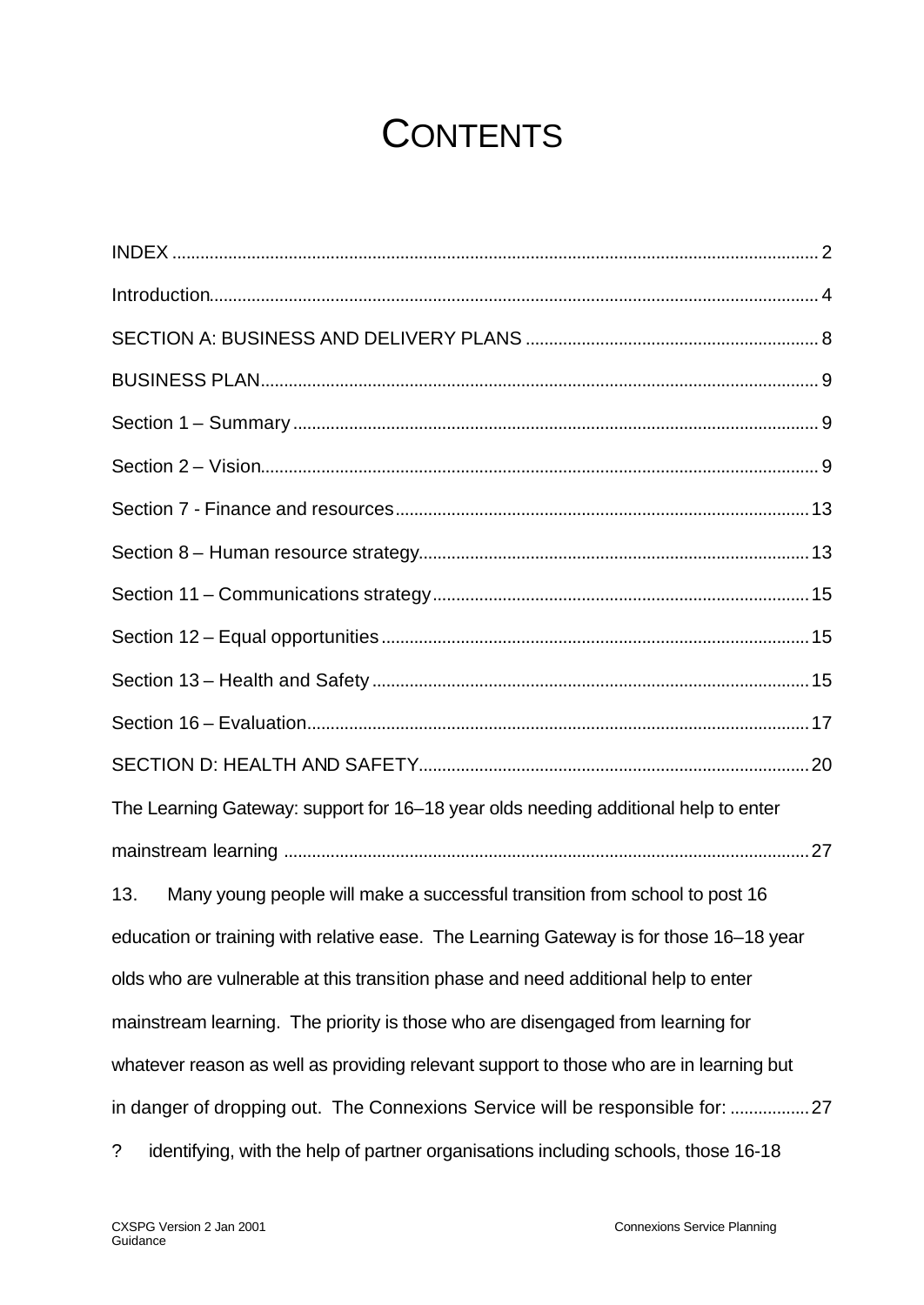| year olds who need additional help to enter mainstream learning, and ensuring these     |  |
|-----------------------------------------------------------------------------------------|--|
| young people receive one to one support from a personal adviser, including initial and  |  |
|                                                                                         |  |
|                                                                                         |  |
|                                                                                         |  |
| Local Learning and Skills Councils are being asked to ensure that the advantages        |  |
| accruing to individuals under the current Guarantee/Extended Guarantee continue in      |  |
| 2001-02. Currently young people under 18 who are not in education, training or a job    |  |
| and who are registered with the Careers Service (or, in future, the Connexions Service) |  |
| for training are covered by the Guarantee (training in this context means training      |  |
| programmes for young people funded by the TEC/CCTE, or in the future the LSC, and       |  |
|                                                                                         |  |
| This guarantees through procedures hitherto operated by TECs/CCTEs and careers          |  |
|                                                                                         |  |
|                                                                                         |  |
|                                                                                         |  |
|                                                                                         |  |
|                                                                                         |  |
|                                                                                         |  |
|                                                                                         |  |
|                                                                                         |  |
|                                                                                         |  |
|                                                                                         |  |
|                                                                                         |  |
|                                                                                         |  |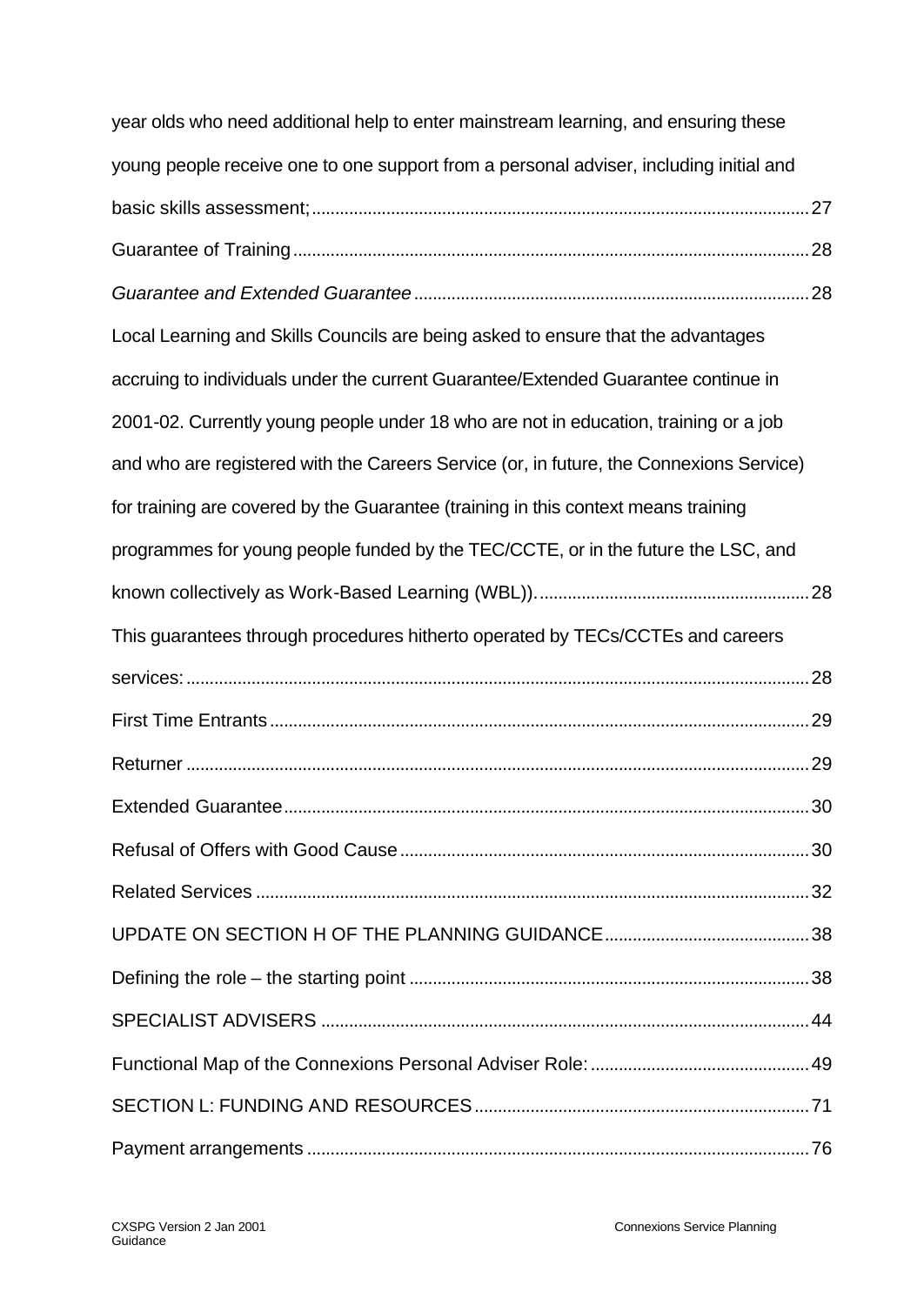| This section sets out the transitional arrangements that will apply for allocating<br>37.    |  |
|----------------------------------------------------------------------------------------------|--|
| resources to schools in 2001-02. The future arrangements will be subject to further          |  |
| consultation later in the year, as part of the wider consultation exercise that the national |  |
|                                                                                              |  |
|                                                                                              |  |
|                                                                                              |  |
|                                                                                              |  |
|                                                                                              |  |
|                                                                                              |  |
|                                                                                              |  |
|                                                                                              |  |
|                                                                                              |  |
|                                                                                              |  |
|                                                                                              |  |
|                                                                                              |  |
|                                                                                              |  |
|                                                                                              |  |
|                                                                                              |  |
|                                                                                              |  |
|                                                                                              |  |
|                                                                                              |  |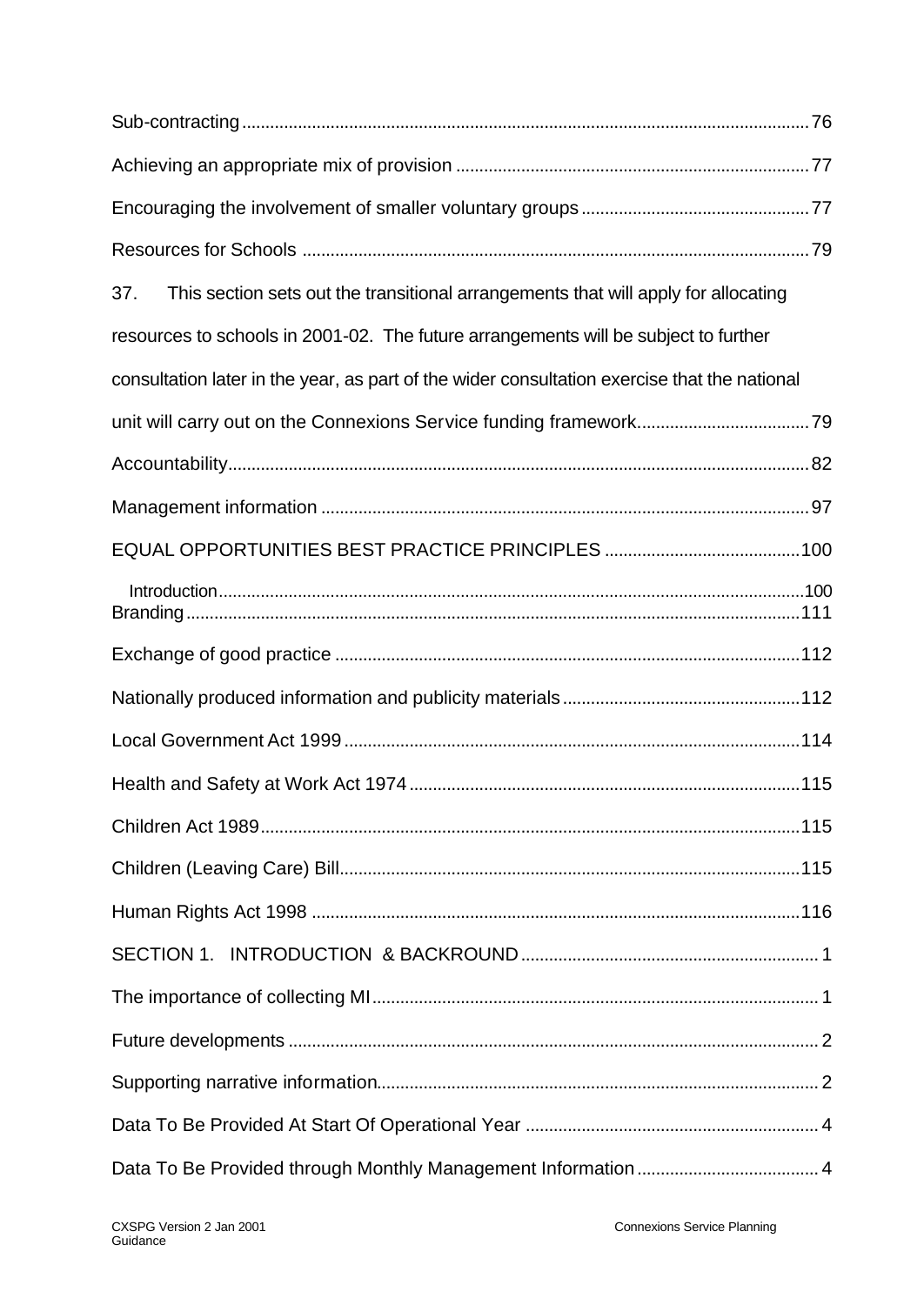| SECTION 3. SYSTEMS AND METHODS FOR THE COLLECTION OF |  |
|------------------------------------------------------|--|
|                                                      |  |
|                                                      |  |
|                                                      |  |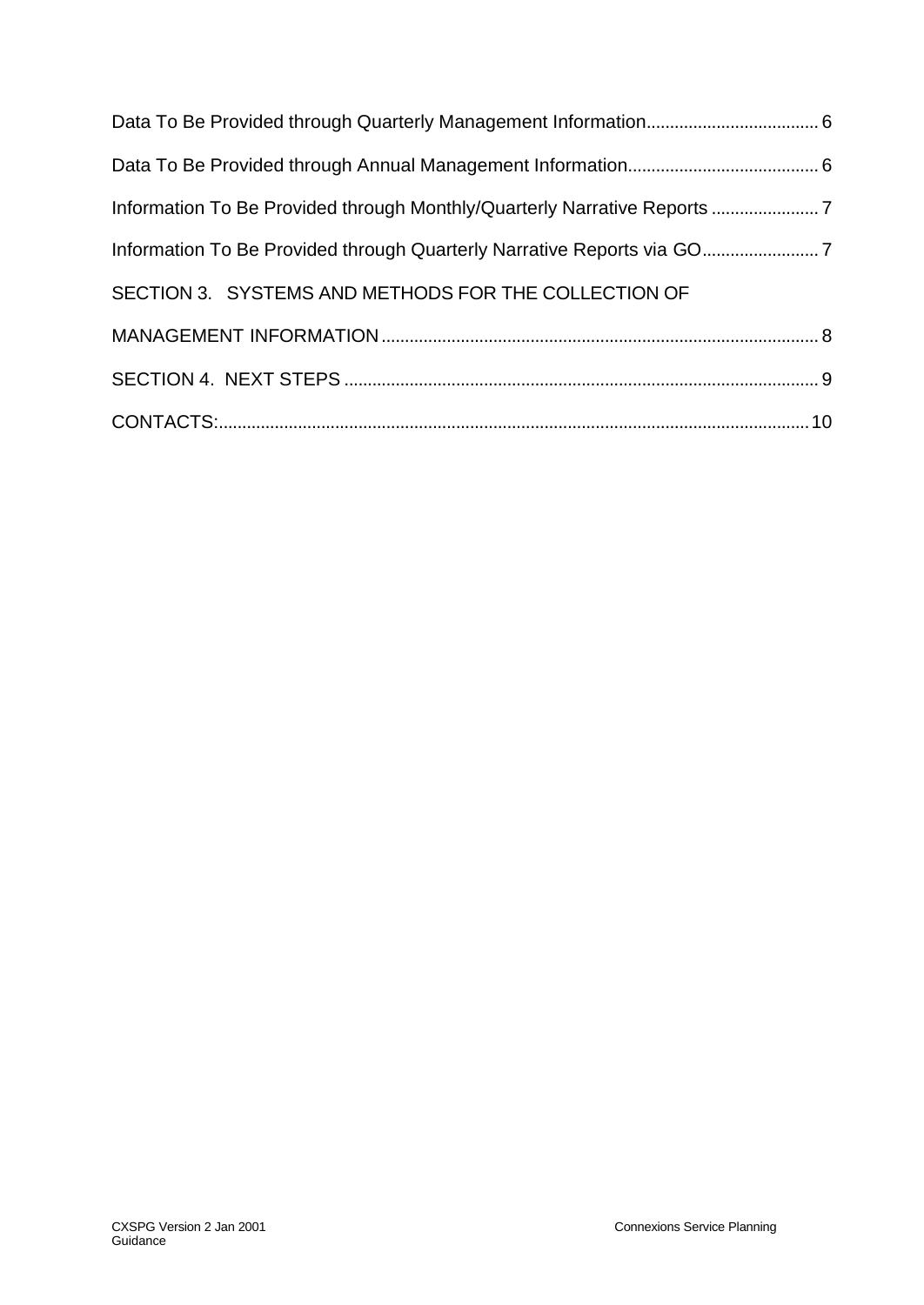#### **SECTION 1. INTRODUCTION & BACKROUND**

- 1. The Connexions Service Planning Guidance requires Connexions Partnerships to set out in their Business Plans *' the systems it will have in place from April 2001 to enable it to share and exchange information, produce management information and track individual people '.*
- 2. The development of Partnerships' systems will need to be informed by the information needs of Connexions Service National Unit (CSNU). The recently issued Connexions Service Planning Guidance identifies a number of areas where partnerships will need to collect MI, for example in setting and monitoring headline targets. Over the next few months the aim is to develop and agree the MI that Partnerships will collect and supply to CSNU from April 2001. The CSNU will make available a comprehensive MI Guide in January 2001 following discussions with the first round of Partnerships.

#### **The Outline MI document**

3. The purpose of this document is to provide Connexions Partnerships starting from April 2001 with an indication of the areas of Management Information (MI) they will be expected to provide the Connexions Service National Unit (see Section 3). **This is a draft outline requirement that will be subject to further change and development following further input from early Connexions Partnerships and Government Offices.** In addition, the aim is to provide Connexions Partnerships with information on the DfEE system and methods that will be used to collect MI from April 2001 (see Section 4).

#### **The importance of collecting MI**

- 4. A sound base of MI is needed by the CSNU to make judgements on the capabilities and effectiveness of Partnerships, to monitor progress towards meeting key targets, to drive up overall quality through continuous improvement and to demonstrate the success of the new service
- 5. The MI collected from partnerships will be used to:
	- ?? Establish baselines to facilitate monitoring change over time**.** Partnerships are currently focusing on key baseline information through their use of the Mapping Tool to establish local needs. Some of this information will be included in Business Plans and the aim will be to use established planning table arrangements to collect this information in a standard format to facilitate comparisons.
	- ?? Monitor the capacity of Partnerships to provide a full service. Partnerships will not be operating a full range of services from April 2001 and this will need to be reflected in the approach to data collection. The build up of a service, in particular the status, recruitment and training of Personal Advisers will provide an important indication of the state of readiness of a service to meet its objectives.
	- ?? Monitor statutory requirements and other published commitments. From the outset it will be necessary to know whether Partnerships are meeting statutory requirements and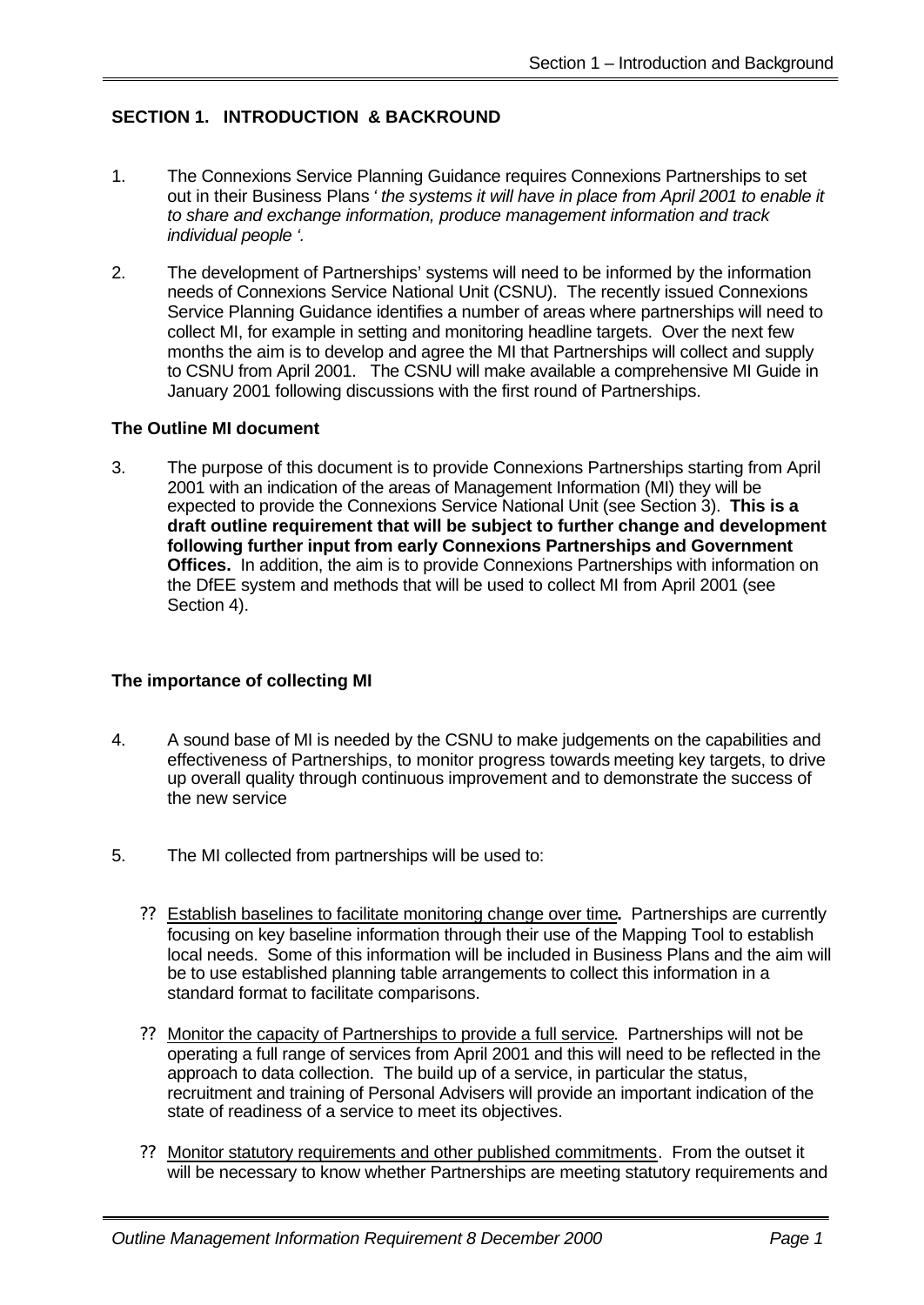commitments. While it may be difficult for MI to demonstrate obligations around universality, it will be possible to monitor specific aspects such as those for SEN and LDD young people. Other commitments include monitoring those made around the minimum levels of resources to be deployed in schools and colleges.

- ?? Develop key indicator MI. Progress towards the national headline targets will clearly be important when highlighting performance and success. However, many of the targets will only be reported on an annual basis and are unlikely to offer much in the short term. The development of a limited number of standardised key indicators covering aspects of performance offers the prospect of more immediate feedback. Indicators might cover:
	- ?? contact levels for specific groups such as ethnic minorities or care leavers;
	- ?? contact levels through new technology, particularly web and email facilities;
	- ?? response and waiting times for access of certain groups of young people to a PA, a specialist service or training opportunity;
	- ?? retention levels, particularly post 16 education and training;
- 6. Further work will be undertaken with Partnerships to explore the value and feasibility of these indicators.

#### **Future developments**

- 7. There are several key areas of work that will impact on the development of the MI requirement:
	- ?? the Connexions Framework for Assessment, Planning and Review;
	- ?? the arrangements for exchanging information between Partnerships and other key organisations, particularly the LSC;
	- ?? the introduction of the Connexions Card from September 2001;
	- ?? the introduction of Connexions Direct, initially on a pilot basis;
	- ?? the introduction of ESF co-financing and the requirements to provide beneficiary MI to support any ESF bids
- 8. As these developments come on stream it will be necessary to adapt the overall MI Requirement although the aim will be to try to limit the number of in-year changes to MI collection.

#### **Supporting narrative information**

9. The MI will need to be supported by narrative information to provide comprehensive feedback arrangements to the centre. Experience with the monthly monitoring reports of Pilot activity has shown that setting the right questions and headings is crucial to providing useable and concise information.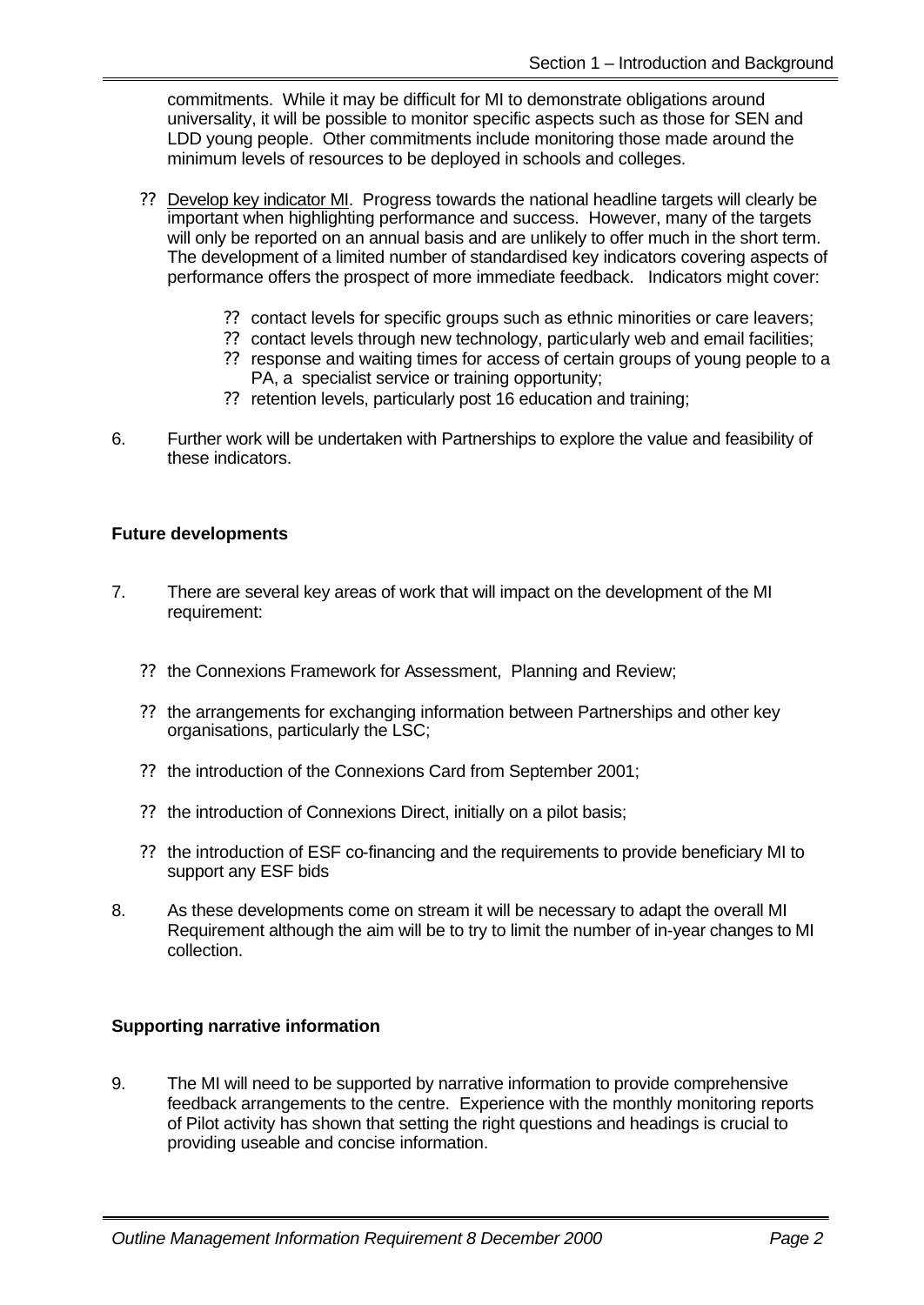- 10. It is proposed that the monthly narrative information from Partnerships should focus on three broad areas:
	- ?? Information in support of MI;
	- ?? Information on the effectiveness of Partnership working arrangements including the involvement of young people in decision making;
	- ?? Information on the impact of services including achievements and responses of young people.
- 11. Building on the experience of the Pilots it is envisaged that these broad areas would be divided into very specific headings, which together with the MI, would enable CSNU to aggregate responses to form the basis of monthly feedback to a range of audiences including Ministers. These monthly returns from partnerships would be supplemented by quarterly reports from GOs focusing on progress towards delivering contract.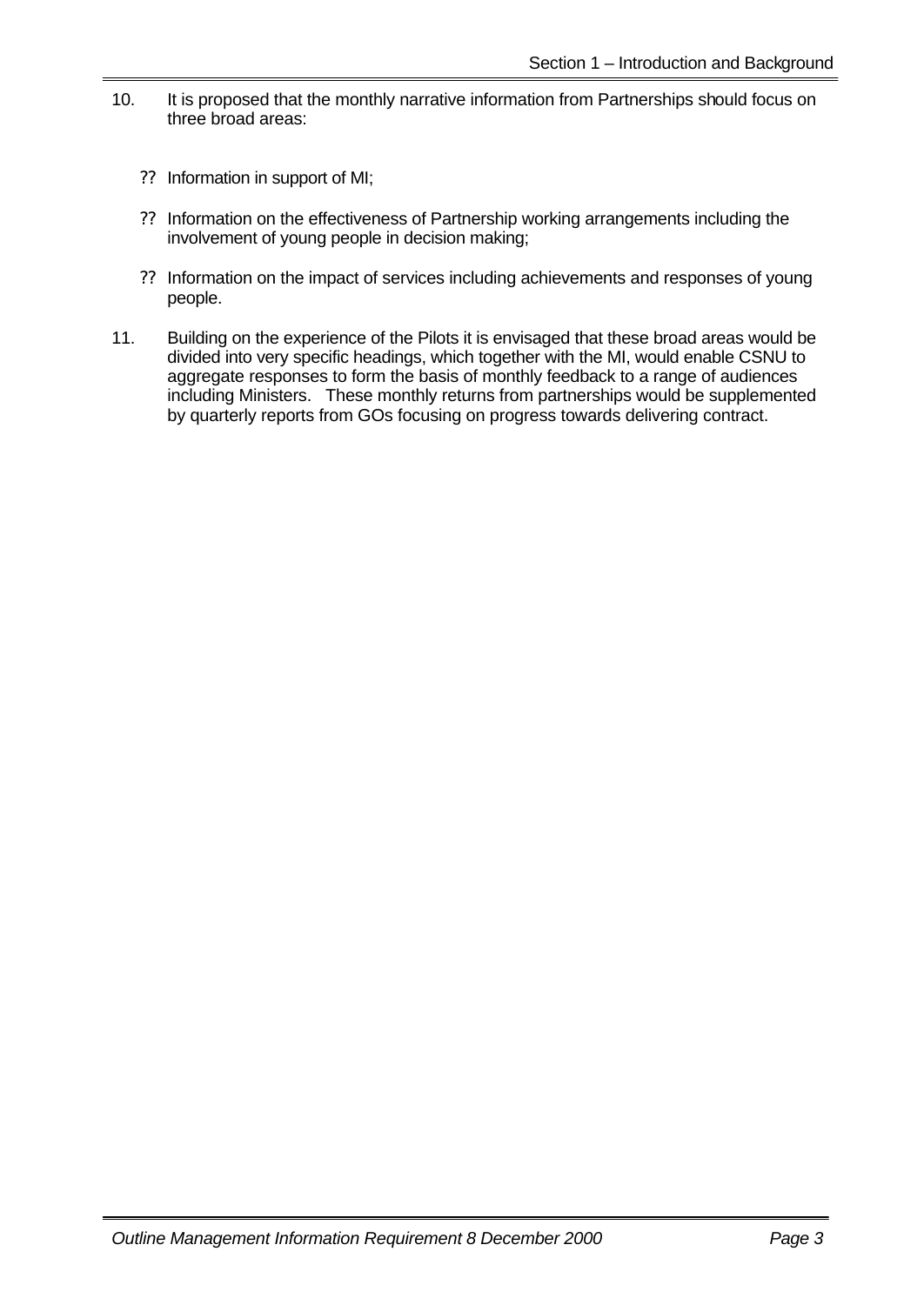#### **Data To Be Provided At Start Of Operational Year**

#### **Information to be provided from business plan**

**Partnerships** 

- ?? Composition of Board
- ?? LMCs
- ?? Sources of funding other than DfEE, any expected in kind contributions from partners Personal Advisers
- ?? Number of PAs employed /seconded
- ?? Source (where recruited from)
- ?? Ethnic background
- ?? Qualifications

Individuals

?? Characteristics of 13-19 cohort

#### **Information to be provided through planning tables**

- ?? Planned distribution of staff resources (PAs, front line staff, management/admin)
- ?? Funding information
	- o Profile of Expenditure throughout year
	- o Profile of Other funds
- ?? 13-19 cohort in Partnership area based on mapping tool
	- o Gender
	- o Ethnicity
	- o Special needs/learning difficulties and disabilities
	- o Teenage Parents
- ?? The number who require:
	- o Intensive support
	- o Support for those at risk of disengaging
	- o Minimum Intervention

*This data is important to provide baseline information at the start of the contract year on the make up of the Connexions Partnership, how the Partnership expects to use staff resources throughout the year as well as the characteristics of all young people in the Partnership Area and the characteristics of the Personal Advisors providing the service.*

#### **Data To Be Provided through Monthly Management Information**

#### ?? **Information on Personal Advisors**

- o Number of PAs recruited and source of recruitment
- o Number of PAs undertaking training
- o Number of PAs in post by qualification
- o Number of PAs no longer active in the month
- o Number of interviews by PA
- o Number of referrals to specialist services
- o Number of clients awaiting an interview with a PA
	- ?? by length of wait and type of service required
	- ?? supplemented by narrative report
- o Number of clients who did not attend for pre-arranged interview

*Information to demonstrate the build up of the PA network by reporting on the recruitment and retention of staff and the training undertaken. To identify any delays in a young person's access to a Personal Adviser supplemented by a narrative report to highlight areas of concern*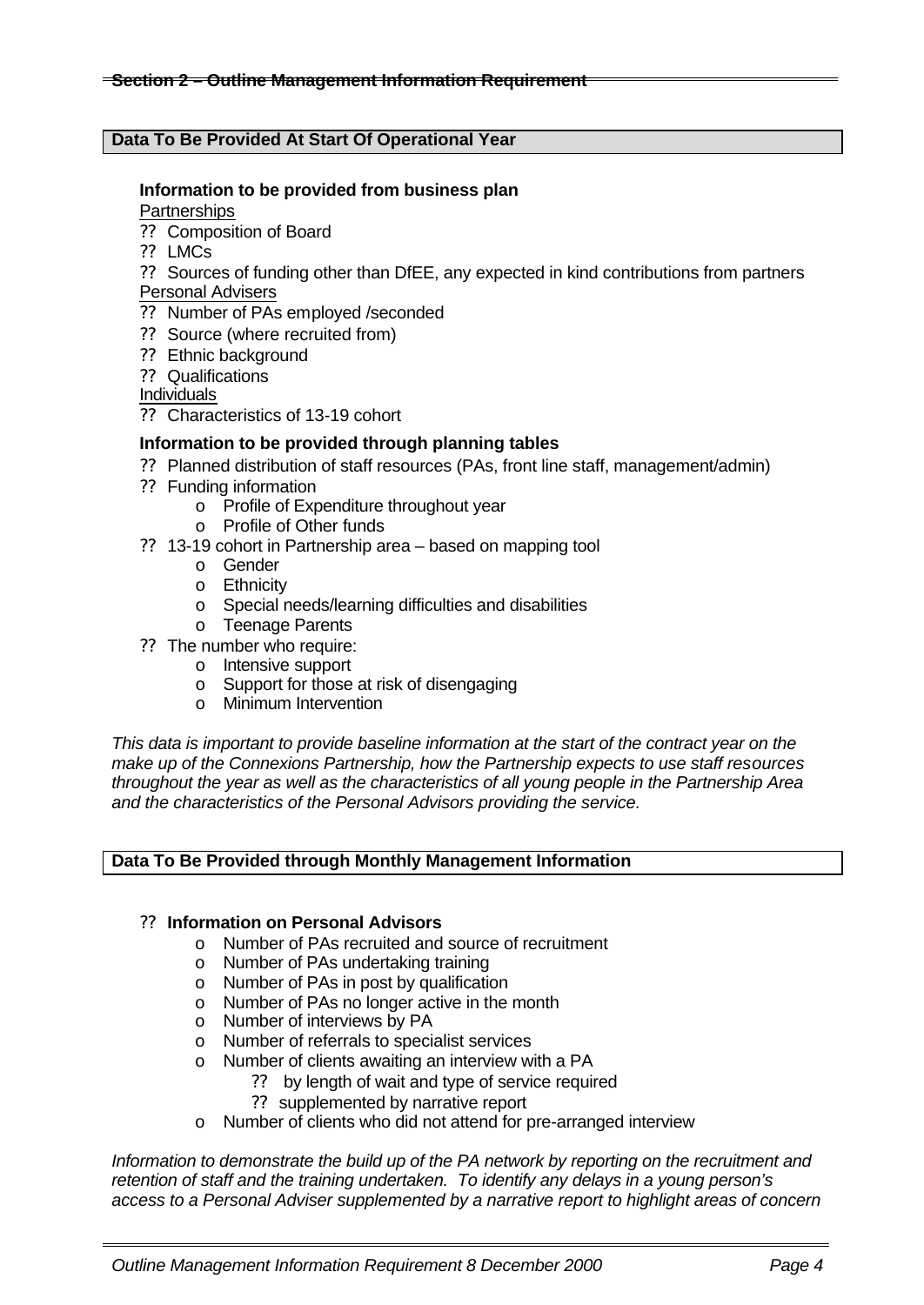#### **Section 2 – Outline Management Information Requirement**

#### ?? **Monthly breakdown of activities of those in post compulsory education**

- o Full time Education
- o Work Based Training (GST
- o Voluntary Work
- o Not in full time education, training or employment
- o Active in the Labour market (including those actively seeking help via other agencies eg Jobcentre and those not seeking Connexions help in finding work)
- o Not active in labour market (eg supporting family, illness, in custody, etc)
- o Current situation not known (ie No Contact)

#### ?? **Numbers not in Education, Training or Employment Number moving into this category from:-**

- o Compulsory education
- o Full time post compulsory education
- o Employment (including employed status training)
- o Work based training (non employed status)
- o Not previously active in labour market

#### **Number leaving this category to:-**

- o Full time education
- o Work based training
- o Employment
- o No longer active in labour market

*Information to demonstrate the participation of young people in the area and show the trends of movement into and out of unemployment.*

#### ?? **Learning Gateway Information**

- o Clients joining the Learning Gateway
- o Total on Learning Gateway register at the end of the month
- o Clients awaiting a training/ FE place
- o Number of participants leaving the Learning Gateway during the month:-
	- ?? from Life Skills
	- ?? from Front End
		- ?? Into Learning
		- ?? Not Into Learning

*Information on work with young people in Learning Gateway which will be aggregated with Careers Service data to provide National Information on Gateway clients. Note: it is necessary to identify Learning Gateway participants separately from other caseloads because of the arrangements with the Employment Service and the way Learning Gateway participants are treated.*

#### ?? **Information on Learning Entitlement/Guarantee**

#### ?? **Information on clients with additional needs**

*Information to meet statutory requirements*

#### ?? **Client Outcomes**

- o Placings into employment
	- ?? With and without training and by client status
- o Placings into work based training (non employed status)
- o Placings into education

*Information to meet Employment Service requirements*

#### ?? **Movement into learning - clients not at "level 2" in employment without training**

o Number started training leading to an NVQ level 2 or equivalent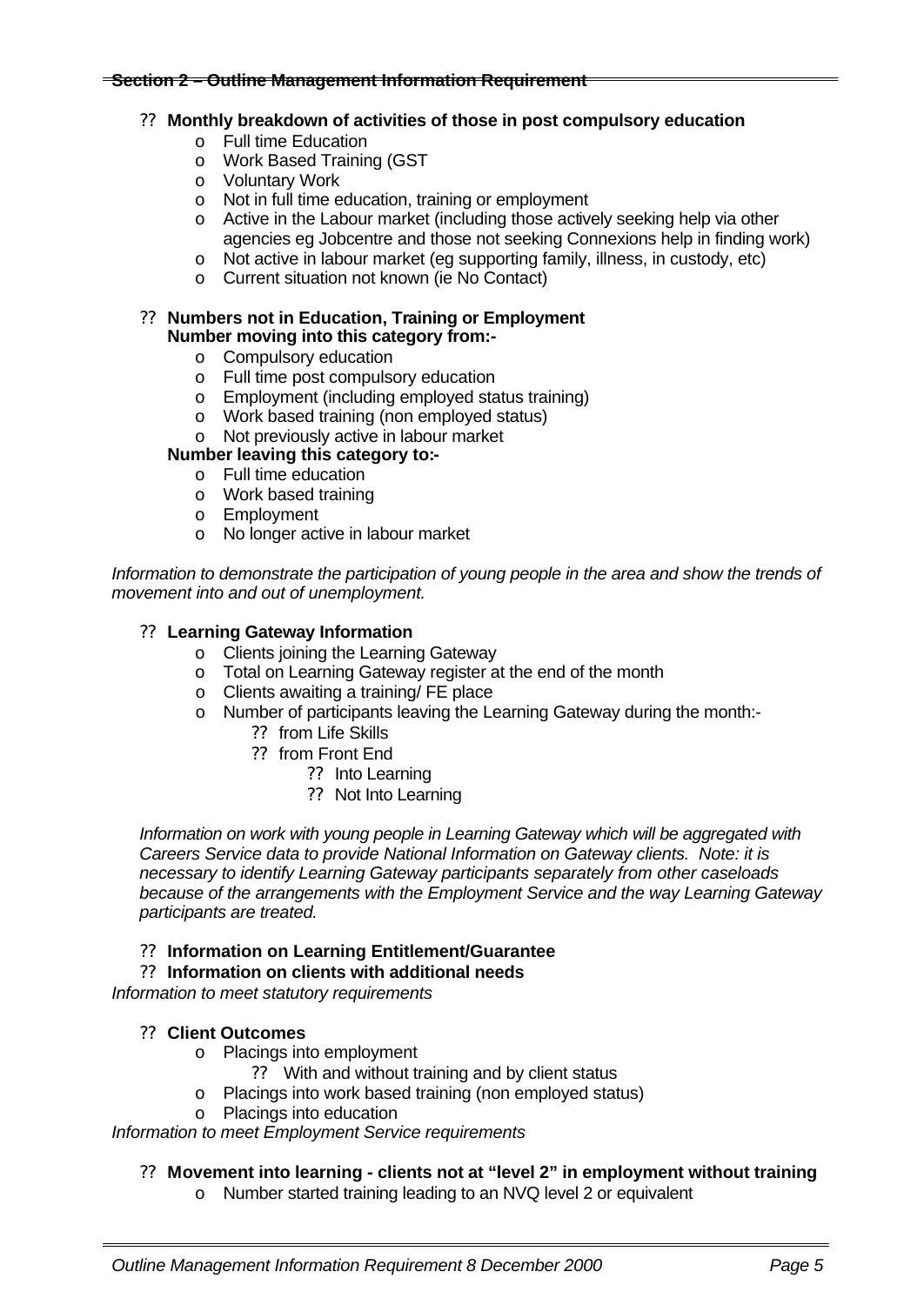#### **Section 2 – Outline Management Information Requirement**

o Number started GCSE qualification(s)

*Information to demonstrate work undertaken to support the Right to Time off for Study and Training Legislation*

#### **Data on work with Opportunity Providers**

- ?? **Job vacancies**
	- o Notified
	- o Filled
	- o Cancelled
	- o Unfilled at end of the month

*Information to meet statutory requirements to ONS on number of unfilled vacancies*

#### ?? **Help Provided through ICT measures**

- o Number of clients helped via E-mail
- o Number of hits on website
- o Other ICT measures

*Information to demonstrate innovative measures to work with all young people in the area*

**Data To Be Provided through Quarterly Management Information**

#### ?? **Work with those in full time education**

- o Individual Interviews with those in compulsory educations ?? By year group
- o The number who require:
	- ?? Intensive support
	- ?? Support for those at risk of disengaging
	- ?? Minimum Intervention

*Information to demonstrate work with those in compulsory education*

#### **Data To Be Provided through Annual Management Information**

#### ?? **Annual Activity survey of destination of young people in the first year of leaving post compulsory education**

*Information to be published alongside Careers Service data in the annual "Moving On" booklet. The future of the annual Activity survey will be reviewed in 2001/2.*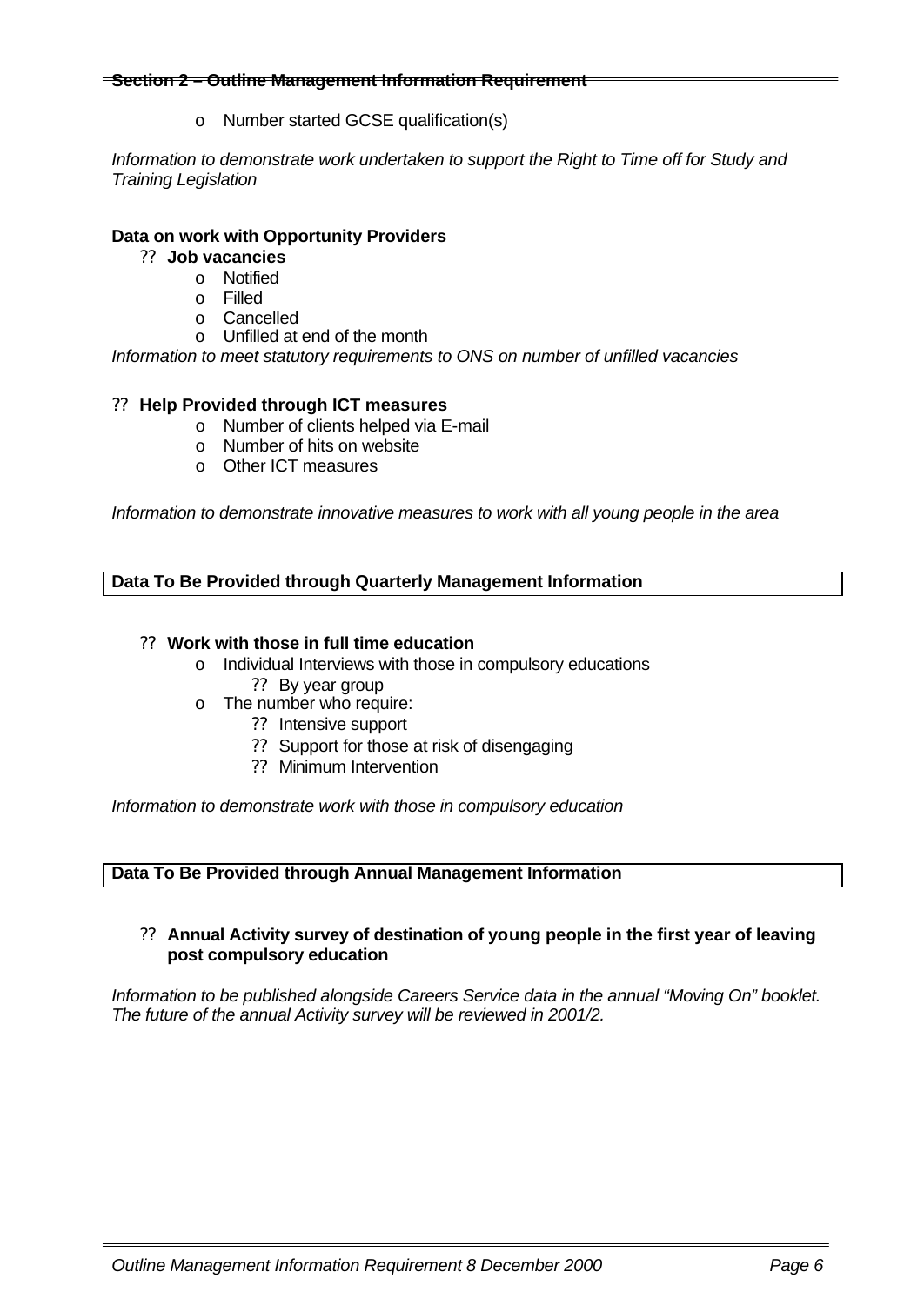#### **Information To Be Provided through Monthly/Quarterly Narrative Reports**

*A series of themed monthly narrative reports to provide Connexions Service National Unit with more detailed information than pure numbers on the progress of the Partnership in a range of key areas*

For example:

- ?? YP Satisfaction with the service
- ?? Convergence of equal opportunities target groups
- ?? Performance against locally agreed targets
- ?? Innovative use of ICT resources to meet objectives
- ?? Involvement of young people in decision making
- ?? LMC decisions
- ?? PA caseload information
- ?? Progress in contacting those young people who are not in contact with the Service

#### **Information To Be Provided through Quarterly Narrative Reports via GO**

- ?? Performance against business plan
- ?? Performance against headline targets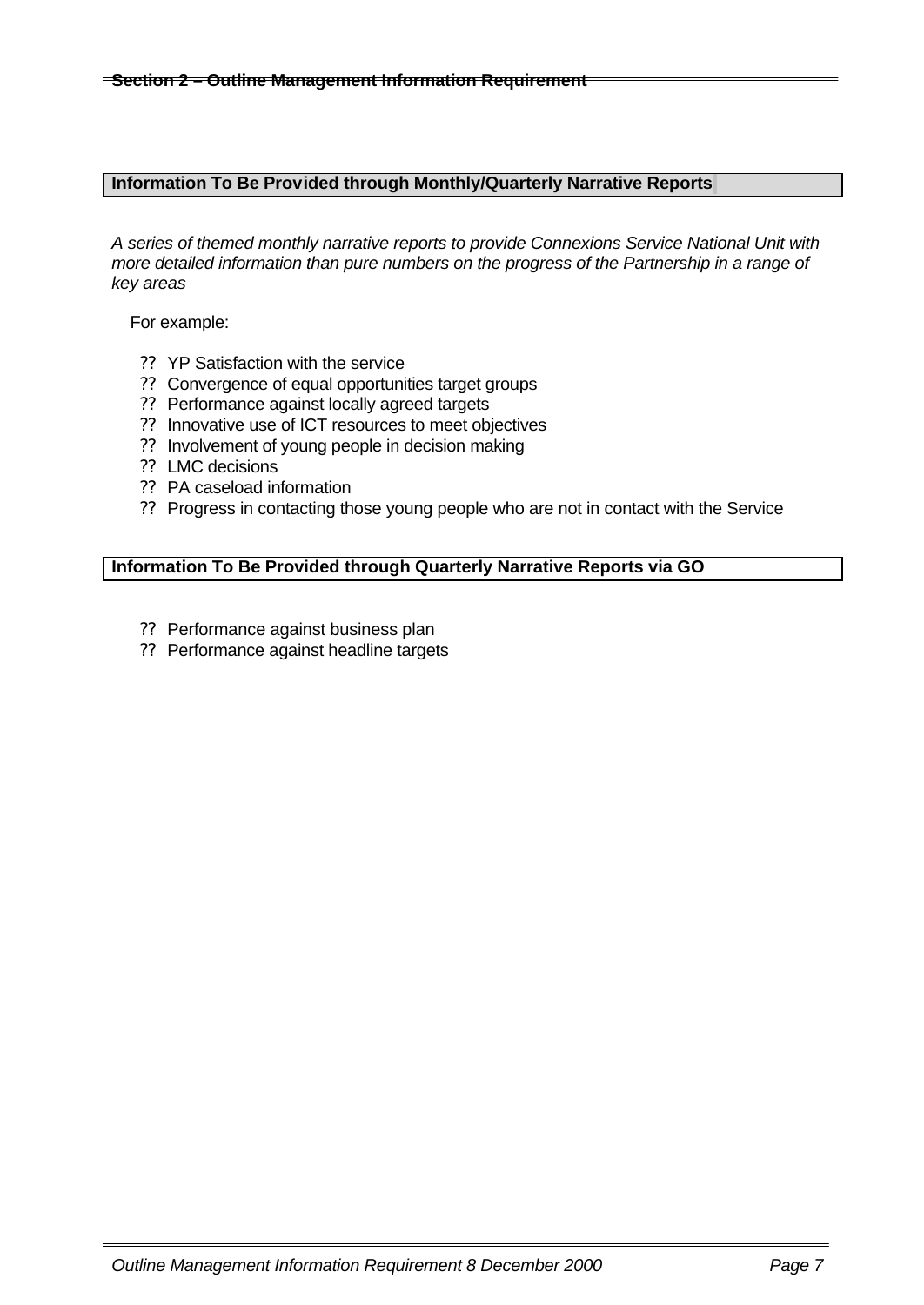#### **SECTION 3. SYSTEMS AND METHODS FOR THE COLLECTION OF MANAGEMENT INFORMATION**

- 12. DfEE will provide each partnership with a copy of the Department's MI collection system, to be called NEXUS, and an operating licence for the system. NEXUS is similar to the data collection system, RHOMIS, which is currently in use in Careers Services. NEXUS will not only collect the data but collate and analyse it, providing statistical information enabling organisations to evaluate their performance at Partnership level.
- 13. Each Connexions partnership will forward MI data to CSNU where it will be collated centrally to produce a national picture.
- 14. CSNU will send monthly updates to the partnerships which will provide data on a national level for each item and period broken down by individual organisations. Careers Services will continue to use RHOMIS, forwarding their data to Government Offices as in previous years.
- 15. NEXUS, designed to operate on all Windows based systems, consists of a series of input screens, known as the Frontend, into which partnerships will be able to enter data, manually or by pasting from another application. Following input the user will save the data prior to sending it by e:mail to CSNU. The final stage in this process is consolidation, this aggregates the data into the analytical part of the system known as `slice and dice'. The statistical data in slice and dice will be accessible to all users. The user will be able to customise reports, including charts if required, as well as copy and paste the data into other applications for inclusion in more formal documents.
- 16. CSNU will also provide:
	- ?? assistance installing NEXUS
	- ?? full training for nominated staff
	- ?? technical documentation
	- ?? Helpline to answer MI, technical or general queries
	- ?? ongoing support
	- ?? windows help files covering use of the NEXUS system and MI Guide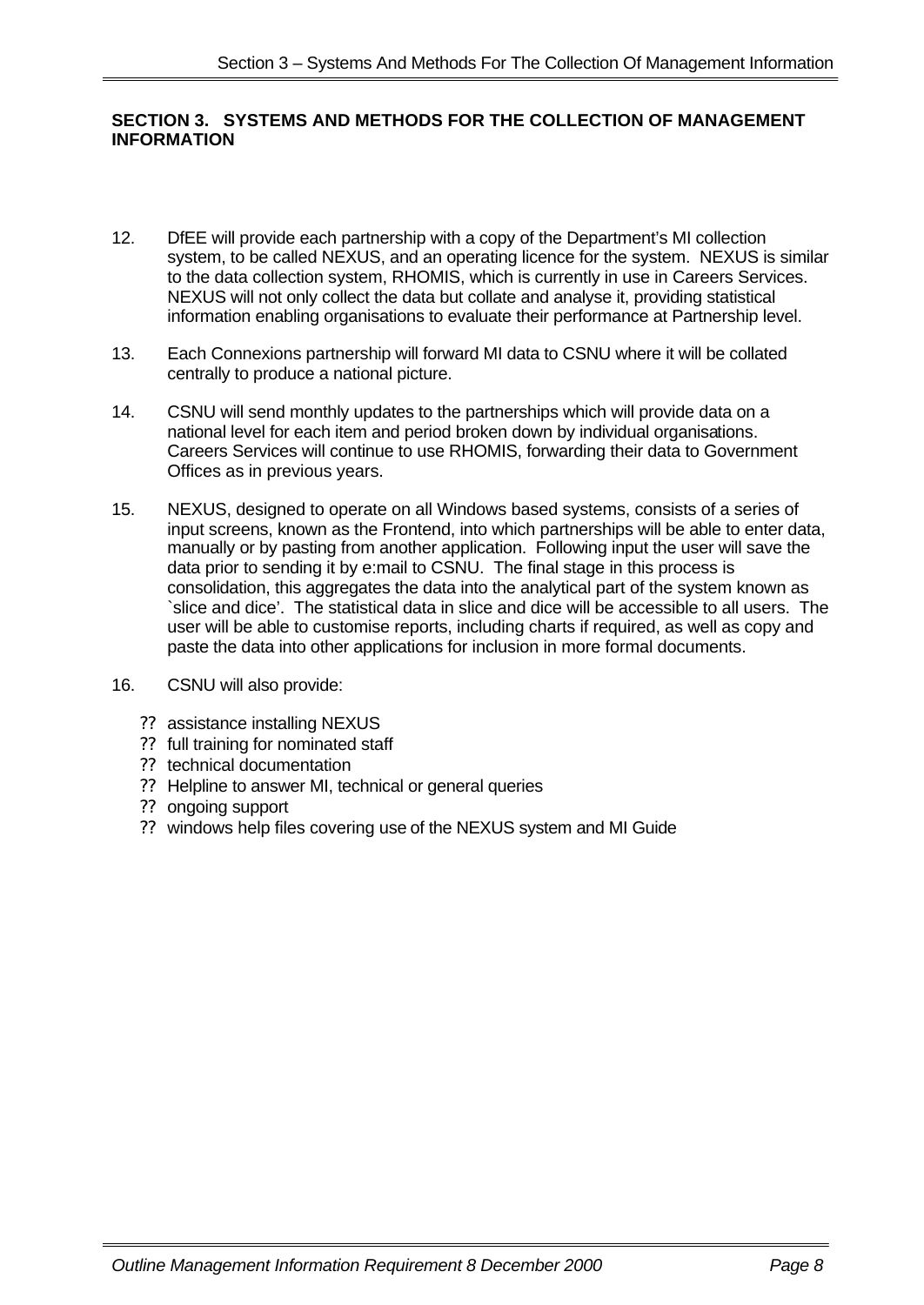#### **SECTION 4. NEXT STEPS**

- 17. The Connexions Service National Unit will consult with the first 16 Partnerships, Government Offices and other Government Departments to refine the outline requirements in order to produce the detailed Management Information specification by the end of January 2001.
- 18. There are several key areas of work that will impact on the development of the MI requirement:
	- ?? the Connexions Framework for Assessment, Planning and Review;
	- ?? the arrangements for exchanging information between Partnerships and other key organisations, particularly the LSC;
	- ?? the development of an enhanced DfEE database to capture the core MI from April 2001;
	- ?? the introduction of the Connexions Card from September 2001;
	- ?? the introduction of Connexions Direct, initially on a pilot basis.
- 19. As these developments come on stream it will be necessary to adapt the overall MI Requirement to ensure that key aggregate information is available at the centre.
- 20. The proposed timetable for the next few months is:

| Consultation with partnerships and Government Offices on detailed MI<br>requirement, definitions and monthly narrative reports | December/January     |
|--------------------------------------------------------------------------------------------------------------------------------|----------------------|
| Circulation of first draft of detailed MI Requirement                                                                          | <b>Early January</b> |
| Final version of MI Requirement issued to Partnerships                                                                         | <b>End January</b>   |
| Commence installation, training and support programme for Partnerships<br>operating DfEE database system                       | <b>March/April</b>   |
| First data & narrative return from Partnerships at end of April                                                                | <b>Early May</b>     |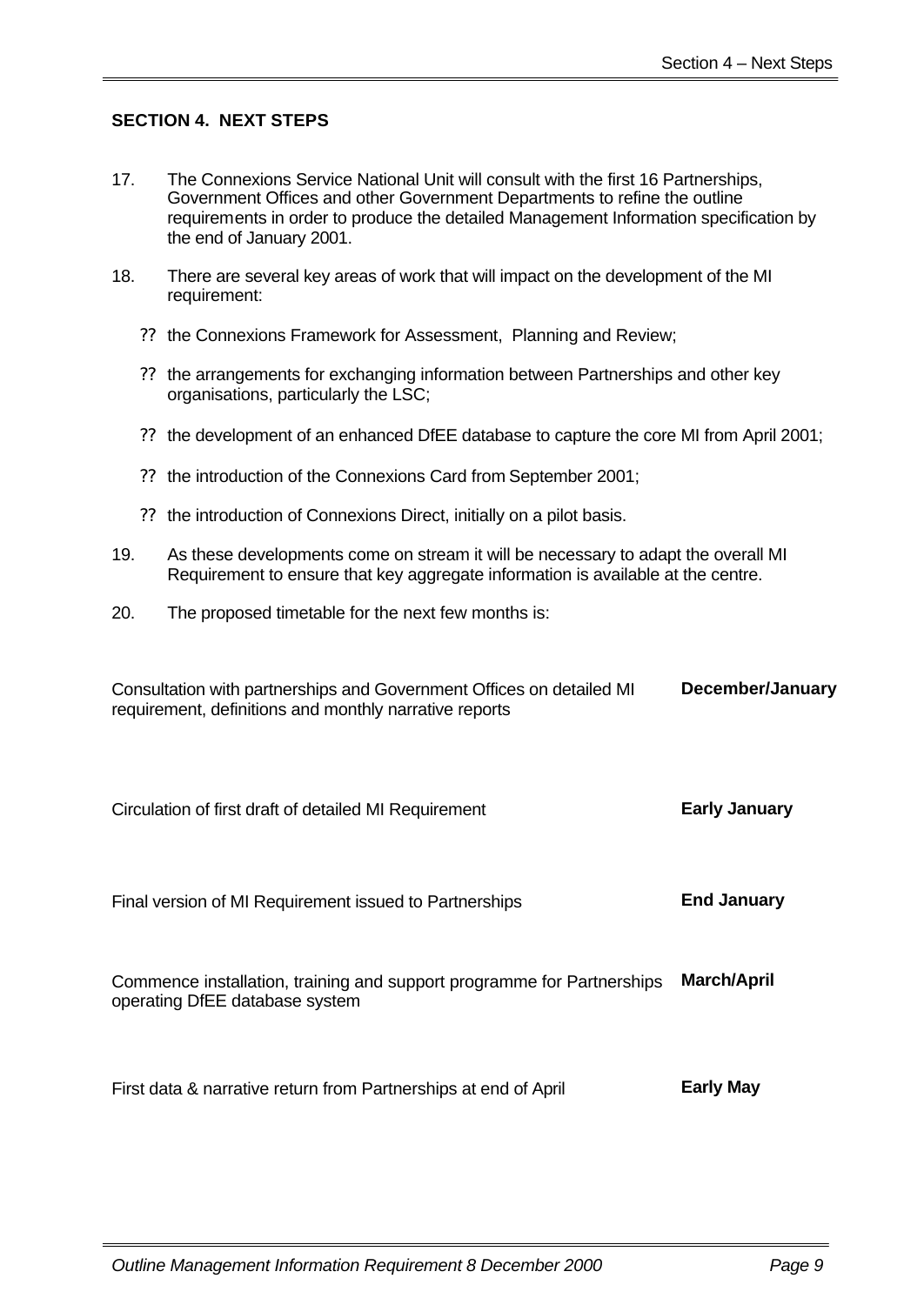#### **CONTACTS:**

| <b>Name</b>             | <b>Tel Number</b> | <b>E-Mail Address</b>        |
|-------------------------|-------------------|------------------------------|
| lan Chapman             | 0114 259 3781     | ian.chapman@dfee.gov.uk      |
| <b>Brenda Alexander</b> | 0114 259 4849     | brenda.alexander@dfee.gov.uk |
| <b>Rob Walcott</b>      | 0114 259 3698     | rob.walcott@dfee.gov.uk      |

Fax Number 0114 259 3359

#### **Address:**

DfEE Connexions Service National Unit Performance & Targets Team E3b Moorfoot **Sheffield** S1 4PQ

#### **BIBLIOGRAPHY**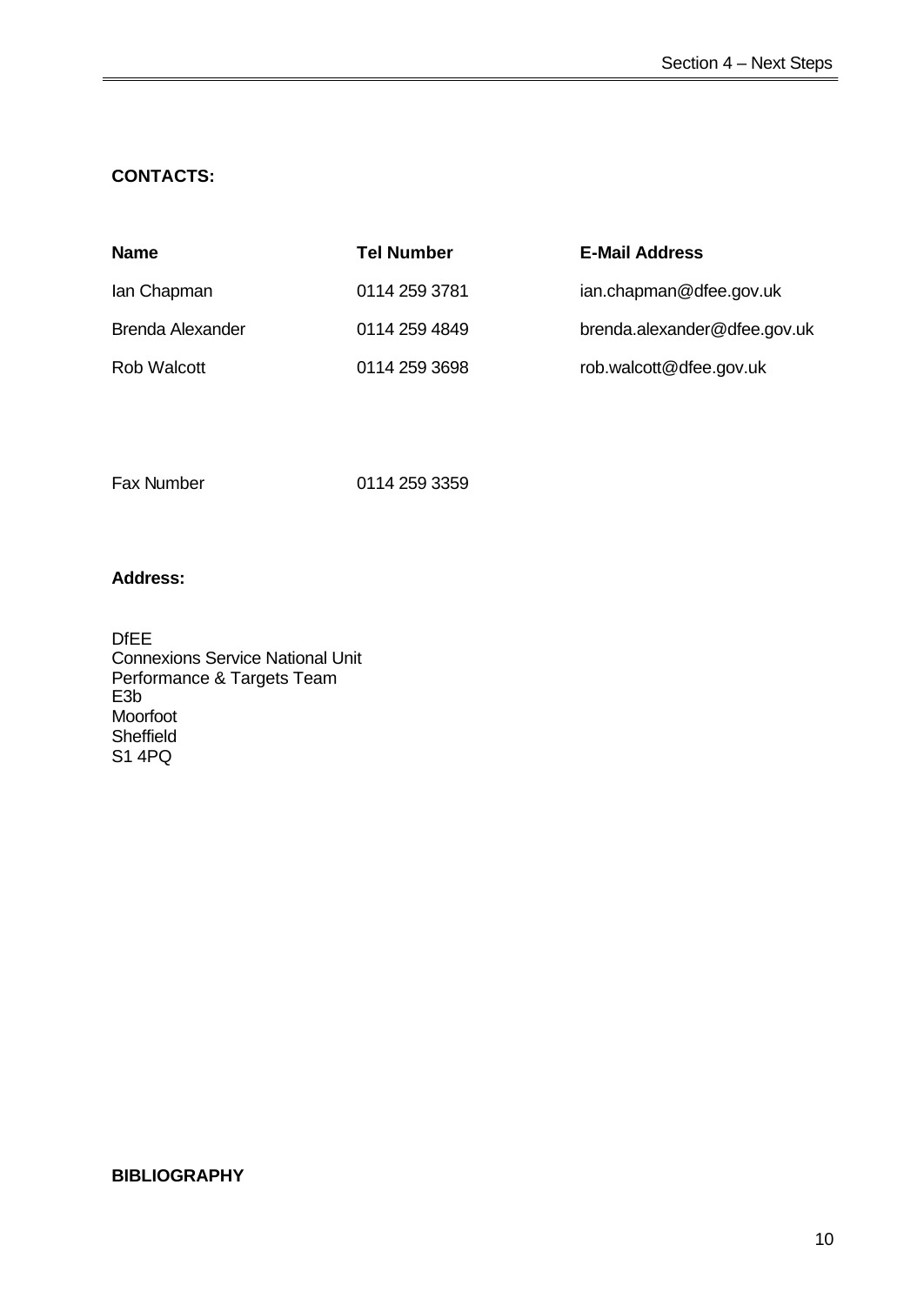**Useful Publications (NB: Numbers** *1-16* **in brackets relate to the Useful Web Site Addresses)**

**Bridging the Gap: new opportunities for 16-18 year olds not in education**, **training or employment,** (Social Exclusion Unit, July 1999, The Stationery Office Publications, ref. CM4405) *(14)*

**Code of Practice for the Disability Discrimination Rights of Access on Rights of Access - Goods, Facilities, Services and Premise,** (1999, The Stationery Office London)

**Connexions: the best start in life for every young person** (DfEE, February 2000, DfEE Publications, ref. CX2) *(1)*

**Consultative for a Good Practice for Learning Partnerships** (DfEE, July 2000, DfEE Publications, ref. LSC/1GLP/03) *(11)*

**Framework for the Assessment and of Children in Need and their Families**, (Department of Health, Home Office, Department for Education and Employment, 2000, The Stationery Office, London)

**Guide to Quality Schemes and Best Value**  (DETR, February 2000, DETR Publications) *(4)*

**Learning to Succeed**, **White Paper** (The Stationery Office, June 1999, The Stationery Office Publications, ref. Cm 4369)

**Learning and Skills Council Prospectus: learning to succeed,** (DfEE, 1999, DfEE Publications, ref. LSCP1)

**Me, survive, out there? – new arrangements for young people living in and leaving care**, (Department of Health, July 1999, Department of Health, London)

**Modernising Government,** (Cabinet Office, March 1999, The Stationery Office Publications, ref. Cm 4310 123) *(14)*

**New Guidance on Children's Services Planning,** (Department of Health, April 2000, Department of Health Publications) *(5)*

**Our Healthier Nation: Saving Lives,** (Department of Health, July 1999, Department of Health Publications)

**Revised SEN Code of Practice on the Identification and Assessment of Pupils with Special Educational Needs,** (DfEE, proposed publication date Spring 2001, DfEE Publications)

**Revitalising Health and Safety Strategy Document** (DETR, June 2000, DETR Free Literature, PO Box 236, Wetherby LS23 7NB)

**Social Inclusion: Pupil Support** (DfEE, July 1999, DfEE Publications, ref. Circular 10/99)

**Statement of Co-operation on Work with Young People with Special Needs,** (Document drawn up between CSNA and Employment Service, November 1998)

**Statement of Practice on Staff Transfers in the Public Sector, (The Cabinet Office, January** 2000, copy available by Tel: 0207 270 5774) *(16)*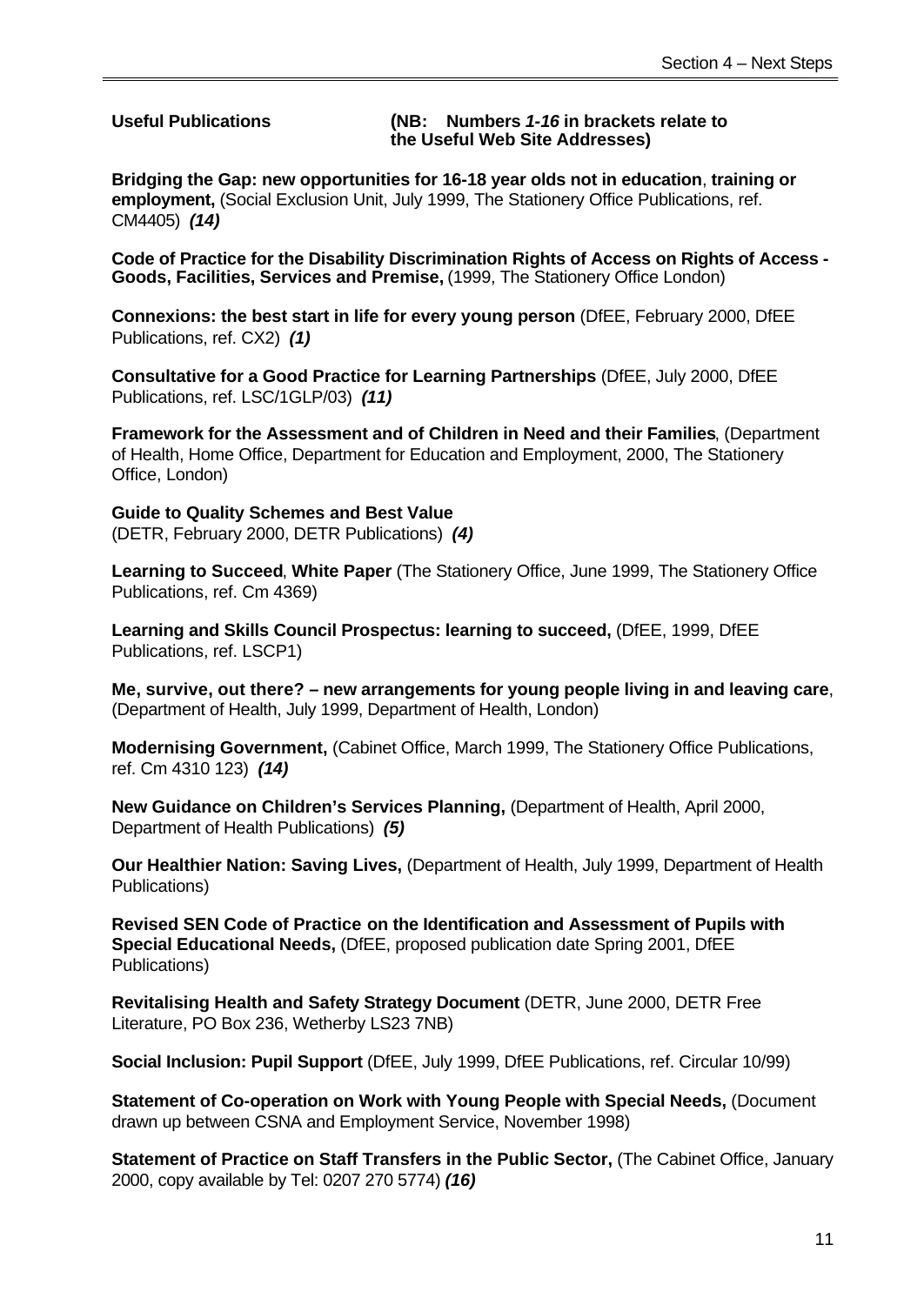**Tackling drugs to build a better Britain,** (Home Office, April 1998, The Stationery Office, ref Cm 3945) *(10)*

**The Children Act (1989) Guidance and Regulations,** Volumes 1-10, (Department of Health, 1991, HMSO, London)

**The Connexions Service: Professional Framework for Personal Advisers** (DfEE, June 2000, DfEE Publications, ref. CX7) *(1)*

**The Connexions Service: Prospectus and Specification,** (DfEE, May 2000, DfEE Publications, ref. CX5) *(1)*

**The Connexions Service and Schools,** (DfEE, May 2000, DfEE Publications, ref 0078/2000)

**The Requirements and Guidance for Careers Services 1998,** (DfEE careers services, 1998, DfEE publications, ref. R&G 98)

**Teenage Pregnancy** (Social Exclusion Unit, June 1999, The Stationery Office Publications, ref. CM4342) *(17)*

**Working Together to Safeguard Children***: A guide to inter-agency working to safeguard and promote the welfare of children* (Department of Health, Home Office, Department for Education and Employment, 1999, The Stationary Office, London)

**Legislation and Acts**

**Disability Discrimination Act 1995**

**Health and Safety at Work Act 1974** *(7)*

**Human Rights Act 1998**

**Learning and Skills Act 2000,** chapter 21 part V clauses 117,119-120 *(9)* 

**Statutory Instrument 1981/1794 Transfer of Undertakings (Protection of Employment) Regulations 1981 amended by Statutory Instrument 1999 No. 1925 The Collective Redundancies and Transfer of Undertakings (Protection of Employment) (Amendment) Regulations 1999**

**The Children Act 1989**

**The Education Act 1997,** Sections 43-46 *(9)*

**The Local Government Act 1999,** Part 1, Best Value, December 1999, DETR circular 10/99 *(3)*

**The Trade Union Reform and Employment Rights Act 1993** (TURER), sections 45 & 46 *(8)*

**Useful Website Addresses**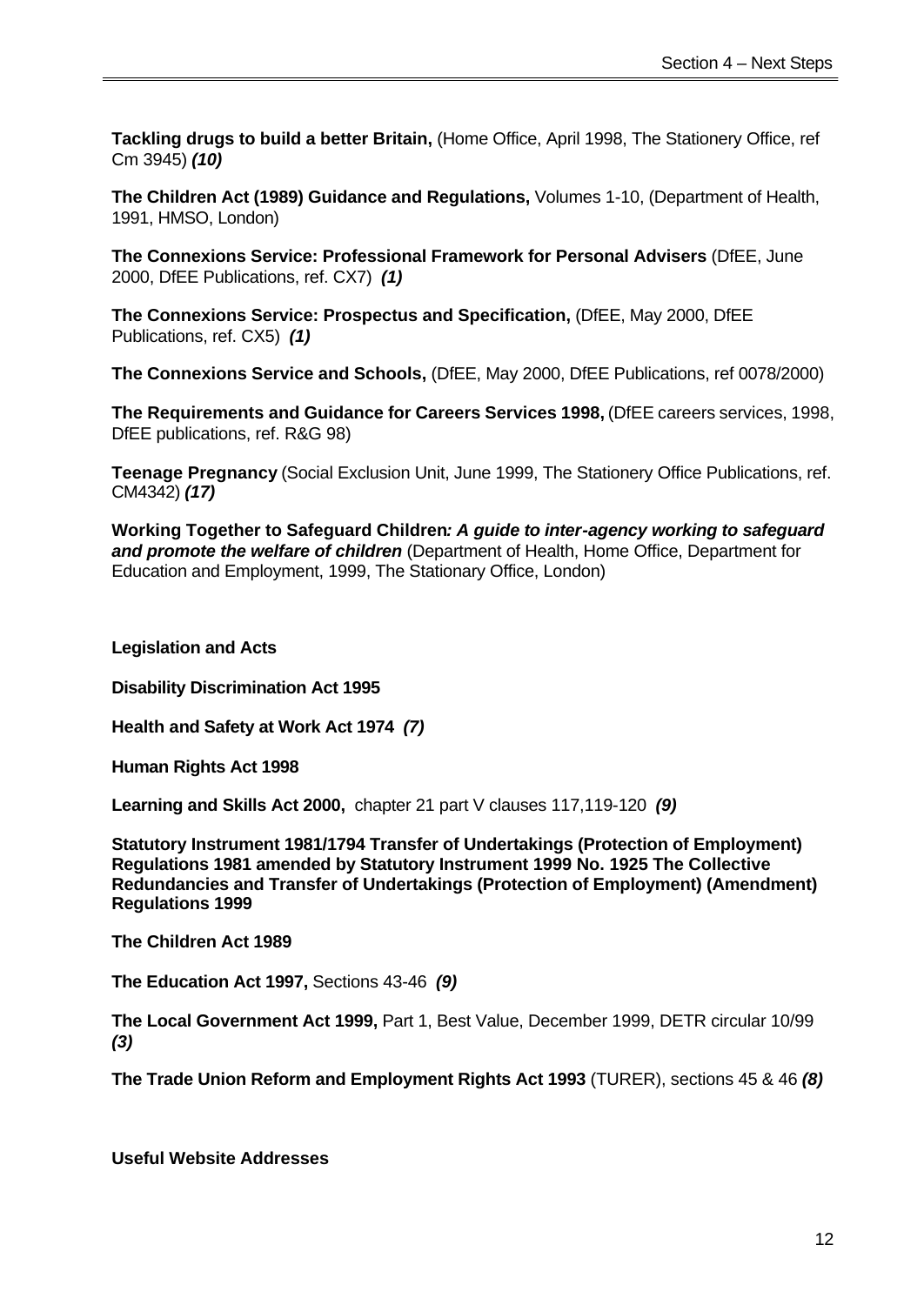- 1. Connexions Unit: **www.connexions.gov.uk**
- 2. Department for Education and Employment: **www.dfee.gov.uk**
- 3. Department of the Environment Transport and the Regions: **www.local regions.detr.gov.uk/bestvalue/review/consult/implement/html/index.htm**
- 4. Department of the Environment Transport and the Regions: **www.localregions.detr.gov.uk/bestvalue/legislation/legislationindex.htm**
- 5. Department of Health: **www.doh.gov.uk/scg/cspconsultation.htm**
- 6. European Court of Human Rights: **www.echr.coe.int**
- 7. Health and Safety Executive: **www.hse.gov.uk**
- 8. Her Majesty's Stationery Office: **www.hmso.gov.uk/acts/summary/01993019.htm**
- 9. Her Majesty's Stationery Office: **www.legislation.hmso.gov.uk/acts.htm**
- 10. Home Office: **www.homeoffice.gov.uk**
- 11. Lifelong Learning: **www.lifelonglearning.dfee.gov.uk**
- 12. NTO National Council: **www.nto-nc.org**
- 13. Sure Start Plus Initiative: **www.surestart.gov.uk**
- 14. The Cabinet Office: **www.cabinet-office.gov.uk/seu**
- 15. The Cabinet Office: **www.cabinet-office.gov.uk/moderngov/1999/whitepaper/cover**
- 16. The Cabinet Office: **www.cabinet-office.gov.uk/civilservice/2000/tupe/**
- 17. Teenage Pregnancy: **www.teenagepregnancyunit.gov.uk**